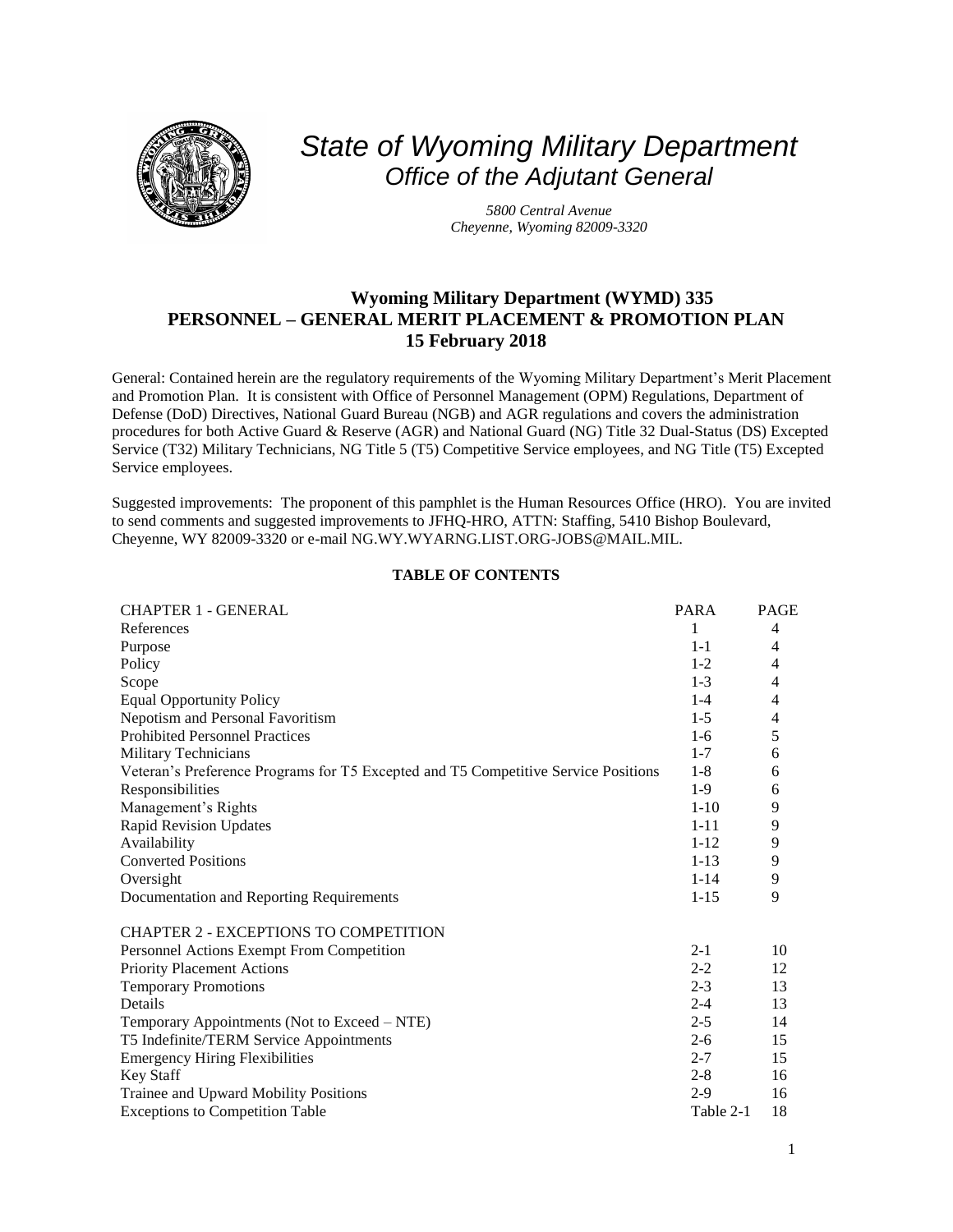| <b>CHAPTER 3 - POSITION ANNOUNCEMENT AND APPLICATION PROCEDURES</b>                                      |                    |          |
|----------------------------------------------------------------------------------------------------------|--------------------|----------|
| Application                                                                                              | $3 - 1$            | 21       |
| <b>Request for Filling Vacancy</b>                                                                       | $3-2$              | 21       |
| T5 Excepted Service Positions                                                                            | $3 - 3$            | 21       |
| Priority Placement Plan (PPP)                                                                            | $3-4$              | 22       |
| <b>Vacancy Announcements</b>                                                                             | $3 - 5$            | 22       |
| Areas of Consideration                                                                                   | $3-6$              | 23       |
| <b>Application Procedures</b>                                                                            | $3 - 7$            | 25       |
| Reasonable Accommodations Policy Statement                                                               | $3 - 8$            | 26       |
| <b>CHAPTER 4 – REFERRAL AND SELECTION PROCEDURES</b>                                                     |                    |          |
| Referral of Candidates/HRO Responsibilities                                                              | $4 - 1$            | 27       |
| Nominating/Selecting Officials Responsibilities                                                          | $4 - 2$            | 27       |
| Actions by the Nominating/Selecting Official                                                             | $4 - 3$            | 28       |
| <b>Interview Process</b>                                                                                 | $4 - 4$            | 29       |
| Actions by the Human Resource Office                                                                     | $4 - 5$            | 30       |
| Positions of Significant Trust and Authority (POSTA)                                                     | $4 - 6$            | 30       |
| <b>Start/Effective Date For New Hires</b>                                                                | $4 - 7$            | 30       |
| Trial/Probationary Employees                                                                             | $4 - 8$            | 31       |
| <b>CHAPTER 5 - PLACEMENT/PROMOTION RECORDS</b>                                                           |                    |          |
| Recordkeeping                                                                                            | $5-1$              | 34       |
| Records Required                                                                                         | $5 - 2$            | 34       |
| Retention                                                                                                | $5 - 3$            | 34       |
| Merit Placement Program Review                                                                           | $5 - 4$            | 34       |
| <b>ADMINISTRATION OF TECHNICIAN PRACTICES</b>                                                            |                    |          |
| <b>CHAPTER 6 - GRIEVANCES AND COMPLAINTS</b>                                                             |                    |          |
| General                                                                                                  | $6 - 1$            | 35       |
| Exclusions                                                                                               | $6 - 2$            | 35       |
| <b>Complaints or Grievances</b>                                                                          | $6 - 3$            | 35       |
| Corrective Action                                                                                        | $6 - 4$            | 35       |
| <b>Discrimination Complaints</b>                                                                         | $6 - 5$            | 36       |
| <b>CHAPTER 7 - PROCESSING APPLICATIONS</b>                                                               |                    |          |
| Determination of Basic Eligibility                                                                       | $7-1$              | 37       |
| <b>Mandatory Placement Actions</b>                                                                       | $7-2$              | 37       |
| <b>Military Grade Requirements</b>                                                                       | $7 - 3$            | 37       |
| <b>Security Requirements</b>                                                                             | $7 - 4$            | 37       |
| T32 Technician/Military Compatibility                                                                    | $7 - 5$            | 38       |
| <b>USA</b> Staffing                                                                                      | 7-6                | 38       |
| Job Advertisements/Announcements                                                                         | $7 - 7$            | 38       |
| Assessment                                                                                               | $7 - 8$            | 40       |
| Numeric Value Groups<br>Competitive Procedures and Candidate Evaluations for T5 Positions                | 7-9<br>$7-10$      | 40<br>40 |
| T32 DS Technician or T5 Applications                                                                     | $7 - 11$           | 40       |
|                                                                                                          |                    |          |
| <b>CHAPTER 8 - PAY SETTING POLICY</b>                                                                    |                    |          |
| Maximum Payable Rate Rule/Highest Previous Rate Rule                                                     | $8 - 1$            | 42       |
| Superior Qualifications/Special Needs Pay Setting                                                        | $8 - 2$            | 43       |
| Superior Qualification Guideline for GS Appointees<br>Superior Qualification Guideline for WG Appointees | Table 8-1          | 44<br>44 |
| <b>Retained Grade</b>                                                                                    | Table 8-2<br>$8-3$ | 44       |
| <b>Retained Pay</b>                                                                                      | $8 - 4$            | 44       |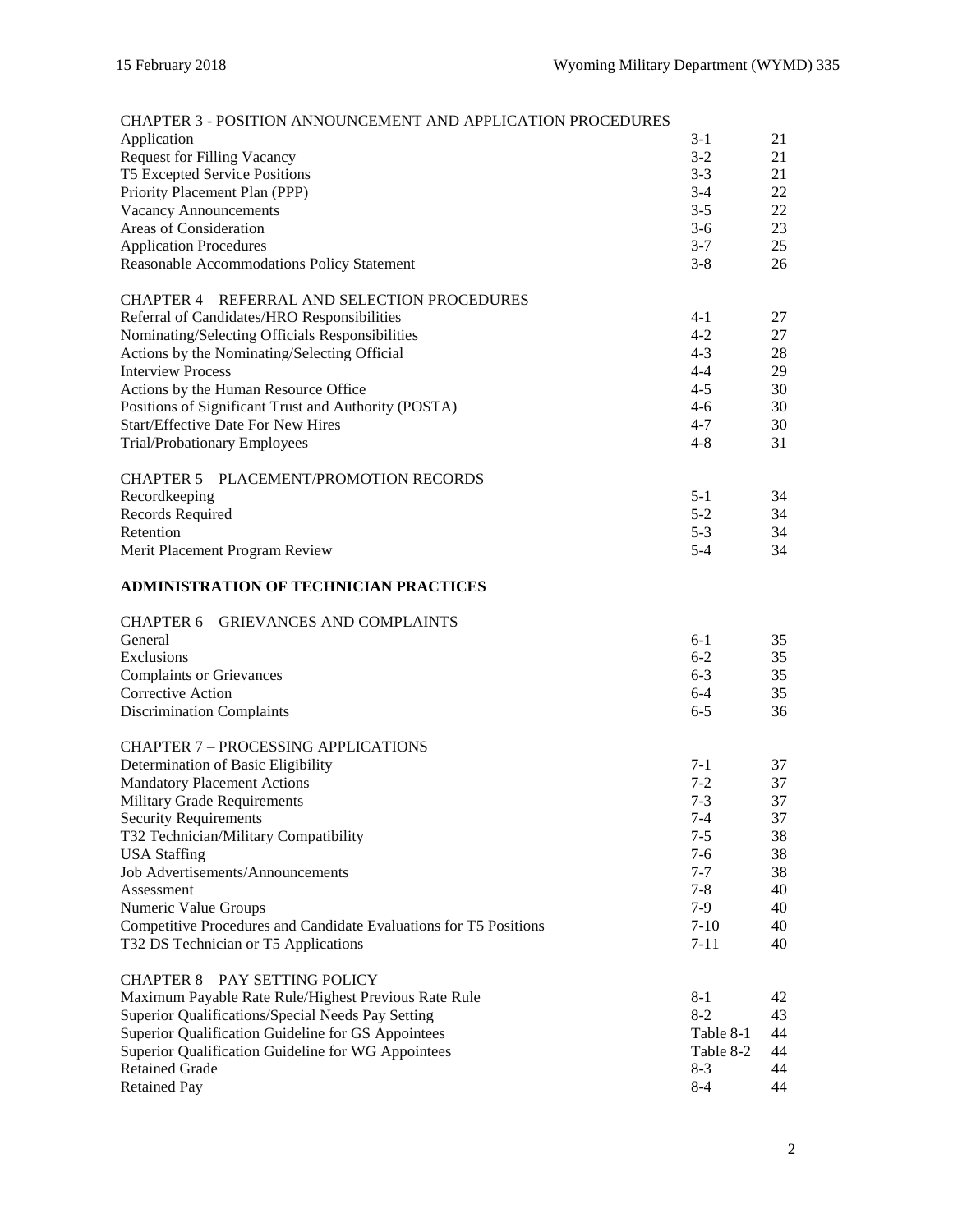| CHAPTER 9 - OCCUPATIONAL MEDICAL (OCCUPATIONAL HEALTH)<br><b>EXAMINATIONS</b>          |           |    |
|----------------------------------------------------------------------------------------|-----------|----|
| Regulatory                                                                             | $9-1$     | 45 |
| <b>Identifying Workers at Risk</b>                                                     | $9 - 2$   | 45 |
| Work Areas/Exposures                                                                   | $9 - 3$   | 45 |
| Return to Duty                                                                         | $9-4$     | 46 |
| Pre-Existing Condition                                                                 | $9 - 5$   | 46 |
| Medical Determinations/Recommendations                                                 | $9 - 6$   | 46 |
| Examinations                                                                           | $9 - 7$   | 46 |
| <b>Examination Results</b>                                                             | $9 - 8$   | 46 |
| Record Keeping                                                                         | $9-9$     | 47 |
| Medical Surveillance Examinations by Occupational Group/Series                         | Table 9-1 | 48 |
| <b>ADMINISTRATION OF AGR PRACTICES</b>                                                 |           |    |
| <b>CHAPTER 10 - PROCESSING AGR APPLICATIONS</b>                                        |           |    |
| General                                                                                | $10-1$    | 49 |
| <b>Applicant Responsibilities</b>                                                      | $10-2$    | 49 |
| Board Procedures Specific to AGR Hiring Actions                                        | $10-3$    | 51 |
| <b>Qualification Criteria</b>                                                          | $10-4$    | 51 |
| <b>Security Requirements</b>                                                           | $10-5$    | 52 |
| <b>Physical Requirements</b>                                                           | $10-6$    | 52 |
| <b>AFSC Waivers</b>                                                                    | $10-7$    | 52 |
| CHAPTER 11 - AGR ASSIGNMENT, STABILIZATION, & POSITION                                 |           |    |
| <b>MANAGEMENT</b>                                                                      |           |    |
| General                                                                                | $11 - 1$  | 53 |
| Stabilization Exceptions to Policy and Waiver Requests                                 | $11-2$    | 53 |
| <b>ARNG Career Managed Positions</b>                                                   | $11-3$    | 54 |
| ARNG Hiring and Selection Actions Specific to the 84th Civil Support Team for Army     | $11-4$    | 55 |
| <b>AGRS</b><br>Additional Requirements for AGR Selection Boards                        | $11-5$    | 55 |
|                                                                                        |           |    |
| <b>CHAPTER 12 - PROCESSING AGR CONVERSION TO FEDERAL TECHNICIAN</b><br><b>REQUESTS</b> |           |    |
| Purpose                                                                                | $12 - 1$  | 56 |
| Background                                                                             | $12 - 2$  | 56 |
| Intent                                                                                 | $12-3$    | 56 |
| Process                                                                                | $12 - 4$  | 56 |
| <b>Subsequent Procedure</b>                                                            | $12 - 5$  | 56 |
| <b>CHAPTER 13 - AGR REDUCTION-IN-FORCE</b>                                             |           |    |
| Purpose                                                                                | $13-1$    | 58 |
| <b>Management Options</b>                                                              | $13-2$    | 58 |
| <b>AGR Manager Responsibilities</b>                                                    | $13-3$    | 58 |
| <b>Key Provisions</b>                                                                  | $13-4$    | 59 |
| AGR Reduction-in-Force (RIF) Specific Provisions                                       | $13-5$    | 59 |
| <b>ENCLOSURES</b>                                                                      |           |    |
| A - References                                                                         |           | 61 |
| <b>B</b> - Acronyms                                                                    |           | 64 |
| $C$ – Definitions                                                                      |           | 66 |
| D – Promotion Calculations for Pay Setting                                             |           | 74 |
| E – T32 DS Temporary Technician Comparison Sheet                                       |           | 75 |
| F – Within Grade Increases (WIGIs)                                                     |           | 77 |
| G - Request for Compatibility Waiver Sample                                            |           | 78 |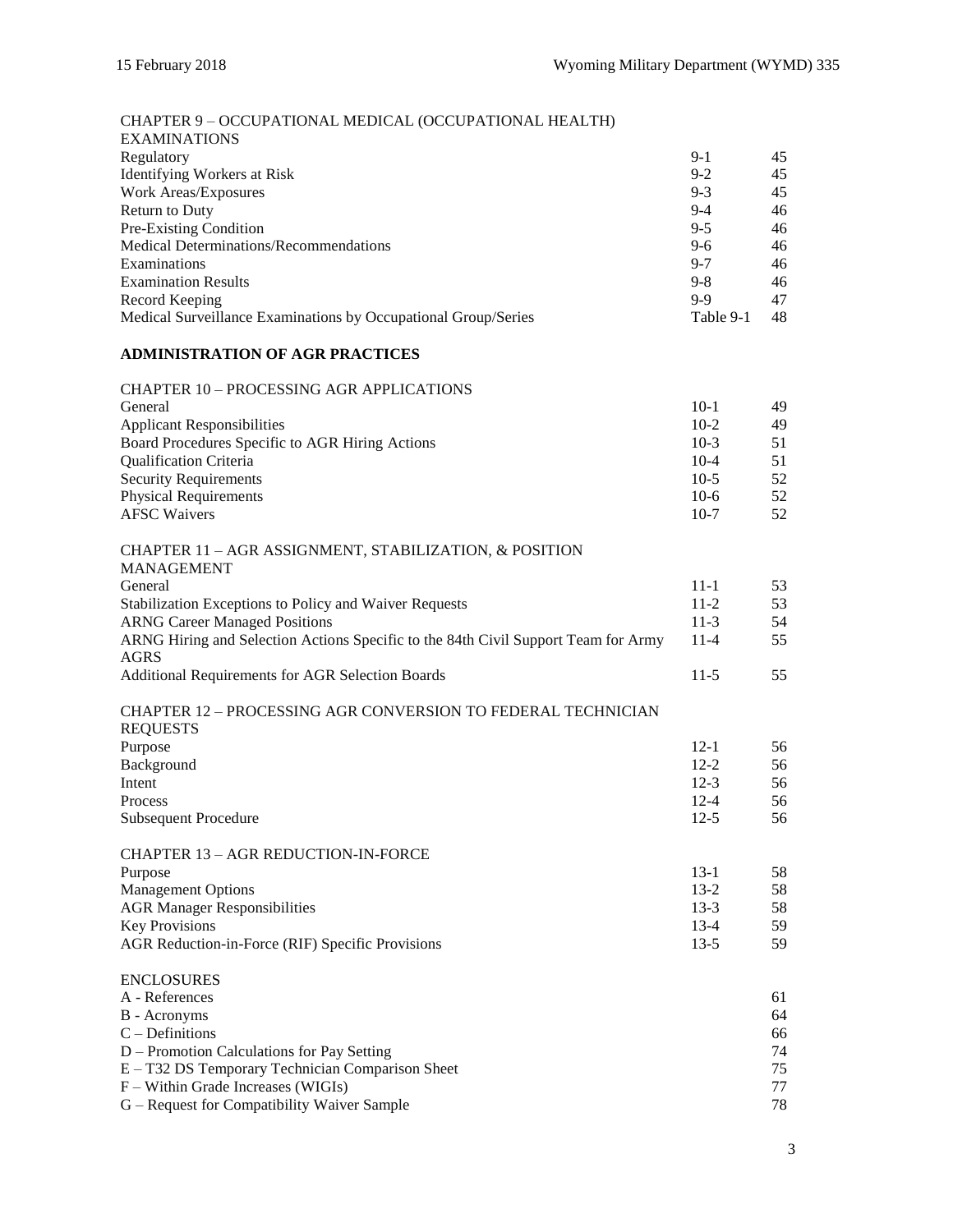## CHAPTER 1

<span id="page-3-1"></span><span id="page-3-0"></span>[REFERENCES. See Enclosure A.](#page-60-0)

<span id="page-3-2"></span>1-1. PURPOSE. This plan establishes the procedures and processes for the Merit Placement Program to be used for the employment and placement of T32 DS technicians, (T5) Competitive and Excepted Service employees, Active Guard & Reserve (AGR), some Title 10 positions (e.g. USPFO) and State employees authorized in support of activities and units of the Wyoming Army and Air National Guard. Since the procedures contained in this plan are applicable to both the Army and Air National Guard, the term Wyoming Military Department (WYMD) will be used throughout the plan.

a. Note: State employees are hired and promoted in accordance with State of Wyoming Personnel Rules, State of Wyoming Compensation Policy and State of Wyoming Military Affairs Pay Policy and Chapter 4 of this regulation.

<span id="page-3-3"></span>1-2. POLICY. It is the policy of the WYMD that all positions are filled from among the best qualified individuals available, to ensure all employees have an opportunity to develop and advance to their full potential. All vacancies will be filled on the basis of merit principles, job related factors, and the WYMD's affirmative employment goals under systematic and equitable procedures. Individuals being considered for merit placement must meet the eligibility requirements and standards for the position for which considered, including in some instances National Guard unit membership and compatible National Guard assignment for all DS technician and AGR appointments. All actions under this plan will be made without discrimination for non-merit reasons such as race, color, religion, sex, national origin, marital status, age, non-disqualifying physical handicap (except for military requirement for DS technicians and AGR appointments), membership or non-membership in employee organizations, personal favoritism, lawful political affiliation or patronage. This covers all aspects of the placement program and is the responsibility of every individual involved. All T32 DS technicians must maintain WYMD military membership, except while serving in a Title 10 tour. Any changes to this Merit Placement Plan must be negotiated with the Labor Unions in accordance with the Collective Bargaining Agreements (CBA).

<span id="page-3-4"></span>1-3. SCOPE. This plan encompasses all T32 DS technician, T5 Competitive Service employees, T5 Excepted Service employees, and AGR positions in the WYMD. It will be used in filling and managing through initial appointment, promotion, reassignment, reinstatement, change to lower grade, or transfer under the provisions IAW referenc[e B,](#page-60-1) [N,](#page-60-2) [BS,](#page-62-0) an[d BT.](#page-62-1) There may be instances when other Federal Regulations are utilized to provide clarity, such as in Pay Setting, Occupational Health Exams, USERRA, etc. Provisions of references [BF,](#page-62-2) [BL,](#page-62-3) and [AU,](#page-61-0) will be utilized for administering the AGR program. Where provisions of this plan differ from negotiated labor agreements, the provisions of the negotiated agreements will apply. When provisions of this plan differ from changes in law or regulation, the changes in law or regulation will apply. Where this plan is silent, the flexibilities provided by regulation or guidance from higher authority are preserved.

<span id="page-3-5"></span>1-4. EQUAL OPPORTUNITY POLICY. The WYMD is committed to full compliance with both the letter and spirit of the law in regard to equal opportunities for all without any legal consideration for race, color, religion, national origin, gender, age or disability. Respect for others is an aspect of our core values – service before self – and includes common courtesy, decency, and sensitivity to the needs of others.

<span id="page-3-6"></span>1-5. NEPOTISM AND PERSONAL FAVORITISM. No official may, in recommending or selecting candidates for promotion, show or give preference to any candidate based upon factors not pertinent to the candidate's qualifications for performing work including personal friendship, kinship, or political connections. A management official may not appoint, employ, promote, or advance one of his/her relatives (by blood or marriage) as defined in referenc[e E](#page-60-3) to a position in his/her agency, nor may he/she advocate a relative for appointment, employment, promotion, or advancement in the agency. Likewise, an individual may not be appointed, employed, promoted, or advanced if the action was advocated by a management official who is serving in or exercising jurisdiction or control over the agency and who is a relative of the individual. These provisions apply to all individuals in the rating, ranking, evaluating and/or selecting processes for action under this plan.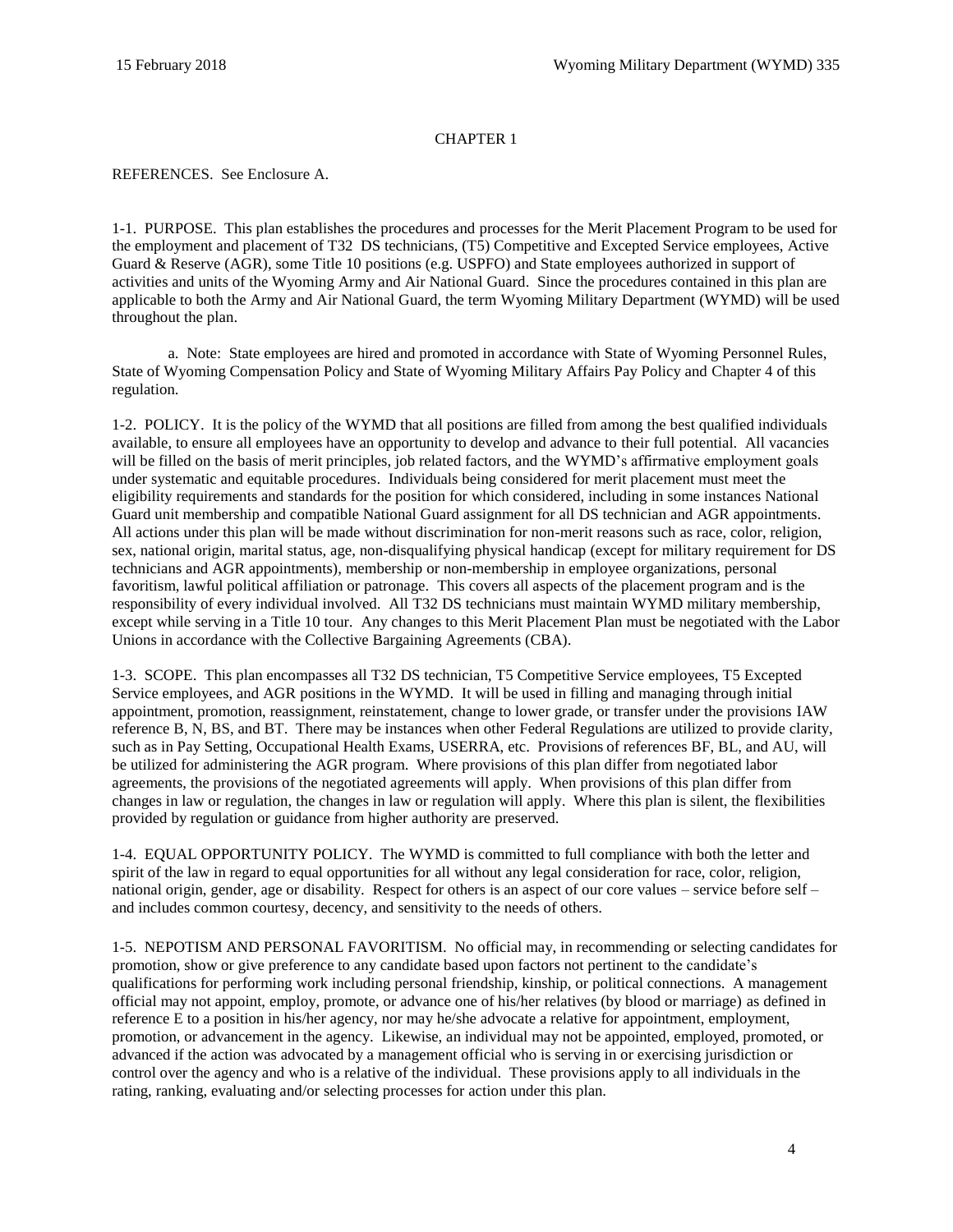<span id="page-4-0"></span>1-6. PROHIBITED PERSONNEL PRACTICES. There are thirteen prohibited personnel practices, including reprisal for whistleblowing, which are defined by law IAW reference [D.](#page-60-4) Generally stated, referenc[e D](#page-60-4) provides that any employee who has authority to take, direct others to take, recommend, or approve any personnel action, shall not, with respect to such authority:

(a) Discriminate against an employee or applicant based on race, color, religion, sex, national origin, age, handicapping condition, marital status, or political affiliation;

(b) Request or consider employment recommendations based on factors other than personal knowledge or records of job-related abilities or characteristics;

(c) Coerce the political activity of any person; or take any action as a reprisal for the refusal of a person to engage in such political activity;

(d) Deceive or willfully obstruct anyone from competing for employment;

(e) Influence anyone to withdraw from competition in an effort to improve or injure the employment prospects of any person;

(f) Give an unauthorized preference or advantage to anyone so as to improve or injure the employment prospects of any particular employee or applicant;

(g) Engage in nepotism (i.e., hire, promote, or advocate the hiring or promotion of relatives);

(h) Engage in reprisal for whistleblowing – generally, a person with personnel authority cannot take or fail to take a personnel action with respect to an employee or applicant because of a disclosure of information by the employee or applicant that he or she reasonably believes evidences a violation of a law, rule or regulation; gross mismanagement; gross waste of funds; an abuse of authority; or a substantial and specific danger to public health or safety. The prohibition does not apply, however, if the disclosure is barred by law or is specifically required by Executive Order to be kept secret in the interest of national defense or the conduct of foreign affairs, except when such a disclosure is made to the Special Counsel, the Inspector General, or a comparable agency official;

(i) Take or fail to take a personnel action against an employee or applicant for exercising an appeal, complaint, or grievance right; testifying for or assisting another in exercising such a right; cooperating with or disclosing information to the Special Counsel or to an Inspector General; or refusing to obey an order that would require the individual to violate a law;

(j) Discriminate based on personal conduct which is not job-related and does not adversely affect the onthe-job performance of an employee, applicant, or others;

(k) Knowingly take or fail to take, recommend, or approve a personnel action if taking or failing to take such an action would violate an applicable veterans' preference requirement;

(l) Take or fail to take a personnel action, if taking or failing to take the action would violate any law, rule or regulation implementing or directly concerning merit system principles IAW reference [C.](#page-60-5)

(m) Implement or enforce any nondisclosure policy, form, or agreement, if such policy, form, or agreement does not contain the following statements:

"These provisions are consistent with and do not supersede, conflict with, or otherwise alter the employee obligations, rights, or liabilities created by existing statute or Executive order relating to:

- (1) Classified information;
- (2) Communications to Congress;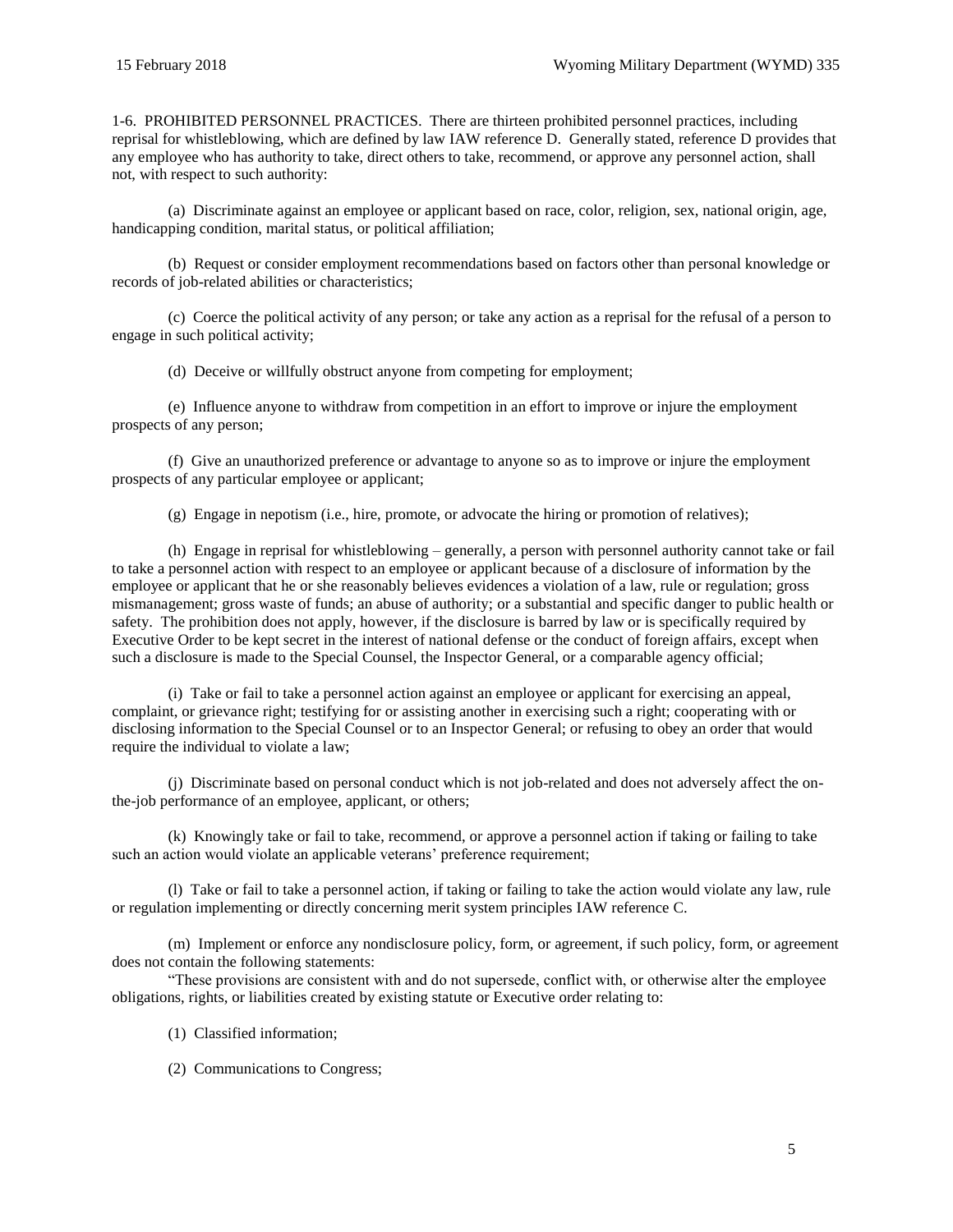(3) Reporting to an Inspector General of a violation of any law, rule, or regulation, or mismanagement, a gross waste of funds, an abuse of authority, or a substantial and specific danger to public health or safety; or,

(4) Any other whistleblower protection."

"The definitions, requirements, obligations, rights, sanctions, and liabilities created by controlling Executive orders and statutory provisions are incorporated into this agreement and are controlling."

<span id="page-5-0"></span>1-7. MILITARY TECHNICIANS. A basic principle of the T32 Excepted Service Military Technician Program is that only T32 occupy DS military technician employee positions.

a. Requests to convert established/confirmed T32 Excepted Service technician positions to T5 employee positions, post-conversion of the percentage designated by law, must be identified by local functional management officials, coordinated with the JFHQ-State HRO and TAG for review and further coordinated discussion with NGB-J1-TN for final approval by G1 or A1.

b. Requests and decisions are not influenced by the desires of the incumbent or potential candidates.

c. NG T32 DS technicians and T5 Competitive employees may apply/compete for hire or be eligible for merit promotion considerations to advertised T5 Excepted Service employee vacant positions.

d. T5 Competitive and Excepted Service employees may apply/compete for hire or merit promotion considerations to advertised T32 DS Excepted Service technician positions; however, to qualify, the candidates must meet the DS technician positions' series qualifications and must meet the positions' military compatibility requirements.

e. Management Directed Reassignments (MDR) personnel processing actions are not authorized for the non-competitive placements of T32 DS technicians into established T5 employee positions; and, are not authorized for the non-competitive placements of T5 employees into T32 DS technician positions.

#### <span id="page-5-1"></span>1-8. VETERAN'S PREFERENCE PROGRAMS FOR T5 EXCEPTED and T5 COMPETITIVE SERVICE POSITIONS.

a. Hiring Authority References: See references [G,](#page-60-6) [R,](#page-60-7) [AB,](#page-61-1) and [AL.](#page-61-2)

b. Reference [AB](#page-61-1) states veterans preference will be considered for vacancies under merit promotion when an agency accepts applications from individuals outside its own workforce.

#### <span id="page-5-2"></span>1-9. RESPONSIBILITIES.

a. The Adjutant General (TAG) is the appointing authority for the Wyoming Military Department Merit Placement Program, and is the highest level of authority in the Wyoming Military Department concerning the overall application of this plan.

b. The Human Resources Officer (HRO) is responsible to TAG for ensuring the requirements of this Merit Placement and Promotion Plan are accomplished. The HRO will:

(1) Develop, maintain, evaluate and revise this plan as necessary.

(2) Administer placement and promotion actions in accordance with the policies and procedures outlined in this plan.

(3) Provide guidance and assistance to commanders, supervisors, managers, and board members concerning their responsibilities under this plan.

(4) Publish and distribute Job Vacancy Announcements (JVAs).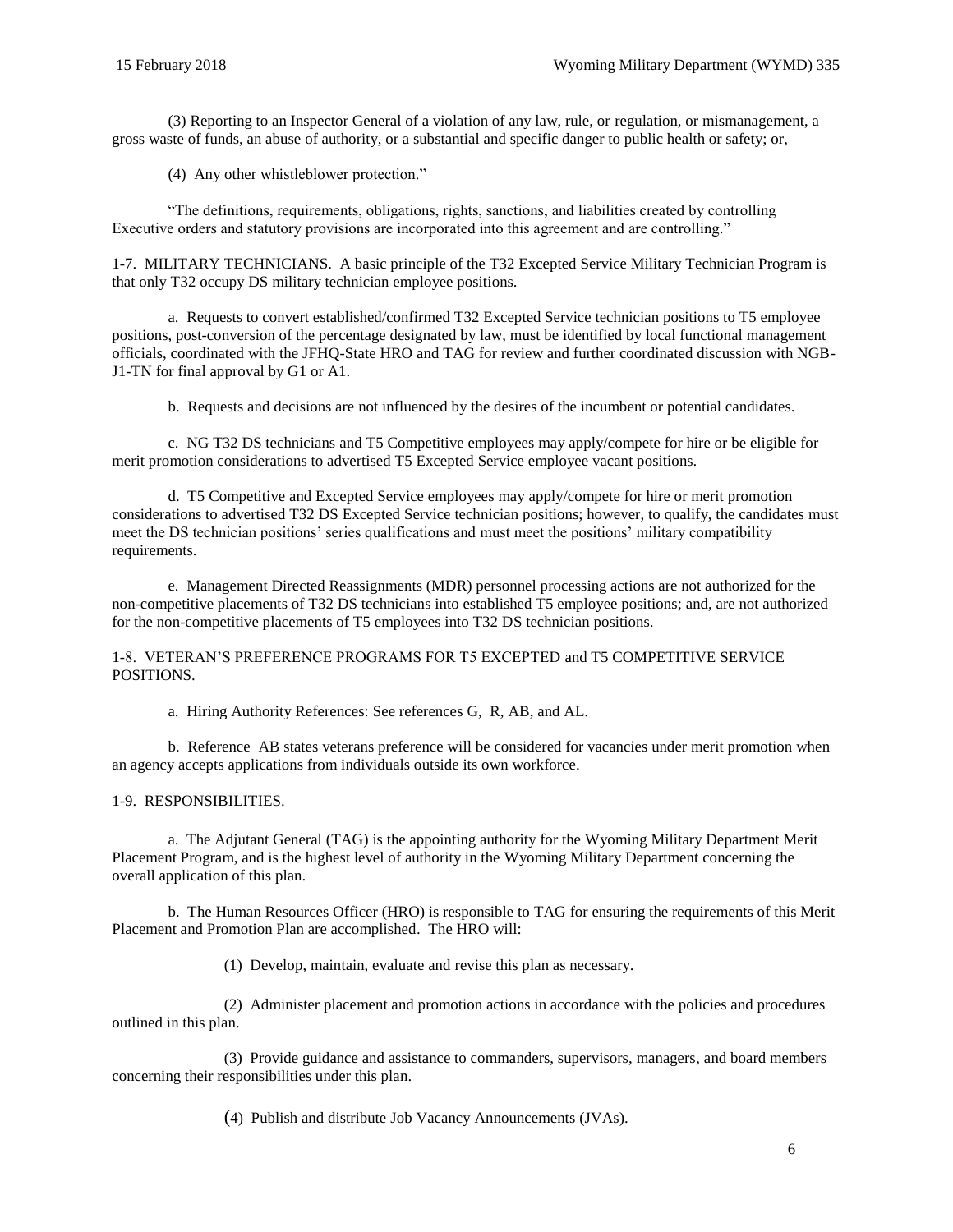criteria.

(5) Ensure applicants are properly evaluated using the qualification requirements issued by the National Guard Bureau to evaluate applicants for excepted and competitive service positions.

(6) Ensure appropriate treatment of candidates entitled to priority considerations (e.g., DoD Priority Placement Program (PPP), Technician Reemployment Priority List (TRPL), Retained Grade List, and Interagency Career Transition Assistance Plan (ICTAP).

(a) Excepted service employees are not eligible for selection priority in other agencies under ICTAP (unless covered under a separate law that gives employee ICTAP eligibility).

(b) To receive selection priority in other agencies through ICTAP, employee's current or last position must be/have been career (tenure group I) or career-conditional (tenure group II) in the competitive service, and must fall under one of these categories:

(1) RIF – employee is being or was involuntarily separated from the Executive Branch agency through reduction in force;

(2) Transfer of Function/Directed Reassignment – Employee is being or was separated under adverse action procedures because they declined a transfer of function or directed reassignment to another local commuting area;

(3) Injury Compensation – Employee was separated due to work-related injury, employee's compensation benefits stopped because of recovery, and former agency is unable to place employee through RPL;

(4) Disability Annuitant – Employee retired with a disability and annuity has been/will be terminated because OPM considers employee recovered;

(5) RIF-Retired – Employee received a RIF-separation notice and elected either optional retirement and on the RIF effective date, or discontinued service retirement on or before the RIF date;

(6) Military/National Guard Technician – Employee was a military reserve or national guard technician and now receives a special OPM disability retirement annuity.

(7) Ensure all procedures used to identify, qualify, evaluate, and select are based on job-related

(8) Ensure that the "Certificate of Eligibles" referred to the Selecting Official contains a list of qualified applicants meeting the minimum qualification standards prescribed for the position.

(9) Provide an Interview Board Briefing packet to each Selecting Official.

(10) Review, approve and process selection packages to ensure compliance with this plan and all regulatory guidance, and notify candidates of selection or non-selection.

(11) Maintain necessary records in accordance with regulatory guidance and sufficient to reconstruct each placement action.

(12) Maintain selection records indefinitely. If a grievance is pending, records will be retained until resolution.

c. Nominating/Selecting Officials will: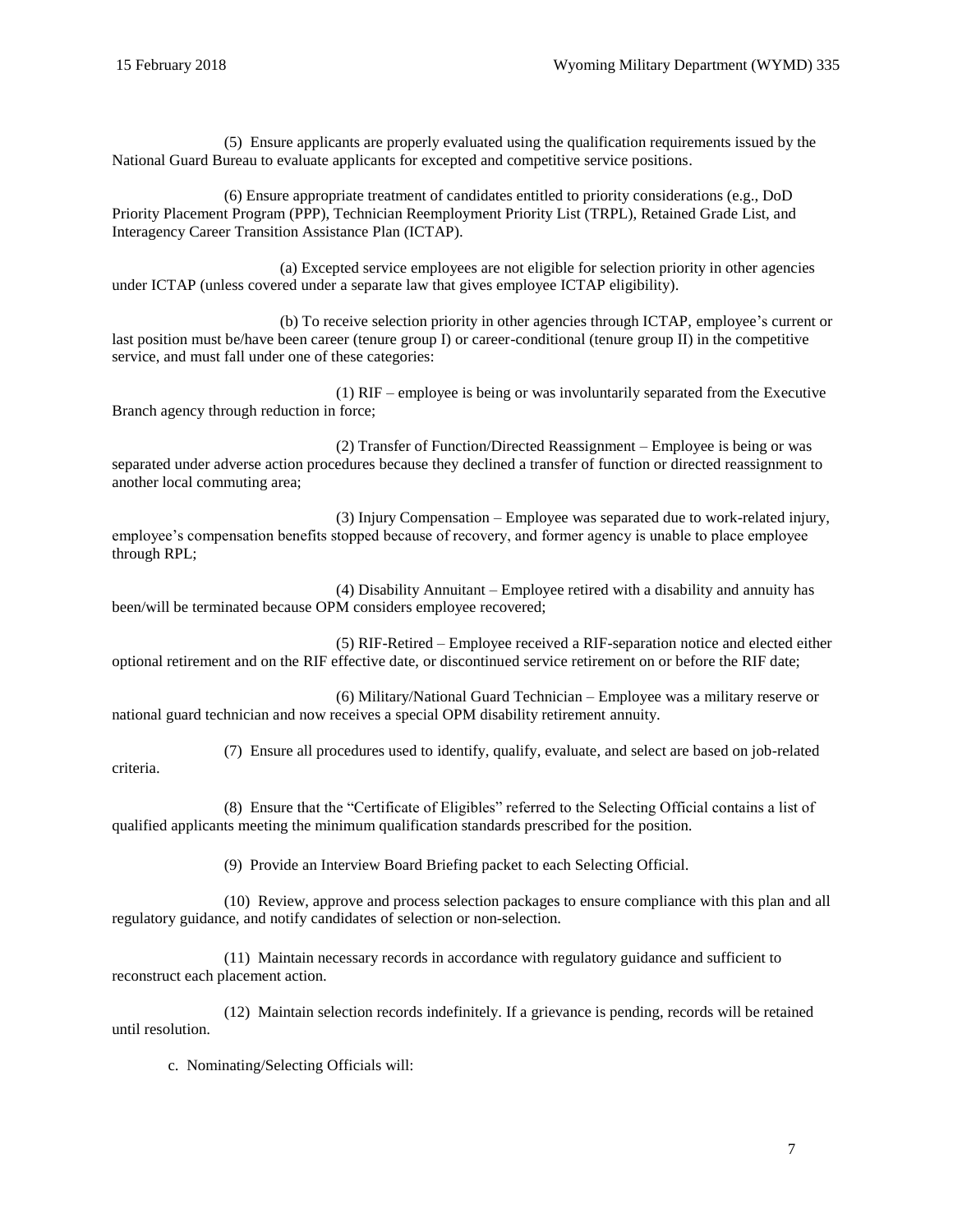(1) Know and comply with the provisions of this plan and keep employees informed of said provisions.

(2) Selecting Officials will administer this plan as directed by the Nominating Official when appointed.

(3) Ensure employees under their supervision are aware of and have access to this plan, for example SharePoint, hardcopy, etc.

(4) Assure personnel actions accomplished within their area of responsibility are based on merit, in concert with affirmative action goals and without discrimination.

(5) Upon notification, review vacancy announcements to verify the desired qualification standard, position description, pay scale, and desired rank structure meets intent of the advertised position.

(6) Post JVAs in their local work areas that are accessible to all eligible members.

(7) Recruit applicants for JVAs, to include members who are absent, for legitimate reason, e.g. military duty, leave, service school, or compensable injury which does not exceed one year.

(8) Conduct Interview Boards in compliance with all provided instructions, to include ensuring Board Members understand board actions are Confidential and each member signs the Interview Board Brief, Employment Interview Nondisclosure Agreement, and each Interviewee Scoring Matrix.

(9) Consider all evaluations, interviews, discussions, and application information from personnel documents as privileged information.

(10) Encourage employees under their supervision to participate in developmental opportunities and training in order to enhance their promotion potential.

d. Individual T32 DS technicians, T5 employees, and AGRs are responsible to:

(1) Review the provisions of this plan.

(2) Discuss their career goals with their supervisor.

(3) Pursue personal developmental opportunities to prepare for higher-level duties.

(4) Ensure their complete application has been submitted prior to the closing date on the

announcement.

(a) AGR applications must be received in HRO prior to 1630 hrs on the closing date.

(b) T32 DS Technician and T5 employee applications must be uploaded to USA Jobs prior to 2159 hours Mountain Standard Time (MST) on the closing date to receive consideration.

(c) A 10-point preference eligible may file an application and be accepted and processed up until the time that a certificate is issued. Once the certificate is issued, however, it will not be amended to include late applications unless requested to do so. If the certificate is amended, then all applications received on the same date as the 10-point preference eligible and earlier will be considered.

(5) Ensure application documents, electronic Official Personnel Folders (eOPF) or military qualification records contain accurate and current information concerning qualifications and personal development activities.

(6) Make arrangements with supervisor to submit applications when absent from duty.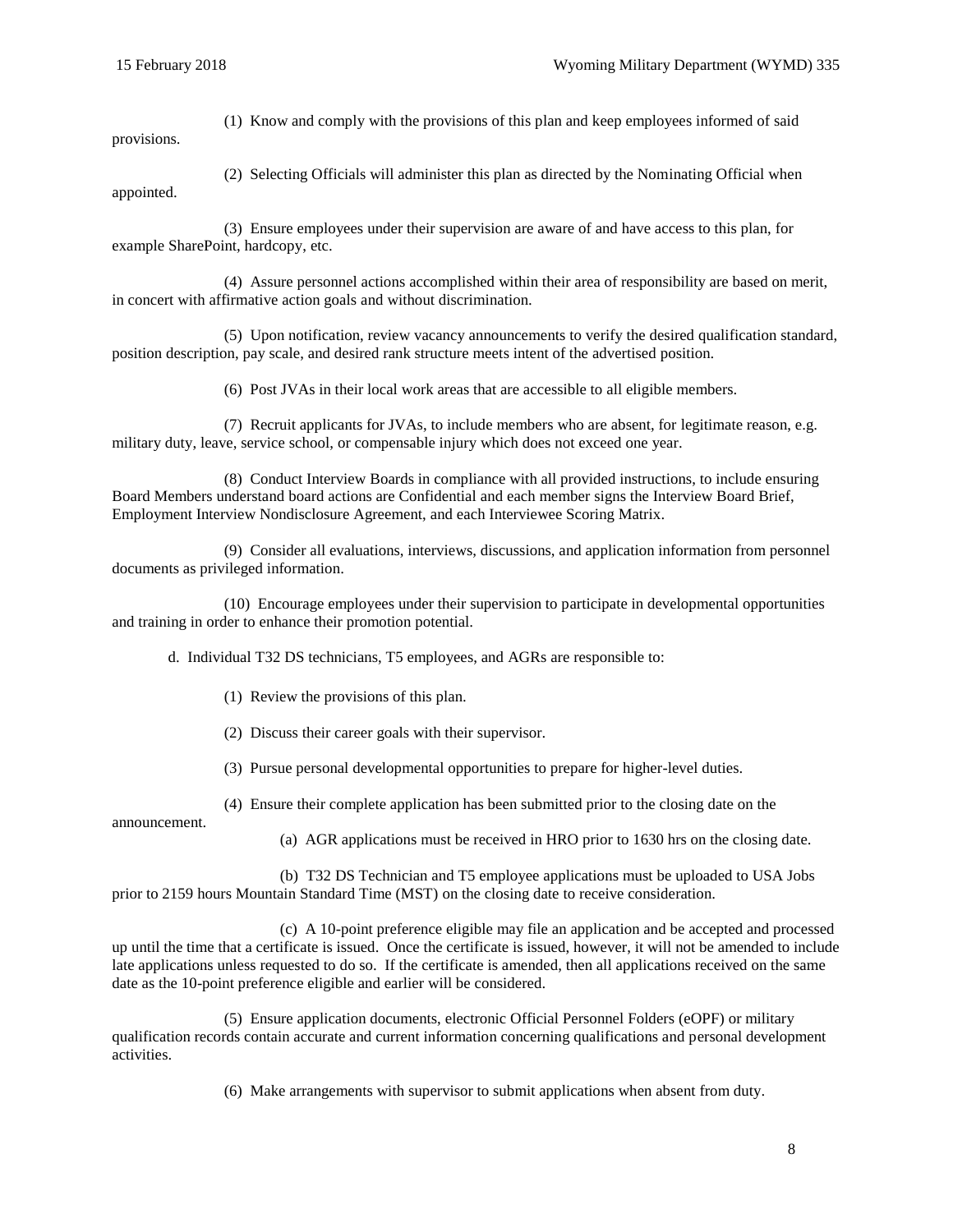<span id="page-8-0"></span>1-10. MANAGEMENT'S RIGHTS. Recognizing that it is essential for positions to be filled with fully qualified individuals, Management retains the right to:

a. Select applicants from any appropriate source.

b. Select or non-select from among a group of properly referred qualified candidates.

c. Choose the method of filling a vacancy. This includes, but is not limited to, reemployment priority lists, transfers, management directed reassignments, details, position changes resulting from RIF, placement of an individual exercising restoration rights, reinstatement, or DS technician, T5 employees, and AGR announcements. Refer to the CBAs for RIF-specific instructions available through the respective labor unions.

d. If no candidates are selected from the Certificate of Eligibles, provide sufficient justification, in writing, why none of the candidates were interviewed/selected and make recommendations for further action.

e. Submit pass-over requests of veteran preference qualified candidates for T5 Excepted and Competitive Service Positions to HRO for endorsements to OPM for reconciliation.

(1) The HRO must initiate procedures as directed in reference [AK,](#page-61-3) Chapter 6, Section D, Object to an Eligible.

(2) During this time period, the same advertised position remains vacant until the submitted pass-over request determination is resolved.

<span id="page-8-1"></span>1-11. RAPID REVISION UPDATES. Due to continuous regulation, policy, and guidance updates, rapid revision updates will be made to the applicable chapters as needed.

<span id="page-8-2"></span>1-12. AVAILABILITY. This plan is available on the respective [WY Air National Guard \(ANG\)](http://1.usa.gov/1JYmlFb) HRO and [WY](https://ngwyko.ng.ds.army.mil/HRO/SitePages/WY%20ARNG%20Manning%20Documents.aspx)  [Army National Guard \(ARNG\)](https://ngwyko.ng.ds.army.mil/HRO/SitePages/WY%20ARNG%20Manning%20Documents.aspx) HRO SharePoint sites, [Wyoming Military Department Employment Website,](http://wyomilitary.wyo.gov/Employment/) links are provided on each AGR, T32 DS Technician and T5 position vacancy announcements, and is available upon request.

<span id="page-8-3"></span>1-13. CONVERTED POSITIONS. As current on-board T5 competitive service NG employees separate from their respective positions and the position becomes vacant, those positions are directly converted into T5 Excepted Service positions.

<span id="page-8-4"></span>1-14. OVERSIGHT. T5 Excepted Service numeric value ratings are documented in accordance with OPM and DoD directive processes.

<span id="page-8-5"></span>1-15. DOCUMENTATION AND REPORTING REQUIREMENTS. Documentation is maintained in accordance with the OPM and DoD reporting criteria.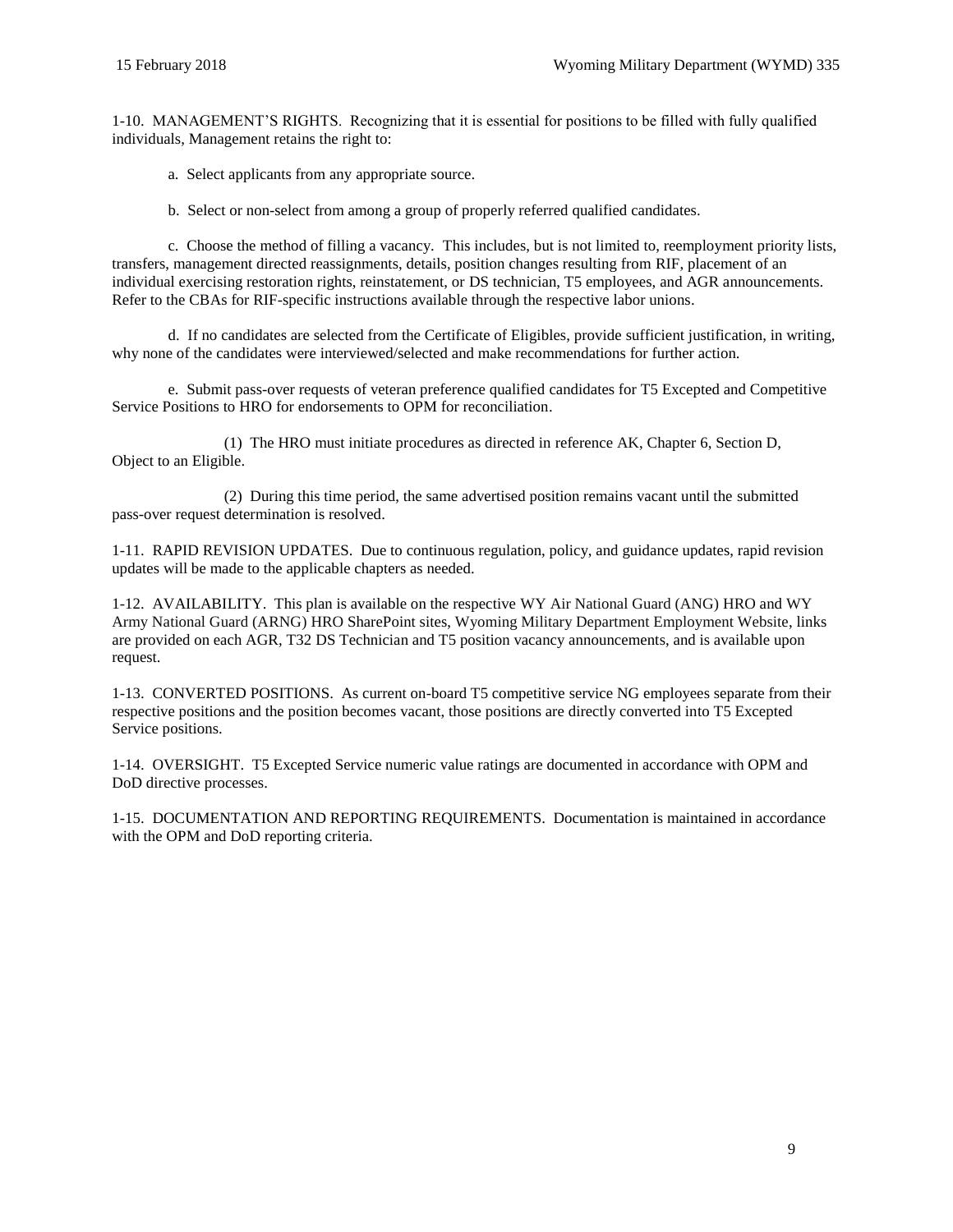## CHAPTER 2

## EXCEPTIONS TO COMPETITION

<span id="page-9-1"></span><span id="page-9-0"></span>2-1. PERSONNEL ACTIONS EXEMPT FROM COMPETITION. Certain placement actions provide the authorization for qualified candidates to be placed in a position where competition is discretionary. Refer to [Table](#page-17-0)  [2-1](#page-17-0) for employee type specifics. These actions are:

a. Promotion resulting from the upgrading of a position without significant changes in duties and responsibilities, due to the issuance of a new classification standard or the correction of a classification error, as published by NGB-J1-TNC.

b. Placements made during or in-lieu of a reduction-in-force (RIF) as permitted by governing regulations.

c. Actions involving statutory, regulatory or administrative placement, to include actions directed by NGB, DoD, or OPM, arbitration decisions, court decisions, local settlements and discrimination complaint decisions.

d. Career ladder promotion(s), e.g., a promotion without further competition of an employee who was appointed from a civil service register, by delegated examining authority, by direct hire, by non-competitive appointment or non-competitive conversion, or under competitive procedures of this plan for an assignment intended to prepare the technician for the position being filled—the intent must be made as a matter of record and career ladders must be documented. Refer t[o Para 2-9b, Trainee and Upward Mobility Positions](#page-15-2) for more information.

e. Promotion, reassignment, demotion, transfer, reinstatement, or detail to a position having no greater promotion potential than that of a position a technician currently holds or previously held on permanent (career or career-conditional) basis, from which he/she was separated or demoted for other than performance or conduct reasons.

f. A non-competitive promotion resulting when a employees position description is changed by NGB-J1- TNC as an amended PD; or, when the position description is abolished and replaced with new PD that is classified higher-grade because of additional duties and responsibilities that meets the criteria to be done non-competitively.

g. Temporary promotions of 120 days or less. Noncompetitive time-limited promotions and noncompetitive details to higher-grade positions during the preceding 12 months count toward the 120 day total.

h. Details for 120 days or less to higher-graded position or to a position with known promotion potential. Such noncompetitive details during the preceding 12 months count toward the 120 day total.

i. Promotion or placement of an employee entitled to noncompetitive priority consideration as corrective action for failure is given proper consideration under the requirements of this plan.

j. If an employee fails to receive proper consideration under a previous recruitment (promotion or reassignment action), and the improper personnel action is allowed to stand, the technician is considered for the next appropriate and bona fide vacancy, i.e., at the same grade of the position previously denied and one for which the technician is fully qualified and available.

k. An employee is entitled to only one consideration for each failure to receive proper consideration under this provision, unless otherwise directed. The selecting official is not required to select a technician referred under this provision.

l. Placement of T5 and T32 employees who have eligibility for special consideration for re-promotion being those employees who are receiving grade or pay retention due to involuntary placement in lower grade or declination of a functional transfer.

(1) If fully qualified, they are referred to the selecting official for positions up to and including their former grade before a competitive referral list is issued.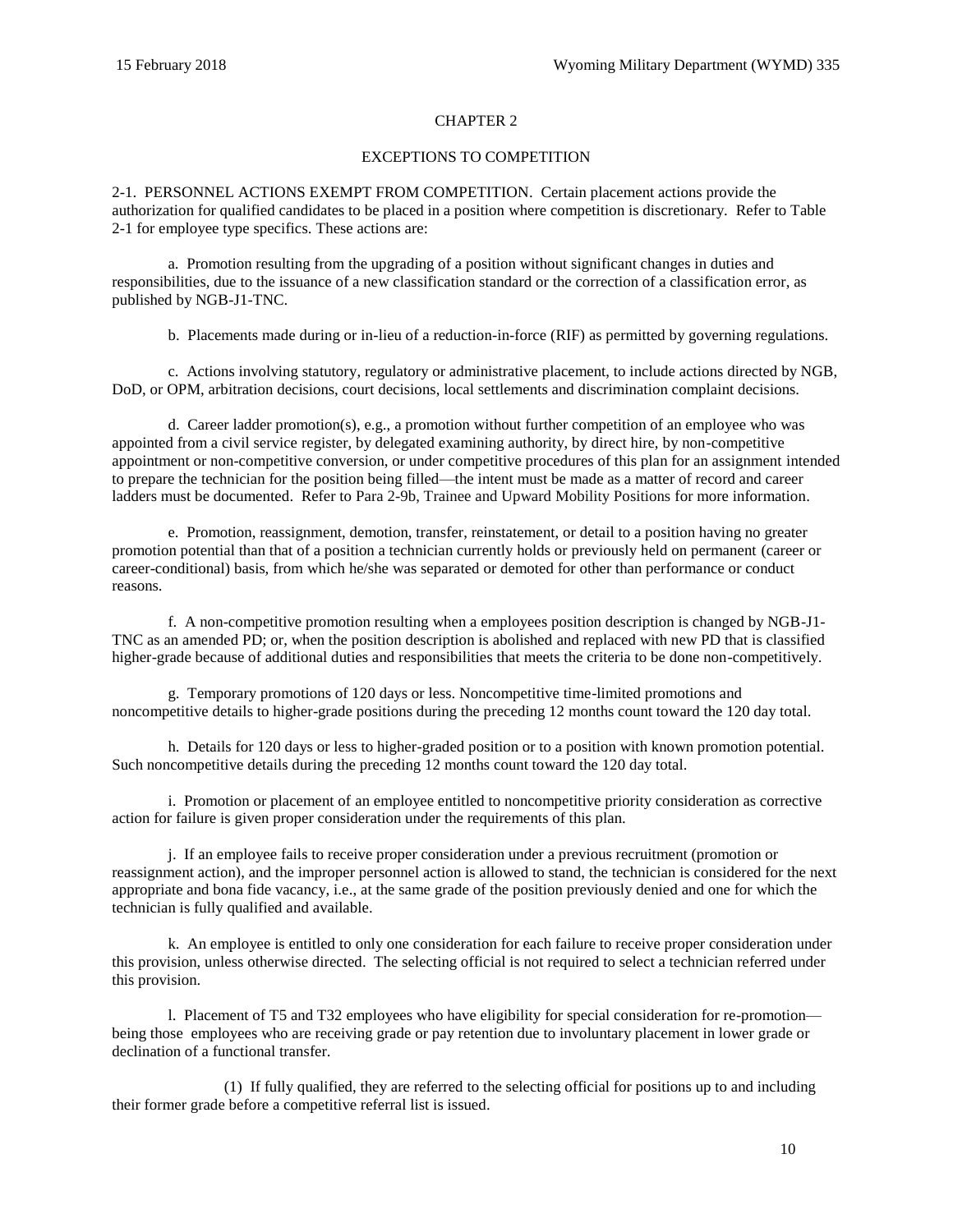(2) The selecting official is not required to select a technician referred under this provision.

(3) Declination of a valid offer at an intervening grade will terminate the technician's entitlement to re-promotion consideration at the grade level referred, but the technician will continue to receive special consideration for higher grades, up to and including that from which downgraded.

m. Promotion when competition was held earlier (i.e., vacancy announced as a trainee position or with known promotion potential). Applies to T32 DS technicians, T5 employees and AGRs.

n. Management Directed Reassignments (MDR). Management may reassign a T32 DS technician, T5 employee, or AGR to another position at the same grade and pay, or to a lower graded position if the reassignment is considered in the best interest of the Government and the employee concurs with the reassignment.

Management may also reassign a T32 DS technician, T5 employee, or AGR to another position at the same grade and pay, or to a lower-graded position if the reassignment is considered in the best interest of the Government without the employee's concurrence (an involuntary reassignment). If a T32 DS technician, T5 employee and AGR non-concurs with an involuntary reassignment, the employee shall be notified in writing of the intent to terminate employment with whatever response or appeal process the employee may be entitled to based on their employment status. If the employee is serving under a temporary or term appointment, is serving in a trial or probationary period, or has voluntarily ceased to be a member of the National Guard when such membership is a condition of employment, the employee shall be notified in writing of the intent to terminate their employment status with whatever response or appeal process the employee may be entitled to based on their employment status. Such notification shall be given to the employee at least 30 days before the termination date of employment or such longer period as may be required by law based on their employment status. AGRs non-concurring with a reassignment will remain in an AGR status for no longer than 120 days before release.

o. Command, Leadership, and Staff Assignment Program (CLASP). CLASP provides professional development opportunities for T32 DS technicians. TAG has the authority and flexibility to approve CLASP positions within the respective Title 32 military technician program. Consideration must be given regarding technicians' potential and subsequent duty assignments before assignment to CLASP positions. Implementation of CLASP is not at the expense of a traditional member's career progression. Refer to Para 11-3d for additional information regarding CLASP for AGR members.

p. Voluntary Reassignment: Currently assigned qualified T32 DS technicians, and T5 employees within the same Tenure Group (e.g. Indefinite to Indefinite, Permanent to Permanent, career to career) and AGR members may volunteer for a reassignment opportunity to meet the needs of the Wyoming National Guard when the reassignment will not create an over-grade or excess assignment, nor will lead to a promotion opportunity. However, it may be outside of the incumbent's current Military Occupational (MOS)/Air Force Specialty Code (AFSC) and the member will be expected to attend any formal training courses and to progress to the skill level compatible with positions in the Unit Manning Document (ANG) or Unit Manning Report (ARNG).

q. Placement of over-graded technicians entitled to grade retention as a result of RIF, reclassification or management directed change to lower grade.

r. Reassignment actions pursuant to reference [BV](#page-62-4)[, Chap](http://www.ngbpdc.ngb.army.mil/pubs/TPR/tpr715.pdf) 3-2c-e.

s. Selection of a former technician from the Reemployment Priority List for a position at the same or lower grade than the one last held.

t. Placement under the [DoD Priority Placement Program.](http://www.cpms.osd.mil/Content/Documents/PPPHandbook.pdf)

u. Reemployment in accordance with the [Uniform Services Employment and Reemployment Act](http://www.dol.gov/compliance/guide/userra.htm)  [\(USERRA\).](http://www.dol.gov/compliance/guide/userra.htm) A technician exercising statutory reemployment rights following military service must be returned to a position he or she would have obtained had it not been for military service, his/her former position, or a position of like seniority, status, and pay.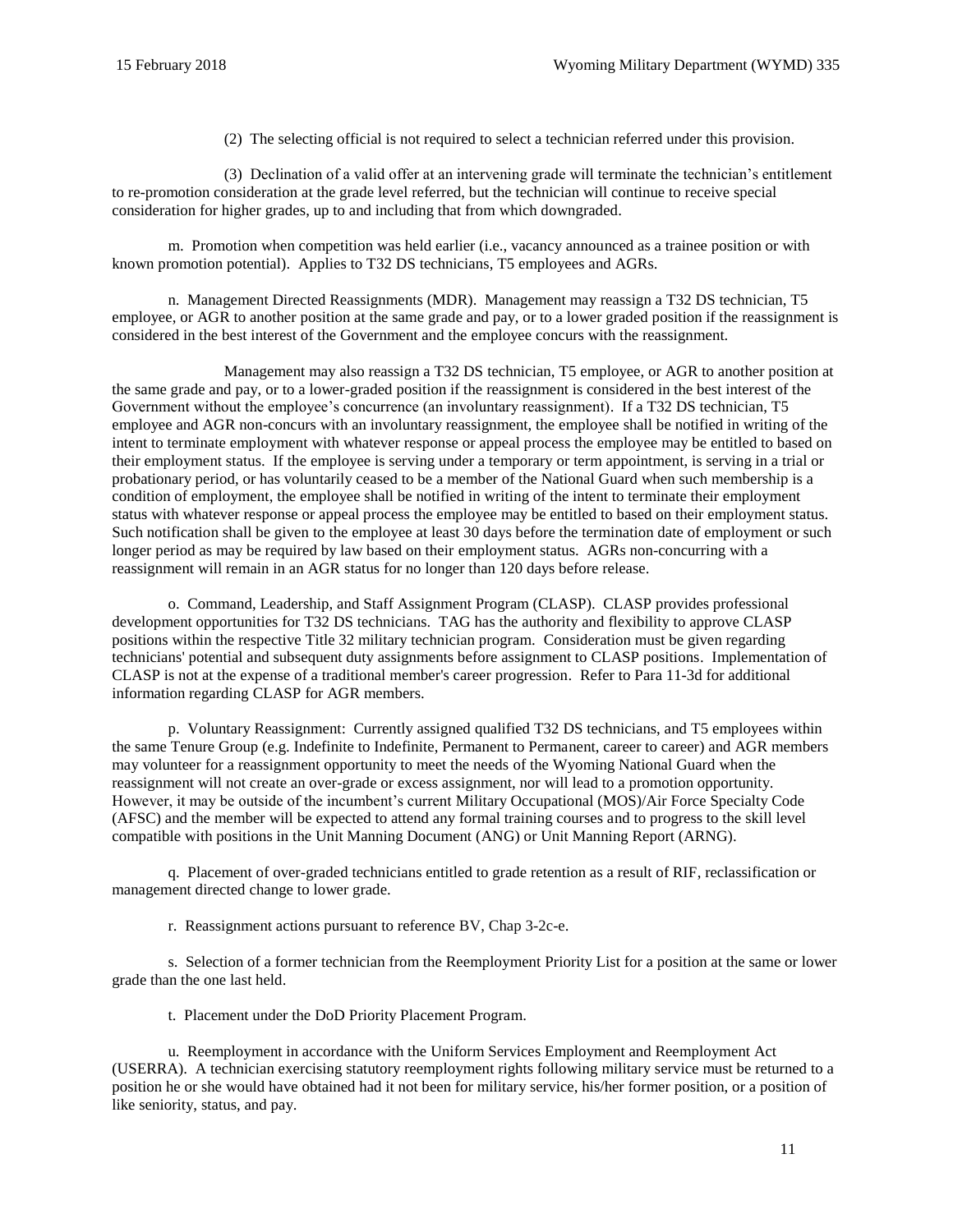v. Hiring of temporary T5 employees and T32 DS technicians not to exceed 1 year.

w. Emergency Hiring Authority when delegated to the state by NGB to support contingency operations.

x. Noncompetitive appointment of Certain National Guard Technicians. IAW reference [U](#page-60-8) the WYMD may appoint noncompetitively a T32 DS technician to a T5 position when the following conditions are met:

(1) Agency must have a valid vacant T5 position available for placement.

(2) Was involuntarily separated (Loss of Military Membership, other than removal for cause on charges of misconduct or delinquency);

(3) Has served at least 3 years as a T32 DS technician;

(4) Meets the qualifications of the position; and

(5) Is appointed within 1 year after separating from service as a T32 DS technician.

y. The following positions are designated as Excepted Career Management Positions within the WY ARNG AGR program IAW reference [AU.](#page-61-0) Excepted Career Management Positions will be filled using and alternative selection process of AGR Inservice vacancy announcement, and then Job Opportunity vacancy announcement if not filled Inservice. Enlisted excepted positions are not required to be offered via Lateral or EPS fill.

(1) All key staff designated positions, which include the WYARNG Command Sergeant Major and Command Chief Warrant Officer (CCWO) positions and those key staff positions in the WYANG defined in referenc[e BX.](#page-62-5)

(2) All positions of Significant Trust and Authority (POSTA), which include those outlined in [Paragraph 4-6](#page-29-1) of this document, reference [BR](#page-62-6) and the Assistant Inspector General (IG).

z. Other types of actions not specified above which are permitted by regulation and are consistent with the spirit and intent of the merit principles delineated in reference [C.](#page-60-5)

## <span id="page-11-0"></span>2-2. PRIORITY PLACEMENT ACTIONS.

a. EMPLOYEES UNDER GRADE RETENTION. IAW reference [AN,](#page-61-4) an employee demoted at no fault of their own is entitled to priority placement for a period of two years unless re-promoted to former grade. Consideration of an employee entitled to priority placement for re-promotion must precede efforts to fill the vacancy by other means, including merit promotion procedures. The HRO will keep a roster of all employees entitled to priority placement. These employees will be afforded priority placement as outlined below:

(1) If a vacancy of equal or comparable grade exists within the commuting area (the area within which employees can be reasonably expected to commute daily between their permanent residence and duty station) for which an employee in retained grade status is well qualified, the employee will be offered the position. If there is more than one eligible employee in a retained grade status, the selecting official will be given a list from which to make a selection. The selecting official will provide a nomination letter to HRO justifying the selection process. Grade and pay retention will be terminated if the employee refuses the offer of a position equal to the employee's retained grade. The employee must accept/decline the offer in writing. Failure to reply to an offer will be considered as a declination of the offer.

(2) If such a vacancy exists and there are no employee(s) within the commuting area, the position will be offered to employee(s) entitled to priority placement outside the commuting area before any other placement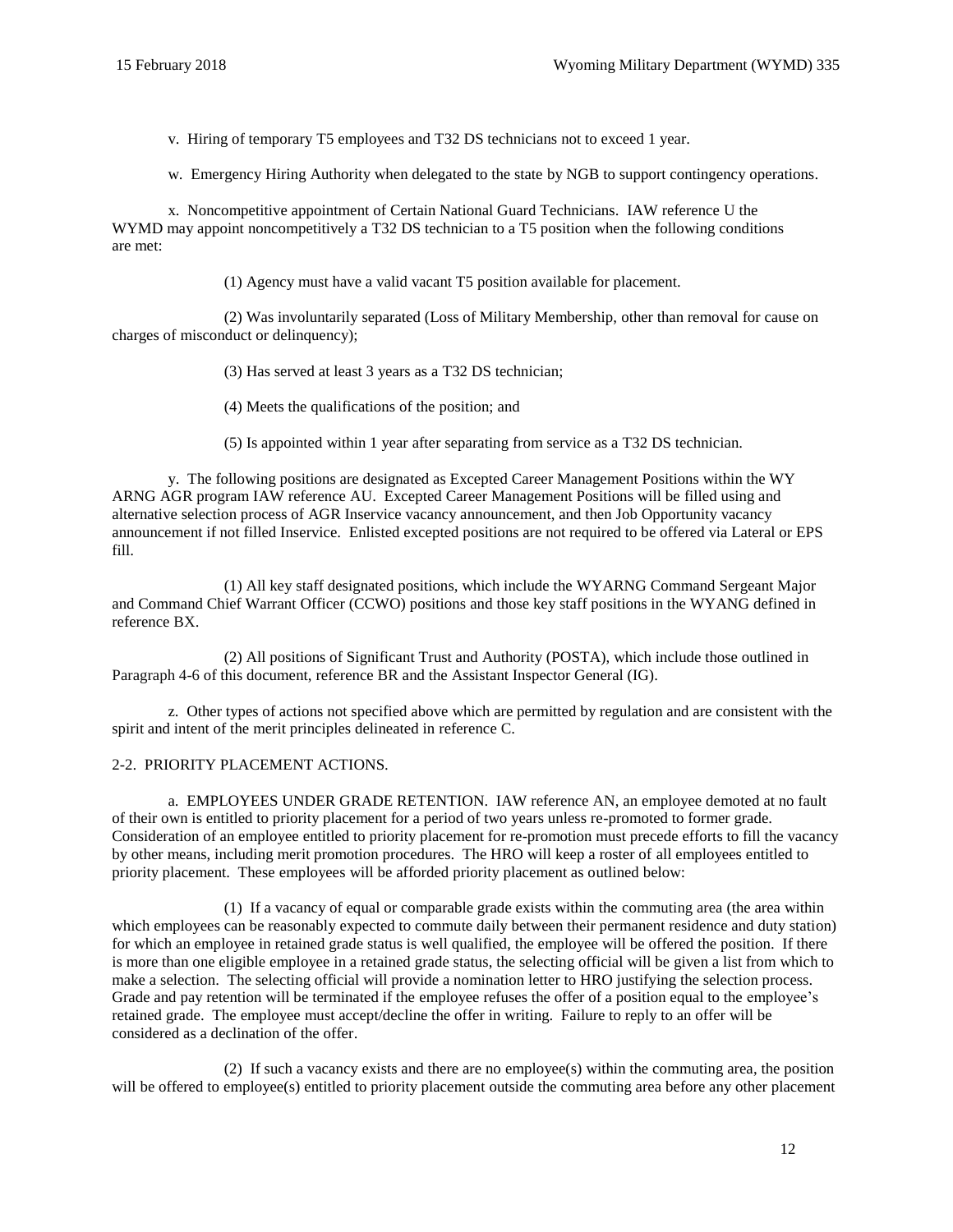action. If the employee(s) refuses the offer of a position outside the commuting area, grade and pay retention will continue if otherwise eligible.

## b. REEMPLOYMENT PRIORITY LIST.

(1) T32 DS and T5 employees in Tenure group I and II who are separated from employment as a result of RIF action will be considered for reemployment priority for a period of two years unless they decline priority consideration in writing. When a position fill request is received, HRO will review the Reemployment Priority List located on the [Defense Civilian Personnel Advisory Service's Automated Stopper and Referral System](https://hrnetapps.cpms.osd.mil/) [\(ASARS\)](https://hrnetapps.cpms.osd.mil/) website. Previously employed Department of Defense T32 DS and T5 employees who meet the qualification requirements of the position to be filled will be referred to the Nominating/Selecting Official before a technician vacancy announcement is prepared. Former employees will be removed from the list upon acceptance of a full-time position in the Federal Government, declination of such a position, or expiration of the two-year time limit.

(2) The Nominating/Selecting Official retains the authority to select or non-select from the listing of reemployment referrals. The vacancy will be advertised if the Nominating/Selecting Official elects to non-select. Non-selections must be sufficiently justified, in writing, and approved by the HRO.

#### <span id="page-12-0"></span>2-3. TEMPORARY PROMOTIONS

a. Generally, a temporary promotion is the appropriate way to meet a situation requiring the temporary service of a T32 DS technician or T5 employee in a higher graded position. Promoting an employee recognizes the increased responsibility and properly compensates them for the work being performed.

b. Temporary promotions are only for an increase in duties required for a period longer than 30 days. For periods less than 30 days, a detail would be more appropriate. The immediate supervisor determines when and if a temporary promotion would be an appropriate action. Factors to be taken into consideration are mission needs, production requirements, availability of personnel, budgetary constraints and the negotiated agreement.

c. Incumbent must meet minimum qualification standards temporarily promoted to. Supervisors will submit an SF 52 along with the proposed incumbent's resume for review by HRO prior to temporary promotion appointment.

d. IAW referenc[e AP](#page-61-5) objectives will be established for the DoD Performance Management and Appraisal Program (DPMAP) for T32 DS and T5 employee temporary promotions expecting to last longer than the minimum period of 90 calendar days. Employees who perform under an approved performance plan for a minimum of 90 calendar days will be rated based on the period of demonstrated performance.

e. Competition is not required for temporary promotions of 120 days or less. Competition must be held from the onset if management feels that the position will last for longer than 120 days or may eventually be filled permanently. Temporary promotions that may lead to a permanent promotion must be made known to all potential applicants. Promotions lasting for more than 120 days, prior time served in detail to higher graded positions or temporary promotion during the preceding 12 months is included when computing the period. Due weight will be given to performance appraisals and incentive awards IAW reference [AP.](#page-61-5)

f. Temporary promotions must be for one year or less; and may be extended for one additional year. Extensions beyond two years must receive prior written approval from NGB-J1-TN.

## <span id="page-12-1"></span>2-4. DETAILS

a. A detail is the temporary assignment to a different position for a period not more than 120 days, with the employee returning to his/her regular duties at the end of the detail. Details may be renewed in 120 days increments IAW reference [H.](#page-60-9) All details will be requested through the chain of command on an SF 52. Th[e SF 52](http://www.opm.gov/forms/pdf_fill/sf52.pdf) will explain why the detail is taking place, how long the detail is expected to last, and who will be supervising while the employee is detailed and forwarded through the appropriate chain of command to HRO.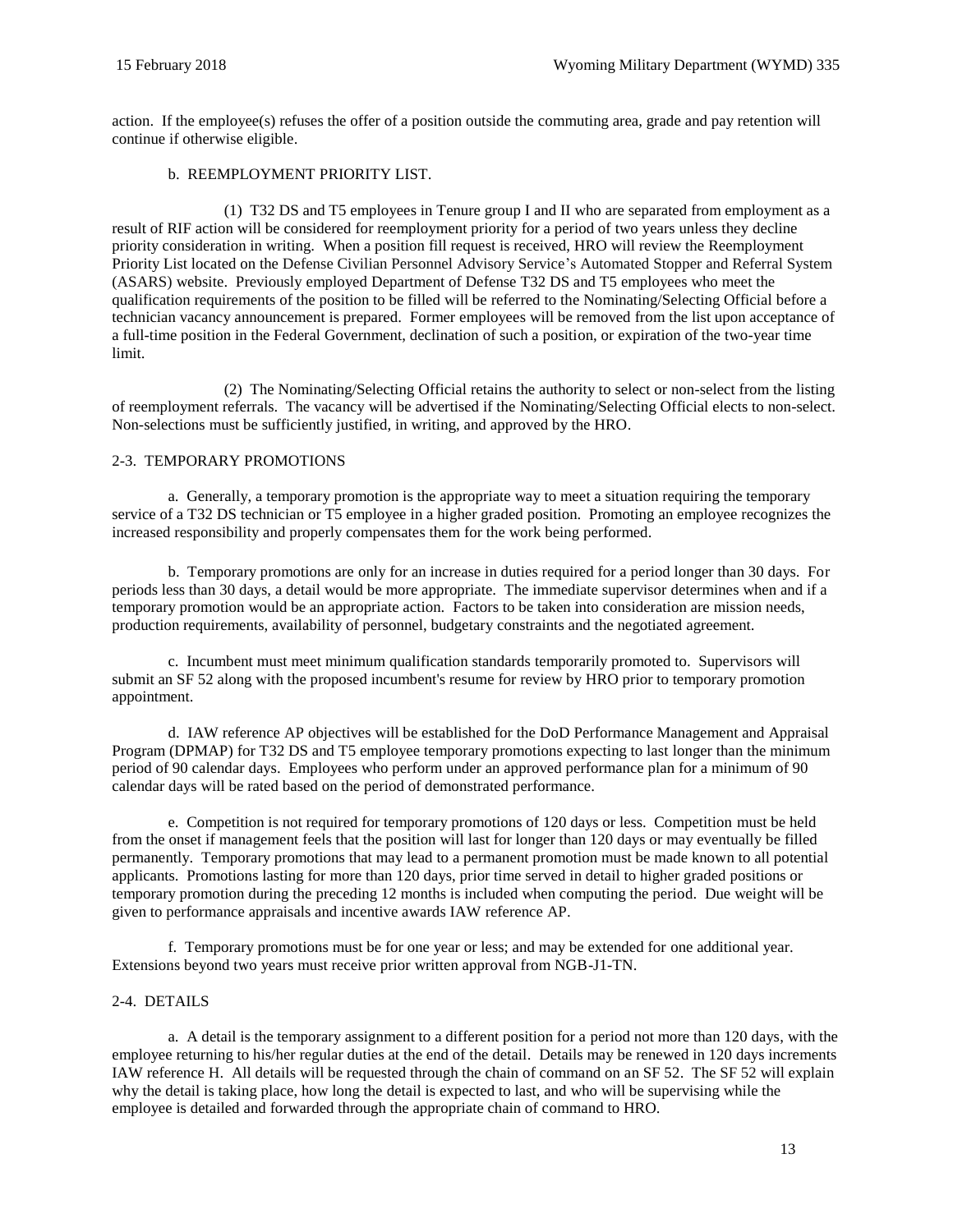b. Details to a higher grade are appropriate when the assignment is for 30 days or less or the full range of duties of the higher graded position will not be performed.

c. The WYMD may detail employees for any legitimate management purpose, for example, to handle unexpected workloads or special projects, training, or pending position classification, security clearance or investigation. Employees who are detailed to a different position remain assigned to their original position, for this reason, backfills cannot be made into a position from which the incumbent is detailed.

<span id="page-13-0"></span>2-5. TEMPORARY APPOINTMENTS (Not To Exceed – NTE). A temporary appointment is authorized outside competitive procedures if the duration of the appointment is not expected to exceed one year (12 months from the date hired Tenure "0").

a. HRO may adjust the grade level for which a temporary appointment is requested based on mission requirements, qualification, funding, etc. Temporary appointments for short periods of time are generally filled at the full performance level.

b. Temporary (NTE) appointments may be terminated without notice when the position or the employee's services are no longer needed as determined by the Chief of Staff, Wing/CC, HRO, funding, etc.

c. A temporary appointment (NTE) does not confer permanent (career or career-conditional) status and will be Tenure "0".

(1) T32 DS Technicians: Selections for T32 temporary appointments must be military members of the Wyoming National Guard and must meet the minimum and specialized experience requirements for the position and at the grade levels for which employed.

(a) A temporary appointment may be made outside of normal hiring procedures if the duration of the appointment is not to exceed 1 year.

(b) Temporary appointments and extensions greater than 12 months require a TAG waiver. The TAG may make and extend T32 DS temporary appointments in increments of up to one year each for a total of four years. Extensions beyond four years require NGB-J1-TN approval. The requesting unit will submit a memorandum through HRO for the TAG's approval/disapproval. The memorandum must include all background information as to why the temporary appointment or extension is required beyond one year.

(c) For additional information regarding leave, compensatory time, time-off awards, health benefits, dental and vision, flexible spending plans, life insurance, long term health care, Thrift Savings Plan, and retirement, refer to Enclosure [E, Title 32 Excepted Service DS Temporary Technician Comparison Sheet.](#page-74-0)

(2) T5 Excepted Employees:

(a) Temporary appointments for T5 positions may use both competitive and noncompetitive procedures to fill temporary-limited positons. If competed, the advertisement must state the time limits for the position, e.g., "not to exceed (NTE) one year." T5 temporary appointments may be extended in increments of up to 1 year, not to exceed 4 years. The advertisement may include a statement that the position may be extended for an additional year if the nature of the duties warrant such a statement. T5 temporary vacancies lasting 121 days or more must be cleared for ICTAP eligibles.

(b) For non-competitive appointments, any of the following methods may be used:

- (1) Reinstatement under reference [T;](#page-60-10)
- (2) Veterans Recruitment Appointment (VRA) under referenc[e R;](#page-60-7)
- (3) Career-conditional appointment under reference [S;](#page-60-11)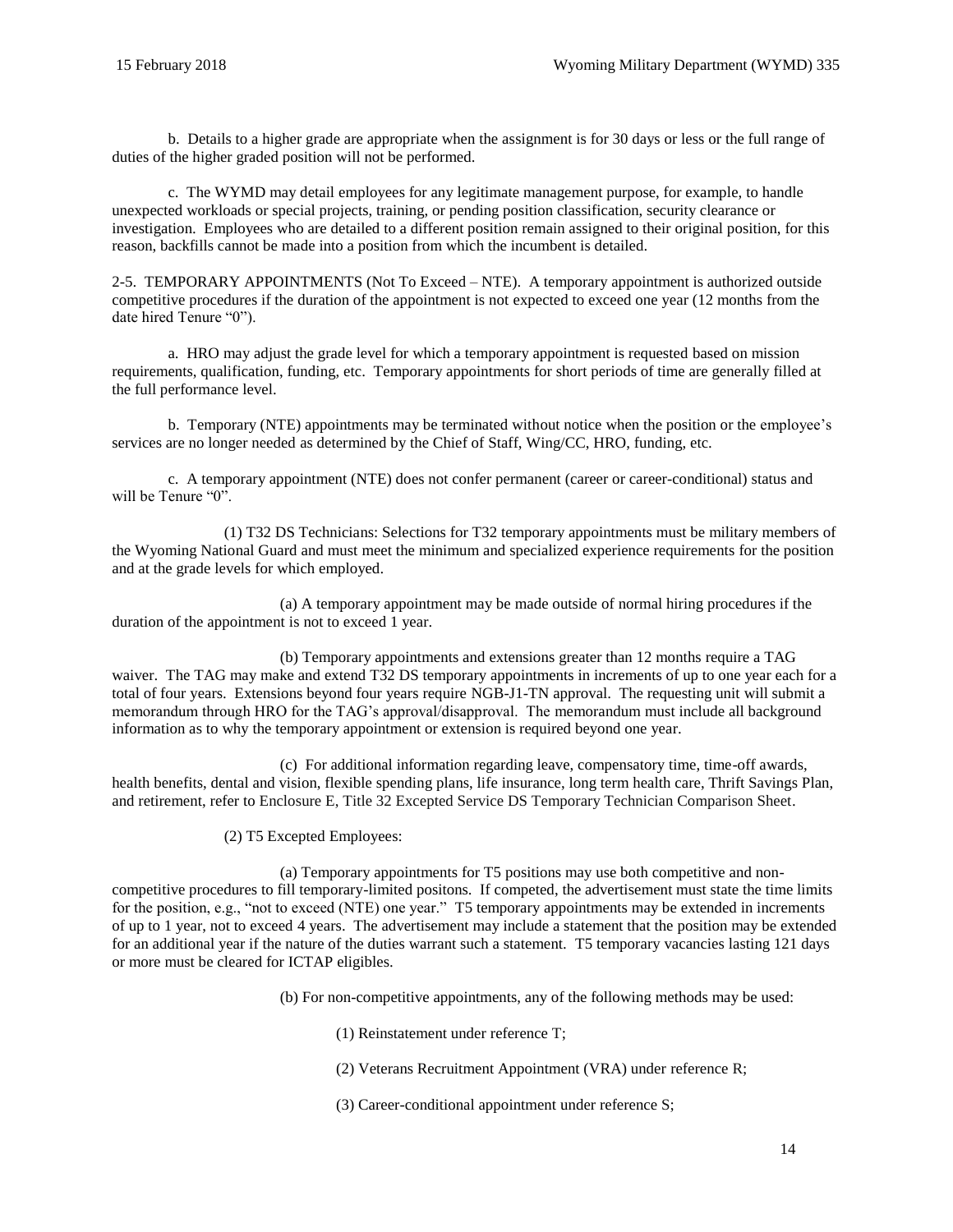(4) Appointment of veterans with compensable service-connected disability of

30% or more under reference [F.](#page-60-12)

#### <span id="page-14-0"></span>2-6. T5 INDEFINITE/TERM APPOINTMENTS.

a. T5 Excepted Service Indefinite appointment. To fill a job that will last for more than 1 year, where the need for an employee's services is not permanent.

b. T5 Competitive Service Term appointment. To fill a job that will last for more than 1 year, but not more than six years, where the need for the employee's services is not permanent.

c. To meet an employment need that is time-limited for reasons, such as:

(1) Need to complete a particular project,

(2) Extraordinary workload,

(3) Scheduled abolishment,

- (4) Reorganization,
- (5) Contracting out of the function,

(6) Uncertainty of future funding, or

(7) Need to maintain the position for future placement of other employees.

d. Extension of a Term appointment. Initial appointment for a period of less than six years. If additional time is necessary, appointment may be extended up to the six-year limit.

(1) For extensions beyond the six-year time limit, HRO must submit a written request to NGB-J1- TN for approval.

e. Noncompetitive conversion of an employee to career-conditional or career appointment when the employee is serving on an indefinite/term appointment and the following conditions have been met:

(1) Individual was appointed under open, competitive procedures to the indefinite/term position;

(2) The announcement for the indefinite/term appointment from which the conversion was made stated that there was the potential for subsequent conversion to career-conditional or career appointment;

(3) The employee has completed at least 2 years of current continuous service under an indefinite/term appointment;

(4) The employee's performance under such indefinite/term appointment was at least fully successful or equivalent;

(5) Outplacement program requirements have been met; and

(6) Similarly situated employees (in the same title, pay plan, series, and grade) within the organization, hired under the same appointment conversion provision, have been considered under internal competition procedures.

<span id="page-14-1"></span>2-7. EMERGENCY HIRING FLEXIBILITIES. Conditions may exist where NGB institutes emergency hiring authorities. When NGB delegates Emergency Hire Appointment Authority to TAG, states are authorized to non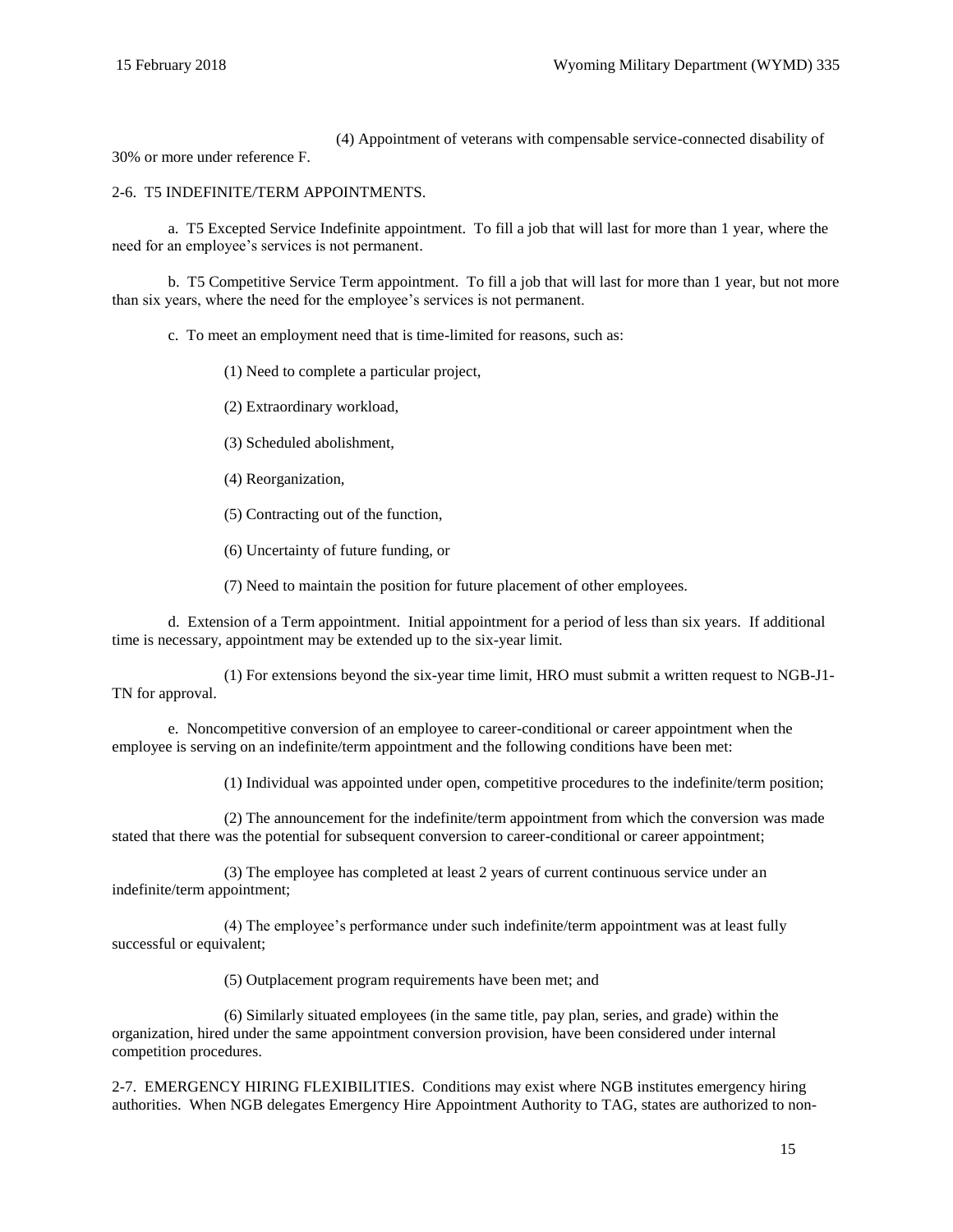competitively appoint and/or temporarily promote traditional drill status guard members and T32 DS technicians to T32 DS positions that would, otherwise, remain vacant due to mobilization or deployment. National Guard Emergency Hire Authority is not an alternative full-time, or continuous, employment program and can only be used to backfill deployed positions, when authorized for implementation by NGB-J1-TN. There are no authorized, nor allowed OPM, Service specific, or DoD special hiring provisions, such as Expedited Hiring Authority and Direct Hire Authority, for the T32 DS technician and T5 Excepted Service employee positions.

<span id="page-15-0"></span>2-8. KEY STAFF. A T32 DS Technician, senior managerial position whose incumbent is a member of the immediate staff of the State Adjutant General, serves under the direct supervision of the State Adjutant General, or serves as the head or deputy of a major organization within the state, or any position that has been designated by TAG as such is considered a "key staff" position. These positions may be exempted from the normal merit placement announcement procedures contained elsewhere in this regulation because of their special importance to the overall effectiveness of the WYMD and their unique military qualifications. The provisions covering key staff positions will not be used to fill entry level, clerical, or administrative positions.

a. TAG has the authority to non-competitively assign military technicians, AGR service members, and traditional service members in order to accommodate either an overarching military consideration or military assignment at the key staff level.

b. TAG may require a key staff position be filled by referral of all qualified technicians/AGRs or by use of a vacancy announcement. The following procedures will be used for referral of qualified candidates:

(1) Selecting Officials requesting to fill a key staff position by referral of qualified candidates will submit an [SF](http://www.opm.gov/forms/pdf_fill/sf52.pdf) 52 to the Human Resource Officer including the following:

(a) Area(s) of consideration, (i.e. technician, AGR, traditional guardsman, any).

(b) Specific requirements to be considered due to grade inversion and/or limitation of military assignment positions.

(c) Appropriate selective placement factors and anticipated start date.

(2) Formal vacancy announcement procedures are not required. HRO may advertise the position, accept applications and generate the Certificate(s) of Eligibles based on the Selecting Official's request, and candidate qualifications. Personnel files (technician and/or military) may be screened by HRO to determine eligibility.

(3) HRO will forward the Certificate of Eligibles to the Selecting Official for completion and/or selection who will then return it to HRO for notifications.

<span id="page-15-1"></span>2-9. TRAINEE AND UPWARD MOBILITY POSITIONS.

a. Use of Trainee and Upward Mobility Positions. Trainee and upward mobility positions may be used under the following circumstances:

(1) Fully Qualified/Trainee Positions. Positions may be announced for consideration of candidates qualified at the trainee level as well as opened to fully qualified candidates when the qualification requirements make it difficult to find fully qualified candidates for the position.

(2) Trainee Only Positions: A position will be open for consideration of "Trainee Applicants Only" when it is desirable to fill a position at a lower grade (to provide entry-level grades, or comparable grades, for employment or promotional opportunity).

<span id="page-15-2"></span>b. Promotion of a Trainee. A technician who is selected through merit placement procedures to fill a position at less than the authorized grade, who completes all necessary training programs IAW with NGB Form 650, Individual Development Plan (IDP), and meets both the qualifications and legal requirements for the position, may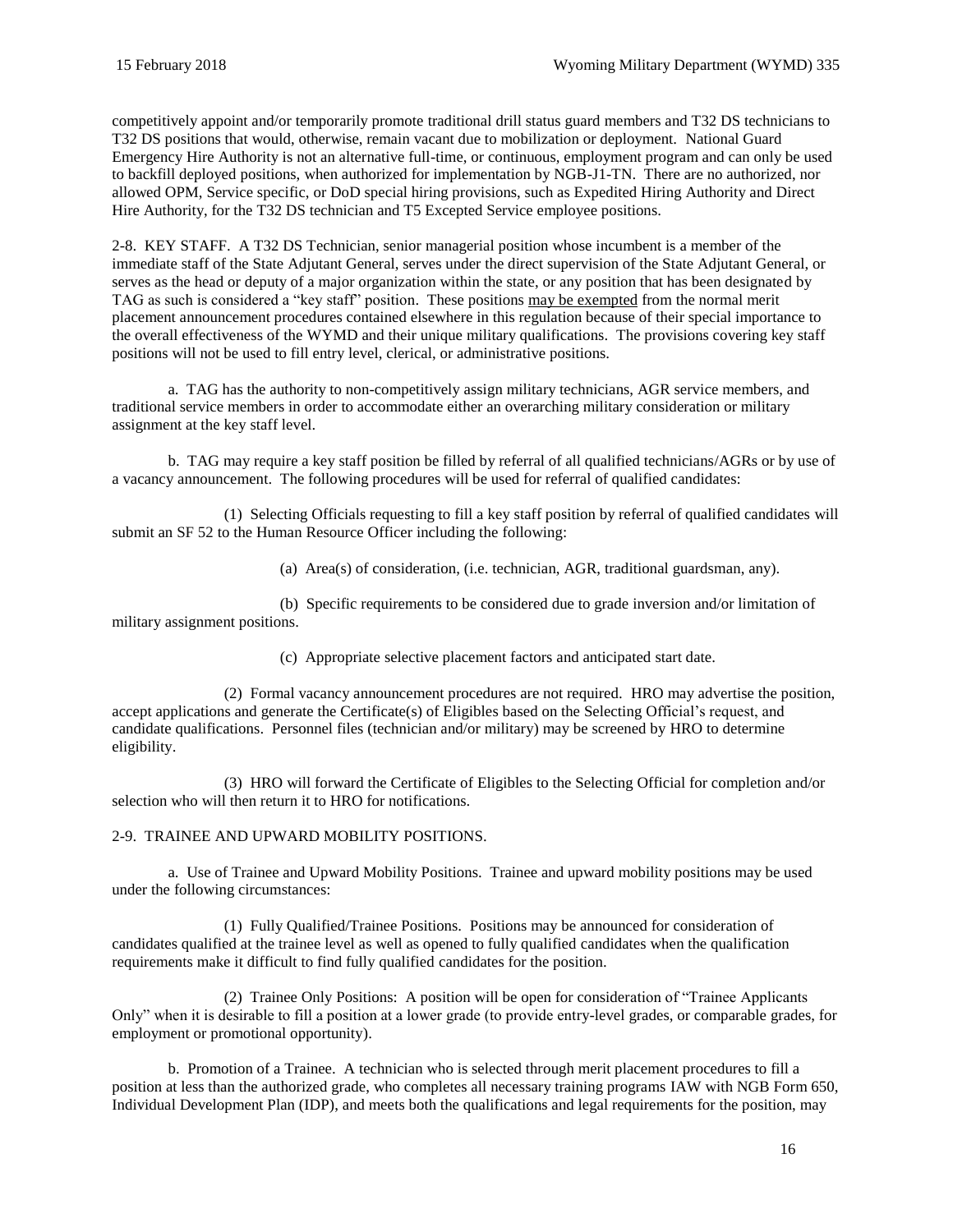be non-competitively promoted upon recommendation by the immediate supervisor of the position and if current rating of record is "Fully Successful" (level 3) or higher. No employee shall receive a career ladder promotion who has a rating below "Fully Successful" on a critical element that is also critical to performance at the next higher grade of the career ladder. Coordinate with the Human Resources Development Specialist (HRDS) within HRO to initiate an IDP. The position must have been advertised to include the higher grade.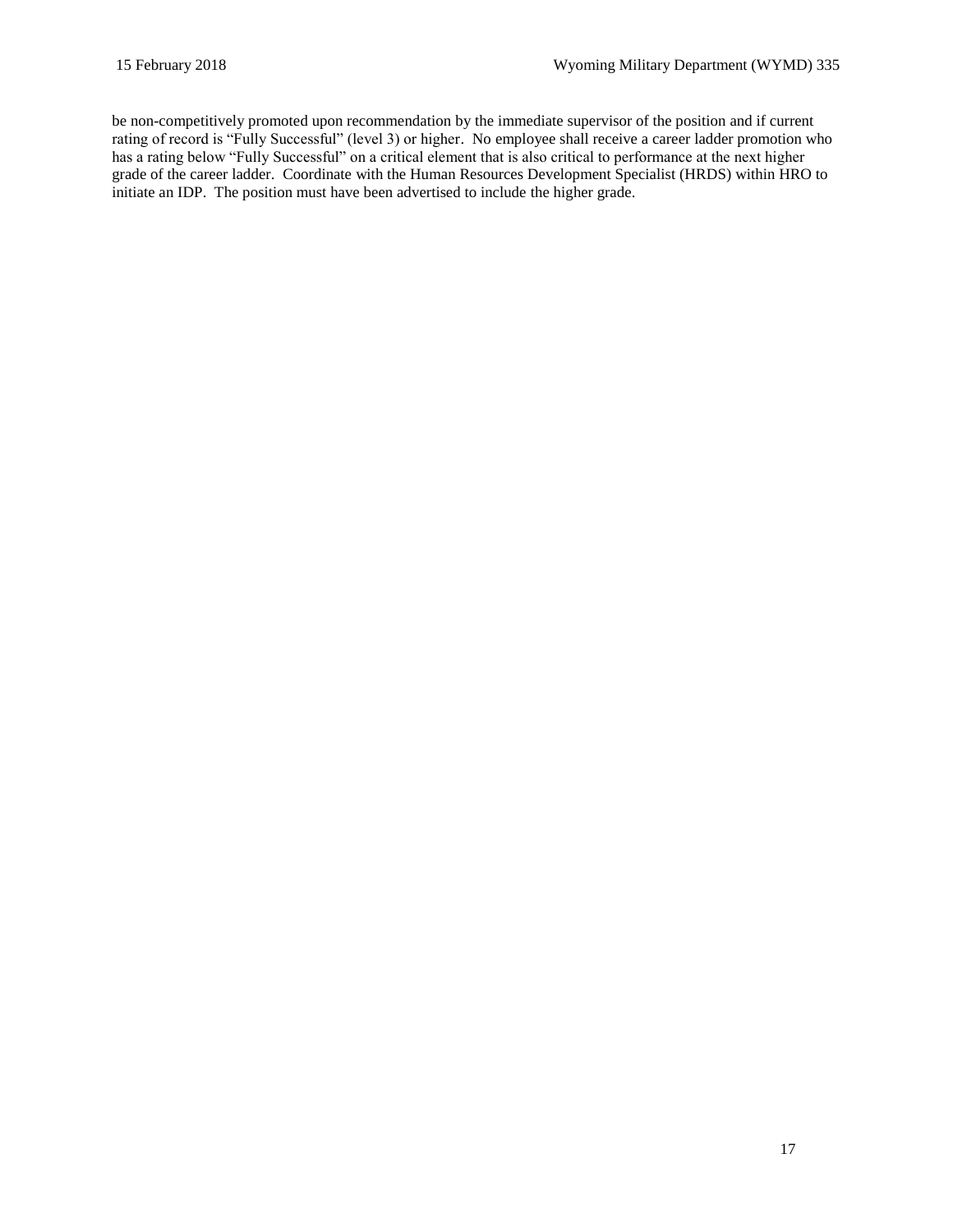<span id="page-17-0"></span>

| <b>Exceptions to Competition</b> |                                                                                          |                |            |            |
|----------------------------------|------------------------------------------------------------------------------------------|----------------|------------|------------|
|                                  |                                                                                          | T <sub>5</sub> | <b>T32</b> | <b>AGR</b> |
| $2-1.$                           | <b>Personnel Actions Exempt from Competition</b>                                         |                |            |            |
| $\overline{2}$ -1a.              | Promotion resulting from the upgrading of a position without significant changes in      |                |            |            |
|                                  | duties and responsibilities, due to the issuance of a new classification standard or the | X              | X          |            |
|                                  | correction of a classification error.                                                    |                |            |            |
| $2-1b$ .                         | Placements made during or in-lieu of a reduction-in-force (RIF) as permitted             |                |            |            |
|                                  | by governing regulations.                                                                | X              | X          | X          |
| $2-1c.$                          | Actions involving statutory, regulatory, or administrative placement, to                 |                |            |            |
|                                  | include actions directed by NGB, DoD, or OPM, arbitration decisions, court               | X              | X          | X          |
|                                  |                                                                                          |                |            |            |
| $2-1d.$                          | decisions, local settlements, and discrimination complaints.                             |                |            |            |
|                                  | Career ladder promotion(s), e.g., a promotion without further competition of             |                |            |            |
|                                  | an employee who was appointed from a civil service register, by delegated                |                |            |            |
|                                  | examining authority, by direct hire, by non-competitive appointment or non-              |                |            |            |
|                                  | competitive conversion, or under competitive procedures of this plan for an              | X              | X          |            |
|                                  | assignment intended to prepare the technician for the position being filled—             |                |            |            |
|                                  | the intent must be made as a matter of record and career ladders must be                 |                |            |            |
|                                  | documented.                                                                              |                |            |            |
| $2-1e.$                          | Promotion, reassignment, demotion, transfer, reinstatement, or detail to a               |                |            |            |
|                                  | position having no greater promotion potential than that of a position a                 |                |            |            |
|                                  | technician currently holds or previously held on permanent basis, from                   | X              | X          |            |
|                                  |                                                                                          |                |            |            |
|                                  | which he/she was separated or demoted for other than performance or                      |                |            |            |
|                                  | conduct reasons.                                                                         |                |            |            |
| $2-1f.$                          | A non-competitive promotion resulting when a employees position                          |                |            |            |
|                                  | description is changed by NGB-J1-TNC as an amended PD; or, when the                      |                |            |            |
|                                  | position description is abolished and replaced with new PD that is classified            | X              | X          |            |
|                                  | higher-grade because of additional duties and responsibilities that meets the            |                |            |            |
|                                  | criteria to be done non-competitively.                                                   |                |            |            |
| $2-1g$ .                         | Temporary promotions of 120 days or less, prior temporary promotions                     |                |            |            |
|                                  | during the preceding 12 months, (noncompetitive time-limited promotions                  |                |            |            |
|                                  | and noncompetitive details to higher-grade positions) count toward the 120               | X              | X          |            |
|                                  | day total.                                                                               |                |            |            |
| $2-1h.$                          | Details to higher-graded positions or to positions with known promotion                  |                |            |            |
|                                  |                                                                                          |                |            |            |
|                                  | potential, of 120 days or less, details during the preceding 12 months under             | X              | X          |            |
|                                  | noncompetitive details to higher grade positions and noncompetitive time-                |                |            |            |
|                                  | limited promotions, count toward the 120 day totals.                                     |                |            |            |
| $2-1i.$                          | Promotion or placement of an employee entitled to noncompetitive priority                |                |            |            |
|                                  | consideration as corrective action for failure of given proper consideration             | X              | X          |            |
|                                  | under the requirements of this plan.                                                     |                |            |            |
| $2-1j$ .                         | If an employee fails to receive proper consideration under a previous                    |                |            |            |
|                                  | recruitment (promotion or reassignment action), and the improper personnel               |                |            |            |
|                                  | action is allowed to stand, the employee is considered for the next                      |                |            |            |
|                                  | appropriate and bona fide vacancy, i.e., at the same grade of the position               | X              | X          |            |
|                                  | previously denied and one for which the technician is fully qualified and                |                |            |            |
|                                  | available.                                                                               |                |            |            |
| $2-1k$ .                         | An employee is entitled to only one consideration for each failure to receive            |                |            |            |
|                                  | proper consideration under this provision, unless otherwise directed. The                |                |            |            |
|                                  |                                                                                          | X              | X          |            |
|                                  | selecting official is not required to select a technician referred under this            |                |            |            |
|                                  | provision.                                                                               |                |            |            |
| $2 - 11.$                        | Placement of T5 and T32 employees who have eligibility for special                       |                |            |            |
|                                  | consideration for re-promotion-these being those technicians are those who               | X              | X          |            |
|                                  | are receiving grade or pay retention due to involuntary placement in lower               |                |            |            |
|                                  | grade or declination of a functional transfer.                                           |                |            |            |
| $2-1m$ .                         | Promotion when competition was held earlier (i.e., vacancy announced as a                |                |            |            |
|                                  | trainee position or with known promotion potential). Applies to both T32                 | X              | X          | X          |
|                                  | DS technicians, T5 employees and AGRs.                                                   |                |            |            |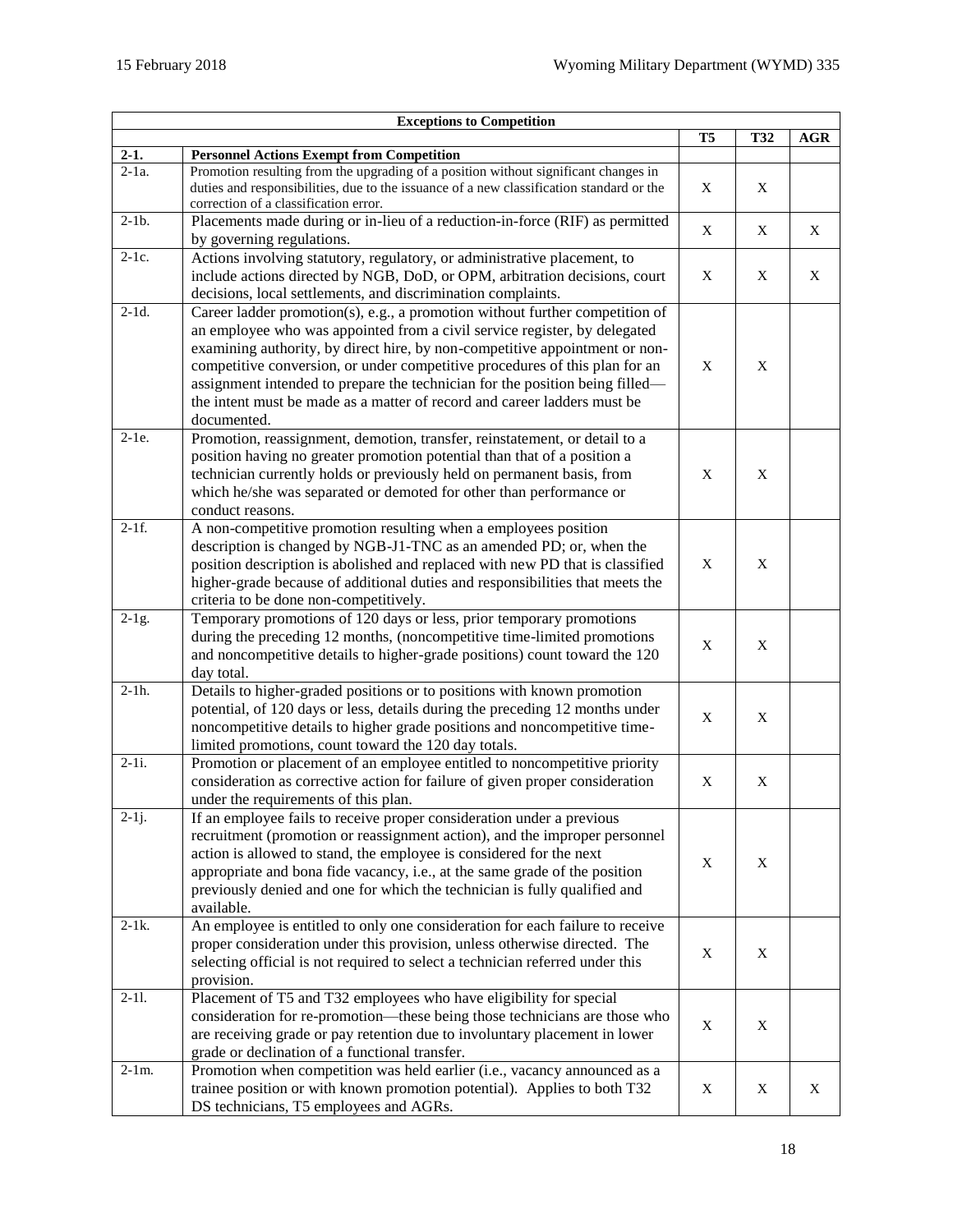|                     |                                                                                                                                                      | <b>T5</b>   | <b>T32</b>  | $\mathbf{AGR}$            |
|---------------------|------------------------------------------------------------------------------------------------------------------------------------------------------|-------------|-------------|---------------------------|
| $2-1.$              | <b>Personnel Actions Exempt from Competition Continued</b>                                                                                           |             |             |                           |
| $\overline{2-1}$ n. | Management Directed Reassignments (MDR). Management may reassign a                                                                                   |             |             |                           |
|                     | T32 DS technician, T5 employee, or AGR to another position at the same                                                                               |             |             |                           |
|                     | grade and pay, or to a lower graded position if the reassignment is in the best                                                                      | X           | X           | X                         |
|                     | interest of the Government and the employee concurs with the reassignment                                                                            |             |             |                           |
|                     | (e.g. voluntary reassignment).                                                                                                                       |             |             |                           |
| $2-10.$             | Command, Leadership, and Staff Assignment Program (CLASP). CLASP                                                                                     |             |             |                           |
|                     | provides professional development opportunities for T32 DS technicians.                                                                              |             |             |                           |
|                     | TAG has the authority and flexibility to approve CLASP positions within                                                                              |             |             |                           |
|                     | the respective Title 32 military technician program. Consideration must be                                                                           | X           | X           | X                         |
|                     | given regarding technicians' potential and subsequent duty assignments                                                                               |             |             |                           |
|                     | before assignment to CLASP positions. Implementation of CLASP is not at                                                                              |             |             |                           |
|                     | the expense of a traditional member's career progression. Refer to Para 11-                                                                          |             |             |                           |
|                     | 3d for additional information regarding CLASP for AGR members.                                                                                       |             |             |                           |
| $2-1p.$             | Voluntary Reassignment: Currently assigned qualified T32 DS technicians,                                                                             |             |             |                           |
|                     | and T5 employees within the same Tenure Group (e.g. Indefinite-to-                                                                                   |             |             |                           |
|                     | Indefinite, Permanent-to-Permanent, career-to-career) and AGR members                                                                                | X           | X           | X                         |
|                     | may volunteer for a reassignment opportunity to meet the needs of the                                                                                |             |             |                           |
|                     | Wyoming National Guard when the reassignment will not create an over-                                                                                |             |             |                           |
|                     | grade or excess assignment, nor will lead to a promotion opportunity.                                                                                |             |             |                           |
| $2-1q$ .            | Placement of over-graded employees entitled to grade retention as a result of                                                                        | X           | X           |                           |
|                     | RIF, reclassification or management directed change to lower grade.                                                                                  |             |             |                           |
| $2-1r.$             | Reassignment actions pursuant to reference BV, Chap 3-2c-e.                                                                                          | X           | X           |                           |
| $2-1s$ .            | Selection of a former employee from the Reemployment Priority List for a                                                                             | X           | X           |                           |
| $2-1t$ .            | position at the same or lower grade than the one last held.                                                                                          |             |             |                           |
| $\overline{2-1}u$ . | Placement under the DoD Priority Placement Program.                                                                                                  | $\mathbf X$ | $\mathbf X$ | $\boldsymbol{\mathrm{X}}$ |
|                     | Reemployment in accordance with the Uniform Services Employment and                                                                                  |             |             |                           |
|                     | Reemployment Act (USERRA). A technician exercising statutory                                                                                         |             |             |                           |
|                     | reemployment rights following military service must be returned to a<br>position he or she would have obtained had it not been for military service, | X           | X           |                           |
|                     | his/her former position, or a position of like seniority, status, and pay.                                                                           |             |             |                           |
| $2-1v.$             | Hiring of temporary T5 employees and T32 DS technicians not to exceed 1                                                                              |             |             |                           |
|                     | year.                                                                                                                                                | X           | X           |                           |
| $2-1w$ .            | Emergency Hiring Authority when delegated to the state to support                                                                                    |             |             |                           |
|                     | contingency operations.                                                                                                                              | X           | X           |                           |
| $2-1x.$             | Noncompetitive appointment of Certain National Guard Technicians. The                                                                                |             |             |                           |
|                     | WYMD may appoint noncompetitively a T32 DS technician to a T5 position                                                                               | X           | X           |                           |
|                     | when specific conditions are met.                                                                                                                    |             |             |                           |
| $2-1y$ .            | Key Staff and POSTA positions are designated as Excepted Career                                                                                      |             |             |                           |
|                     | Management Positions within the WY ARNG. Excepted Career                                                                                             |             |             |                           |
|                     | Management Positions will be filled using an alternative selection process of                                                                        |             |             |                           |
|                     | AGR Inservice vacancy announcement, and then Job Opportunity vacancy                                                                                 | X           | X           | X                         |
|                     | announcement if not filled Inservice. Enlisted excepted positions are not                                                                            |             |             |                           |
|                     | required to be offered via Lateral or EPS fill.                                                                                                      |             |             |                           |
| $2-1z$ .            | Other types of actions not specified above which are permitted by regulation                                                                         |             |             |                           |
|                     | and are consistent with the spirit and intent of the merit principles                                                                                | X           | X           |                           |
| $2-2.$              | Priority Placement Actions.                                                                                                                          | X           | X           | X                         |
| $2-2a$ .            | <b>Employees Under Grade Promotion</b>                                                                                                               |             |             |                           |
| $2-4a$ .            | Detail for 120 days or less to higher graded position or to a position with known                                                                    | X           | X           | X                         |
|                     | promotion potential;                                                                                                                                 |             |             |                           |
| $11-3c(1)$ .        | T10/T32 Tour Swaps                                                                                                                                   |             | X           | $\mathbf X$               |
| $11-3c(2)$ .        | AGR Warrant Officers in grades of CW2 to CW4 promotions are based on                                                                                 |             |             |                           |
|                     | MTOE and TDA positions and published time-in-grade and military                                                                                      |             |             | X                         |
|                     | education requirements.                                                                                                                              |             |             |                           |
| $2-2.$              | Priority Placement Actions                                                                                                                           | $\mathbf X$ | X           | $\overline{X}$            |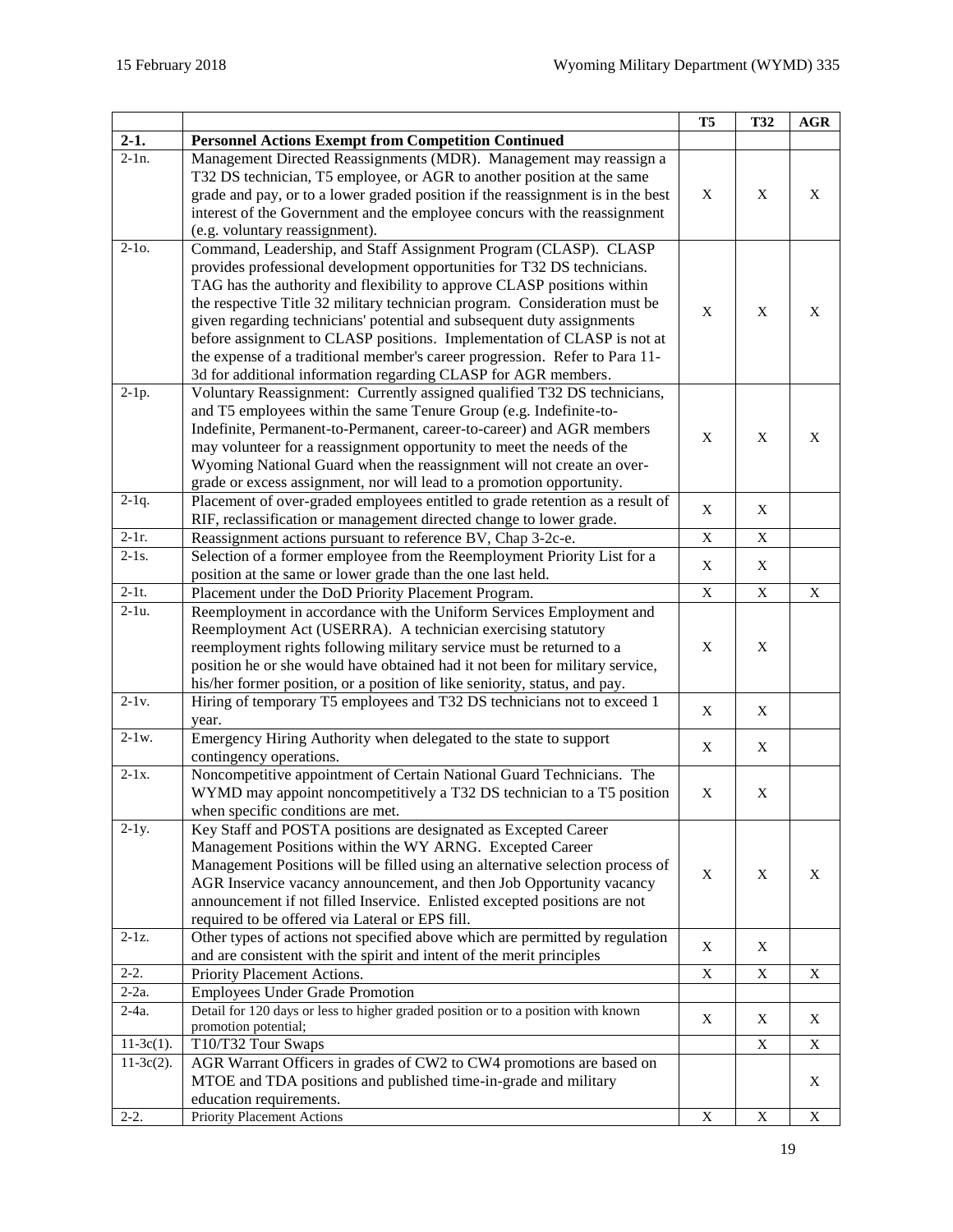|           |                                                               | T5 | <b>T32</b> | AGR          |
|-----------|---------------------------------------------------------------|----|------------|--------------|
| $2-1.$    | <b>Personnel Actions Exempt from Competition Continued</b>    |    |            |              |
| $2-2a$ .  | <b>Employees Under Grade Promotion</b>                        | X  | X          |              |
| $2-2b$ .  | <b>Reemployment Priority List</b>                             | X  | X          |              |
| $2-3.$    | Temporary promotion of 120 days or less.                      | X  | X          |              |
| $2 - 4.$  | Detailing (Less than 120 days in a year)                      |    | X          |              |
| $2-5.$    | T32 DS Temporary Appointments                                 |    | X          |              |
| $2-6.$    | T5 Indefinite/Term Appointments                               | X  | X          |              |
| $2 - 7.$  | Emergency Hiring Flexibilities (when authorized by NGB-J1-TN) |    | X          |              |
| $2 - 8$ . | Key Staff                                                     |    | X          | $\mathbf{X}$ |
| $2-9.$    | Trainee and Upward Mobility Positions                         | X  | X          |              |

Table 2-1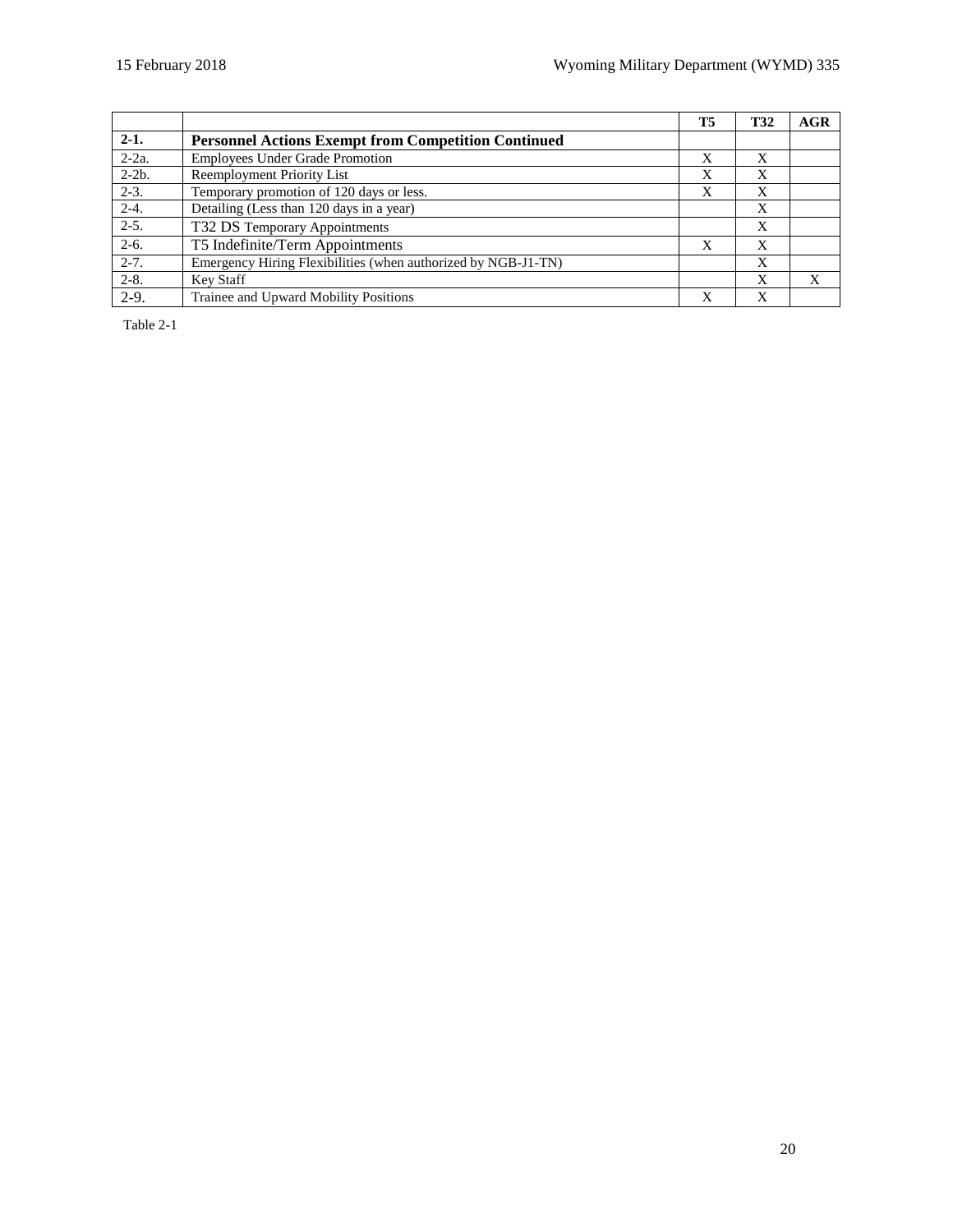## CHAPTER 3

#### POSITION ANNOUNCEMENT AND APPLICATION PROCEDURES

<span id="page-20-1"></span><span id="page-20-0"></span>3-1. APPLICATION. The procedures of this plan are used in filling all positions. Exceptions authorized in Chapter 2 may be used, as appropriate.

#### 3-2. REQUEST FOR FILLING VACANCY.

- a. Submit requests to fill positions, through Command channels, to the HRO utilizing the SF 52
- b. The requesting office initiates the [SF 52](http://www.opm.gov/forms/pdf_fill/sf52.pdf) with the following required information [\(Enclosure](#page-65-0) C):
	- (1) Position Title/Number, Job Number, Grade(s), FAC, and Location.
	- (2) Type of Appointment (T32 DS Technician, T5 or AGR).
	- (3) Minimum and Maximum Military Grade required, if applicable.

(4) Military Requirements (e.g., flight status/flight hours, certifications, training, required AFSC/MOS for position, ASVAB, etc.), if applicable.

- (5) Requested area of consideration.
- (6) Requested selective placement factors.
- (7) Coordinate the SF 52 for all requests through the HRO Classifier.
- (8) Request for Identical Additional (IA) position, also known as over-hire positions.
- (9) Request for trainee and upward mobility positions.
- (10) Designated security clearance required.
- (11) Nominating Official.
- (12) Selecting Official.
- (13) Supervisor of the position being filled.
- (14) Any other information pertinent to the filling of the position.
- (15) Person vacating position (Vice).

#### <span id="page-20-2"></span>3-3. T5 EXCEPTED SERVICE POSITIONS. T5 vacancies may be filled IAW Para [3-6.c.\(3\).](#page-22-1)

a. T5 Excepted Service candidates must meet NGB-TN Excepted Service Qualification Standards when available for that specific occupation series. In the absence of excepted service qualification standards, OPM Qualification Standards for the occupation series will be utilized. Applicants must meet or exceed time-in-grade restrictions set forth in reference [Q](#page-60-13) unless advancement is permitted by reference [P.](#page-60-14)

(1) Advancement to positions at GS-12 and above. Candidates for advancement to a position at GS-12 and above must have completed at least 52 weeks in positions no more than one grade lower (or equivalent) than the position to be filled.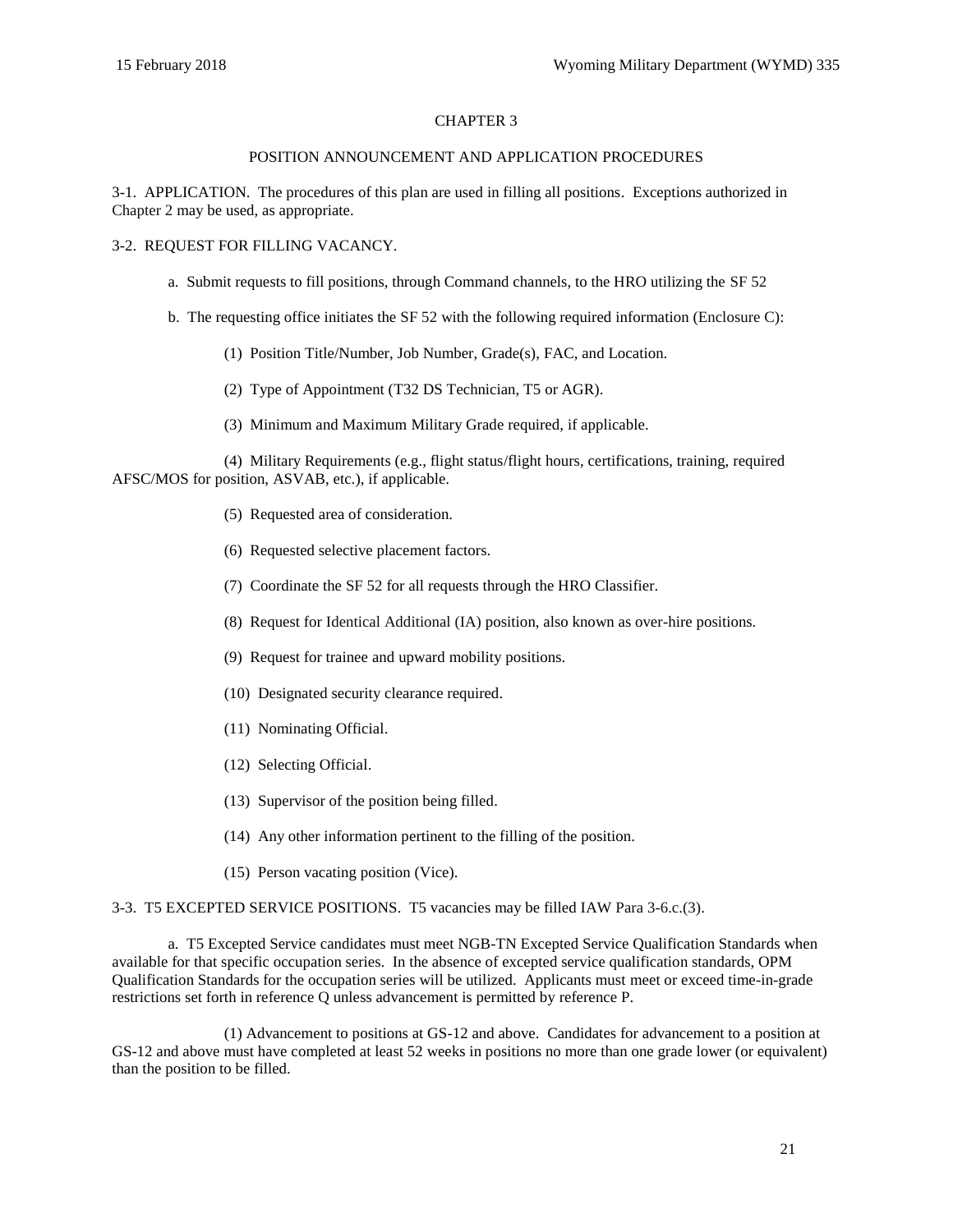(2) Advancement to positions at GS-6 through GS-11. T5 candidates for advancement to a position at GS-6 through GS-11 must have completed a minimum of 52 weeks in positions: (a) No more than two grades lower (or equivalent) when the position to be filled is in line of work properly classified at 2-grade intervals; or (b) No more than one grade lower (or equivalent) when the position to be filled is in a line of work properly classified at 1-grade intervals, or (c) No more than one or two grades (or equivalent), as determined by the agency, when the position to be filled is in a line of work properly classified at 1-grade intervals but has a mixed interval promotion pattern.

(3) Advance to positions up to GS-5. T5 candidates must be advanced without time restriction to positions up to GS-5 if the position to be filled is not more than two grades above the lowest grade the employee held within the preceding 52 weeks under his or her latest non-temporary competitive appointment.

<span id="page-21-0"></span>3-4. PRIORITY PLACEMENT PLAN (PPP). Requests to fill vacant positions will be subject to priority placement action prior to advertising. PPP actions are described in detail in [Chapter](#page-11-0) 2-2. AGR PPP actions are detailed in [Chapter 13.](#page-57-0)

<span id="page-21-1"></span>3-5. VACANCY ANNOUNCEMENTS. Vacancy announcements will be posted o[n USA JOBS](http://www.usajobs.gov/) (T5 and T32 DS Excepted Service only) and throughout the area of consideration and on official [WYMD](https://sites.google.com/a/wyo.gov/wyomingmilitarydepartment/Employment) web pages.

a. Announcements will, at a minimum, contain the following information.

(1) Vacancy Announcement Number and type of advertisement (e.g. Inservice, Indefinite, Job Opportunity, Nationwide, Temporary, etc.):

- (a) Title, series, grade, and salary range of the position.
- (b) Type of appointment (T32 DS, T5).
- (c) Compatible military assignment (MOS or AFSC), if applicable.
- (d) Organizational and geographical location of the position.
- (e) Open and closing dates.
- (f) How to apply.
- (g) Special conditions of employment, or developmental training, if applicable.
- (h) Information regarding other concurrent announcements for the same vacancy.
- (i) Area of consideration.
- (j) Minimum qualification requirements, general and specialized.
- (k) Minimum and maximum military grades, if applicable.

(l) Statement that a T32 DS enlisted applicant's military grade cannot exceed the maximum military grade authorized. Over-grade applicants must provide a written statement of understanding with the application, indicating a willingness to be administratively reduced in grade by stating specific grade if selected for the position.

- (m) Description and summary of duties.
- (n) Equal employment opportunity statement.
- (o) Reasonable accommodation statement.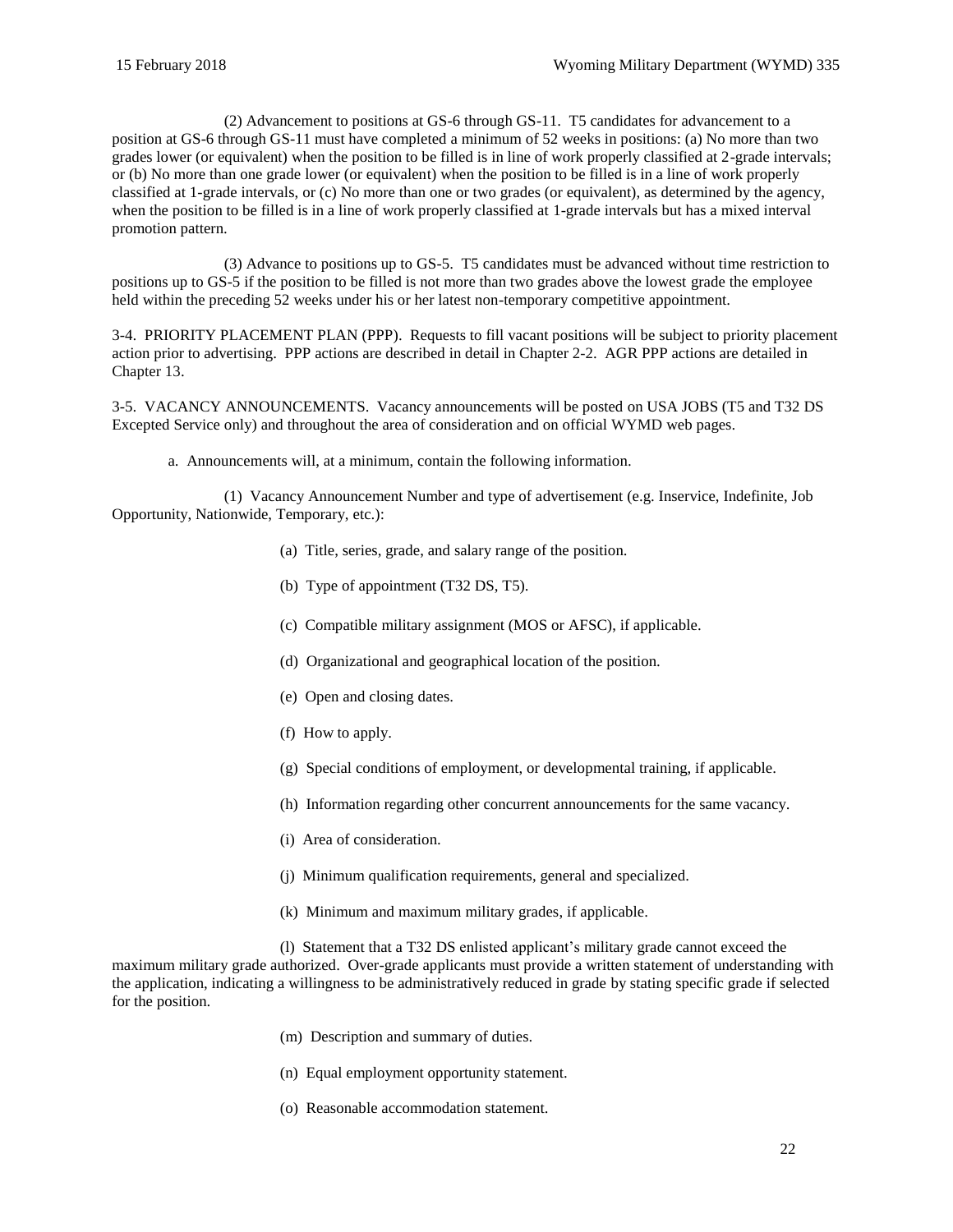- (p) Nominating/Selecting Official's name and title (AGR Only).
- (q) Required documents to complete application.

(2) Vacancies may be amended after posting if minor changes are necessary. (e.g. rank changes, word corrections, extension of closing dates, etc.)

## <span id="page-22-0"></span>3-6. AREAS OF CONSIDERATION.

a. To ensure receipt of highly qualified applicants, the area of consideration for each specific position vacancy announcement is deemed most appropriate by the HRO in coordination with the Nominating Official/Selecting Official. Prior to advertising, for recruit and fill, any T32 DS Technician or T5 employee positions, a completed formal job analysis and crediting plan are required. This mandatory personnel action is a systematic method for gathering information. It focuses on the position's work behaviors, tasks, and outcomes. The competencies (knowledge, skills, abilities, and behaviors) must be identified in the job analysis and serve as the foundation for the JFHQ-State HR specialist's assessment strategy. The JFHQ-State HR specialist must spend adequate time in the beginning of the process to perform a thorough assessment of the position's competencies, as defined by the job analysis, and clearly identify the competencies required to minimally qualify and fully qualify based on the crediting plan numeric rating system.

b. Crediting Plan. This document provides an objective statement of the position's qualification requirements and criteria against which applicants are evaluated. For T5 positions, the numeric values are applied in the crediting plan to rate the candidates' capabilities and competencies to successfully perform the position's described duties and responsibilities. The crediting plan is developed as a result of a job analysis that identified the position's knowledge, skills, abilities, and behaviors.

c. The area of consideration to compete the position must be sufficiently broad to ensure the availability of a reasonable number of high quality candidates, taking into account the nature and level of the position to be filled, merit principles, affirmative action goals and objectives and applicable regulations and requirements of negotiated agreements. The Area of Consideration (AOC) is identified in the USAJOBS Job Vacancy Announcement (JVA). The area of consideration may be expanded beyond the minimum area, at any time during the recruitment process, to meet the recruitment need with the issuance of an amended or new Job Opportunity Announcement. Job Opportunity Announcements will normally remain open for receipt of applications IA[W Table 3-1](#page-24-1) below.

#### (1) **Area 1 – In-service Restricted (T32 DS Technician, On Board T5 Employees and/or AGR) – Internal Merit Promotion**.

(a) This area of consideration is used only when advertising a position within a particular work center and is open to all employees of that particular work center. There are certain circumstances that require advertisement of positions without a vacant man-year (i.e. reclassification, reorganization, position upgrade etc.) The vacancy announcement will indicate which specific group of employees is eligible to apply [i.e., Area 1 - Inservice Restricted (FMS #5 or 153 FSS).

## (2) **Area 2 - In-service T32 DS Technician, T5 Employees and/or AGR – Merit Promotion.**

(a) In-service T32 DS Technicians and T5 Employees: All presently employed WY ARNG and/or WY ANG T5 employees, T32 DS technicians, indefinite (T5/T32) and T5 employees with a Tenure of 1, 2 or 3 and previously competed for their positions and AGR members with T32 DS technician reemployment rights to the WY ANG or ARNG willing to revert to technician status.

(b) In-service AGRs: All presently employed AGR(s) applying for an in-service concurrent technician and/or AGR vacancy.

## <span id="page-22-1"></span>(3) **Area 3 - Current Federal Employees and Reinstatement Eligibles.**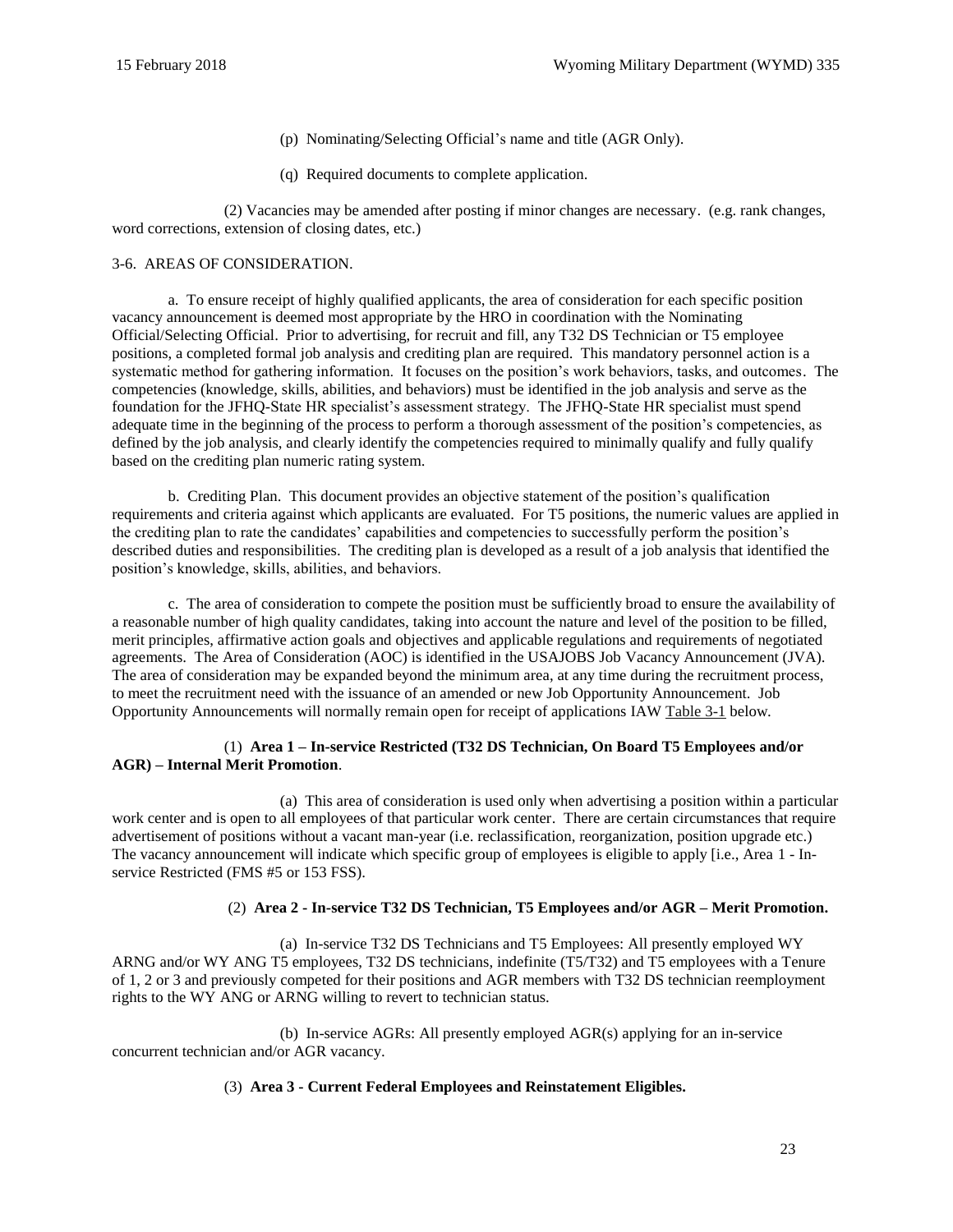(a) May be opened to all current Federal employees serving under a career or careerconditional appointment; former Federal employees with reinstatement eligibility; persons eligible for noncompetitive appointment under special appointing authorities (e.g. former National Guard technicians eligible for appointment under reference [A.](#page-60-15)) Candidates must meet qualification standards and a T5 allocation must be available. Recommend simultaneously advertising the position for current on-board T5 employees.

(b) Prior to using the above option, priority placement program must be cleared.

## (4) **Area 4 –Job Opportunity (T32 DS and/or AGR) – Merit Promotion.**

(a) T32 DS: Current M-Day and Air Drill Status Guard (DSG) members of the WY

ARNG or ANG.

(b) AGR: Current M-Day and Air DSG members of the WY ARNG or ANG.

## (5) **Area 5 - Indefinite Job Opportunity T5 Employee and T32 DS Technician – Merit Promotion.**

(a) Indefinite appointments can be used when there is a need for a T5 or T32 DS temporary position to extend beyond one year or management expects the position to become permanent (career or career-conditional) at some time in the future. Competitive procedures will be used when filling a position on an indefinite basis. Often used to backfill positions left vacant by employees entering Title 10 or Title 32 military orders with reemployment rights. A technician with statutory reemployment rights (USERRA) is protected for five years IAW reference [O.](#page-60-16)

(b) T5 employees and T32 DS Indefinite employees competed for their positions can be converted at management's discretion when the position is the same occupational series and specified in the advertisement.

(c) Temporary appointments with indefinite tenure employees may be promoted, reassigned, or changed to a lower grade with competition to other positions.

(d) Individuals serving T32 DS indefinite appointments are entitled to the following employee benefits: accrual of annual, sick and military leave, health and life insurance benefits, enrollment in the [Thrift Savings Plan,](https://www.tsp.gov/index.shtml) and the [Federal Employees Retirement System \(FERS\).](http://www.opm.gov/retirement-services/fers-information/) 

(e) T5 and T32 DS indefinite employees may be terminated or displaced at management's discretion when the position and/or employees' services are no longer needed with a 30-day written notice.

> (f) T32 DS Technician: Consideration will be given to current M-Day and Air DSG members of the WY ARNG or ANG.

(g) May be opened Nationwide to service-specific members to increase applicant pool at the discretion of the ANG Wing Commander / ARNG Chief of Staff.

(6) **Area 6 – Nationwide Job Opportunity (T32 DS and/or AGR) – Merit Promotion.** Open to all service-specific members currently serving on Active Duty, Reserves or in the National Guard in any state or U.S. Territory and willing to join/transfer to the Wyoming Army or Air National Guard.

## (7) **Area 7 - Nationwide (U.S. Citizens) – Merit Promotion.**

(a) T32 DS Technician: Anyone eligible to join or transfer to the WY ANG or ARNG

T32 DS workforce.

(b) AGR: Anyone eligible to join or transfer to the WY ANG or ARNG AGR service.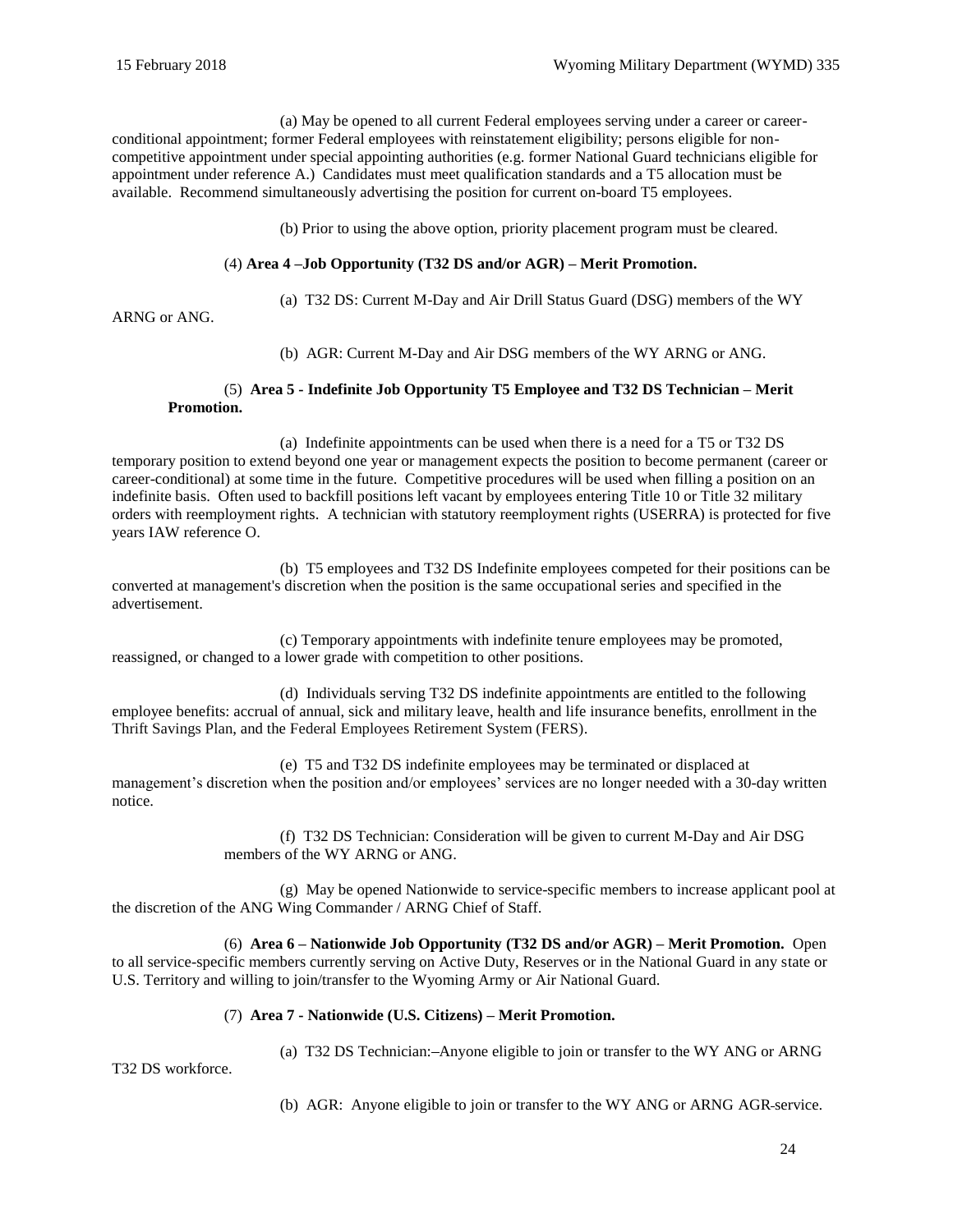d. Vacancy Announcements will be open for a **minimum** of calendar days based on the timeline below and current union guidance. These timelines may be extended during deployments to allow for deployed members to submit application packages.

<span id="page-24-1"></span>

| Area 1 – In-service Restricted T32 DS/T5 / AGR                 | 7 days           |
|----------------------------------------------------------------|------------------|
| Area $2$ – In-service T32 DS / T5 / AGR                        | 14 days          |
| Area 3 – Current Federal Employees and Reinstatement Eligibles | 14 days          |
| Area 4 – Job Opportunity (T32 DS and/or AGR)                   | 14 days          |
| Area 5 – Indefinite Job Opportunity T32 DS                     | 14 days          |
| Area 6 - Nationwide Job Opportunity T32 DS/AGR                 | 14 days          |
| Area 7 - Nationwide (U.S Citizens)                             | $7 \text{ days}$ |
| Table 3-1                                                      |                  |

**Note:** Vacancy announcement for **Areas 4, 5, and 6** affecting members of the Wyoming Air National Guard will normally be posted for the minimum number of calendar days listed above, however will be open over a Unit Time Assembly (UTA) weekend per the CBA.

e. (AGR) Year-round vacancy announcements are used to fill high turn-over or hard-to-fill positions and will remain open for a period not to exceed 12 months. Applications will be reviewed quarterly or as often as requested by the nominating official and/or unit due to the needs of the organization. Applicants will be interviewed and an Order of Merit List (OML) will be completed and used as vacancies are determined. Applicants will not be notified of their standing on the OML after each board is conducted to ensure the integrity of the board process. Applicants will be contacted in order of the OML as positions become available and conditionally notified of their selection.

f. Proper consideration for available positions will be given to technicians within the affected area of consideration who are absent for legitimate reasons, e.g., on detail, on leave, at training courses, recuperating from compensable injury, or on active uniformed service.

<span id="page-24-0"></span>3-7. APPLICATION PROCEDURES. The application is a group of documents by which the individual's qualification for the position is determined. It must reflect the applicant's current education and employment data as well as military duty assignments, qualifications, and training. Complete and accurate data is essential to ensure fair qualification of applications. Applicants must refer to the instructions on the vacancy announcements, and include all required documents listed. Any supplemental forms that reflect the applicant's military qualifications should be submitted.

a. Applications must contain a clear and concise explanation of how their experience meets the required MINIMUM and SPECIALIZED EXPERIENCE and selective placement factors for the position. Failure to provide this explanation may result in the applicant not receiving proper credit for work experience. Applicants must provide all documents as required by the JVA. As a minimum the following documents are required:

(1) Resume

(2) ARNG Members: Enlisted/Officer Record Brief (ERB/ORB)

(3) ANG Members: virtual Military Personnel Flight Record of Individual Personnel data

(vMPF Rip)

b. Voluntary Reduction in Military Grade: Enlisted over-grade applicants must provide a written statement of understanding with application indicating willingness to be administratively reduced in grade (state specific grade) if selected to fill a vacancy.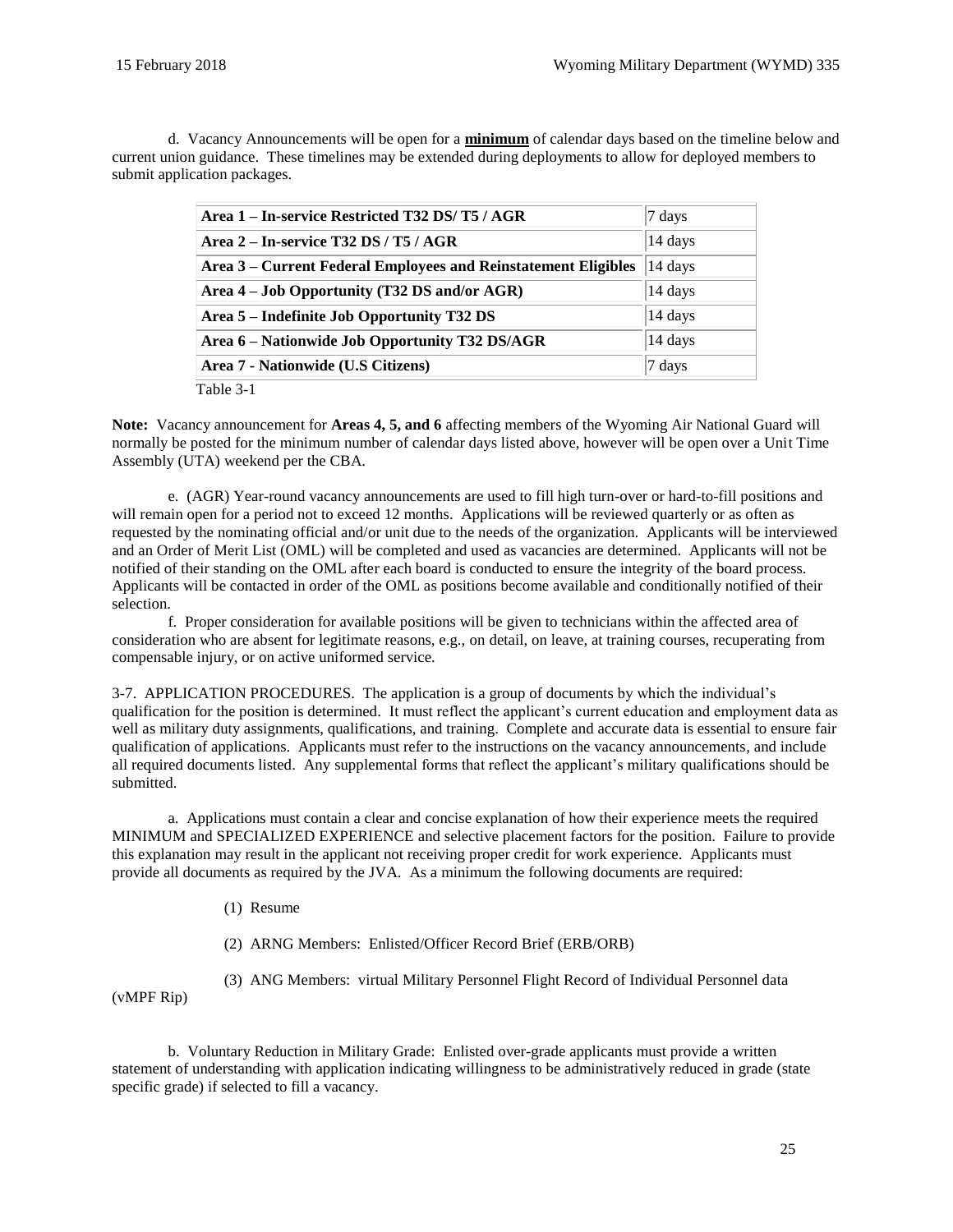(1) ARNG: IAW reference [BO,](#page-62-7) if approved by the unit commander, a soldier may volunteer, in writing, on [DA Form 4187, Personnel Action,](http://www.apd.army.mil/pub/eforms/pdf/A4187.pdf) for reduction to any lower grade for reassignment to another position, to another program, or to continue in service. The date of rank remains the same as previously held in the grade to which reduced. A sample is located at[: https://go.usa.gov/xnHXZ](https://go.usa.gov/xnHXZ)

(2) ANG: IAW reference [BB,](#page-62-8) an airman must acknowledge in writing a demotion to a lower grade resulting from a voluntary change of assignment that the lower military grade (state specific grade) is accepted. The demotion would be "without prejudice" and will not preclude subsequent promotion. The date of rank will be adjusted upon subsequent promotion to the next higher rank. A sample is located at: <https://go.usa.gov/xn6jS>

c. T32 DS and T5 applications will only be accepted through [USA Jobs](http://www.usajobs.gov/) up to 2159 hrs MST on the closing date listed on the Job Vacancy Announcements.

d. AGR applications may be accepted by mail or hand-delivered to the HRO no later than 1630 hours on the closing date specified on the vacancy announcement. E-mailed and facsimile applications will be accepted to accommodate deployed and OCONUS members only. Applications received after the closing time will not be considered for the position.

<span id="page-25-0"></span>3-8. REASONABLE ACCOMMODATION POLICY STATEMENT. Federal agencies must provide reasonable accommodations to applicants with disabilities where appropriate. Applicants requiring reasonable accommodation for any part of the application and hiring process should contact the WYMD HRO directly. Determinations on requests for reasonable accommodation will be made on a case-by-case basis.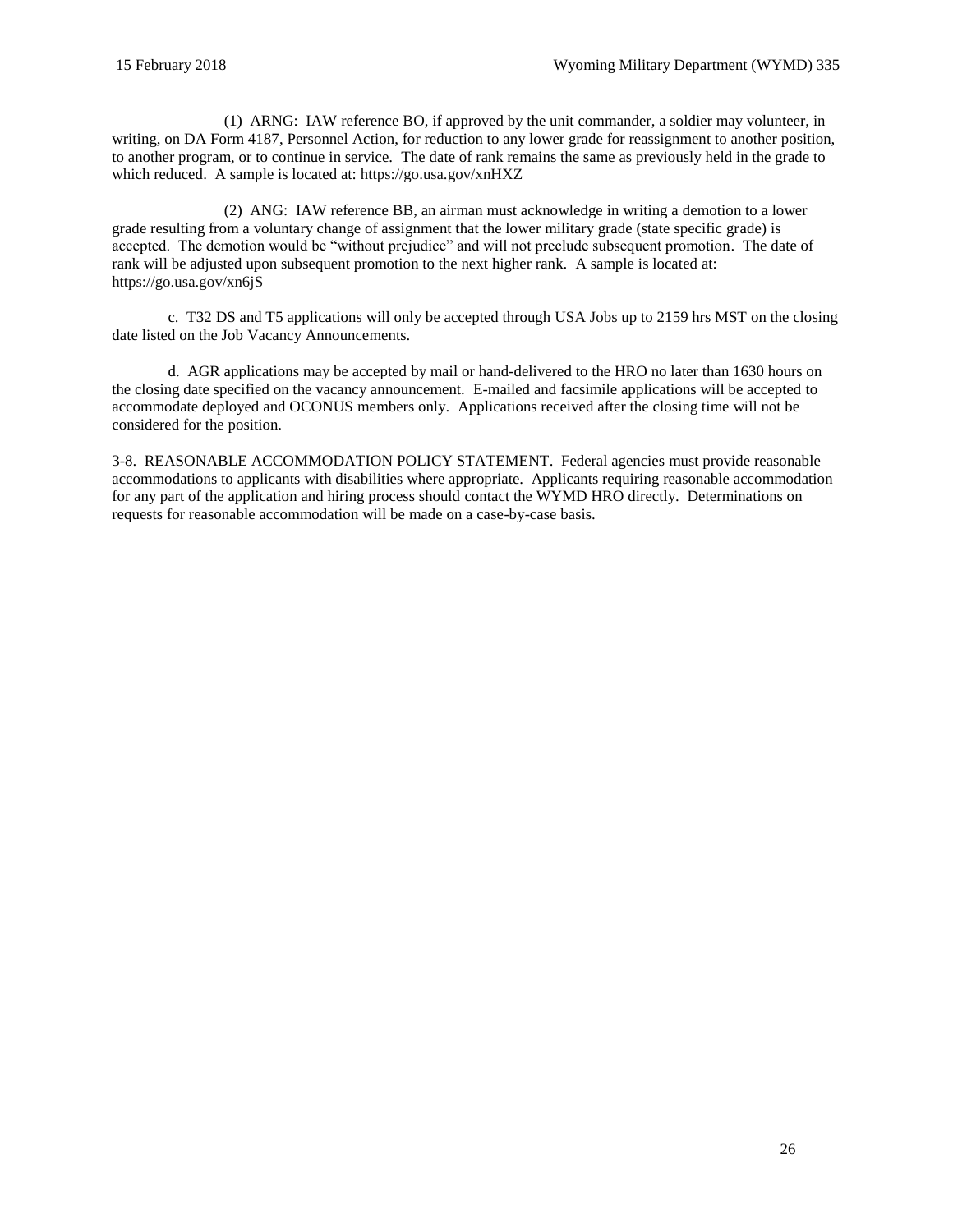## CHAPTER 4

#### REFERRAL AND SELECTION PROCEDURES

<span id="page-26-1"></span><span id="page-26-0"></span>4-1. REFERRAL OF CANDIDATES/HRO RESPONSIBILITIES. Following the determination of basic eligibility and evaluation of applicants as outlined in [Para](#page-36-1) 7.1. HRO will:

a. Provide an interview packet to Nominating/Selecting Officials which includes an interview packet checklist, interview board brief, employment interview nondisclosure agreement, diversity letter, nomination letter template, sample scoring matrix, and sample interview questions.

b. Provide written or electronic notification to applicants not meeting minimum qualifications.

c. Certify candidates through submission of a Certificate of Eligibles to the Nominating Official.

d. If multiple candidates qualify for the vacancy and after coordinating with the nominating/selecting official, the staffing specialist upon issuing the certificate of eligibles may limit it to the 10 most-qualified applicants IAW [paragraph 7-7.](#page-37-2)

e. A Nominating Official may reuse a Certificate of Eligibles from which a previous candidate was selected or to hire a position with the same grade and qualifications, provided the certificate is not more than 90 calendar days old from the date of initial issue by HRO and the position to be filled has the same title, occupational series, grade and geographical location as the position for which the certificate was initially provided.

f. OPM has developed an Alternate Application process used for vacancies within USA Staffing. OPM manages the Alternate Application Process for the National Guard and has 48 hours to process/key input an Application into USA Staffing. Therefore, the HR Staffing specialist must wait at least 48 business hours after the closing date of an Announcement before issuing Certificate of Eligibles to Selecting Officials.

g. Provide the Selecting Official with Certificate of Eligibles and interview packet with specific instructions on how to conduct the board.

#### <span id="page-26-2"></span>4-2. NOMINATING/SELECTING OFFICIALS RESPONSIBILITIES.

a. The Nominating and Selecting Officials must be full-time employees, unless otherwise approved by the Wing Commander/WY ARNG–Chief of Staff (CoS) and HRO. The Nominating Official is ultimately responsible for the selection process. For hiring actions, the Nominating Official can delegate responsibility for the board process to a full-time Selecting Official or can serve in both capacities if deemed appropriate. If the board process will be conducted by a Selecting Official other than what is listed on the SF 52, the Nominating Official must notify HRO the name of the new Selecting Official via email or in writing prior to the interview board commencing. If the Nominating Official does not concur with the board's decision, they must document reasons for non-concurrence and make recommendation to the HRO for further action. In all cases Merit System Principles will be followed in accordance with reference [C.](#page-60-5)

b. Two or more candidates require an interview board. In the event only one qualified application package is forwarded to the Nominating Official, they have the option to non-select the sole candidate, assemble a selection board and interview the candidate, or select the sole candidate without interviewing. If the Nominating Official chooses to select the sole qualified candidate without assembling a selection board or interviewing the candidate they will prepare, sign and return the nomination letter through the proper chain of command to HRO. If the Nominating Official chooses to assemble a selection board according to [Para](#page-27-0) 4-3 of this plan, the board must rate the candidate and follow all interview guidance outlined in [Para 4-4.](#page-28-0)

c. The selection process is based on a number of considerations such as, comparison of the abilities of each candidate, the Selecting Official's judgment concerning the candidate who best fits the needs of the position, and the candidate's potential for successful performance in the position. The Selecting Official is entitled to select or nonselect any candidate referred to him/her, subject to the limitations addressed in this chapter. The Selecting Official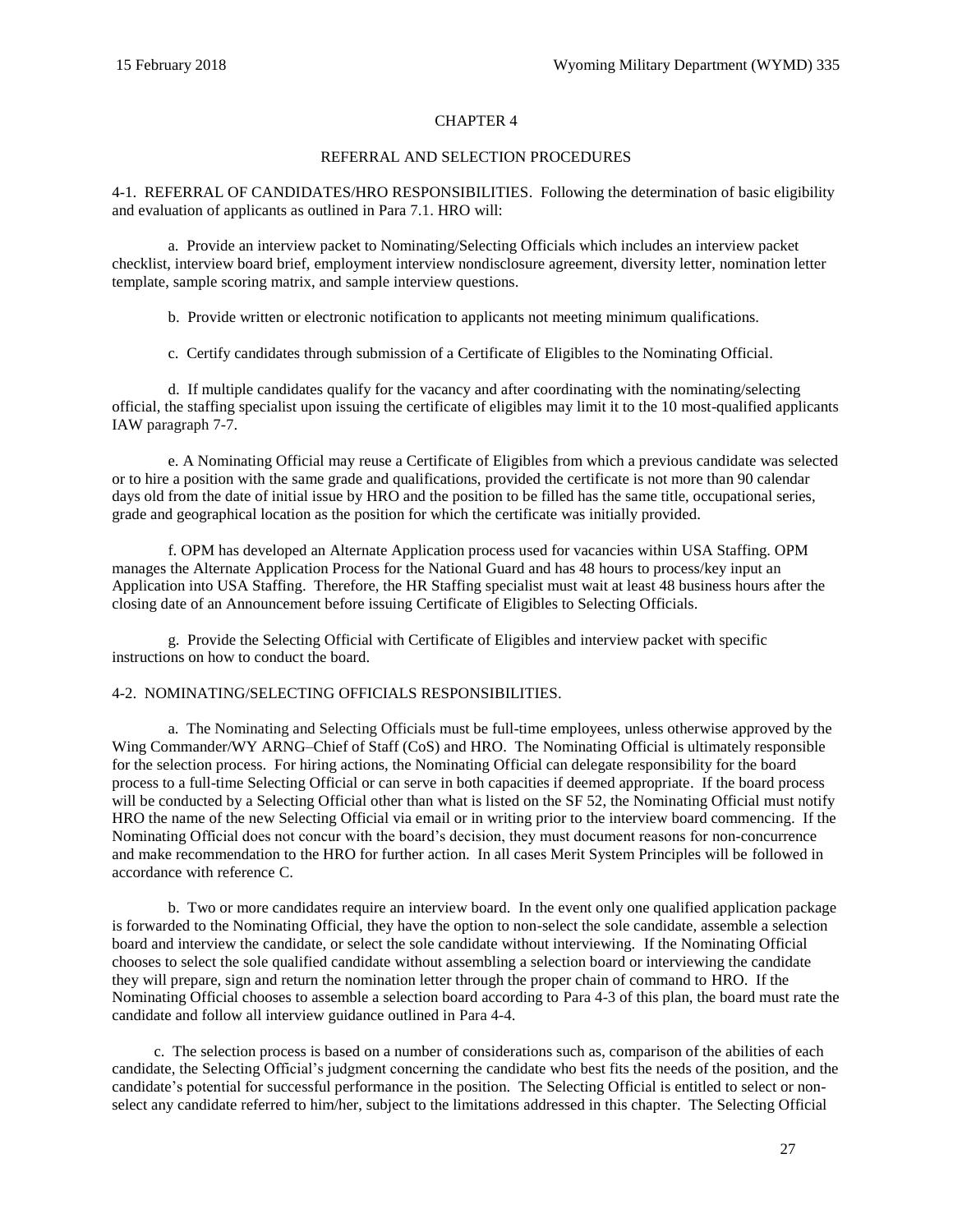may cancel the advertisement at any time if it is determined that a valid position is not available due to administrative errors.

<span id="page-27-0"></span>4-3. ACTIONS BY THE NOMINATING/SELECTING OFFICIAL. Upon receipt of the Certificate of Eligibles, the Nominating/Selecting Official will:

a. Review Chapter 4 in its entirety and become familiar with its content prior to conducting a hiring board.

b. Assemble an interview board comprised of at least three individuals within the parameters listed below. Board members with obvious conflicts of interest (e.g. provided letters of recommendation to candidates, family member, etc.) will not serve on selection boards.

(1) The board president will be the highest ranking or senior enlisted member of the board. Selection boards must ensure all board members are senior in rank or date of rank if equal military grade to the highest ranked candidate. If a lower military grade member is required on the board (e.g. Subject Matter Expert, minority, gender, etc.), they will be a non-voting member.

(2) Board members will not be related to candidates;

(3) To ensure diversity, selection boards will include one member external to the hiring Directorate/Group and may include full-time technicians, AGRs, State of Wyoming employees, traditional guard members, Title 10 personnel operationally assigned to the WYMD, and similar status personnel from other states. State selection boards will have at least one board member that is a state employee. Under no circumstances will contractors sit on selection boards. Exceptions require concurrence from the HRO prior to interviews commencing.

(4) The board should include at least one Subject Matter Expert (SME) in the area being considered, the direct supervisor of the position may be considered the SME. Boards considering candidates for JAG, Chaplain, or medical positions will have at least one board member from the specialty being considered. The selecting official can appoint a SME as a voting or non-voting member of the board. In all cases there will be at least three voting board members. In the event a SME is senior in rank to the board president, they will serve as a non-voting member.

(5) If a female candidate is being interviewed, there must be a female on the board. Selecting officials who are unable to find a female representative for a board action should contact HRO for assistance.

<span id="page-27-1"></span>(6) All board members will treat all information discussed during the proceedings as CONFIDENTIAL. Each board member will complete and sign the HRO Form 312, Employment Interview Nondisclosure Agreement prior to board proceedings. The board president will annotate the acceptance block for each board member.

(a) In the event a board member refuses to sign the HRO Form 312, they will be excused from the board. In the event there are less than three board members, a replacement must be found prior to the board commencing.

(b) A breach of board proceedings may result in the suspension, revocation and termination of security clearances, and subject the offender(s) to disciplinary or administrative actions, up to and including termination of employment or military status under Technician Personnel Regulations or the Uniform Code of Military Justice.

(7) The Selecting Official will ensure all board members participating in the interview process have completed No Fear Act training IAW reference [AJ.](#page-61-6) [This training is good for two years.](http://www.eeoc.gov/eeoc/statistics/nofear/qanda.cfm)

(8) The Board President will read the Interview Board Brief to the board and ensure all board members understand their responsibilities IAW Chapter 4 of this regulation and sign the Interview Board Brief document prior to interviews being conducted. The Interview Board Brief is provided to the Nominating Official in the interview packet.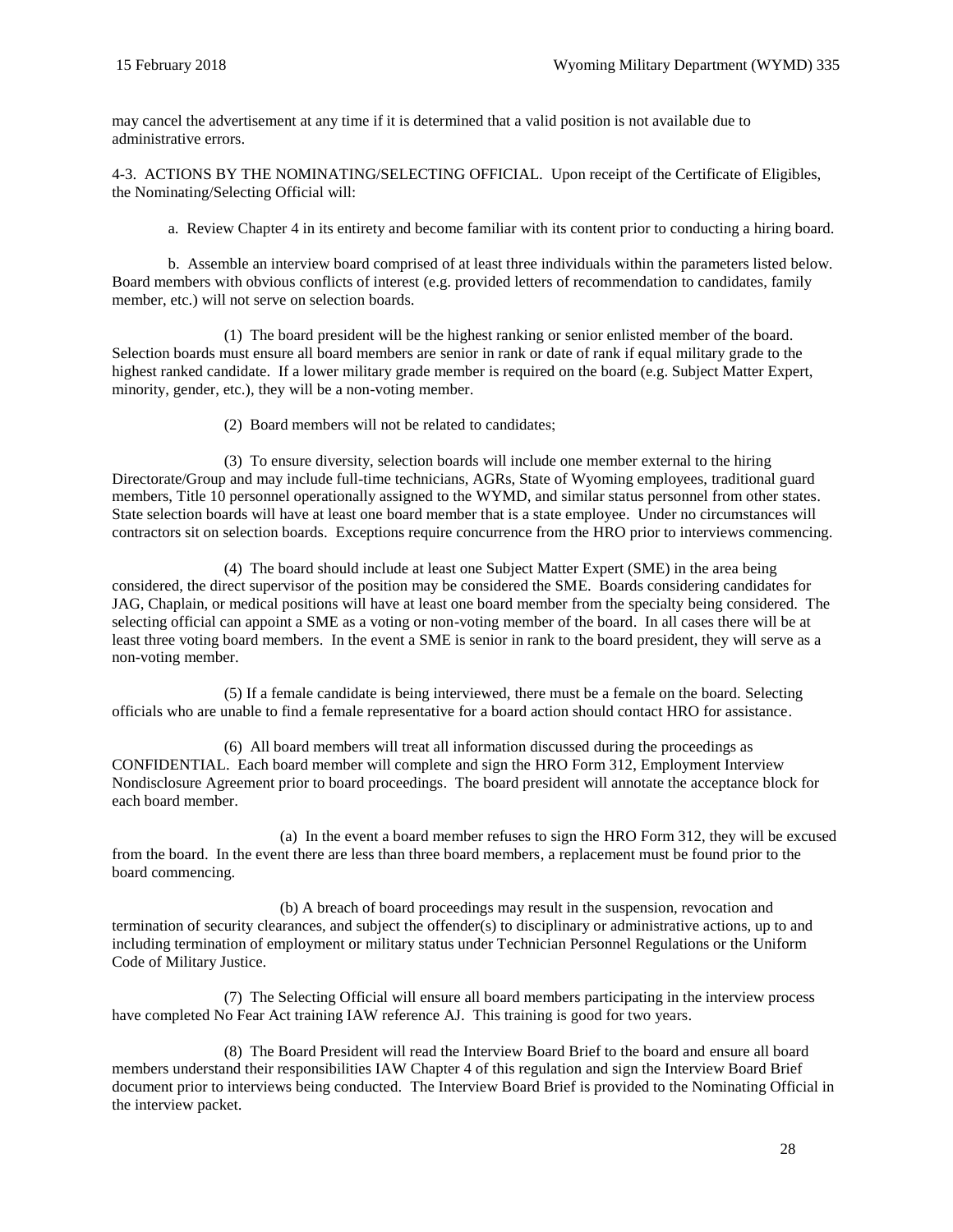c. Interview all qualified candidates and afford them the opportunity to expand on the published qualification requirements. The board should make every effort to conduct personal interviews with all candidates. If this is not possible, other techniques may include telephone, video teleconference, or Skype, etc. Reasonable efforts should be made to contact the candidates. If the Selecting Official is unable to contact a candidate after three attempts, they may proceed with the interview process. A record of the attempts to notify the candidate will be included on the Nomination Letter to HRO.

d. Utilize the Example Scoring Matrix located within the Interview Packet provided by HRO or a similar form to document the points assessed and ultimate, merit based documentation for substantiating his/her selection.

e. Questions for interview boards must be submitted at least three duty days prior to the interview. Submit all interview questions to the State Equal Employment Manager (SEEM), or Deputy HR Officer if SEEM is absent, and submit questions for state boards to the State HR representatives. Questions should be standardized and based on the following criteria:

(1) Qualification standards and position description duties on the job announcement.

(2) Job-related, open-ended, and appropriate for the grade level and responsibility.

(3) Categorized by skill or attribute identified in the interview question; for example, communication ability, leadership, experience, or problem solving skills.

(4) Prior to the interview, the Selecting Official must create a scoring matrix to tally numerical scores and identify categories or essential factors they are looking for in the successful candidate. The categories identified in the job analysis should be the focus of the interview questions and determine which candidate is the best qualified or "best fit" for the position, these categories should be clearly identified on the scoring matrix and each question identified by category.

f. Management may cancel the advertisement/selection at any time up until the candidate is notified of selection by submitting a memorandum to HRO explaining the rationale behind the cancellation.

<span id="page-28-0"></span>4-4. INTERVIEW PROCESS. The Selecting Official is responsible for adhering to the interview process.

a. All board actions are CONFIDENTIAL. Refer to [Para 4-3.b\(6\)](#page-27-1) for specific details.

b. During the interview, the board should consider the quality of the candidate and their ability to succeed in the position. Boards should consider all information available to them to determine the best candidate for the position including the quality of the resume, education and/or degrees completed, references, and responses to the questions asked in the interview. Boards are required to address the critical skills necessary and essential qualities in a candidate.

 c. Numerical scores and hand written notes will be used to objectively document responses to the interview questions and other criteria used (e.g. resume, experience, fit for unit, etc.). The interview process should be used to verify and validate the information on the candidate's resume.

(1) All candidates will be asked the same questions.

(2) The Selecting Official must provide a signed summary matrix for all candidates interviewed.

(3) Board members will take sufficient notes as they interview each candidate to justify the scores they are given. All notes will be returned to the HRO and kept with the package in case the HRO is asked to substantiate the selection.

(4) Proficiency examinations/tests will not be used. Proficiency certificates may be required if indicated on the position announcement.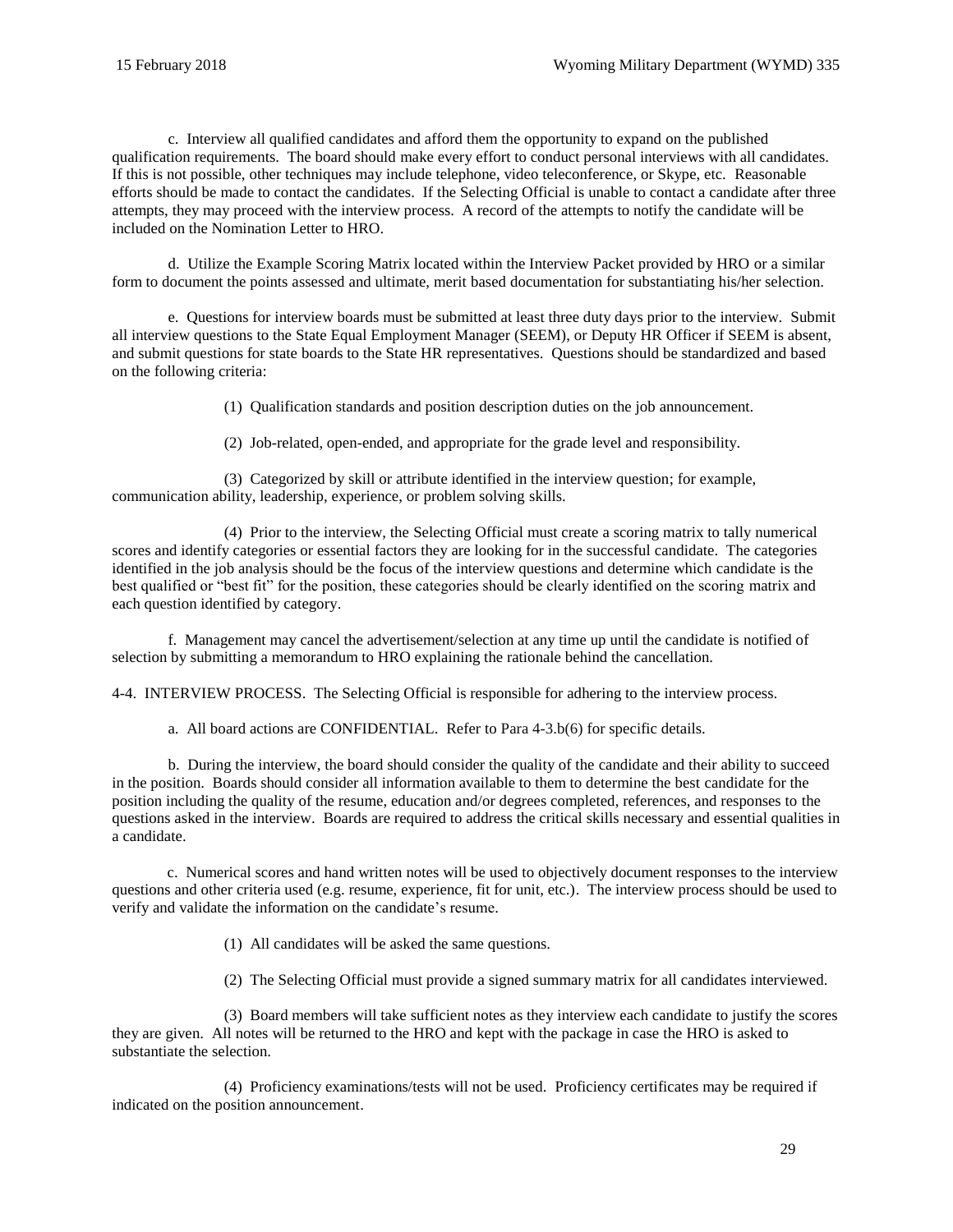d. Make a rank ordered selection recommendation and return the entire interview packet, including notes to HRO. The board should rank only those candidates to whom they would make a job offer; at a minimum, the first and second choice should be identified unless only one candidate is acceptable. If there is a scoring tie or a candidate has a higher score than another and is not selected, include sufficient justification in the Nomination Letter.

e. If a selection is not made, the Selecting Official will return the Nomination Letter and all other interview documents to the Nominating Official. The Nominating Official must provide to HRO with sufficient justification in writing why none of the candidates interviewed are acceptable and make recommendation for further action. Selections made and forwarded to HRO without adequate documentation will be returned to the Selecting Official for substantiation.

f. Information relating to individual placement actions or to the candidate will not be discussed with or shown to unauthorized individuals. Supervisors and personnel specialists participating in merit placement actions will not disclose the details of their work to unauthorized persons.

<span id="page-29-0"></span>4-5. ACTIONS BY THE HUMAN RESOURCES OFFICE. HRO will approve or disapprove the nomination. An HRO representative will then:

a. Contact the Nominating Official to discuss options if the HRO disapproves the nomination and provide adequate documentation as to the reason why.

b. Notify the Nominating Official when all official notifications are complete.

c. No information will be released by the Nominating/Selecting Official or board members until HRO has made the official notifications.

<span id="page-29-1"></span>4-6. POSITIONS OF SIGNIFICANT TRUST AND AUTHORITY. Positions of Significant Trust and Authority (POSTA) are defined as full-time Sexual Assault Response Coordinators (SARCs), Sexual Harassment/Assault Response and Prevention Victim Advocates (SHARP VAS), Victim Advocate Coordinators (VACs), Collateral Duty SARCs, and Sexual Harassment/Assault Response and Prevention (SHARP) Victim Advocate (VA) personnel, recruiters, Army National Guard (ARNG) Recruit Sustainment Program (RSP) cadre, and Recruiting and Retention Battalion (RRBN) support staff.

a. ARNG Applicants nominated for a POSTA will be screened IAW reference [BR](#page-62-6) and associated appendices, annexes, and checklists. All offers of employment into POSTA will be conditional pending final disposition of POSTA screenings. HRO will coordinate with responsible agencies to conduct the appropriate screenings.

b. Applicants found with credible evidence of a Type I offense are disqualified from serving in POSTA. Applicants found with credible evidence of a Type II offense may request a waiver for that offense and may qualify to serve in POSTA. Type I offenses, activity, or situation (no time limitation) and Type II offenses are defined in [Enclosure](#page-63-0) B for military members and civilians

## <span id="page-29-2"></span>4-7. START/EFFECTIVE DATE FOR NEW HIRES.

a. The effective start date for T32 DS technician and T5 new hires will be the first Monday of each biweekly pay period. If Monday is a Federal Holiday, the effective start date will be the first Tuesday of each biweekly pay period.

(1) If the selectee is currently an on-board permanent (career or career-conditional) or indefinite/TERM employee, the losing supervisor must complete a close-out appraisal prior to the employee starting in the new position. If the gaining and losing supervisors are the same person; a close-out appraisal will be accomplished prior to member starting in the new position. The effective start date will be as a minimum, the first Sunday of each bi-weekly pay period after the appraisal is completed.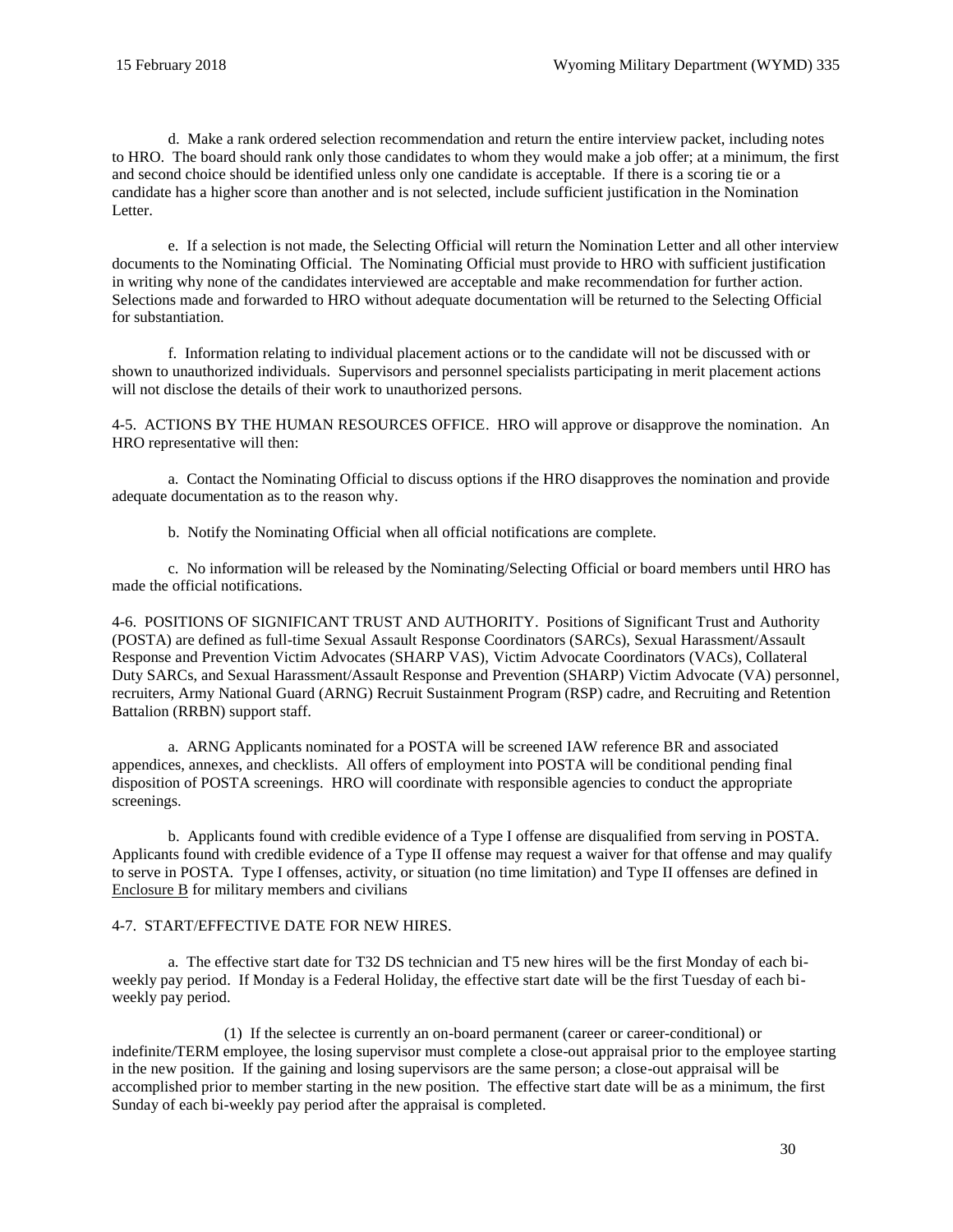(2) In coordination with the Selecting Official, HRO's Staffing section will update the [SF 52](http://www.opm.gov/forms/pdf_fill/sf52.pdf) with the effective start date in Part B, Block 4.

(3) To preclude processing and payroll difficulties, new hires will not start after the beginning of a pay period (e.g., in the middle of a pay period).

(4) Incumbents selected for T32 DS technician positions must become an M-Day member or DSG in the respective hiring service. (e.g. WY ARNG or WY ANG)

b. Newly hired AGR's will be accessed into the organization as determined by the AGR Management branch when all the member's medical, security, and any other required paperwork is complete. Under no circumstances will AGR orders be backdated.

c. Retired military members are restricted from appointment as a DoD Federal Employee within 180-days of their military retirement. Current statutes allow for a retired AGR to apply and compete for a T5 position vacancy during the 180-day period immediately following retirement. However, the actual effective date of appointment cannot occur until after 180-days have passed since the individual's effective date of military retirement unless:

(1) The Secretary concerned authorizes the appointment; or

(2) The position is authorized special pay under [5 U.S.C. 5305;](https://www.gpo.gov/fdsys/pkg/USCODE-2016-title5/html/USCODE-2016-title5-partIII-subpartD-chap53-subchapI-sec5305.htm) or

(3) A state of national emergency exists.

(4) OPM has delegated the DoD the authority to make these determinations.

(a) HRO may submit waivers through the ARNG, Secretary of the Army Waiver authority, and ANG A1 Waiver authority.

#### <span id="page-30-0"></span>4-8. TRIAL/PROBATIONARY EMPLOYEES.

a. T32 DS Technician: A newly hired T32 DS technician under their first excepted appointment (careerconditional) and who must demonstrate their ability to perform their duties within the first 12 months of employment with the Wyoming National Guard. The trial/probationary period is intended to ensure the appointee is capable of performing the duties of the job and to determine whether they have the qualities needed for continued Government employment. The trial/probationary period provides management a reasonable period of time to observe the new technician's overall performance.

(1) Trial period T32 DS technician employees can be dismissed without cause within the 12 months of their employment. The T32 DS probationary period will end the day before the one-year anniversary date of the employee's first day of employment. Probationary T5 employees can be dismissed without cause within the first 24 months of their employment upon initial appointment to the WYMD. The T5 probationary period will end the day before the two-year anniversary date of the employee's first day of employment.

(2) Length of probationary period; crediting service.

(a) The probationary period required is 12 months from the employee's first day of employment for T32 DS technicians IAW reference [V](#page-60-17) and 24 months from the employee's first day of employment for T5 employees appointed to permanent positions in the competitive service [IAW reference K.](#page-60-18) 

(b) Prior Federal civilian service counts towards completion of probation when prior

service-

(1) Was employed as a DS or NDS technician in the WYMD;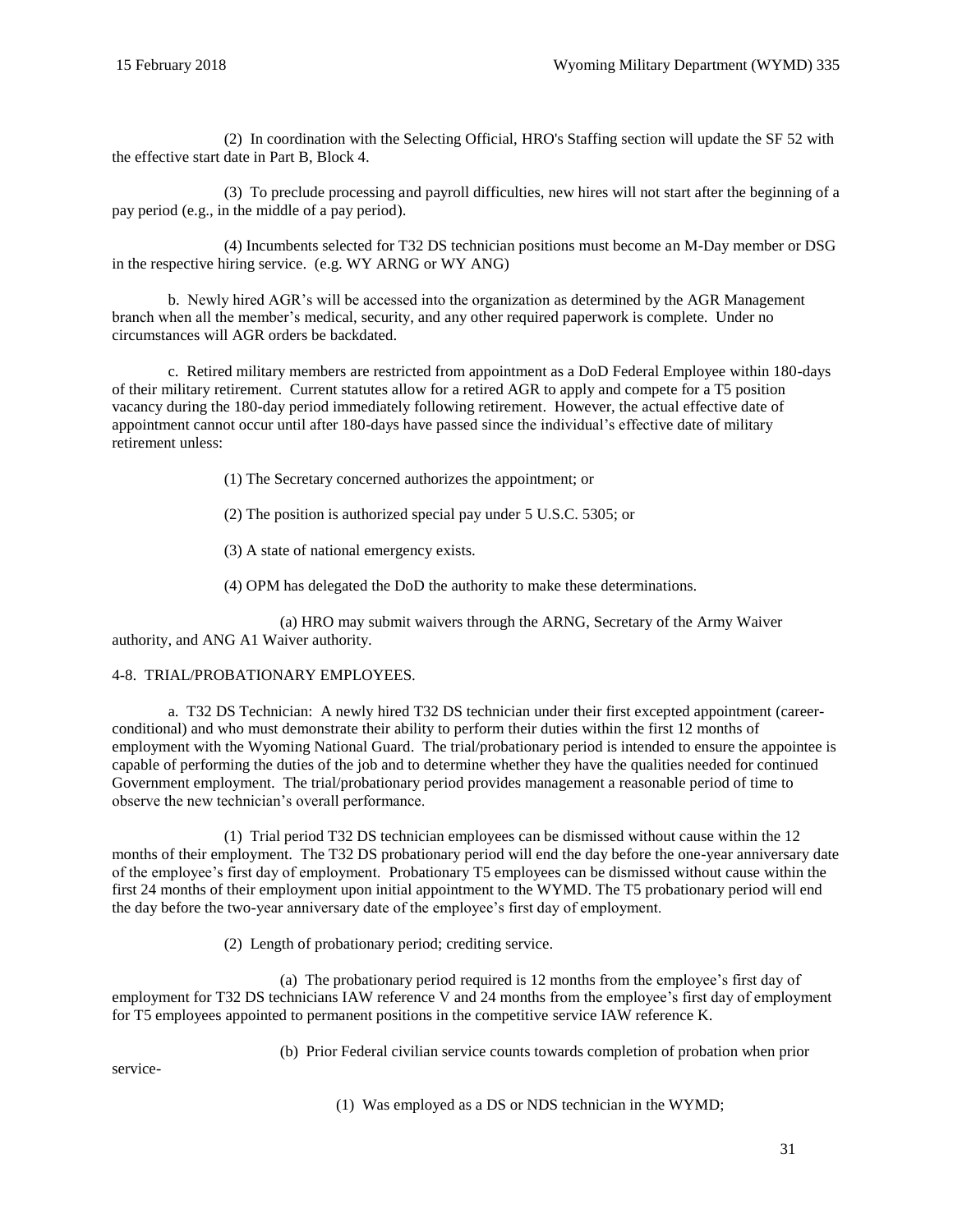and responsibilities); and

(2) Was in the same line of work (determined by the employee's actual duties

(3) Contains or is followed by no more than a single break in service that does

not exceed 30 calendar days.

(c) IAW reference [V,](#page-60-17) periods of absence while in a pay status count toward completion of probation. Absence (whether on or off the rolls) due to compensable injury or military duty is creditable in full upon restoration to Federal Service.

(d) The probationary period for part-time employees is computed on the basis of calendar time, in the same manner as for full-time employees. For intermittent employees, i.e., those who do not have regularly scheduled tours of duty, each day or part of a day in pay status counts as one day of credit toward the 260 days in a pay status required for completion of probation. (However, the probationary period cannot be completed in less than one year of calendar time).

(3) The WYMD shall utilize the probationary period as fully as possible to determine the fitness of the employee and shall terminate the employee's service during this period if the employee fails to demonstrate fully the qualifications for continued employment.

(4) Removal action may be taken at any time during the trial period IAW reference [BW.](#page-62-9)

(a) Termination of probationers. When an agency proposes to terminate an employee serving a probationary or trial period, the employee is entitled to the following:

(1) Notice of proposed adverse action. The employee is entitled to an advance written notice stating the reasons, specifically and in detail, for the proposed action.

(2) Employee's answer. The employee is entitled to a reasonable time for filing a written answer to the notice of proposed adverse action and for furnishing affidavits in support of his answer. If the employee answers, the agency shall consider the answer in reaching its decision.

(3) Notice of adverse decision. The employee is entitled to notification of the agency's decision at the earliest practicable date. The agency shall deliver the decision to the employee at or before the time the action will be made effective. The notice shall be in writing, inform the employee of the reasons for the action, inform the employee of his right of appeal to the Merit Systems Protection Board (MSPB), and inform him/her of the time limit within which the appeal must be submitted as provided in reference [W.](#page-61-7)

(5) The following service is creditable, providing it meets the above criteria:

(a) Nonpermanent (e.g. temporary) appointments that immediately precede an excepted

appointment.

(b) Career or career-conditional appointments that immediately precede an excepted

appointment.

b. Supervisory/Managerial Position, Initial Appointment: IAW reference [X](#page-61-8) employees are required to serve a probationary period for 12 months upon initial appointment to a supervisory and/or managerial position.

(1) An employee is required to complete a single probationary period in a supervisory position and a single probationary period in a managerial position, regardless of the number of agencies, occupations, or positions in which the employee serves. The probation period for managers who have satisfactorily completed a probationary period for supervisors may be excepted when justified on the basis of performance and experience.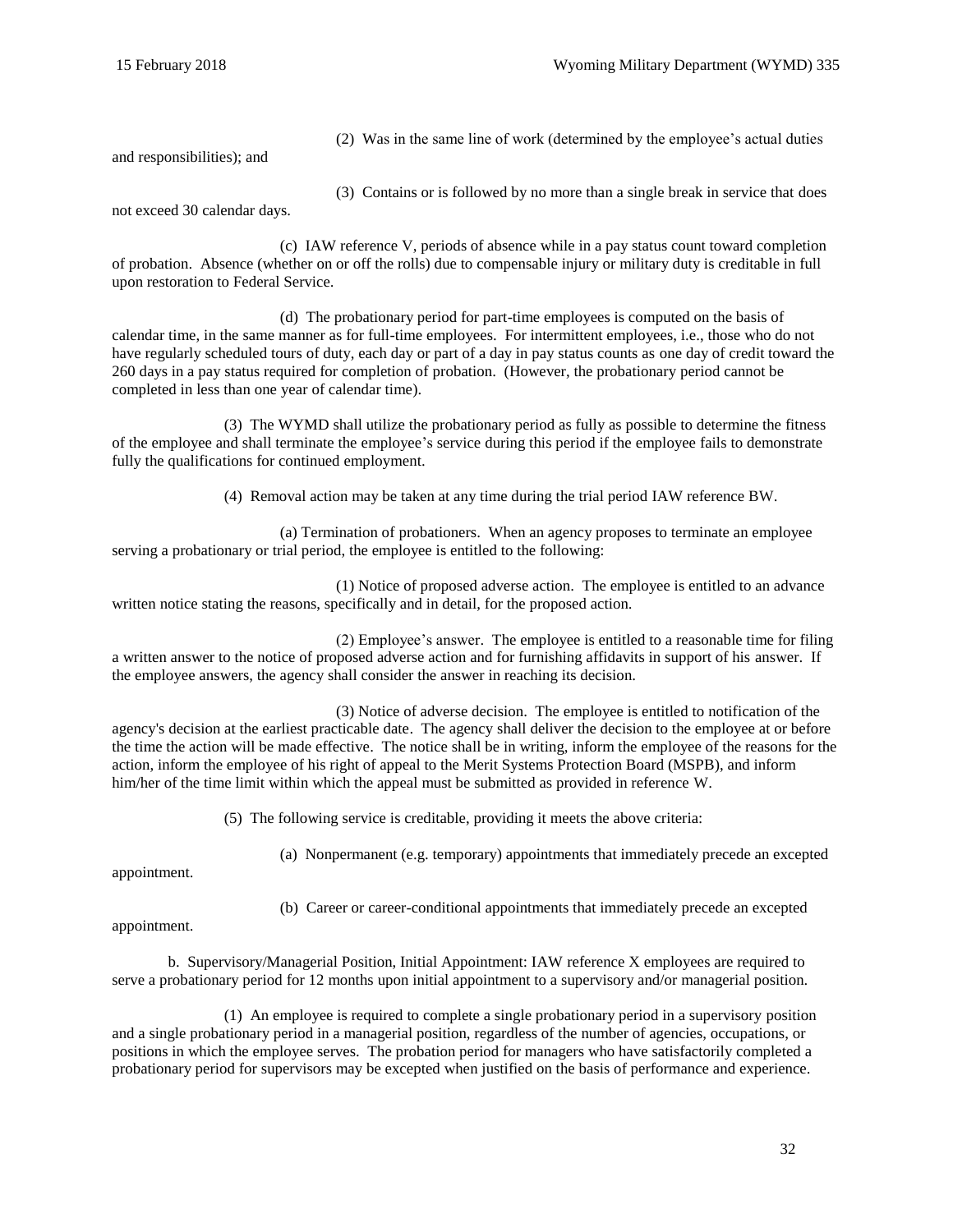(2) An employee who, for reasons of supervisory or managerial performance, does not satisfactorily complete the probationary period is entitled to be assigned to a position in the WYMD of no lower grade and pay than the one the employee left to accept the supervisory or managerial position. [\(Reference Y\)](#page-61-9)

c. Refer to [Chapter 11](#page-52-0) for specific information regarding AGR initial tours in the WY ARNG and/or WY ANG.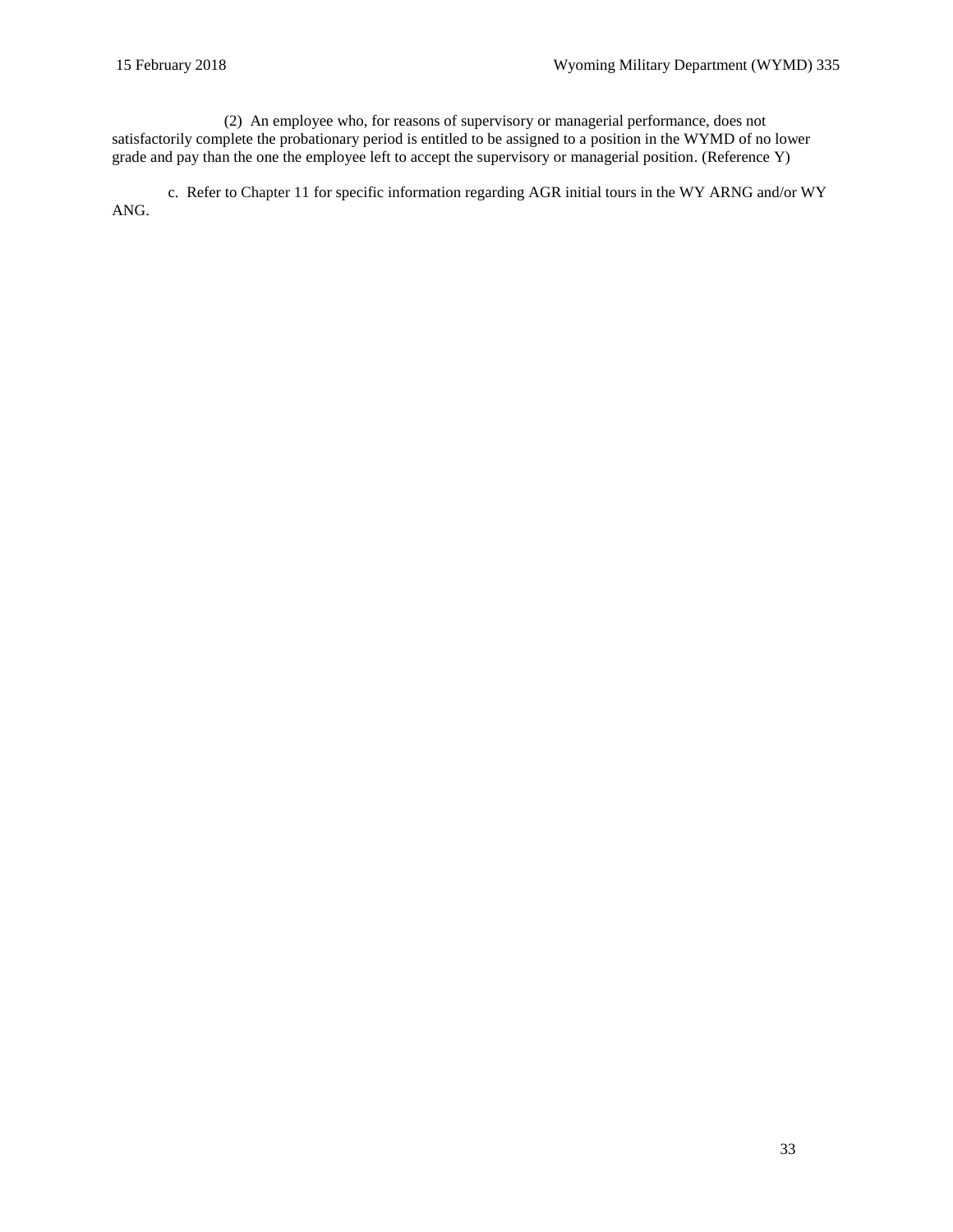## CHAPTER 5

#### PLACEMENT/PROMOTION RECORDS

<span id="page-33-1"></span><span id="page-33-0"></span>5-1. RECORDKEEPING. States will maintain a record of each position filled, using processes described in this plan, sufficient to allow for reconstruction of the placement action. The NG follows referenc[e BI.](#page-62-10)

- a. Provide a clear record of the action taken.
- b. Evaluate the merit placement program.
- c. Provide proof that merit placements action are being made on a fair and equitable basis.

<span id="page-33-2"></span>5-2. RECORDS REQUIRED. Sufficient records are required to allow reconstruction of the placement action. At a minimum, the following information and forms will be retained in the record:

- a. The Job Opportunity Announcement;
- b. The resume and supporting documents submitted by all applicants;
- c. The individual qualification sheets, if used;
- d. Correspondence to and from applicants;
- e. The referral certificate and Selecting Officials endorsement;
- f. Supervisor's request for advanced in-hire rates, or incentives.
- g. Copy of the Certificate of Eligibles.

h. All board members' notes and scoring matrix showing their individual rating of all candidates, interview questions and documentation used to justify selection.

- i. Copy of the [SF 52, Request for Personnel Action.](http://www.opm.gov/forms/pdf_fill/sf52.pdf)
- j. Recommendation by the Selecting Official.
- k. HRO Form 100, Declaration of Relatives Working Within the Wyoming Military Department.
- l. Documentation of written or electronic notification.

<span id="page-33-3"></span>5-3. RETENTION. AGR applications (qualified and non-qualified), T32 DS technician applications (qualified), T5 (Competitive and Excepted)(qualified) selected for employment will be retained on file indefinitely. T32 DS Technician and T5 applicants whose packets are non-selected and/or non-qualified, are available through the USA Staffing module for three years. After 5 years, written approval must be obtained by the Human Resources Officer prior to destruction. If a grievance or complaint is pending, the package is maintained until resolution.

<span id="page-33-4"></span>5-4. MERIT PLACEMENT PROGRAM REVIEW. HRO will review this Merit Promotion and Placement Program annually. To support continued use of specific procedures, and to ensure proper administration, use, and control, the HRO must have a system for reviewing the need and appropriateness of its procedures. This includes gathering of data to illustrate the effectiveness of each procedure and subsequent documentation.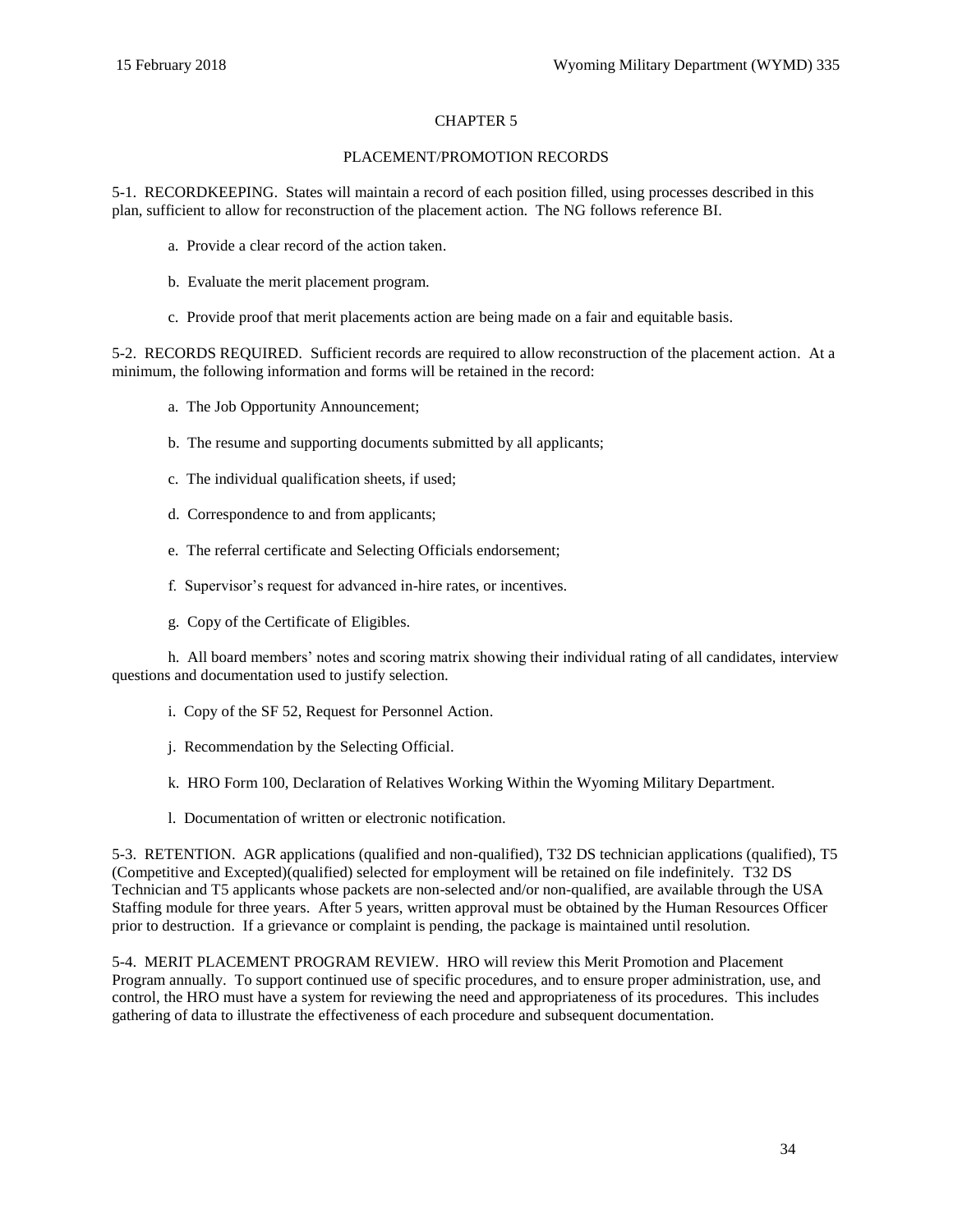## **ADMINISTRATION OF TECHNICIAN PRACTICES**

## CHAPTER 6

## GRIEVANCES AND COMPLAINTS

<span id="page-34-1"></span><span id="page-34-0"></span>6-1. GENERAL. A candidate who believes that proper procedures were not followed in a particular placement or promotion action may submit a written complaint to the Human Resources Officer using the appropriate grievance procedures as outlined in Para 6-3. The complaint must describe, in sufficient detail, the basis for the complaint. Upon receipt, the Human Resources Officer will review the complaint and take appropriate action as described within this chapter. The candidate will be notified, in writing, of the Human Resources Officer's decision.

<span id="page-34-2"></span>6-2. EXCLUSIONS. While violations of Merit Placement and Promotion procedures are proper subjects for complaints or grievances, non-selection from among a group of properly referred, fully qualified candidates is not a basis for a complaint or grievance. Management has the right to determine qualifications and the appropriate source of applicants most likely to best meet mission needs.

<span id="page-34-3"></span>6-3. COMPLAINTS OR GRIEVANCES. T32 DS Technicians and T5 employees who are bargaining unit members may file a grievance using applicable grievance procedures found in the negotiated contract. All others should submit a written complaint directly to the Human Resources Officer. Non-selection from among a group of properly ranked and certified candidates is not an appropriate basis for a grievance. The WY NG may conduct investigations of violations of the merit placement program or selection processes and direct corrective action(s). The WY NG may also request NGB or OPM to conduct an investigation. Management and the HRO staff will make every effort to informally resolve employees' concerns regarding placement actions. An employee may not file both a formal grievance and an EEO complaint at the same time for the same issue. However, if an applicant believes that he / she was not provided due consideration because of reprisal or race, color, national origin, gender, religion, age (over 40), disability, or sexual orientation, he/she may file a complaint through the Wyoming State Equal Employment Manager (SEEM). To have complaints considered through the EEO process, individuals must contact the SEEM or an EEO counselor within 45 days from the date of the matter alleged to be discriminating or, in the case of personnel action, within 45 days of the effective date of the action.

\*Under the Whistleblower Protection Act, some actions alleging prohibited personnel practices must first be appealed to the Office of Special Counsel. Some actions may be appealed to the MSPB. Information regarding these actions may be obtained from the State HRO.

<span id="page-34-4"></span>6-4. CORRECTIVE ACTION. Failure to adhere strictly to laws, OPM regulations and instructions, DoD, or NGB instruction, policies and guidelines must be promptly rectified. An example of a required corrective action may be to rectify a violation incident that involved an applicant who was erroneously promoted or appointed. The nature and extent of actions taken in any case must be determined on the basis of all the verified and validated facts in the case. The provisions of this paragraph do not restrict the remedies that are afforded in resolving a grievance.

a. There are three types of program violations for which NGB, DoD, or OPM may require corrective action.

(1) A procedural violation occurs when a placement action does not meet the requirements of this Plan. The T32 DS Technicians and the T5 employees may remain in the position only if reconstruction of the action shows that he/she could have been selected if proper procedures were followed at the time the action was taken, or if NG-J1-TN gives approval. In this kind of violation, a technician is retained in the position only if  $-$ 

(a) Reconstruction of the action shows that he /she could have been selected had the proper procedures been followed at the time the action was taken; or

(b) NGB, DoD, or OPM gives approval.

(2) A regulatory violation occurs when the applicant did not meet the qualification or regulatory requirements at the time of placement. The T32 DS technician or T5 employee may be retained in the position, only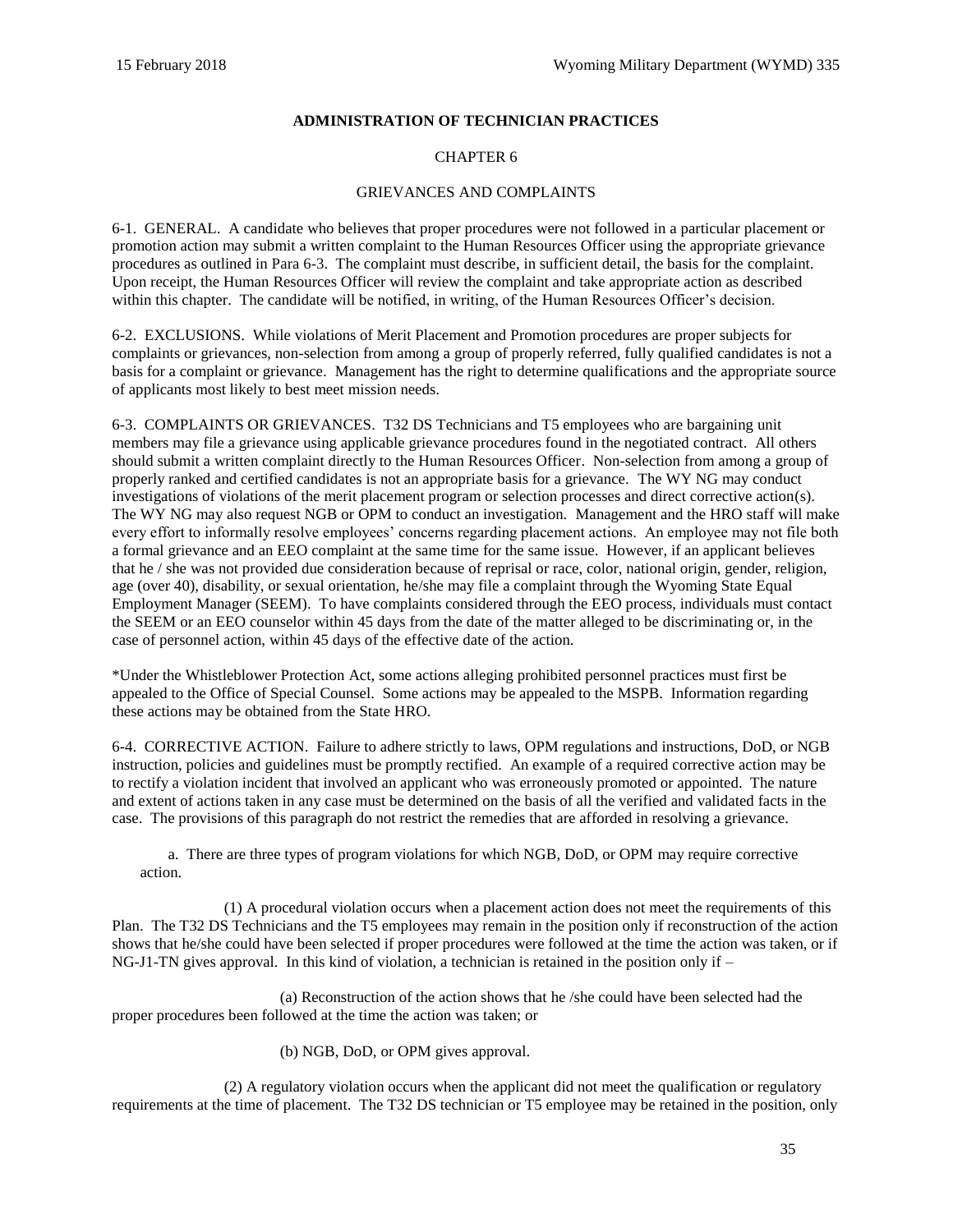if, on current date, he/she meets all of the position's qualification requirements. In this kind of violation, a technician may be retained in the position only if:

(a) He or she meets the necessary qualifications or regulatory requirements at current date; and, no other candidates were adversely impacted; and,

(b) NGB, DoD or the OPM office with geographic jurisdiction, gives written/signed

approval.

(3) A program violation occurs when the state merit placement plan, guidelines, or practices do not conform to NGB, DoD, or OPM requirements. A T32 DS technician or a T5 employee may be retained in the position only if there was no accompanying procedural or regulatory violation involved.

(a) The general rule is that an erroneously promoted/placed T32 DS technician or a T5 employee may be retained in the position only if the action can be corrected to conform essentially to all OPM/DoD/NGB requirements as of the date the action(s) were taken. Corrective action decisions must be tempered by all the facts surrounding the violation.

(b) If the corrective action taken requires the position to be vacated, the T32 DS technician or a T5 employee occupying the position is returned to his or her former position; or, if newly hired, placed in another position for which he or she is qualified. All T32 DS technician or T5 candidates, who were not given proper consideration, must be considered before new recruiting efforts are initiated.

(c) If the corrective action does not include vacating the position, all T32 DS technician or T5 candidates not given proper consideration, based on the violation, are given priority consideration for appropriate vacancies.

(d) Immediate action must be taken to correct a violation or program deficiency. Appropriate corrective actions are required as a result of a procedural, regulatory, or program violations of this Plan and accomplished in accordance with the relevant sections of 5 USC and the 5 CFR. In order to ensure that actions processed in accordance with regulatory and/or procedural requirements, corrections of errors or oversights are processed as soon as they are discovered, to include correcting any outstanding referral lists. The records must be correctly documented.

<span id="page-35-0"></span>6-5. DISCRIMINATION COMPLAINTS. Allegations of discrimination because of race, color, religion, sex, age, handicapping condition, or national origin or any protected class made during any phase of the selection process must be filed with the SEEM (307) 772-5245, or an EEO counselor within 45 days from the date of the matter alleged to be discriminating or, in the case of personnel action, within 45 days of the effective date of the action.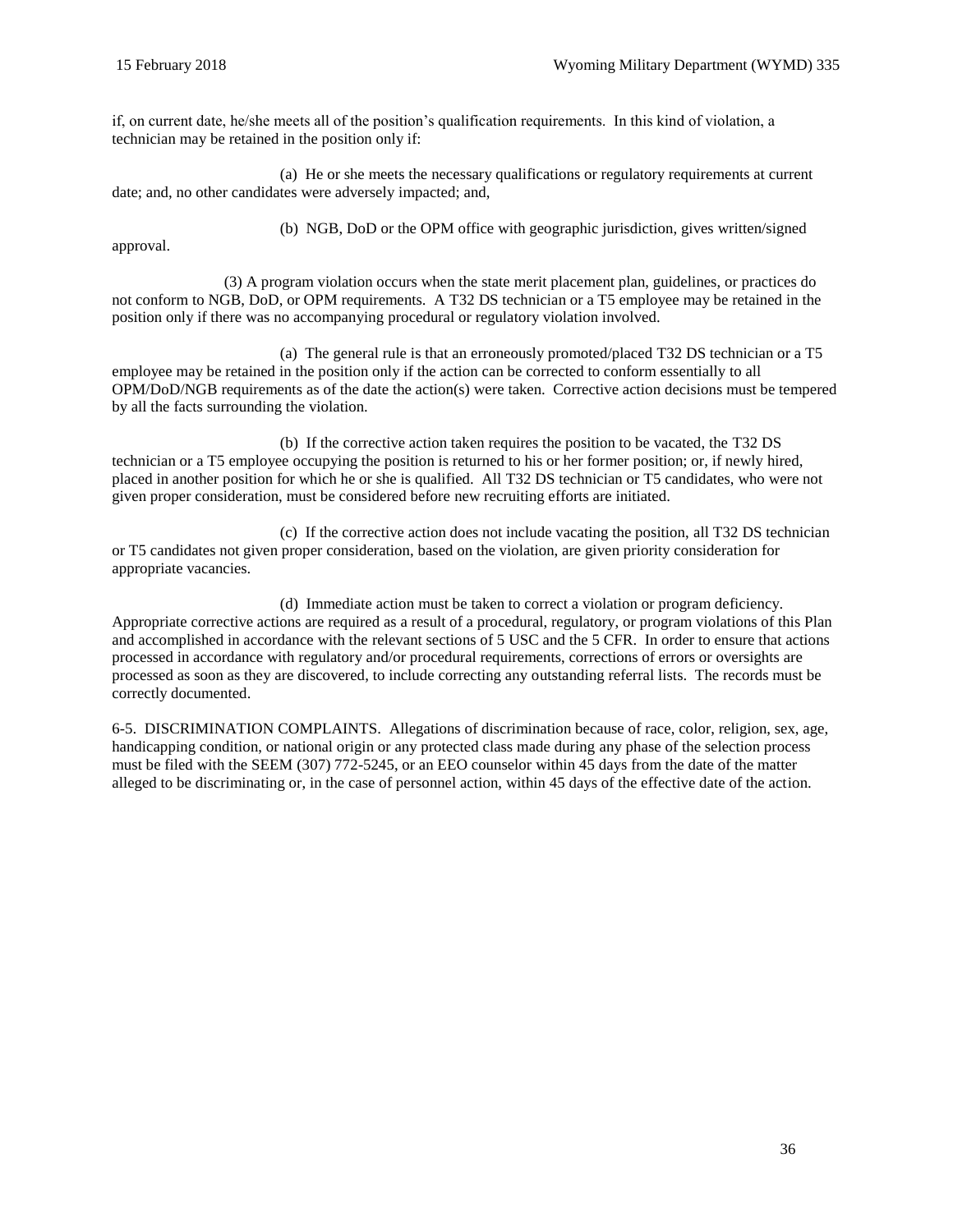## **ADMINISTRATION OF TECHNICIAN PRACTICES**

## CHAPTER 7

#### PROCESSING APPLICATIONS

7-1. DETERMINATION OF BASIC ELIGIBILITY. Applications for T5 positions will be evaluated by OPM's Delegated Examining Unit (DEU) for initial entry into the workforce. The HRO staffing specialist will review applications to determine basic eligibility for T32 DS technician and T5 excepted service applications, current federal employees and reinstatement eligibles and veterans applying for positions by utilizing NGB-TN Excepted Service Qualification Standards when available for that specific occupation series. In the absence of excepted service qualification standards, OPM Qualification Standards for the occupation series will be used. The staffing specialist can enlist the assistance of a SME to assist with the staffing process for highly technical positions as found in Air Traffic Control or other areas they deem appropriate for SME assistance. Any SME who assists with the staffing of the applications may not participate on the interview board. Applicants must meet the basic qualifications established for the position including any selective placement factors. Applicants who meet the minimum and specialized qualifications will be considered basically eligible. Determinations of basic eligibility will be recorded on the Vacancy Applicant Log. For positions advertised at multiple grade levels, (e.g., trainee), the staffing specialist will indicate on the Certificate of Eligibles the grade level for which each applicant is qualified. Applicants not meeting the minimum and/or specialized qualifications will be notified electronically as to why they were disqualified.

7-2. MANDATORY PLACEMENT ACTIONS. The following mandatory placement actions are accomplished IAW the competitive procedures of this plan:

a. Permanent promotion to a higher-graded position or to a position with more promotion potential than any position previously held on a permanent basis.

b. Reassignment or demotion to a position with more promotion potential than any position previously held on a permanent basis except as permitted by reduction in force regulations.

c. Time-limited promotion for more than 120 days to a higher-graded position. Prior service during the preceding 12 months under noncompetitive time-limited promotions and non-competitive details to higher-graded positions count toward the 120 day total. A temporary promotion may be made permanent without further competition provided the temporary promotion was originally made under competitive procedures, and the fact that it may lead to a permanent promotion was made known to all potential candidates in the appropriate area of consideration.

d. Detail of more than 120 days to a higher-graded position or to a position with greater promotion potential. Prior service during the preceding 12 months under non-competitive detail to higher-graded positions and non-competitive time-limited promotion counts toward the 120 day total applies to T32 DS technicians and T5 employees.

e. Transfer or reinstatement to a position at a higher grade or with more promotion potential than any previously held on a permanent basis.

7-3. MILITARY GRADE REQUIREMENTS. The successful candidate must meet the military grade requirements established for the position as written in the job announcement. Enlisted applicants may request a voluntary reduction in grade per Para 3-7b, Voluntary Reduction in Military Grade.

7-4. SECURITY REQUIREMENTS. A technician is subject to personnel security requirements IAW reference [BU.](#page-62-0) As condition of employment, a security clearance is required within 12 months. When a technician cannot meet the security requirements for the position, the technician will be removed from the position IAW reference [BV](#page-62-1) provided notices is given and any appeal rights accomplished as required by law.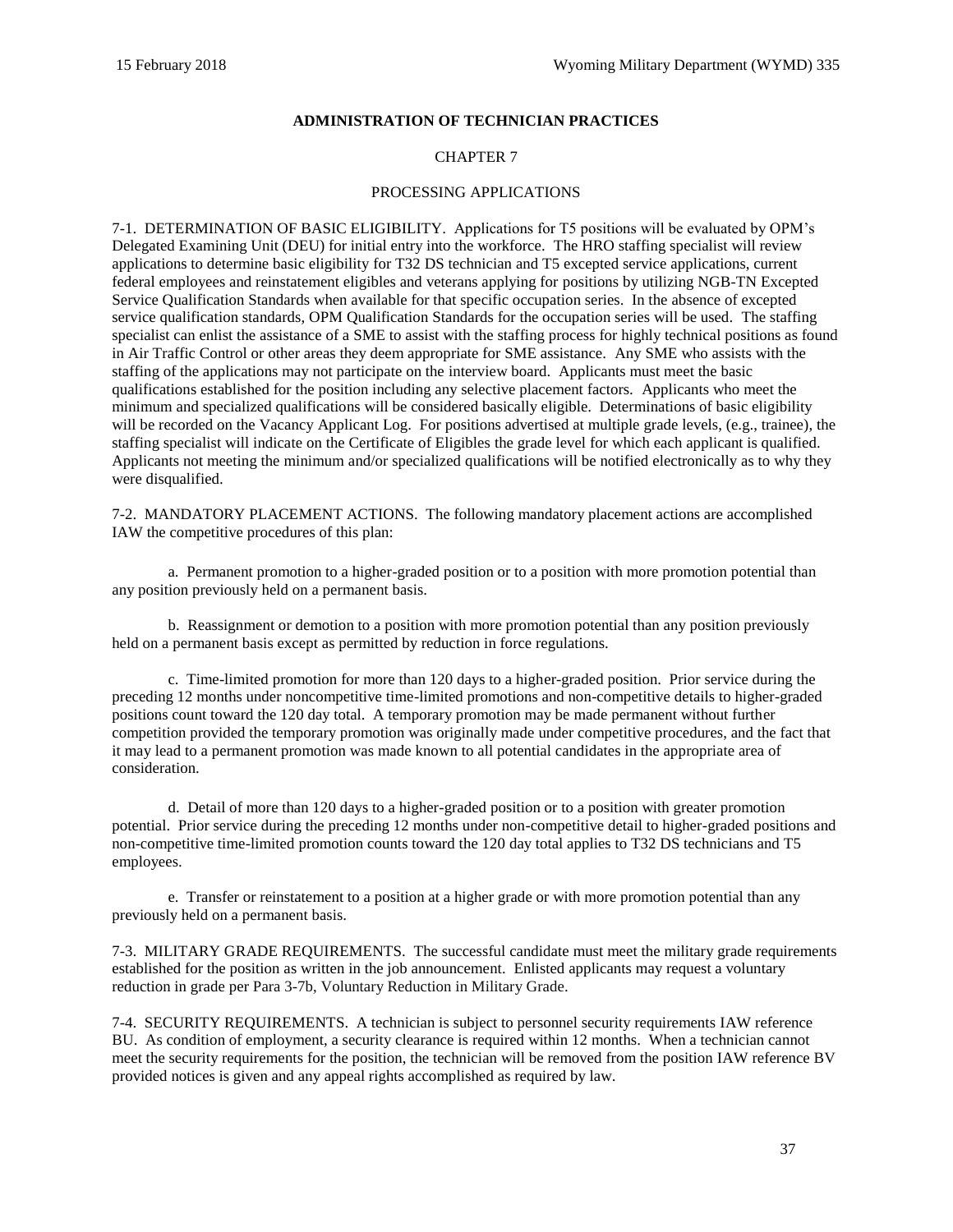7-5. T32 TECHNICIAN/MILITARY COMPATIBILITY. IAW reference [BT,](#page-62-2) compatibility is defined as the condition in which the duties, responsibilities, federal pay grade levels and rank of a military technician's full-time civilian position is substantially equivalent to the duties and responsibilities of the technician's military assignment.

a. T32 DS technicians must meet and maintain military standards, qualifications, and compatibility for their technician appointments, to include agency (Army or Air Force), rank, unit of assignment, Air Force Specialty Code (AFSC) or Military Occupational Specialty (MOS) qualification, along with completion of all required technical school skill training, professional military education schools, and other academic educational requirements.

b. Compatibility Waivers are the exceptions versus the norm in regard to managing assignments and are required to accommodate T32 DS technicians that are identified as incompatible. Supervisors will, after considering military assignment changes and the effect on the member's full-time employment, submit waivers through HRO who will review each request and if necessary return it to the supervisor for clarification or verification or forward it to [National Guard Bureau](mailto:ng.ncr.arng.mbx.ngb-tn-inbox@mail.mil) (NGB-J1-TNS) for further review. Requests to [NGB-J1-TNS](mailto:ng.ncr.arng.mbx.ngb-tn-inbox@mail.mil) will only be accepted from HRO.

(1) Each request will include, as a minimum, the following: member's current AFSC/MOS, unit of assignment, required MOS/AFSC for the position selected, and Unit Manning Document changes.

(2) A waiver request may include a combination of waiver types; for example, to add warrant officer to an officer-only position description involves two types of waivers – rank and MOS.

(3) HRO must have an NGB-approved response *before* the technicians' assignments are processed and finalized.

(4) A sample waiver is provided at [Enclosure](#page-77-0) G.

c. The waiver accommodation is only while the incumbent occupies the position and the exception does not cause military grade inversion. The waiver is voided when the individual moves to another position and the position reverts to the current authorized compatibility. Some waivers are time-limited and approved for a period of time to support the technician's successful assignment to a compatible position or to wait for the final determination of specifically identified and validated manpower issues.

7-6. USA STAFFING. It is the OPM hiring software solution for Federal agencies and used by HROs and units to recruit, assess, certify, and select qualified candidates precisely, efficiently, and cost effectively. USA Staffing is fully integrated with [USA JOBS.](https://www.usajobs.gov/) Once job announcements are created and released through USA Staffing, they are automatically posted on [USA JOBS.](https://www.usajobs.gov/)

a. [Hiring Manager:](https://selectionmanager.usastaffing.gov/) Selecting officials can review referral lists or certificates, view application materials, make hiring decisions, and electronically return certificates to HRO.

b. Application Manager: Applicants can view the job announcements through [USA JOBS,](https://www.usajobs.gov/) and upon selecting the Apply Online button are transferred to the [Application Manager](https://applicationmanager.gov/) site to complete the questionnaire, upload required supporting documents and submit their application online.

c. Applicant documents are maintained in USA Staffing Selection Manager for a period of 3 years and are periodically purged after that time.

d. If multiple people qualify for the position and after coordinating with the nominating/selecting official, the staffing specialist may issue the certificate of eligibles and limit it to the 10 most-qualified applicants IAW [paragraph 7-7.](#page-37-0)

<span id="page-37-0"></span>7-7. JOB ADVERTISEMENTS/ANNOUNCEMENTS. For each T32 DS and T5 position advertised on USAJOBS for initial recruit and fill; or, for merit promotion, the vacancy announcement must clearly define the Series',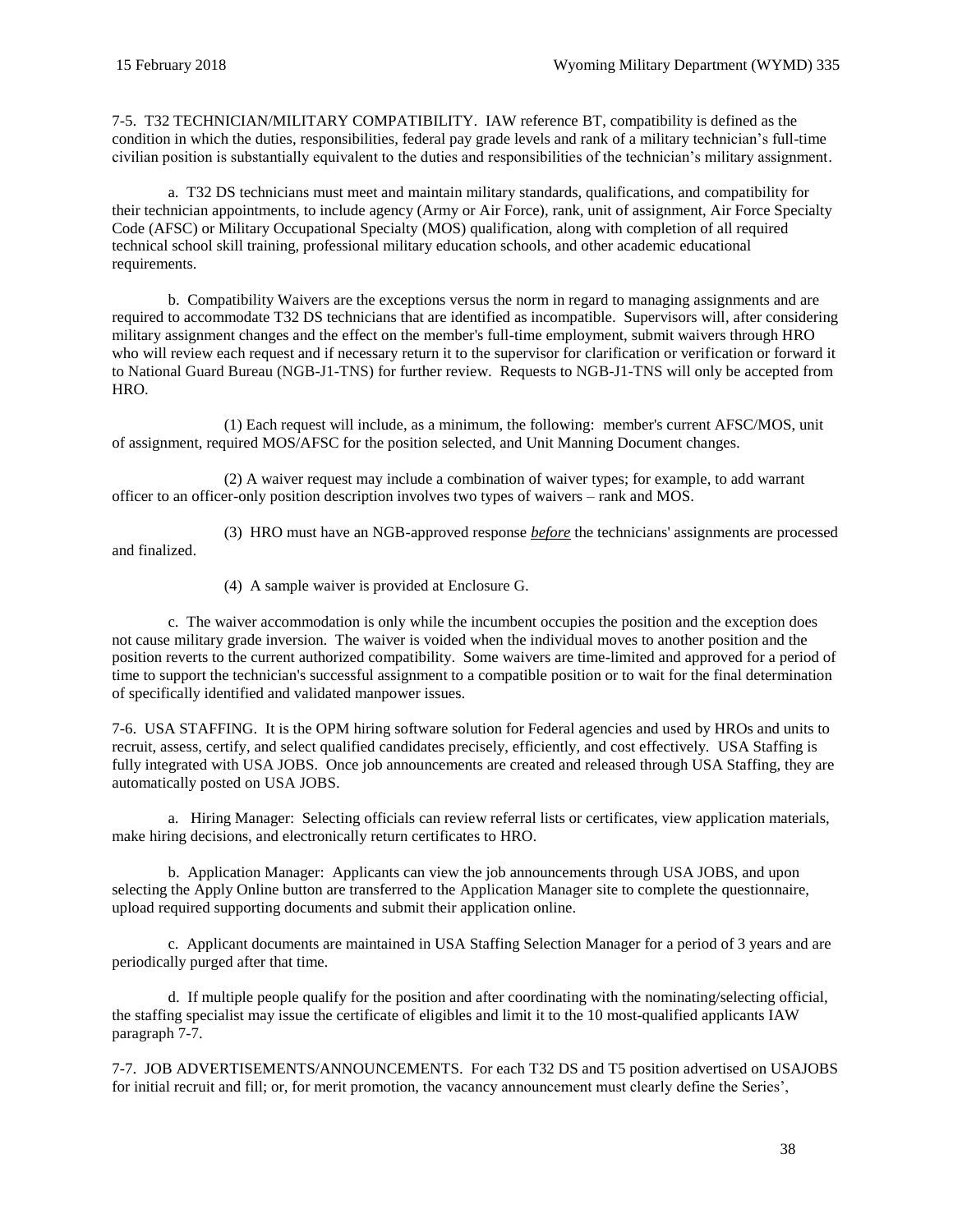qualifications and numeric value groups used to assess each applicant based on the set of identified competencies directly related to the job.

a. The Human Resources staffing specialist must use the "How You Will Be Evaluated" section of the job opportunity announcement to clearly communicate to applicants the numeric rating criteria, to include the numeric value groups and other qualifying factors, such as education, certifications, and specialized experience factors, that are applied to assess all applicants as either Highly-Qualified, Well-Qualified, or Qualified.

b. In addition, each T5 position advertised for initial recruit and fill, the job opportunity announcement must include the veteran preference categories and clearly state/define the type of required documentation needed for each identified preference category in the application. Veterans' preferences apply to permanent, term, and temporary positions for competitive processing.

c. Job advertisements or announcements used to solicit candidates are uploaded to USAJOBS as required when filling vacancies through competitive procedures.

d. Job advertisements/announcements must include:

(1) Job advertisement/announcement number, opening, and closing dates.

location.

(2) Position title/series/grade (to include full performance level, if appropriate) organization and

(3) Sufficient information for the applicant to understand the area of consideration.

(4) A summary of the job duties.

(5) A statement of the required qualification requirements or information on where the qualification requirements are printed.

(6) Designation of any special requirements.

(7) For ONLY T5 positions, the Veterans' Preference criteria and eligibility requirements are fully explained.

(8) For ONLY T5 positions, clearly defined numeric value groups (at least two groups) used to assess each applicant based on the competencies directly related to the job.

(9) EEO statement.

(10) That the position being filled is one with known promotion potential, if applicable.

(11) For ONLY T5 positions, Assessment Questionnaire with numeric values – determined by the position's job analysis results.

(12) Instructions on how to apply or information on where the instructions are found.

(13) Job advertisements/announcements are open for receipt of applications for a minimum period IAW Table 3-1.

(14) Other factors to consider.

- (a) Recruitment or Relocation Incentive.
- (b) PCS
- (c) Highest Previous Rate
- (d) Superior Qualifications and Special Needs Appointment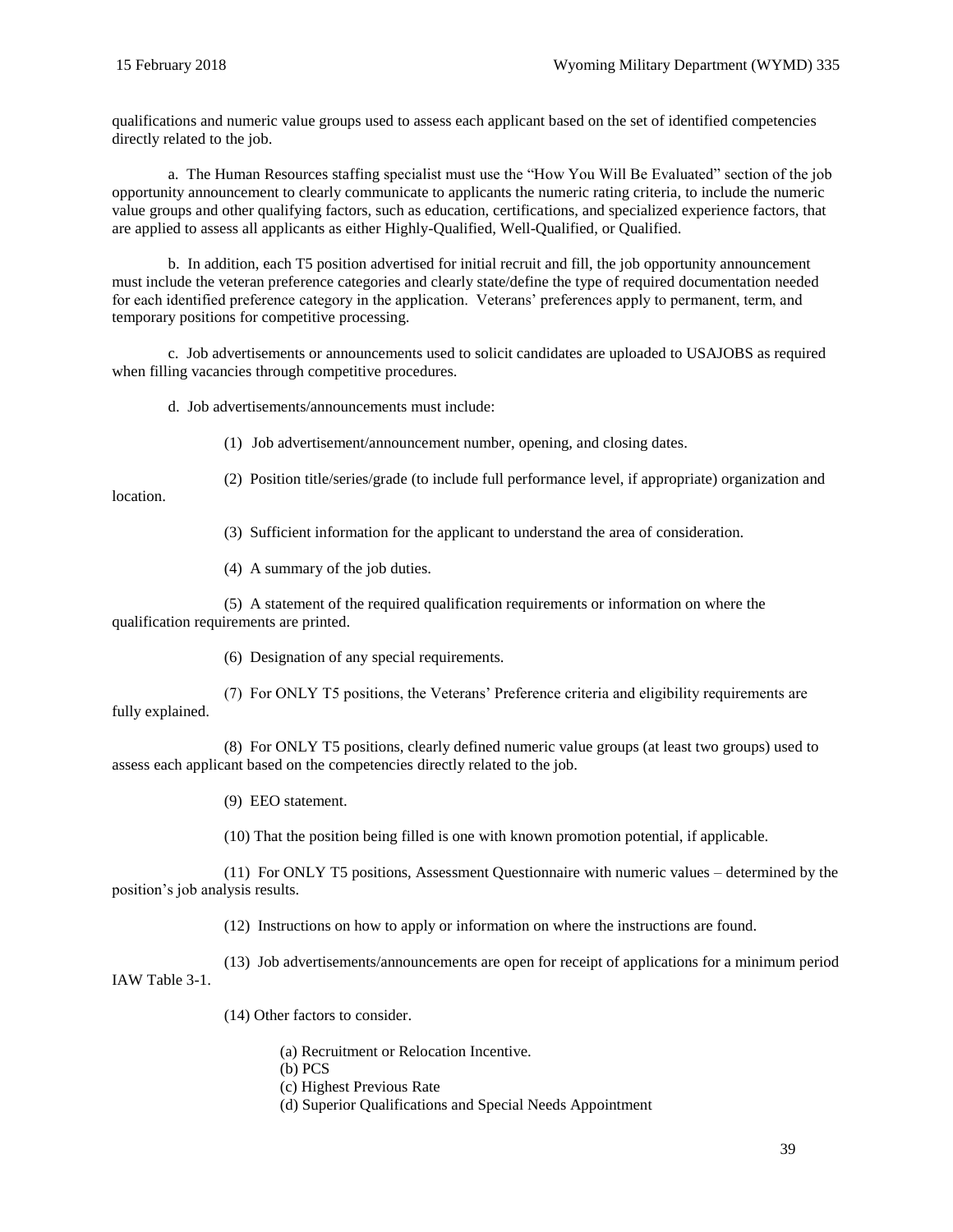## (e) Advanced In Hire Appointments

7-8. ASSESSMENT. Prior to initiating hiring and promoting competitive procedures through USAJOBS for T32 DS technician personnel and positions; T5 personnel and positions, the Human Resources staffing specialist must complete a formal job analysis and crediting plan to ensure the position's competencies are correctly assessed. The competencies (knowledge, skills, abilities, and behaviors), required by the position are identified in the job analysis and serve as the foundational criteria for the assessment strategy. The candidates' qualifications to the job are assessed by the JFHQ State HR Staffing specialist using the job-related criterion as established and defined in the job analysis and crediting plan.

7-9. NUMERIC VALUE GROUPS. ONLY for T5 positions, the position's multiple numeric groups, defined as at least two groups (see below), established to assess each candidate against job-related criteria defined by the job analysis and crediting plan. Applicants who meet the basic qualification requirements, established for the position, and placed in a numeric group. The position's job analysis and credit plan's ranking factors are knowledge, skills, abilities, and behaviors expected to significantly enhance performance in a position; however, are not essential for satisfactory performance. Applicants who possess such competencies are ranked above those who do not; but, no one is rated ineligible solely for failure to possess all defined competencies.

a. Highly-Qualified: The numeric value rating normally ranges from 90-100 points. This higher numeric value group is applied for those candidates who possess the type and quality of experience that substantially exceeds the minimum qualifications of the position, including all selective placement factors and appropriate numeric ranking factor(s) as determined by the job analysis and crediting plan. To be Highly-Qualified, the candidates are considered, by the human resources specialist (staffing), as highly proficient and fully competent to effectively perform all the job requirements; and, can successfully perform in the position almost immediately, or with a minimum amount of training and/or orientation.

b. Well-Qualified: The numeric value group normally ranges from 80-89 points. This next lower numeric value group is used for those candidates that meet the minimum qualifications of the position and are proficient in most, but not all, of the requirements of the position. Candidates may require some training and/or orientation in order to satisfactorily perform the duties of the position.

c. Qualified: The numeric value group normally ranges from 70-79 points. This lowest group is used for those candidates who meet the minimum qualifications of the position and are proficient in some, but not all, of the position's requirements. Candidates will require extensive training and/or orientation in order to satisfactorily perform the position's duties.

7-10. COMPETITIVE PROCEDURES AND CANDIDATE EVALUATIONS FOR T5 POSITIONS. Assessed applicants are placed in the appropriate numeric value group and ranked according to preference eligibility and nonpreference eligibility. Veterans' preference points, as prescribed, are added to each veteran applicant's final numeric value score. All qualified preference eligibles are placed ahead of non-preference eligibles. Qualified preference eligibles are listed in alphabetical order within each preference order (CPS, CP, XP, and TP). Qualified non-preference eligibles are listed in alphabetical order. The following are exceptions:

a. For scientific and professional positions at the GS Grade 09 or higher, qualified preference eligibles, with a compensable service-connected disability of 10% or more (CPS and CP), are placed ahead of nonpreference eligibles within the same numeric category. Candidates within the preference groups are listed in alphabetical order.

b. For all other positions (series) and grade levels, qualified preference eligibles with a compensable service-connected disability of 10% or more (CPS and CP) are placed at the top of the highest numeric value category; and, placed ahead of non-preference eligibles also rated in the highest numeric value category. Candidates within the preference groups are listed in alphabetical order.

7-11. T32 DS TECHNICIAN OR T5 APPLICATIONS. Incomplete resumes are accepted; however, incomplete resumes are rated based on the available information to the extent a determination result is possible. All resumes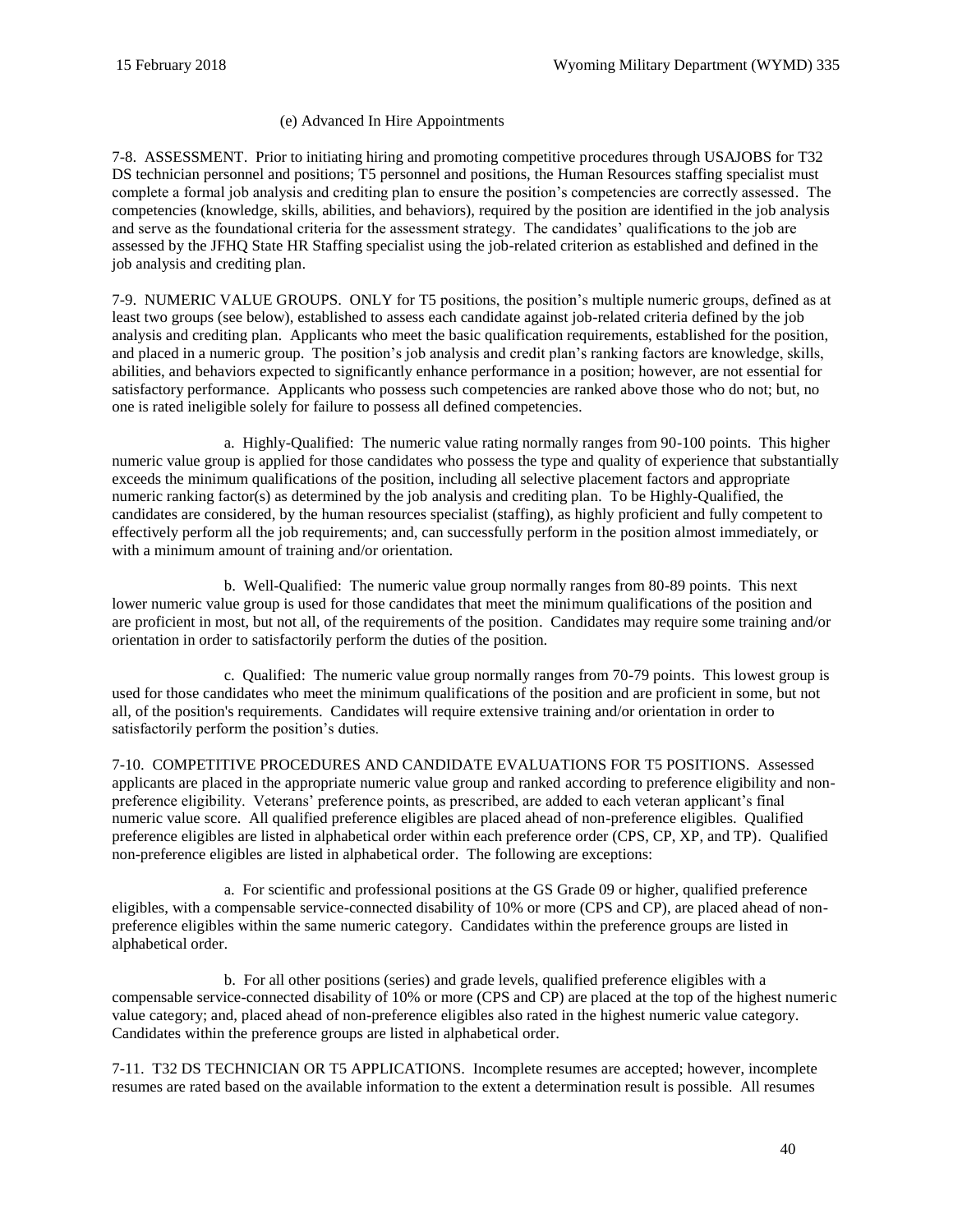received, accepted, and verified are stored in the USAJOBS database and merit case files. Receipt of applications is accepted by the Job Opportunity Announcement's closing date via USAJOBS.

a. Each T32 DS technician and T5 applicant must meet all eligibility and minimum qualification requirements as prescribed by NGB/OPM on the closing date of the announcement.

b. Each applicant is assessed against job-related criteria as determined by the numeric values, where applicable, established in the position's job analysis and crediting plan. Each candidate's numeric score is dependent on his or her applicability and relevance of qualifying competencies to the required work position.

c. Methods of numeric evaluations are applied consistently and equitably to applicants and are based on job-related series' qualifications and competency criteria identified in the job analysis and crediting plan.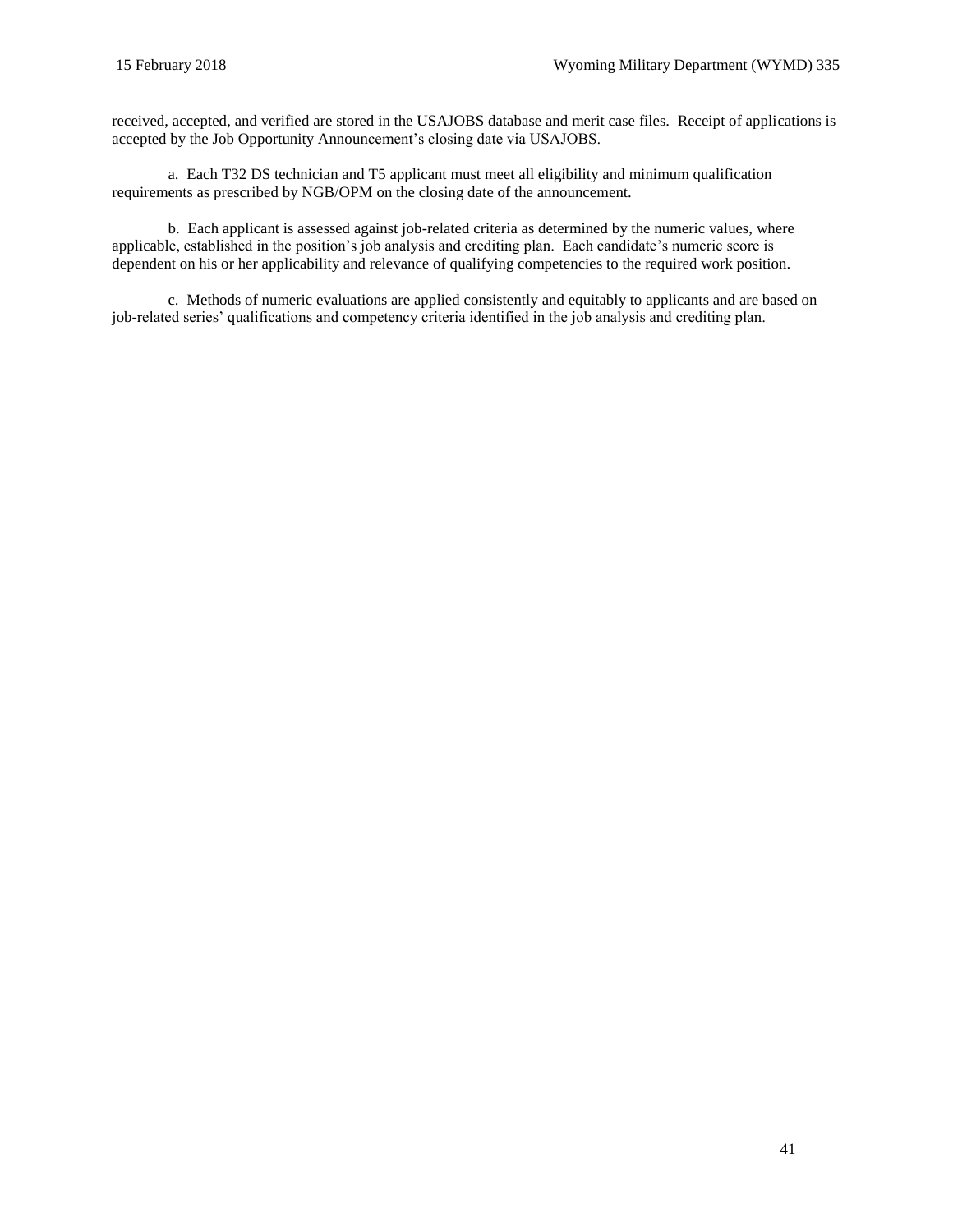## **ADMINISTRATION OF TECHNICIAN PRACTICES**

## CHAPTER 8

## PAY SETTING POLICY

8-1. [MAXIMUM PAYABLE RATE RULE/HIGHEST PREVIOUS RATE RULE.](http://www.opm.gov/policy-data-oversight/pay-leave/pay-administration/fact-sheets/maximum-payable-rate-rule/) IAW reference [AF,](#page-61-0) the maximum payable rate rule, also known as Highest Previous Rate rule (HPR), is a special rule that allows HRO to set pay for General Schedule (GS) and Federal Wage Schedule (FWS) employees at a rate above the rate than would be established using normal rules, based on a higher rate of pay the employee previously received in another Federal civilian position.

a. This policy applies to all competitive and excepted service General Schedule (GS) and Federal Wage Schedule (FWS) employees, appointed within the Wyoming National Guard. It allows HRO to determine where to place new technicians on a pay scale if the member was previously employed by the federal government.

b. HPR may be used in various pay actions, including reemployment, reassignment, transfers, promotion, or changed to a lower grade. HRO may fix the pay at any rate of the new grade which does not exceed the employee's highest previous rate IAW reference [AH.](#page-61-1)

(1) If the employee's highest previous rate falls between two step-rates on the new grade, HRO will fix the pay at the higher of the two.

(2) When an employee's type of appointment is changed in the same job, HRO may continue to pay the existing scheduled rate or may pay any higher rate of the grade which does not exceed the employee's highest previous rate.

(3) The highest previous rate, if earned in a wage job, is the current rate of the grade and step-rate of the former job on the same type of wage schedule in the wage area in which the employee is being employed, or the actual earned rate, whichever is higher.

(4) If earned on a General Schedule or another pay system other than the Federal Wage System, it is the current rate for the same grade and rate of that schedule.

c. The pay set under the maximum payable rate rule may not exceed the rate for step 10 of the GS grade and step 5 of the FWS grade or be less than the rate to which the employee would be entitled under normal paysetting rules.

d. The HPR must be a rate of basic pay received by an employee while serving on a regular tour of duty (Reference [AG\)](#page-61-2).

(1) Under an appointment not limited to 90 days or less; or

(2) For a continuous period of not less than 90 days under one or more appointments without a break in service.

(3) If the highest previous rate is a GS locality rate, that locality rate must be used as the highest previous rate in applying the maximum payable rate rule (Reference [AF\)](#page-61-0).

(4) Any rate that does not meet the definition of General Schedule (GS) in reference [AD](#page-61-3) is a rate from a non-GS pay system. If an employee's highest previous rate is a non-GS hourly rate of pay, HRO may convert the hourly rate of pay to an annual rate of pay by multiplying the hourly rate of pay by 2,087.

e. Rates of basic pay that may not be used as the HPR are provided below. This list is not all encompassing. Refer to reference [AF](#page-61-0) for the all the affected types.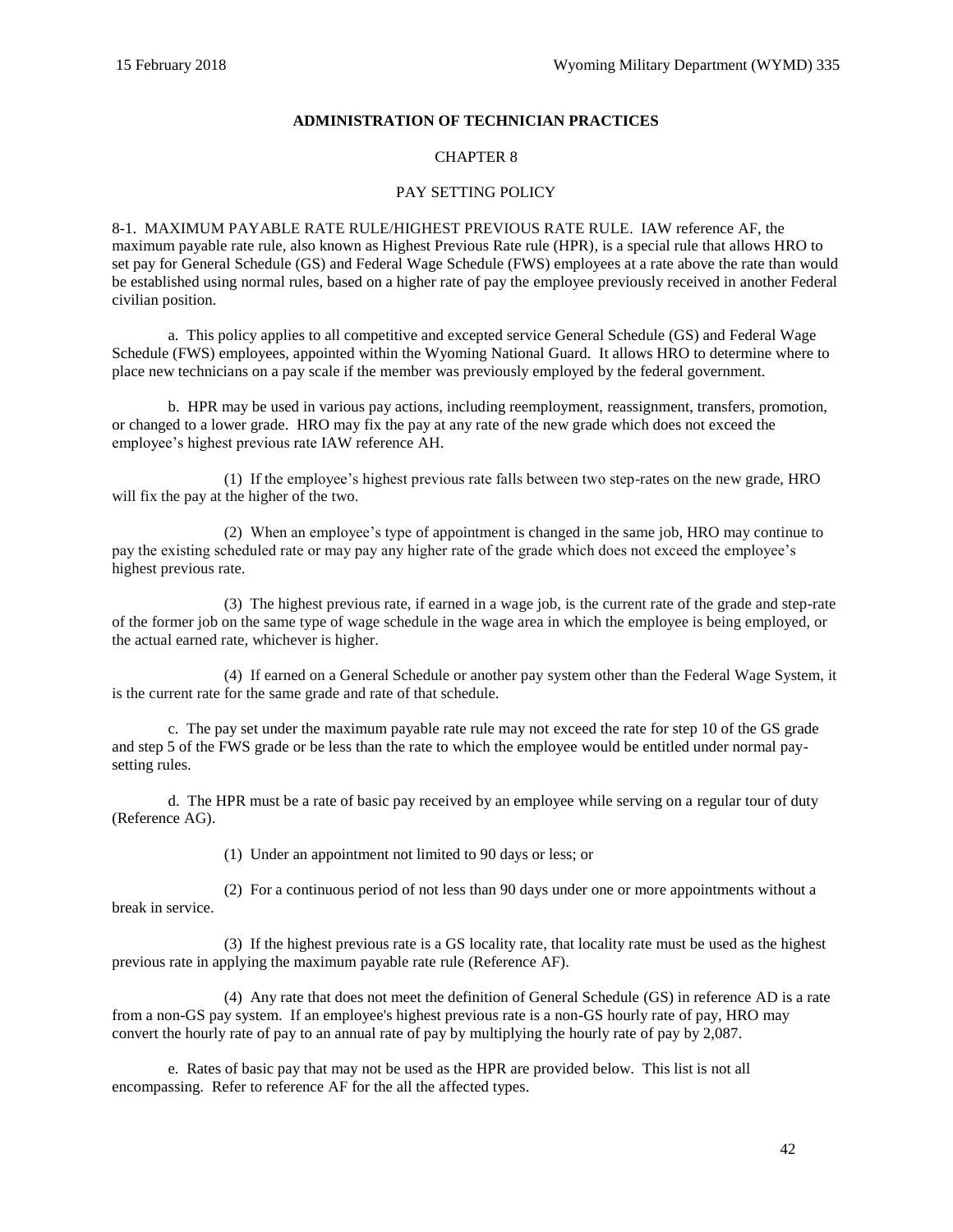(1) The highest previous rate may not be based on certain types of rates, including the following:

(a) A rate received in a position to which the employee was temporarily promoted for less than one year, except upon permanent placement in a position at the same or higher grade;

(b) A rate received in a position from which the employee was reassigned or reduced in grade for failure to satisfactorily complete a probationary period as a supervisor or manager;

(c) A rate received as a member of the uniformed services; or

(d) A retained rate under reference [J](#page-60-0) or a similar rate under another legal authority.

(2) If a temporary promotion of less than one year is extended so that the total time of the temporary promotion equals or exceeds one year, the HPR may be based on the rate received during the temporary promotion.

8-2. SUPERIOR QUALIFICATIONS/SPECIAL NEEDS PAY SETTING. In accordance with reference [AE,](#page-61-4) the WYMD may use the superior qualifications and special needs pay-setting authority in referenc[e I,](#page-60-1) to set the payable rate for the employee's position of record. The superior qualifications and special needs pay-setting authority may be used for:

a. A first appointment (regardless of tenure) as a civilian employee of the Federal Government; a reappointment that is considered a new appointment under reference [I;](#page-60-1) or has had a break in service of at least 90 days from the last period of civilian employment with the Federal Government. An agency may use the superior qualifications pay-setting authority for a reappointment without requiring the 90-day break in service if the incumbent's civilian employment with the Federal Government during the 90-day period immediately preceding the appointment was limited to one or more of the following:

(1) A time-limited appointment in the competitive or excepted service;

(2) A non-permanent appointment in the competitive or excepted service;

(3) Refer to reference [AE](#page-61-4) for other appointments that don't normally affect employees in the WYMD.

b. The applicant has superior qualifications. The WYMD may determine an applicant has superior qualifications based on the level, type, or quality of the candidate's skill or competencies demonstrated or obtained through experience and/or education, the quality of the applicant's accomplishments compared to others in the field, or other factors that support a superior qualifications determination. The applicant's skills, competencies, experience, education, and/or accomplishments must be relevant to the requirements of the positions to be filled. These qualities must be significantly higher than that needed to be minimally required for the position and/or be of a more specialized quality compared to other candidates; or

c. The Nominating/Selecting Official must submit a Superior Qualifications Request memorandum and all supporting documents (e.g. certifications, transcripts, etc.) to HRO to allow time to approve or disapprove the request prior to the incumbent's start date as an Excepted Service employee with the WYMD. The memorandum must provide strong justification, articulate the unique qualifications or training the appointee possesses, and the benefit to the WYMD and STEP requested. Refer to [Table 8-1](#page-43-0) and [Table 8-2](#page-43-1) as a guide to determine appropriate placement on the pay scale.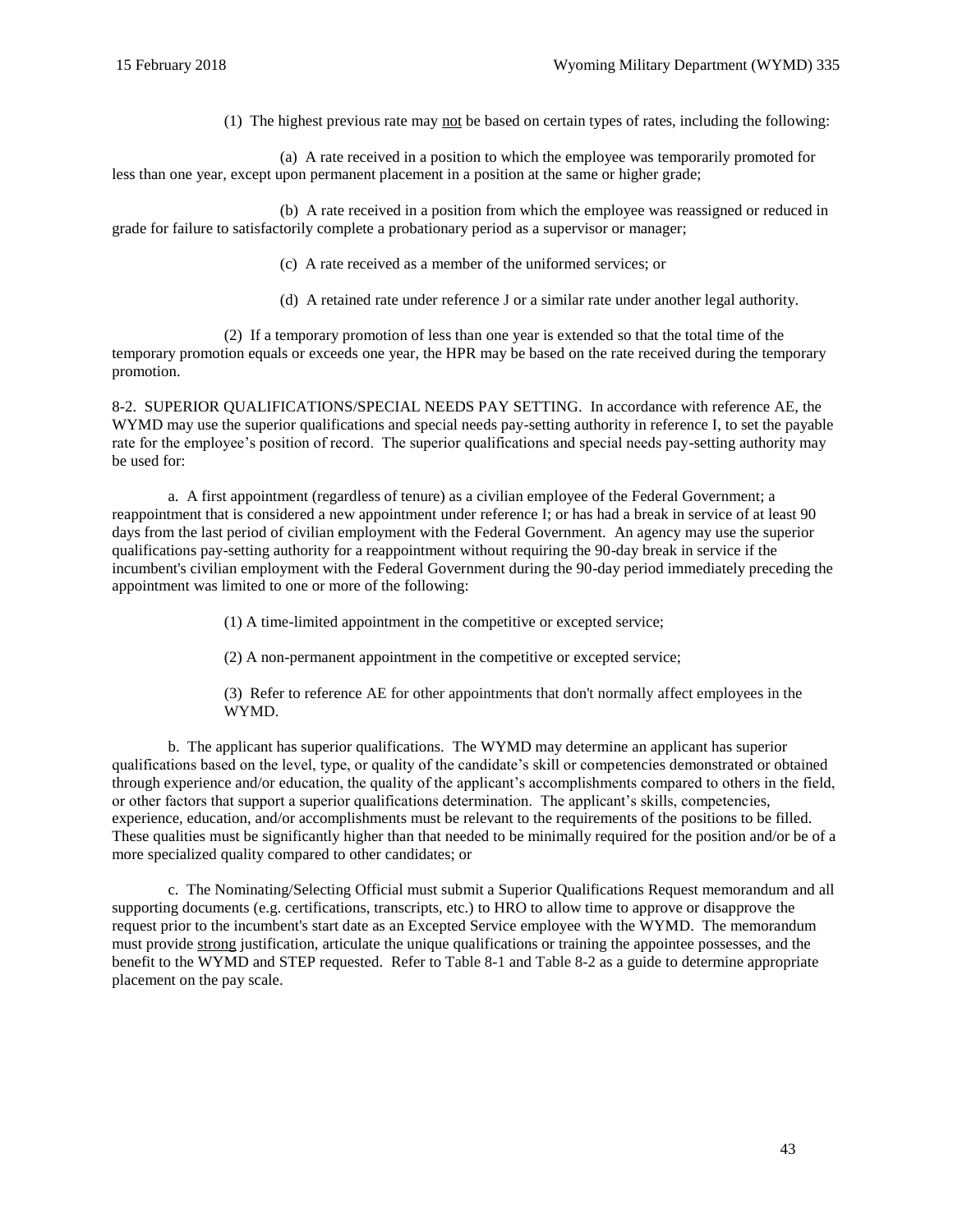## <span id="page-43-0"></span>**Table 8-1 Superior Qualification Guideline for GS Appointees**

| $ -$<br>Experience in<br>′ears                |  |  |  | . . | . . | . v |
|-----------------------------------------------|--|--|--|-----|-----|-----|
| <b>CTED</b><br>$\sim$ $\sim$<br>alent<br>т. э |  |  |  |     |     |     |

\* It is the WYMD's policy that the maximum GS step granted for Superior Qualifications will be set no higher than Step 5.

#### <span id="page-43-1"></span>**Table 8-2 Superior Qualification Guideline for WG Appointees**

| Experience in Months |  |  |  |
|----------------------|--|--|--|
| Equivalent WG STEP   |  |  |  |

d. The applicant fills a special agency need. The WYMD may determine that an applicant fills a special need if the type, level, or quality of skills and competencies or other qualities and experiences possessed by the applicant are relevant to the requirements for the position and are essential to accomplishing an important WYMD mission, goal, or program activity. (e.g. Judge Advocate General)

e. Superior Qualifications/Special Needs Pay Setting does not apply to Temporary Promotions.

8-3. RETAINED GRADE. A grade which preserves all pay and entitlements to a T32 DS technician or T5 employee who has been placed in a lower technician graded position due to a MDR, PDR or a RIF action. A technician is entitled to technician grade retention for two years beginning on the effective date the employee is placed in the lower technician graded position.

8-4. RETAINED PAY. A technician whose rate of pay would be reduced as a result of an MDR action is entitled to pay retention. The WYMD may not provide pay retention to an employee who:

- a. Is reduced in technician grade or pay for personal cause or at the employee's request.
- b. Was employed on a temporary basis immediately prior to the reduction.
- c. Changes geographic location which may result in a different locality allowance.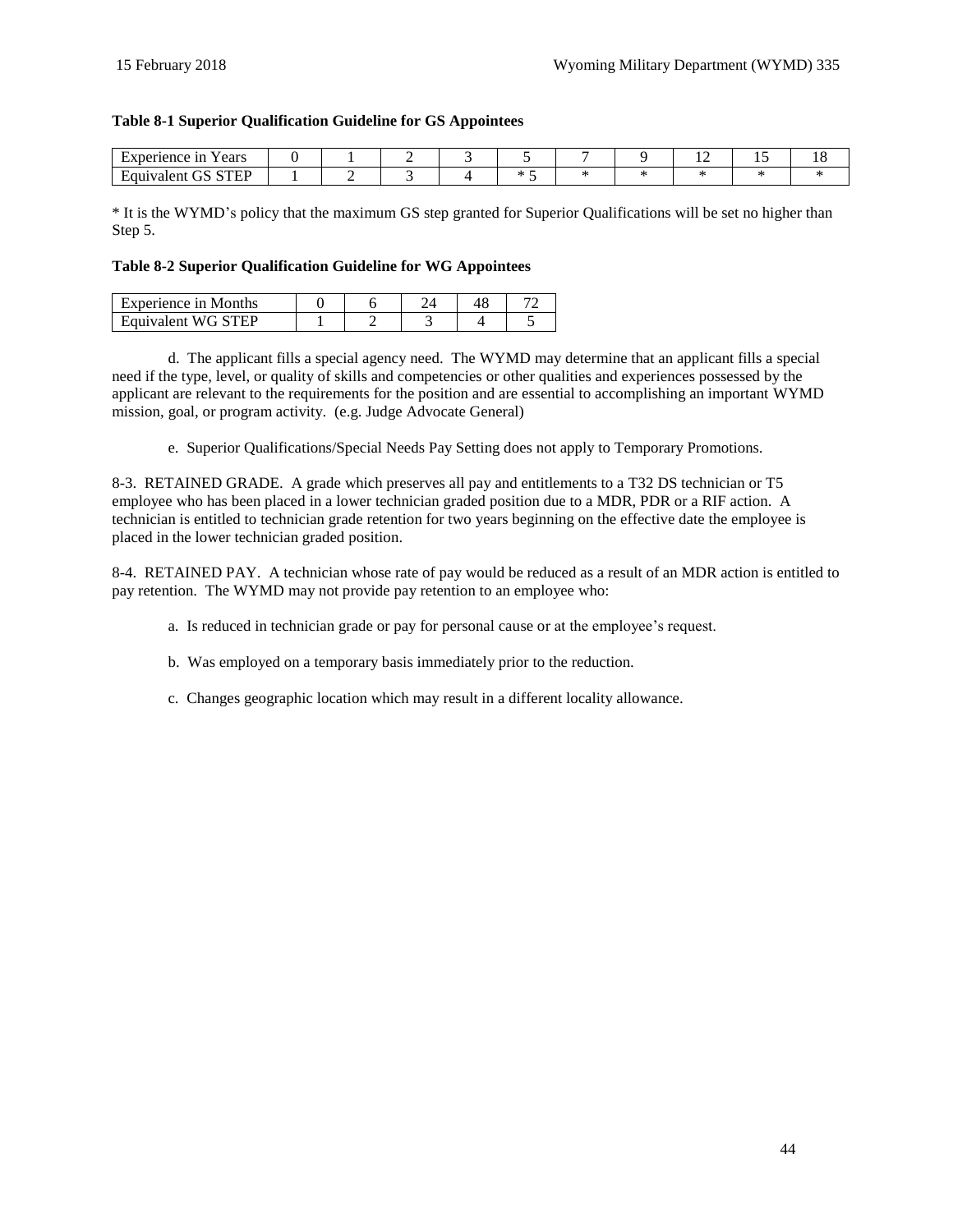## **ADMINISTRATION OF TECHNICIAN PRACTICES**

## CHAPTER 9

#### OCCUPATIONAL MEDICAL (OCCUPATIONAL HEALTH) EXAMINATIONS

9-1. REGULATORY: References [AC,](#page-61-5) [AQ,](#page-61-6) [AR,](#page-61-7) [BJ,](#page-62-3) [BM,](#page-62-4) an[d BE;](#page-62-5) and other service specific regulations, occupational medical examinations are performed to prevent work-related health problems by assessing the health status of individuals in relation to their work and by making medical recommendations regarding placement, accommodation, and exposure controls. The health of hazard-exposed workers must be monitored to determine if work-related problems are occurring.

#### 9-2. IDENTIFYING WORKERS AT RISK.

a. Physical requirements may vary depending on whether the individual will occupy a position which has specific medical standards or physical requirements. [Table 9-1](#page-47-0) identifies occupational groups/series currently in use in the WYMD. The three types of occupational health examinations employees may be required to undergo are:

(1) Preplacement/Baseline Examination. Performed before placement in a specific job to medically assess if the worker will be able to perform the job safely. The examination may be combined with occupational medical surveillance to record a baseline of values for future comparison. Ideally, these medical examinations should be done before the incumbent commences work. However, if the individual already has started work, these examinations will be completed within 60 days of assignment, unless more stringent requirements exist.

(2) Periodic Examinations. Conducted at scheduled intervals and may include an interval history, physical examination, and/or clinical and biological screening tests.

(3) Termination/Retirement: There are two (2) kinds of termination examinations:

(a) Termination-of-Employment. Examination designed to assess pertinent aspects of the employee's health when the technician leaves employment. Documentation of examination results may be beneficial in assessing the relationship of any future medical problems to an exposure in the workplace. These exams are particularly applicable to conditions that are chronic or that may have long latency periods.

(b) Termination of Exposure. Examination performed when exposure to a specific hazard has ceased. Exposure may cease when a worker is reassigned, a process is changed, or the worker leaves employment. Termination of exposure examinations are most beneficial when the health effect being screened for is likely to be present at the time exposure ceases.

b. When performing the examinations, the following questions should be addressed:

(1) Is the technician capable of performing a specific job or a set of tasks with or without necessary but reasonable accommodation?

(2) Will performing the duty functions place the technician at risk for further significant harm?

(3) Will allowing the technician to perform the job place another technician at risk or pose an unacceptable risk to public health?

9-3. WORK AREAS/EXPOSURES. Medical surveillance is determined by position description and hazards in the workplace. Hazards may be identified by several mechanisms, such as OHN assessments, Safety assessments, or Industrial Hygiene surveys. Installation occupational health and safety personnel are jointly responsible for identifying work areas where workers need medical examinations because of specific hazardous exposures. Industrial hygiene surveys of workplaces must identify all potential exposures and other worker safety and health risks, and establish complete workplace exposure profiles.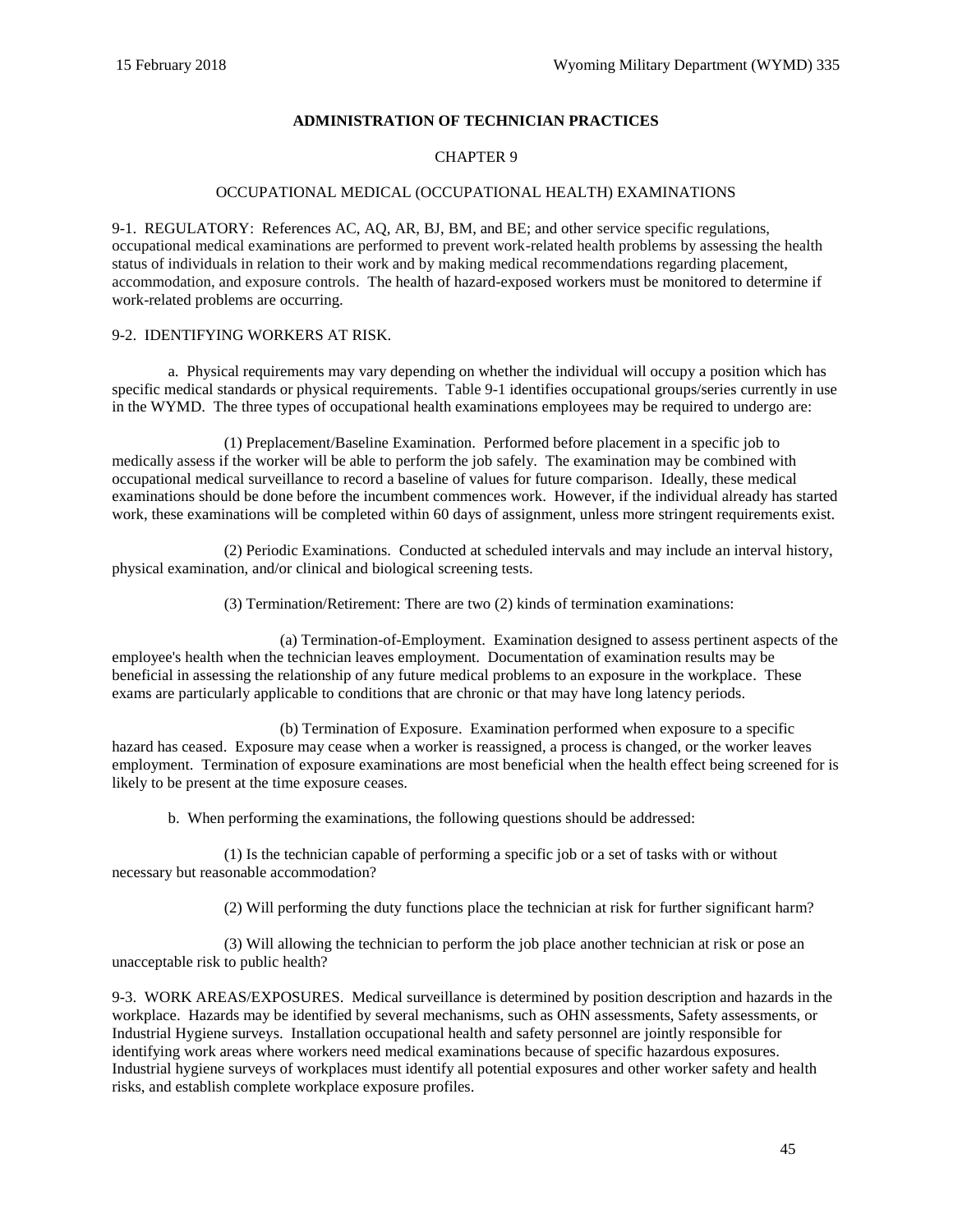a. HRO will coordinate with WY ANG Public Health (PH) and WY ARNG Occupational Health Nurse (OHN) and Safety personnel to identify employees who may be at risk of work-related health problems because of their position title or workplace prior to their placement or upon notification of a Termination/Retirement from a position listed in Table 9-1.

9-4. RETURN TO DUTY. Individuals who leave their technician status to accept employment within the Active Guard/Reserve or active duty military and subsequently want to exercise reinstatement rights back to technician status may be required to take a return to duty physical. The decision will be made by the Human Resources Officer in coordination with PH/OHN. The requirement may also apply to technicians who return to work from an on-thejob injury.

9-5. PRE-EXISTING CONDITION. The requirement to meet certain medical and physical requirements does not preclude from hiring technicians with preexisting conditions. Selectees with preexisting conditions may be hired if they meet minimum qualification requirements for the job. If the technician otherwise qualifies for the position, it would be considered discriminatory not to hire the individual solely based on a disability.

9-6. MEDICAL DETERMINATIONS/RECOMMENDATIONS. The role of occupational medical personnel in addressing employment decisions is limited to determining whether the individual meets the medical requirements of the position and can, from a medical standpoint, perform the job capably and safely. Medical qualifications are categorized as "Qualified"; "Qualified with Restriction"; or "Not Qualified".

a. "QUALIFIED". Individual meets the medical requirements of the position and is (from a medical standpoint) capable of performing the required tasks. Allowing the individual to perform the job will not pose a significant risk to personal health and safety or the health and safety of others. For this reason, physicals should be described in terms of the specific physical abilities necessary to perform the tasks required in the job (e.g., ability to lift 50 pounds) as described by the official position description.

b. "QUALIFIED WITH RESTRICTION". Individual meets the medical requirements of the position and is capable of performing the job without risk to personal health or others only with some accommodation or restriction. (When this determination is made, the practitioner should provide recommended accommodations or restrictions and the expected duration of this requirement and therapeutic or risk-avoiding benefit).

c. "NOT QUALIFIED". Individual is incapable of performing essential tasks, will be unsafe, or fails to meet medical requirements for the job.

9-7. EXAMINATIONS. IAW reference [AC,](#page-61-5) agencies shall pay for all examinations ordered or offered, whether conducted by the agency's physician/OHN or the employee's physician. Employees must pay for a medical examination conducted by a private physician (or practitioner) where the purpose of the examination is to secure a benefit sought by the employee. Examination payment will be coordinated with the 153rd Medical Group for technicians assigned to the 153rd Airlift Wing or the WY ARNG Safety and Occupational Health office for technicians assigned to the WY ARNG. Preplacement, baseline, annual, termination and transfer physicals for permanent employees can be done by several methods.

a. Federal Occ Health Module through MEDCHART: [https//medchart.ngb.army.mil/MED-CHART/](file:///C:/Users/william.e.pacheco/AppData/Roaming/Microsoft/Word/https/medchart.ngb.army.mil/MED-CHART/)

b. Local Occupational Health Clinic funded by State contracting or Blanket Purchase Agreement (BPA).

c. Occupational health related abnormalities can be referred to by the OHN further evaluation and paid for by the OH budget.

9-8. EXAMINATION RESULTS. Personnel with significant abnormalities must be further evaluated or referred to evaluation as appropriate and if necessary coordinated with the Human Resources Office to ensure proper placement of the employee. Employees are to be informed of their occupational medical examination. Documentation of patient notification should be noted in the medical record.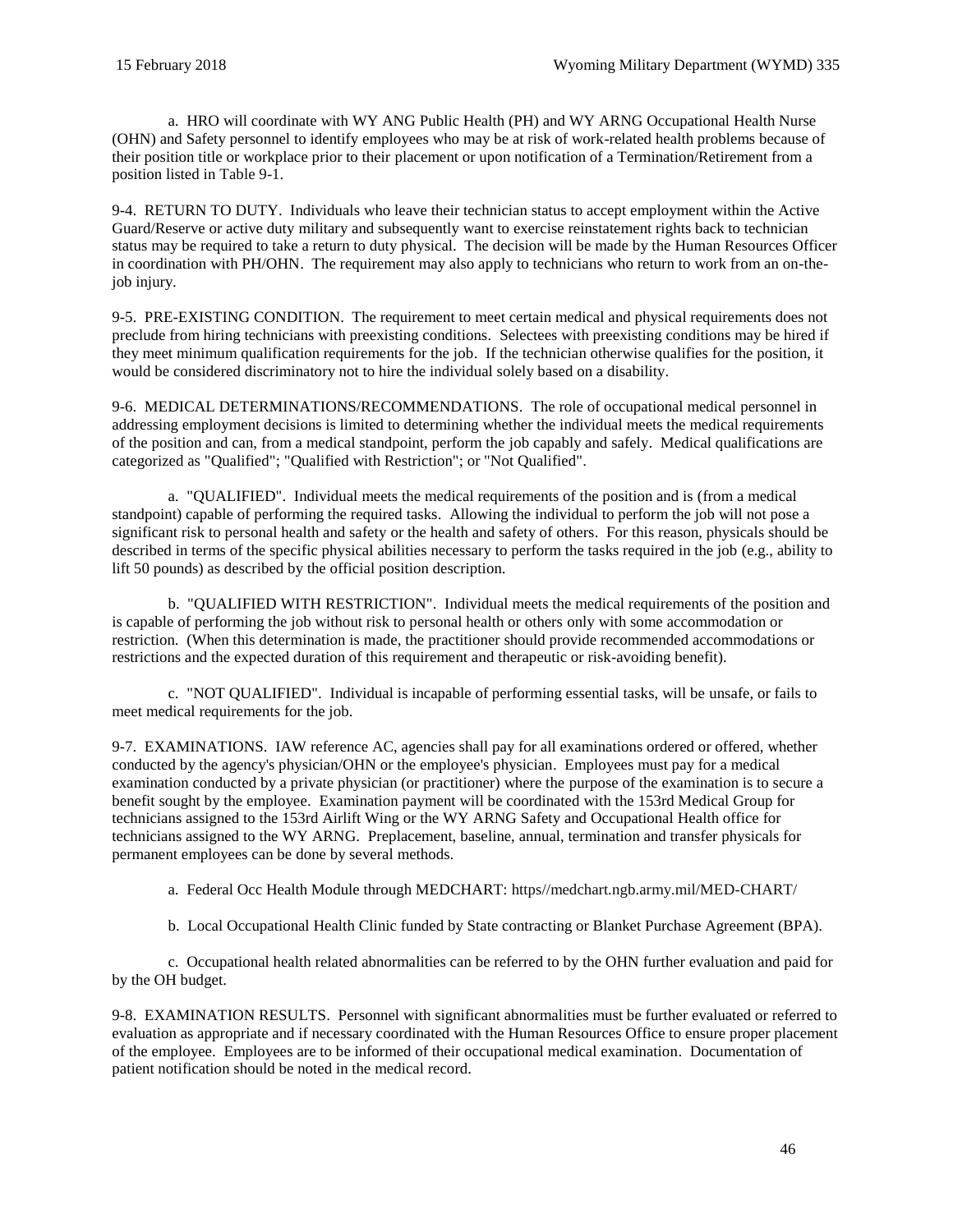9-9. RECORD KEEPING. Each employee who requires Occupational Medical Surveillance during the employee's service will need a single medical records. Civilian Employee Medical Record (CEMR) are maintained with strict confidentiality IAW with current regulations. CEMR shall be stored in a locked filed in the OH/PH office that only OH/PH personnel or designees have access. When a technician separates from Federal Service, the CEMR is sent and stored to National Personnel Records Center until retention requirements expire (65 years from date of last separation). HRO is not an approved storage location.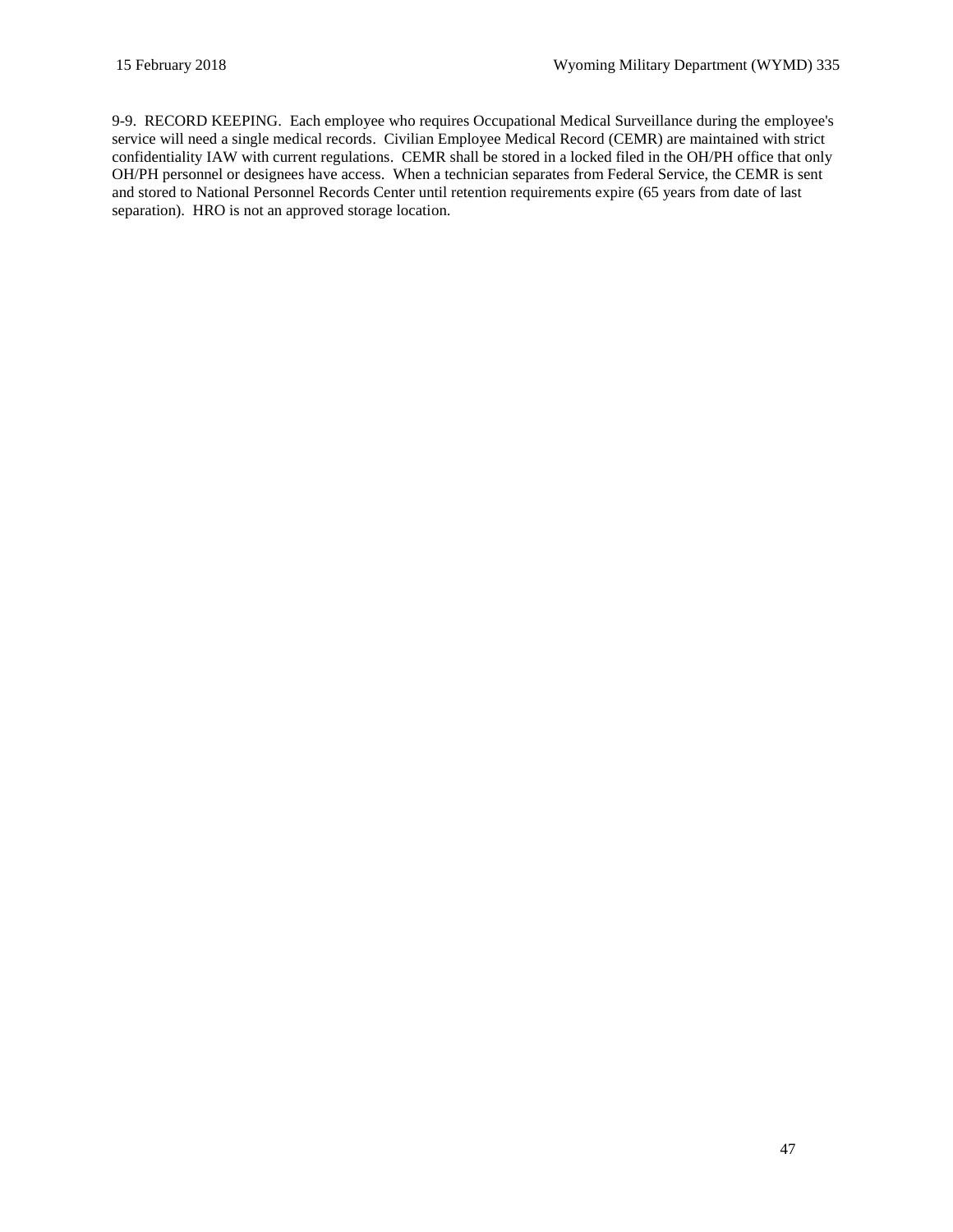| Group<br>/ Series                        | <b>OCCUPATIONAL GROUP/SERIES</b>                                    | <b>PHYSICAL</b><br><b>EXAM</b><br>(Pre/Ann/Term) | <b>VISION</b><br><b>EXAM</b> | <b>HEARING</b><br><b>EXAM</b>            | <b>CHEM 20</b><br>(Lab Tests) | <b>BLOOD</b><br>Lead, ZPP,<br>Cadmium, CHRO<br>(Heavy Metals) | <b>PULMONARY</b><br><b>FUNC. TEST</b><br>(when indiv.<br>identified) | <b>CHEST</b><br>X-RAY<br>(as needed) |
|------------------------------------------|---------------------------------------------------------------------|--------------------------------------------------|------------------------------|------------------------------------------|-------------------------------|---------------------------------------------------------------|----------------------------------------------------------------------|--------------------------------------|
|                                          |                                                                     |                                                  |                              |                                          |                               |                                                               |                                                                      |                                      |
|                                          |                                                                     |                                                  |                              | <b>General Schedule (GS) Occupations</b> |                               |                                                               |                                                                      |                                      |
| 0080                                     | Law Enforcement / Security Officer                                  | $\mathbf X$                                      | $\mathbf X$                  | $\mathbf X$                              |                               |                                                               |                                                                      |                                      |
| 0081                                     | Fire Chief / Firefighter                                            | $\overline{X}$                                   | $\overline{X}$               | $\overline{X}$                           | $\overline{X}$                |                                                               |                                                                      |                                      |
| 0301                                     | Chemical, Biological, Radiological, & Nuclear<br>Program Specialist | X                                                | X                            | X                                        | X                             |                                                               |                                                                      |                                      |
| 0301                                     | <b>Range Operations</b>                                             | $\mathbf X$                                      | $\overline{X}$               | X                                        |                               | X                                                             |                                                                      |                                      |
| 0856                                     | <b>Electronics Technician</b>                                       | $\mathbf X$                                      | $\overline{X}$               | X                                        |                               | $\mathbf X$                                                   | X                                                                    |                                      |
| 1910                                     | <b>Quality Assurance Specialist</b>                                 | $\overline{X}$                                   | $\overline{X}$               | $\overline{X}$                           |                               |                                                               | $\overline{X}$                                                       |                                      |
| 2181                                     | Aircraft Flight Instructor / Maint. Test Pilot                      | $\overline{\mathrm{X}}$                          | $\overline{X}$               | $\mathbf{X}$                             | $\mathbf X$                   |                                                               | $\mathbf X$                                                          |                                      |
| <b>Wage Grade (WG/WL/WS) Occupations</b> |                                                                     |                                                  |                              |                                          |                               |                                                               |                                                                      |                                      |
| 2602                                     | Electronic Measurement Equip. Mech.                                 | X                                                | X                            | X                                        | $\mathbf X$                   | $\mathbf X$                                                   |                                                                      | X                                    |
| 2604                                     | <b>Electronics Mechanic</b>                                         | $\mathbf X$                                      | $\overline{X}$               | $\mathbf X$                              | $\overline{X}$                | $\mathbf X$                                                   |                                                                      |                                      |
| 2892                                     | Aircraft Electrician                                                | $\overline{X}$                                   | $\overline{X}$               | $\overline{X}$                           | $\overline{X}$                | $\overline{X}$                                                |                                                                      |                                      |
| 3105                                     | Fabric Worker                                                       | $\overline{X}$                                   | $\mathbf X$                  | $\mathbf X$                              | $\mathbf X$                   |                                                               |                                                                      |                                      |
| 3306                                     | <b>Optical Instrument Repairer</b>                                  | $\overline{X}$                                   | $\overline{X}$               | $\overline{X}$                           | $\overline{\mathbf{X}}$       |                                                               |                                                                      |                                      |
| 3401                                     | Fabrication / Allied Trades                                         | $\overline{X}$                                   | $\overline{\mathbf{X}}$      | $\mathbf X$                              | $\overline{X}$                | $\mathbf X$                                                   |                                                                      |                                      |
| 3414                                     | Machinist                                                           | $\overline{X}$                                   | $\overline{X}$               | $\overline{X}$                           | $\overline{\text{X}}$         | $\overline{\text{X}}$                                         | $\boldsymbol{\mathrm{X}}$                                            | X                                    |
| 3703                                     | Welder                                                              | $\overline{X}$                                   | $\overline{\mathbf{X}}$      | $\mathbf X$                              | $\overline{X}$                | $\overline{X}$                                                | $\overline{X}$                                                       | $\overline{\mathbf{X}}$              |
| 3705                                     | Nondestructive Tester                                               | $\overline{X}$                                   | $\overline{X}$               | $\mathbf X$                              | $\overline{\text{X}}$         | $\overline{X}$                                                | $\overline{X}$                                                       | $\boldsymbol{\mathrm{X}}$            |
| 3806                                     | Sheet Metal Mechanic                                                | $\overline{X}$                                   | $\overline{X}$               | $\overline{X}$                           | $\overline{X}$                | $\overline{X}$                                                | $\overline{X}$                                                       | $\overline{X}$                       |
| 4102                                     | Painter                                                             | $\overline{X}$                                   | $\overline{X}$               | $\overline{X}$                           | $\overline{X}$                | $\overline{\text{X}}$                                         | $\mathbf X$                                                          | $\mathbf{X}$                         |
| 4818                                     | Aircraft Survival Flight Equip. Repair                              | $\overline{X}$                                   | $\overline{X}$               | $\overline{X}$                           | $\overline{\text{X}}$         |                                                               |                                                                      |                                      |
| 5378                                     | Powered Support Systems Mechanic                                    | $\overline{X}$                                   | $\overline{X}$               | $\overline{X}$                           | $\overline{X}$                |                                                               |                                                                      |                                      |
| 5413                                     | Fuel Distribution System Worker                                     | $\overline{\text{X}}$                            | $\overline{X}$               | $\overline{X}$                           | $\overline{\text{X}}$         | $\mathbf X$                                                   | $\overline{\mathrm{X}}$                                              | X                                    |
| 5703                                     | Motor Vehicle Operator                                              | $\overline{X}$                                   | $\overline{X}$               | $\overline{X}$                           | $\overline{\mathrm{X}}$       |                                                               |                                                                      |                                      |
| 5716                                     | <b>Engineering Equipment Operator</b>                               | $\overline{X}$                                   | $\overline{X}$               | $\overline{\mathbf{X}}$                  |                               |                                                               |                                                                      |                                      |
| 5801                                     | Surface Maintenance Repairer                                        | $\overline{X}$                                   | $\overline{X}$               | $\overline{X}$                           | $\overline{\mathrm{X}}$       | X                                                             |                                                                      |                                      |
| 5803                                     | Heavy Mobile Equipment Mechanic                                     | $\mathbf X$                                      | $\overline{X}$               | $\mathbf X$                              | X                             | $\overline{X}$                                                |                                                                      |                                      |
| 6501                                     | Ammunition and Explosives Handler                                   | $\overline{X}$                                   | $\overline{\mathbf{X}}$      | $\overline{X}$                           | $\overline{\mathrm{X}}$       | $\mathbf X$                                                   |                                                                      |                                      |
| 6610                                     | Small Arms Repairer                                                 | $\overline{\mathbf{X}}$                          | $\overline{\mathbf{X}}$      | $\mathbf X$                              | $\overline{\mathrm{X}}$       | $\boldsymbol{\mathrm{X}}$                                     |                                                                      |                                      |
| 6904                                     | <b>Tools and Parts Attendant</b>                                    | $\overline{X}$                                   | $\overline{X}$               | $\overline{X}$                           | $\overline{\text{X}}$         |                                                               |                                                                      |                                      |
| 6907                                     | <b>Materials Handler</b>                                            | $\overline{X}$                                   | $\overline{X}$               | $\overline{X}$                           | $\overline{\text{X}}$         |                                                               |                                                                      |                                      |
| 6912                                     | Materials Examiner and Identifier                                   | $\overline{X}$                                   | $\mathbf X$                  | $\mathbf X$                              | $\boldsymbol{\mathrm{X}}$     | X                                                             | X                                                                    |                                      |

<span id="page-47-0"></span>For the Materials Examiner and Identifier Materials Examiner and Identifier Materials Examiner and Identifier Materials of Necken Materials Systems Mech. National Control Materials Systems Mech. National Materials Systems

8268 Aircraft Pneudraulics Systems Mech. X X X X 8602 Aircraft Engine Mechanic X X X X

**Medical Surveillance Examinations by Occupational Group / Series**

Table 9-1.

Aircraft Mechanic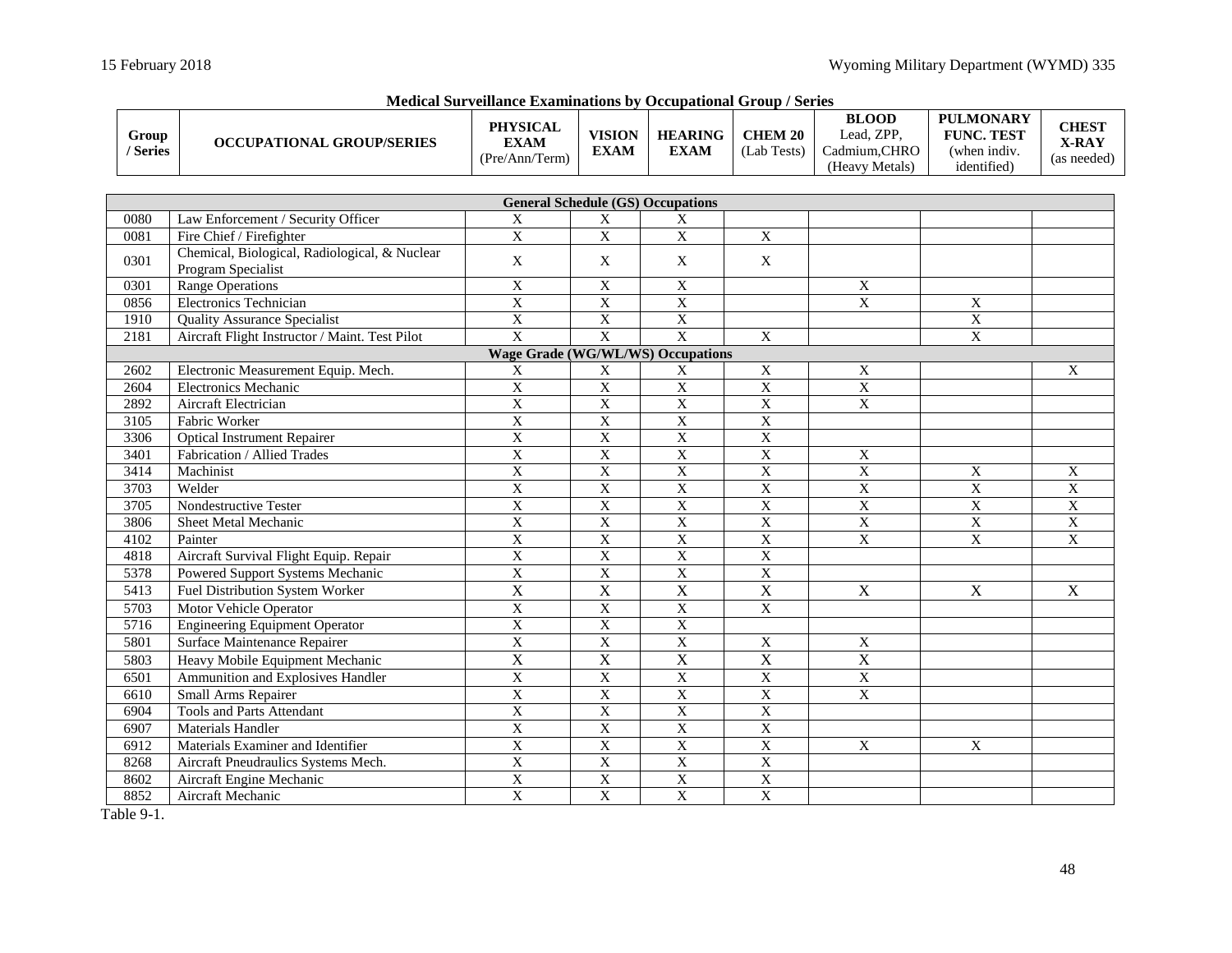## **ADMINISTRATION OF AGR PRACTICES**

## CHAPTER 10

## PROCESSING AGR APPLICATIONS

10-1. GENERAL. Administration of this plan for AGR employees mirrors procedures for technician employees with the exceptions as listed in this chapter.

10-2. APPLICANT RESPONSIBILITIES. At a minimum, the following documents must be submitted for consideration when applying for AGR positions. AGR applications submitted by mail or hand-delivered to the HRO must be received no later than 1630 hours on the closing date specified on the vacancy announcement. Complete and timely application submission is the applicant's responsibility. Applications received after the closing time will not be considered for the position. Emailed and facsimile applications will be accepted to accommodate deployed or OCONUS assigned members only.

#### a. **ANG (for all announcements):**

- (1) Cover Letter.
- (2) Current Resume.

(3) [NGB Form 34-1, Application for Active Guard/Reserve](http://www.ngbpdc.ngb.army.mil/forms/ngbf34_1.htm) Position (must be signed and dated).

 (4) Documented Current and Passing Fitness Test Results dated within 12 months as of the closing date of the announcement. FIT/PT will be considered current thru the end of the calendar month if the test was conducted during the previous 12 months; unless stated otherwise in the vacancy announcement.

(5) Current virtual Military Personnel Flight Record of Individual Personnel data (vMPF Rip).

(6) Current Point Credit Accounting Report System (PCARS) or statement of service.

 (7) Last three EPR/OPRs. If 3 EPR/OPRs are not available, a letter of recommendation or performance from the military command is required.

(8) [SF 181, Ethnicity and Race Identification .](http://www.opm.gov/forms/pdf_fill/sf181.pdf)

(9) Medical requirements as addressed in reference [BD](#page-62-6) an[d BF.](#page-62-7)

 (10) Any other requirements that may be stated in the vacancy announcement or determined appropriate by the nominating official.

 \*\* NOTE: All applicants for Air Guard E8 positions and above must have completed Senior Noncommissioned Officer Academy IAW reference [BB](#page-62-8) and [BF.](#page-62-7) 

b. **ARNG (Lateral Reassignments):** All enlisted vacancies will be advertised first for lateral reassignment. Laterals will be sent to current AGRs serving in the grade to which they have competed for. As an example, if an E-4 has competed and selected for an E-6 AGR position, they will receive the lateral reassignment offer for any E-6 position that is open for lateral fill. This lateral reassignment process satisfies career management position requirements.

 c. ARNG Enlisted Promotion System (EPS) fill will be done IAW reference [BO](#page-62-9) an[d AX.](#page-61-8) EPS fills will be handled by the AGR Management Branch within HRO in conjunction with DCSPER Enlisted Personnel Management Branch.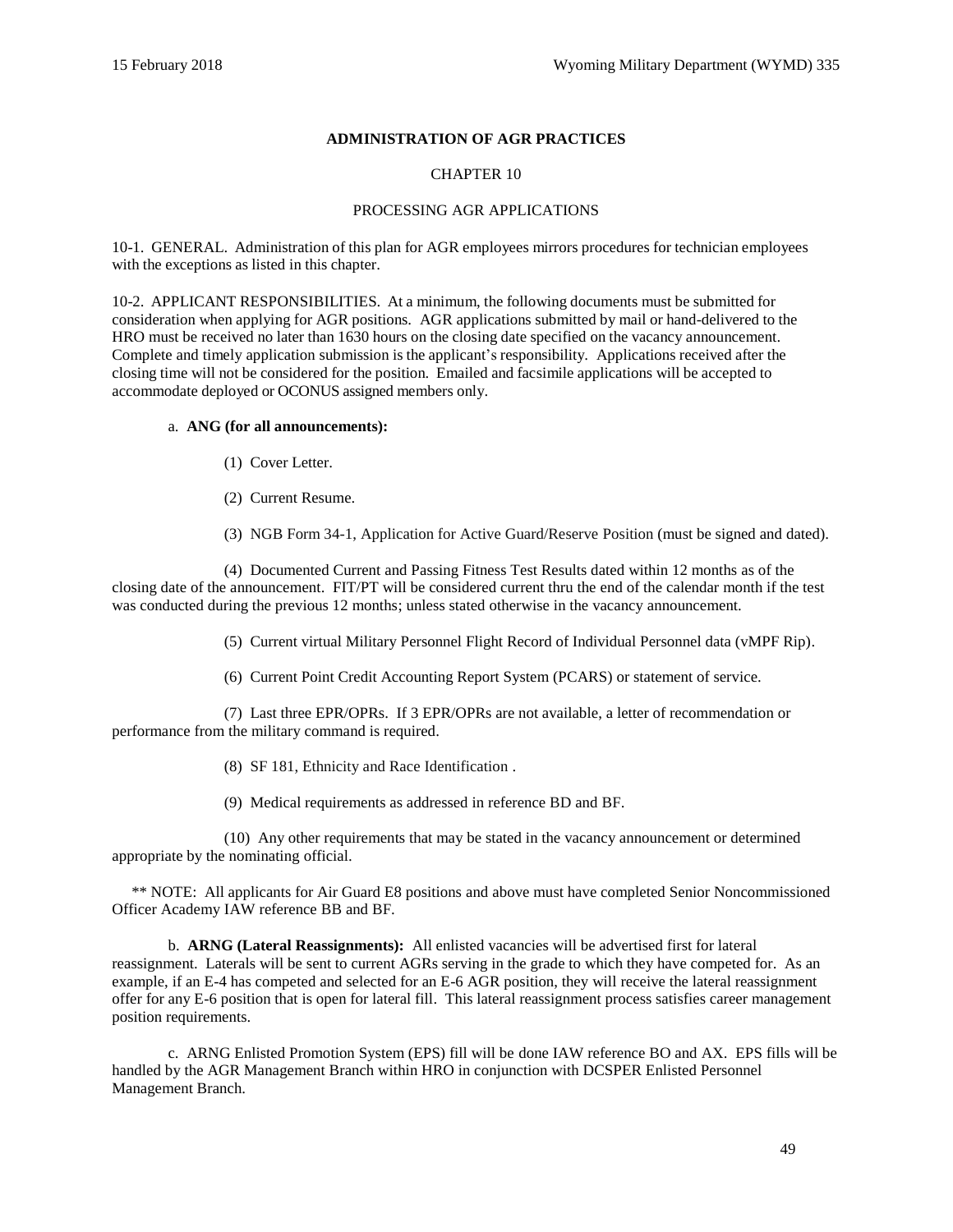## d. **ARNG (In-service AGR):**

- (1) Cover Letter.
- (2) Current Resume.

(3) Current Individual Medical Readiness (IMR) Record accessible from AKO, MEDPROS Printout, or Periodic Health Assessment (PHA). Must be dated within the last 12 months prior to the closing date of the position announcement to valid.

(4) Last three NCOERs/OERs. If less than 3 submit all available evaluations. Submit a letter of recommendation or performance from the applicant's military supervisor for Soldiers not requiring an NCOER/OER.

(5) Current certified copy of Enlisted/Officer Records Brief (ERB/ORB).

(6) Statement of Service, acceptable documents include: Current Retirement Points Accounting Management (RPAM) Statement (NGB Form 23B); for other services, equivalent retirement points statement, DD Form 214(s), DD Form 220(s), and any accompanying DD Form 215(s), or DD Form 1506 (Statement of Service).

(7) DA Photograph in ASU taken within the last 12 months is required.

(8) DA Form 705, Army Physical Fitness Test Scorecard. Record APFT must be a current passing record within 6 months for current AGR applicants.

 (9) RCAS Generated HT/WT Report (Weight Control History); Verification of passing height/weight current within 6 months.

- (10) DA Form 5500/5501, Body Fat Content Worksheet, if applicable, current within 6 months.
- (11) [SF 181, Ethnicity and Race Identification.](http://www.opm.gov/forms/pdf_fill/sf181.pdf)

 (12) Any other requirements that may be stated in the vacancy announcement or determined appropriate by the nominating official.

## e. **ARNG (Job Opportunity):**

- (1) Cover Letter.
- (2) Current Resume.
- (3) [NGB Form 34-1, Application for Active Guard/Reserve Position](http://www.ngbpdc.ngb.army.mil/forms/ngbf34_1.htm) (must be signed and dated).

(4) Current Individual Medical Readiness (IMR) Record accessible from AKO, MEDPROS Printout, or Periodic Health Assessment (PHA). Must be dated within the last 12 months prior to the closing date of the position announcement to valid.

(5) Last three NCOERs/OERs. If less than 3 submit all available evaluations. Submit a letter of recommendation or performance from the applicant's military supervisor for Soldiers not requiring an NCOER/OER.

(6) Current certified copy of Enlisted/Officer Records Brief (ERB/ORB).

(7) Statement of Service, acceptable documents include: Current Retirement Points Accounting Management (RPAM) Statement (NGB Form 23B); for other services, equivalent retirement points statement, DD Form 214(s), DD Form 220(s), and any accompanying DD Form 215(s), or DD Form 1506 (Statement of Service).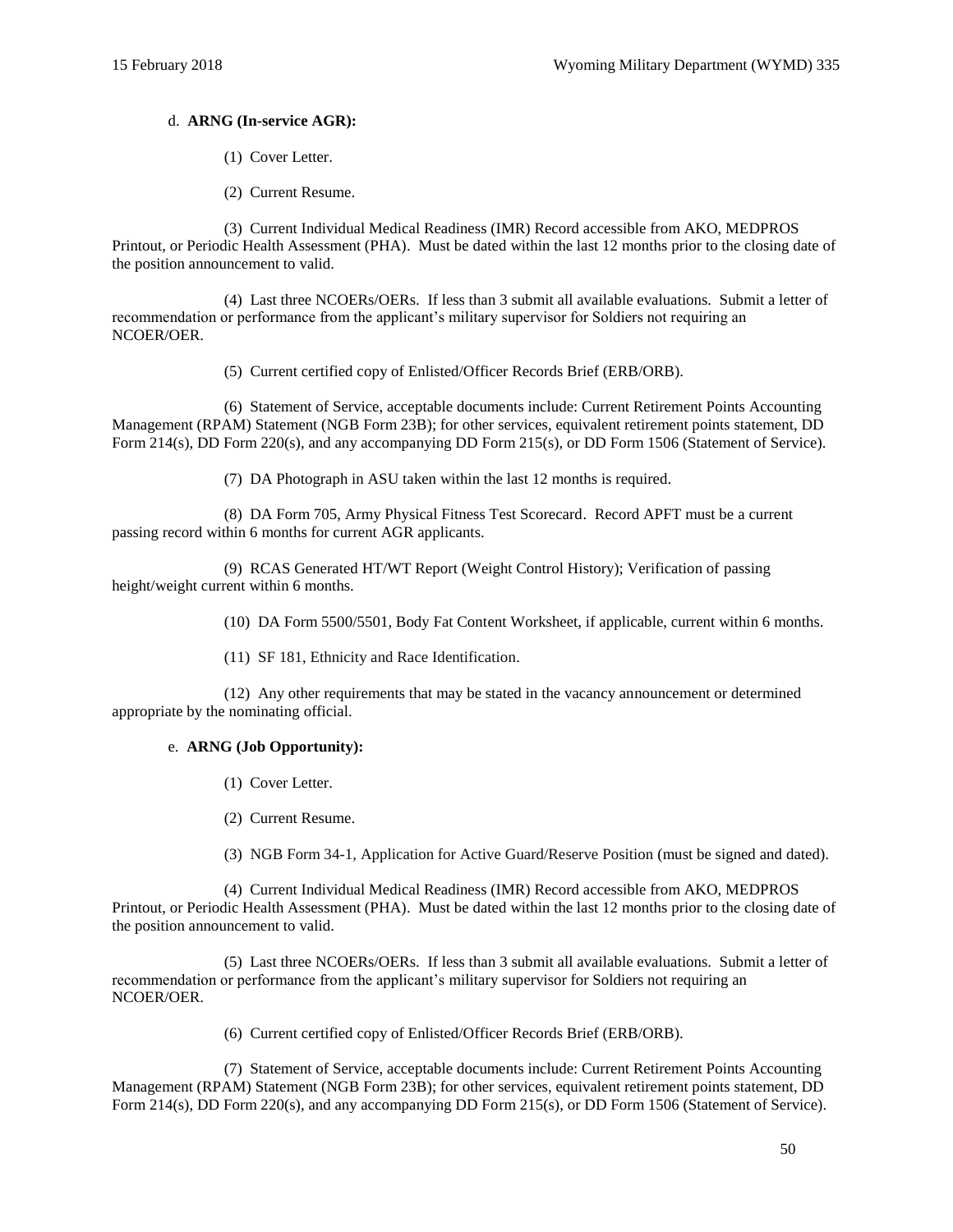(8) DA Photograph in ASU taken within the last 12 months is required.

(9) DA Form 705, Army Physical Fitness Test Scorecard. Record APFT must be a current passing record within 12 months of the closing date of the vacancy announcement for applicants seeking initial AGR accession. Current AGRs competing against a Job Opportunity vacancy announcement must have a passing record APFT within 6 months of the closing date of the announcement.

 (10) RCAS Generated HT/WT Report (Weight Control History); Verification of passing height/weight current within 6 months.

(11) DA Form 5500/5501, Body Fat Content Worksheet, if applicable, current within 6 months.

(12) [SF 181, Ethnicity and Race Identification.](http://www.opm.gov/forms/pdf_fill/sf181.pdf)

 (13) Any other requirements that may be stated in the vacancy announcement or determined appropriate by the nominating official.

#### 10-3. BOARD PROCEDURES SPECIFIC TO AGR HIRING ACTIONS

 a. AGR selection boards must ensure all board members are senior in rank or date of rank to all candidates and the board president is the most senior in rank.

b. AGR selection boards:

(1) Will include not less than three members who are senior in grade or date of rank or position to all applicants being considered.

(2) Will include a member of the organization with the vacancy.

c. The Board President will be the senior board member when a Nominating or Selecting Official is not a member.

 d. The Nomination Letter must be routed through the AGR Management Branch prior to submission to the HRO for signature.

#### 10-4. QUALIFICATION CRITERIA

 a. Basic eligibility. The Human Resource Specialist will review submitted applications to determine basic eligibility using appropriate regulations and instructions. Applicants must meet basic qualifications established for the position advertised. Applicants meeting the basic qualifications and without any application discrepancies will be considered eligible and their application packet forwarded to the Selecting Official.

 b. Allows for "automatic" basic qualification for positions based on awarded MOS/AFSC. Applicants must provide proof of military specialties awarded, with the application (ERB/ORB for ARNG and VMPF RIP for ANG). The duration of experience required by the vacancy announcement must be met in order to be qualified. Automatic qualifying MOS/AFSC information may not apply to all vacancy announcements.

 c. Qualifying military specialties are based on awarded Primary MOS/AFSC(s) depending on the position needs and requirements. The vacancy announcement will specify what MOS/AFSC is required and will indicate which level MOS or AFSC is required. Secondary and tertiary MOS and AFSC may also be used.

Additional AFSC requirements listed in the Air Force Enlisted/Officer Classification Directories (AFECD/AFOCD) will be utilized and will specify which AFSCs are required and if retraining to a targeted AFSC is an option.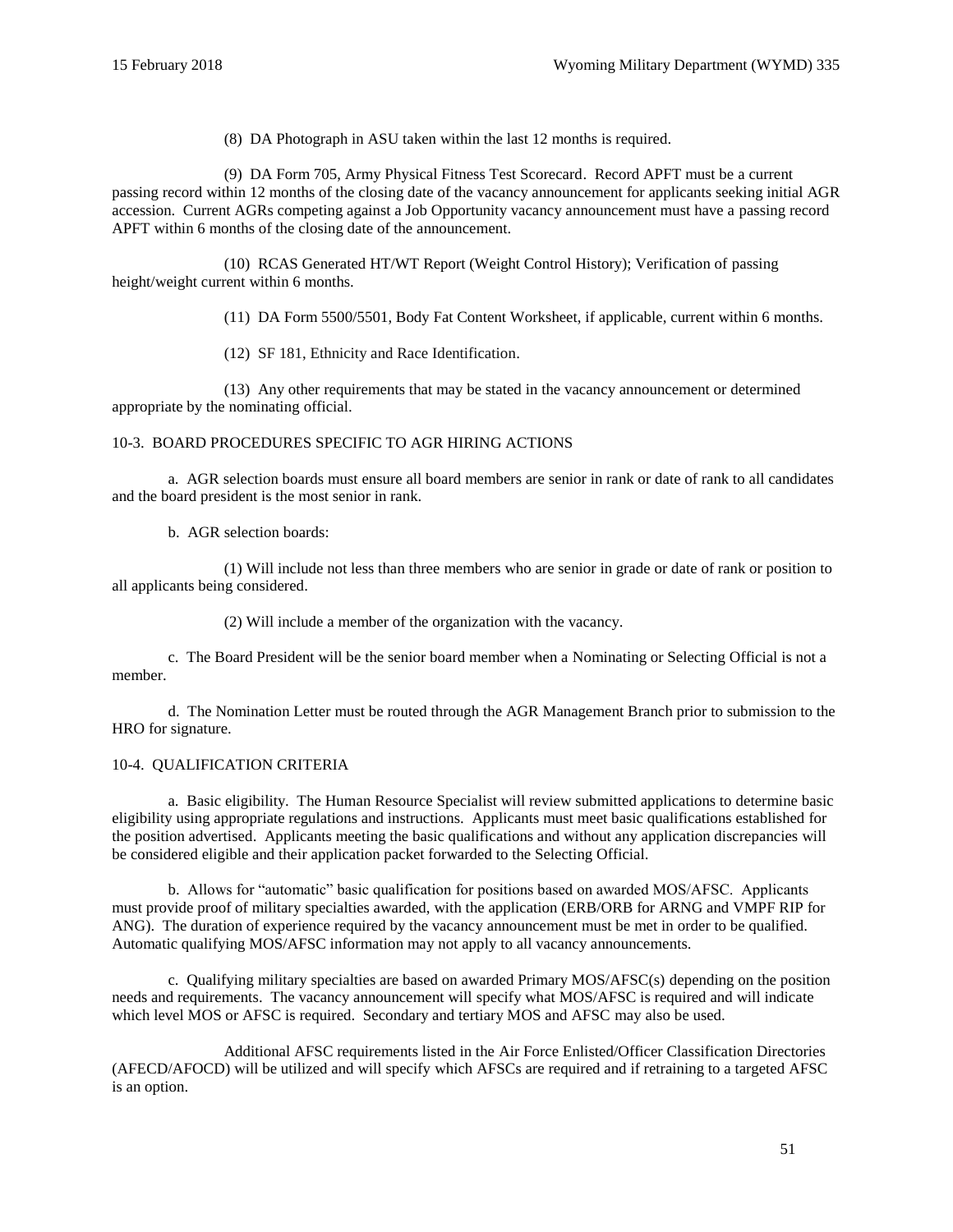d. Specific to Army AGRs. On occasion Army AGRs may be hired into positions they are not MOS qualified for; this situation is expected to be the exception and not the normal hiring practice. These situations will be coordinated with the DCSOPS/G3 for training seats, funds availability, and proponent waiver requirements prior to selection approval. When this does occur, follow timelines outlined in reference [AU](#page-61-9) to become DMOS qualified within the allotted time frames. Failure to meet this qualification requirement will result in reassignment to a DMOSQ position or separation from the AGR program.

10-5. SECURITY REQUIREMENTS. An AGR member is subject to personnel security requirements IAW referenc[e BL](#page-62-10) and [BF.](#page-62-7) The selecting supervisor must determine whether the candidate has the required security clearance for an assignment. It is the supervisor's responsibility to ensure that a clearance is obtained if required. If a clearance is not obtained within 12 months and maintained, member will be removed from the AGR program.

10-6. PHYSICAL REQUIREMENTS. All ARNG AGR incumbents must complete a Chapter 3 Physical prior to being placed on AGR Tour orders. Individuals must meet Chapter 3 Physical approval requirements for entry into the AGR program as outlined in reference [BK.](#page-62-11) Chapter 3 medical exam must be completed within 30 days prior to entry on AGR tour.

a. When accessing into the Wyoming AGR Program, there is no substitute for completing the Chapter 3 Physical approval requirements.

b. Medical requirements must be completed prior to in-processing regardless of current PHA, Up-slip, or Flight Physical status. While flight physicals are a more extensive exam, they do not satisfy AGR accession requirements.

10-7. AFSC WAIVERS. An AFSC waiver is required for Airmen on Occasional AGR orders for the purpose of MOB backfill if they do not possess the correct AFSC to the  $2<sup>nd</sup>$  digit.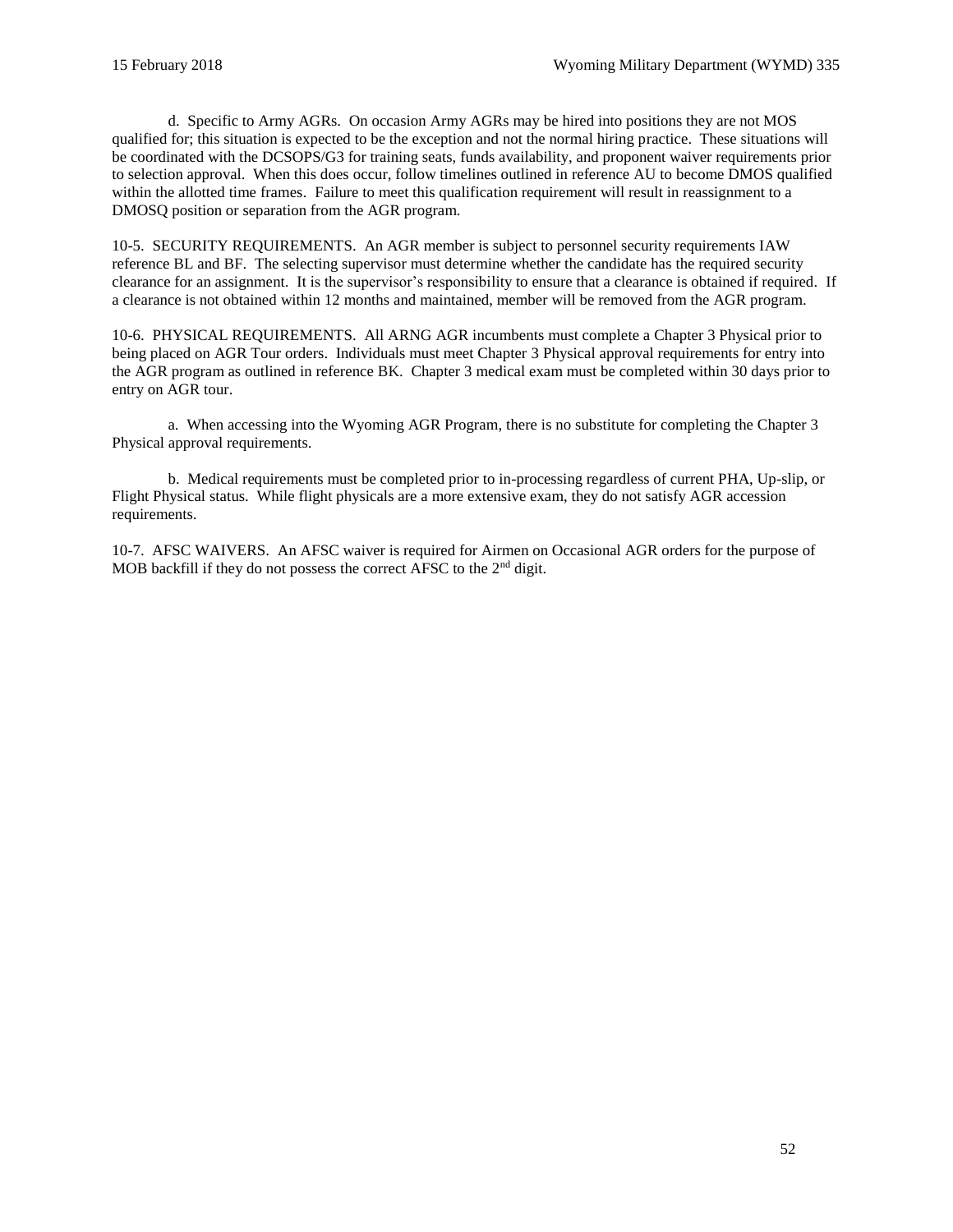## **ADMINISTRATION OF AGR PRACTICES**

## CHAPTER 11

#### AGR ASSIGNMENT, STABILIZATION, & POSITION MANAGEMENT

<span id="page-52-0"></span>11-1. GENERAL. In order to improve the continuity within the Wyoming Air and Army National Guard force, the following AGR duty assignment timelines will be implemented for those AGRs with a position selection date on or after 1 November 2014. The purpose is to ensure AGR personnel become proficient in their duties before reassignment to a subsequent duty assignment. Timelines for both services are listed below.

a. Air National Guard AGR: All initial Air Guard AGR tours will be for a period of four years. This 4 year period is probationary. Service to the end of the initial tour does not guarantee career status or a 20 year retirement. Airmen will be considered at the AGR Continuation Board conducted for the calendar year in which their initial tour orders end for entrance into career status IAW referenc[e BF.](#page-62-7)

(1) AGR Airmen should remain in the position to which initially assigned for a minimum of 24 months. TAG may waive this requirement when in the best interest of the unit, State, or Air National Guard (Reference [BF\)](#page-62-7).

(2) In the event the incumbent's ETS is less than the initial tour of four years, the AGR Branch will coordinate with FSS to extend the ETS.

b. Army National Guard AGR: All initial Army Guard AGR tours will be for a period of three years. This 3-year period is probationary. The full time chain of command will evaluate the performance and potential for continued AGR service during the third year of the initial tour. Recommendations for non-continuation will be reviewed IAW reference [AU.](#page-61-9) Continuation beyond the initial period, or service in AGR status for a period of more than six-years constitutes retention (career status) and requires subsequent management under a career program as defined by referenc[e AO.](#page-61-10)

(1) ARNG AGRs will not be reassigned during the first 18 months of their initial tour, except in the event of mobilization, force structure changes, or command directed reassignments. Exceptions to the 18 month rule require TAG Waiver (Reference [BQ\)](#page-62-12).

(2) Enlisted AGR Soldiers in their initial 18 months will not be eligible for promotion selection due to being unavailable for positions other than the position they were selected for (Reference [AU\)](#page-61-9).

(3) Initial tours as a member of the  $84<sup>th</sup>$  Civil Support Team (CST) are for 36 months after completion of Civil Support Skills Course (CSSC).

(4) Initial tours as a Production Recruiter with the Recruiting and Retention Battalion (RRB) are for 36 months after completion of the SQI4 course.

11-2. STABILIZATION EXCEPTIONS TO POLICY AND WAIVER REQUESTS. Approved Stabilization Exceptions to Policy (ETP) must be included with job application packets at the time of submission.

a. Applicants requiring an ETP to be considered eligible to apply must process the applicable request through their chain of command, thru the Chief of Staff-Army, thru the Human Resource Officer, to The Adjutant General.

b. Packets that require an ETP but are submitted without one will not be accepted.

c. Waiver requests for these timelines are authorized when it is deemed an approval would be in the best interest of the Wyoming Air or Army National Guard, the unit, or for hardship cases.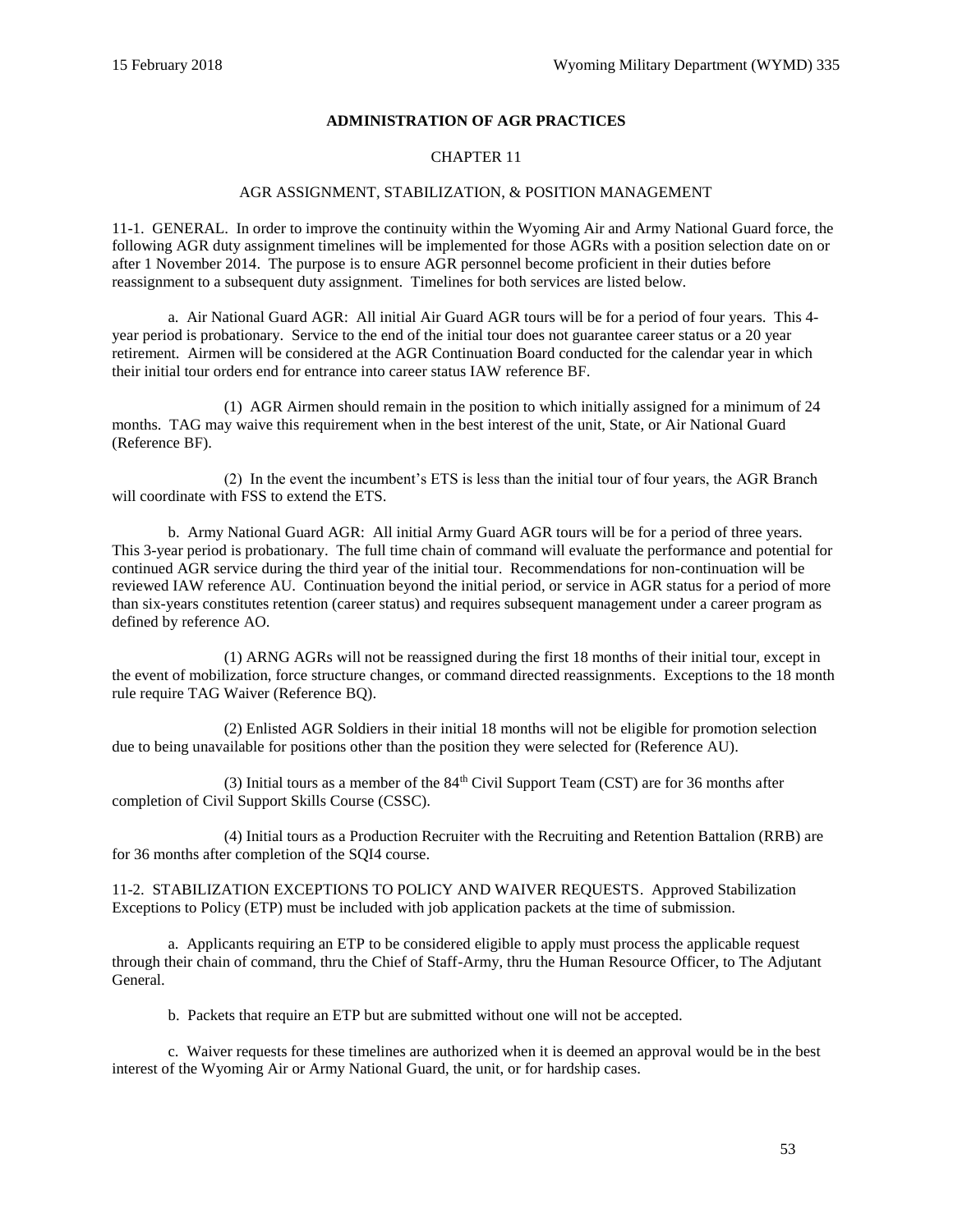d. AGR Soldiers/Airmen will initiate the waiver request process when a new assignment opportunity exists. Waiver request routing will be the following:

- (1) Through chain of command channels.
- (2) Through Wing Commander/Chief of Staff.
- (3) Through HRO.
- (4) To appropriate approval authority.

#### 11-3. ARNG CAREER MANAGED POSITIONS (Reference [AU\)](#page-61-9).

a. CAREER MANAGEMENT POSITIONS. Enlisted positions at Staff Sergeant (SSG) and above, warrant officer positions Chief Warrant Officer three (CW3) and above, and commissioned officer positions Major (MAJ) and above are designated as career management positions and will be competed for fill among current AGR Soldiers prior to competition to non-AGR Soldiers. Applicability of this requirement is determined by the rank authorization associated with the MTOE or TDA paragraph/line number of the position to be filled.

(1) Commissioned and warrant officer career management positions will be advertised and competed in-service first. Second Lieutenant, First Lieutenant, Captain, Warrant Officer One, and Chief Warrant Officer Two ranked positions are considered entry level positions, are not governed by the care management position requirements, and can be initially advertised as job opportunity (pending AGR manning authorization availability).

(2) ARNG (Lateral Reassignments): All enlisted vacancies will be advertised first for lateral reassignment. Laterals will be sent to current AGRs serving in the grade to which they have competed for. This lateral reassignment process satisfies care management position requirements. As an example, if an E-4 has competed and selected for an E-6 AGR position, they will receive the lateral reassignment offer for any E-6 position that is open for lateral fill.

(3) ARNG Enlisted Promotion System (EPS) fill will be done in accordance with reference [BO](#page-62-9) and [AX.](#page-61-8) EPS fills will be handled by the AGR Management Branch within HRO in conjunction with DCSPER Enlisted Personnel Management Branch.

b. HIGH PRIORITY ARMY UNITS. For the purposes of Army enlisted promotions (IAW reference [BO,](#page-62-9) High Priority Units are defined as MTOE, CST, and Recruiting and Retention units. AGRs who decline a promotion (EPS fill) into or within a high priority unit will be terminated from the AGR Program.

c. EXEMPTION TO COMPETITION. Referral and selection procedures for AGR members will follow Chapter 4 of this Merit Placement Plan. Command directed moves, reassignments and lateral fills will be conducted IAW references [BF,](#page-62-7) [BL,](#page-62-10) [BO,](#page-62-9) and [AW.](#page-61-11) Supervisors requesting these actions will submit an [SF 52 t](http://www.opm.gov/forms/pdf_fill/sf52.pdf)hrough the proper channels to HRO.

(1) Title 10 tours are considered career and professional development. In the event a Title 10/Title 32 "swap" is arranged between a WYNG AGR and a Title 10 AGR, the WYNG Title 32 position is not required to be competed as it is a short term manning trade that directly supports the Title 32 development.

(2) Army Warrant Officers promotions are based on Mission Table of Organization and Equipment (MTOE) and/or Table of Distribution and Allowances (TDA) positions and published time-in-grade and military education requirements IAW reference [AW.](#page-61-11) Based on the above criteria, moves of in-service AGR Warrant Officers to Support Personnel Manning Document (SPMD) positions for ranks CW2 to CW4 are not considered a promotion opportunity.

d. Command, Leadership, and Staff Assignments (CLASP). The goal of the CLASP is to enhance and professionally develop FTS Soldiers, but will not be at the expense of a traditional Soldier's career progression.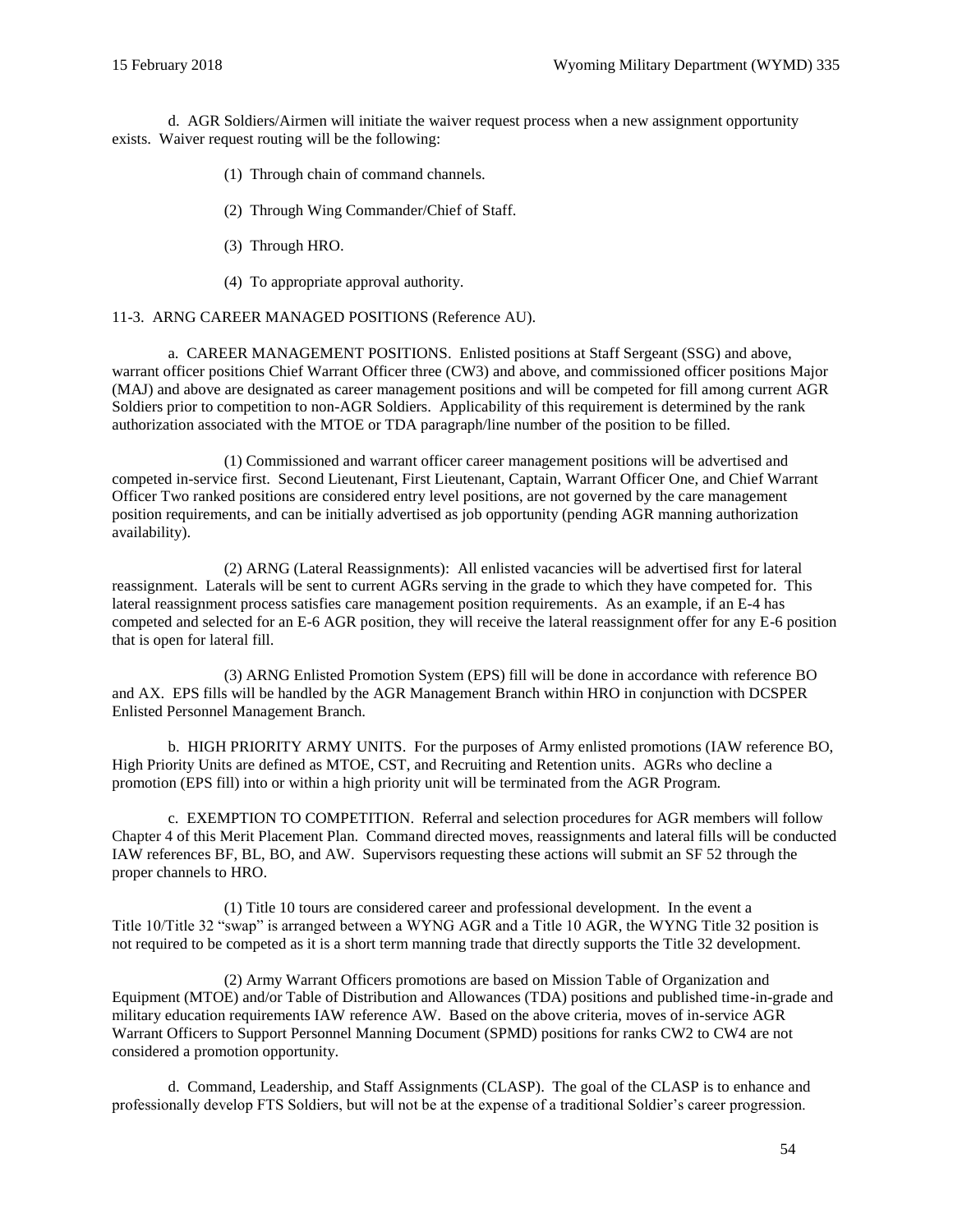(1) The following positions are eligible for CLASP assignments: FTS soldiers assigned to a Brigade, Battalion, Company Command, Headquarters Command, Platoon Leaders, Command Sergeant Major, and First Sergeant Positions.

(2) FTS officers grades O4 and above and NCOs grades E8 and above whose full-time duties are performed in non-deployable organizations for example, Joint Force Headquarters (JFHQ) or other TDA, but assigned to appropriate primary and secondary MTOE staff positions for example, G1, G2, S1, S2, Asst S3, Asst S4.

(3) Soldiers assigned to WMD CST, CBRNE, and Recruiting and Retention are not authorized CLASP assignments.

e. REDUCTION IN RANK. AGRs reduced in rank, whether voluntarily or involuntarily, will be ineligible for EPS boarding and promotion consideration for a minimum of 18 months. These Soldiers may be reboarded, with Commander recommendation, at the first annual board after the 18 month period is complete.

11-4. HIRING AND SELECTION ACTIONS SPECIFIC TO THE 84<sup>TH</sup> CIVIL SUPPORT TEAM (CST) FOR ARMY AND AIR AGRs (Reference [AS\)](#page-61-12).

a. In accordance with reference [AS,](#page-61-12) the State AG/CG has the flexibility to select and hire the best-qualified individuals for WMD-CST positions either in State or nationwide (ARNG or ANG) including candidates not currently in the AGR workforce based on the WMD-CST requirements. States are not required to use standing promotion lists to fill these duty positions due to the substantial specialty training requirements, physical screening requirements, and duty status.

b. Active Guard Reserve (AGR) positions will be advertised as In-service Announcements.

c. Selection of SSG/E6 and above positions, as listed on the current UMR, will be advertised in accordance with Career Management Positions requirements.

d. Selection of SGT/E5 positions are not Career Management Positions, and therefore can be initially advertised as Job Opportunity.

e. Determination of In-service or Job Opportunity is at the discretion of the  $84<sup>th</sup>$  CST Commander, the Nominating Official, the Chief of Staff, and the Human Resources Officer.

## 11-5. ADDITIONAL REQUIREMENTS FOR AGR SELECTION BOARDS.

a. AGR selection boards must have at least one minority member if they will be interviewing a candidate who has self-identified on the SF 181 (AGR) as being a member of a minority group. The U.S. Equal Employment Opportunity Commission identifies that race and ethnicity in the workforce falls in five racial categories: American Indian or Alaska Native; Asian; Black or African American; Native Hawaiian or Other Pacific Islander; and White and one ethnicity category, Hispanic or Latino. While the SF 181 is a mandatory form to be included in AGR applications applicants provide this information voluntarily and it has no impact on employment status. However, applicants who fail to declare their race or ethnicity may not have minority representation on the hiring board.

(1) Selecting officials who are unable to find a minority or female representative for a board action should contact HRO for assistance.

(2) If a female candidate is being interviewed, there must be a female on the board.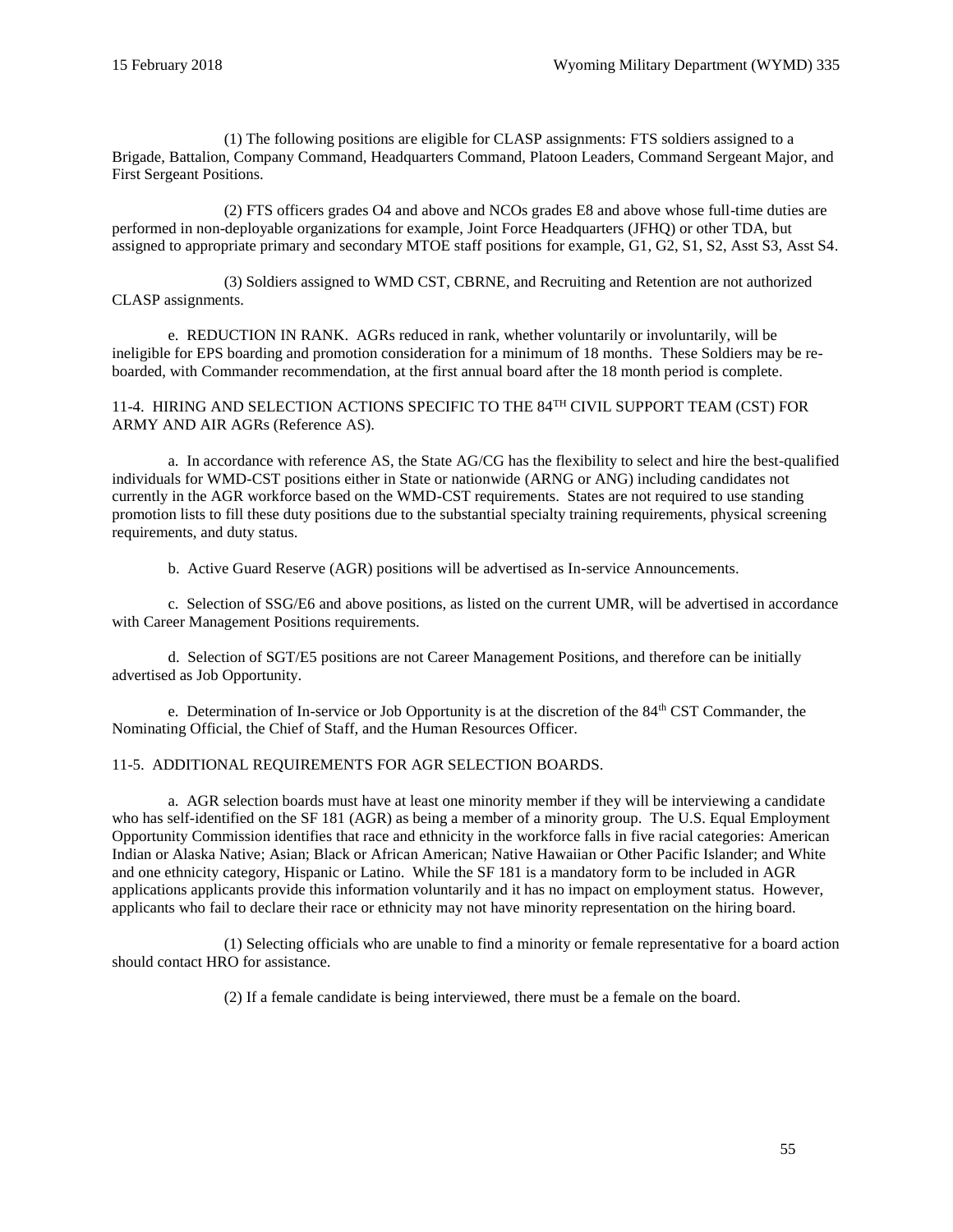## **ADMINISTRATION OF AGR PRACTICES**

## CHAPTER 12

## PROCESSING AGR CONVERSION TO FEDERAL TECHNICIAN REQUESTS

12-1. PURPOSE: Specifies the process used by the WYMD to consider the transition of an AGR from the AGR program to the DS Technician program.

12-2. BACKGROUND. Historically a select number of FTS AGR personnel within the WYNG have requested, or been requested by the organization, to resign or defer retirement from the AGR program for the purpose of transitioning into the FTS DS Technician program. Analysis of the current workforce, recent implementation of the Active Service Management Board (Army Guard) and implementation of the AGR Continuation Board (Air Guard) indicates this requirement may increase.

12-3. INTENT. It is TAG's intent to benefit the entire organization through supporting a continuum of service in terms of employment status. The process of ensuring flexibility in service must be fair, consistent and transparent.

12-4. PROCESS. Methods for initiating the process following a board, key staff selection, or for any reason required to fulfill the need of the WYMD are as follows:

a. Individual will submit to the AGR Management Branch:

 (1) A written request to resign, or defer retirement, from the AGR program for the purpose of transitioning from the AGR program to a DS position, or,

 (2) HRO determines through careful analysis of the entire FTS force that it is in the WYMD's best interest for an individual to leave the AGR program and transition to a DS position as determined by the TAG:

 b. HRO initiates contact with the specific individual after approval from the TAG and explains the reasoning and requests the individual considers the proposal.

 c. If the individual agrees to the proposal, the process continues as stated in Para 12-5 below. Should the individual not agree to the request of the organization, other methods will be used to meet the necessary FTS management objective end-state. The rules of the Management Directed Reassignment process will not apply.

#### 12-5. SUBSEQUENT PROCEDURE.

 a. The AGR Management Branch completes the HRO Staff Study Case and submits it to the AGR-Dual Status Technician Approval Panel, comprised of the TAG, DJS, Army CoS or 153rd Airlift Wing Commander (as applicable), and the HRO. The AGR Program Manager will serve as the recorder. The HRO Staff Study Case will provide at a minimum:

- (1) Background information applicable to the case.
- (2) Positive/Negative impacts to FTS and M-Day/DSG promotion peer group.
- (3) Benefits and/or negative impacts to the WYMD as a whole.
- (4) Benefits and/or negative impacts to the individual.
- (5) Alternate methods to meet FTS management objective end-state.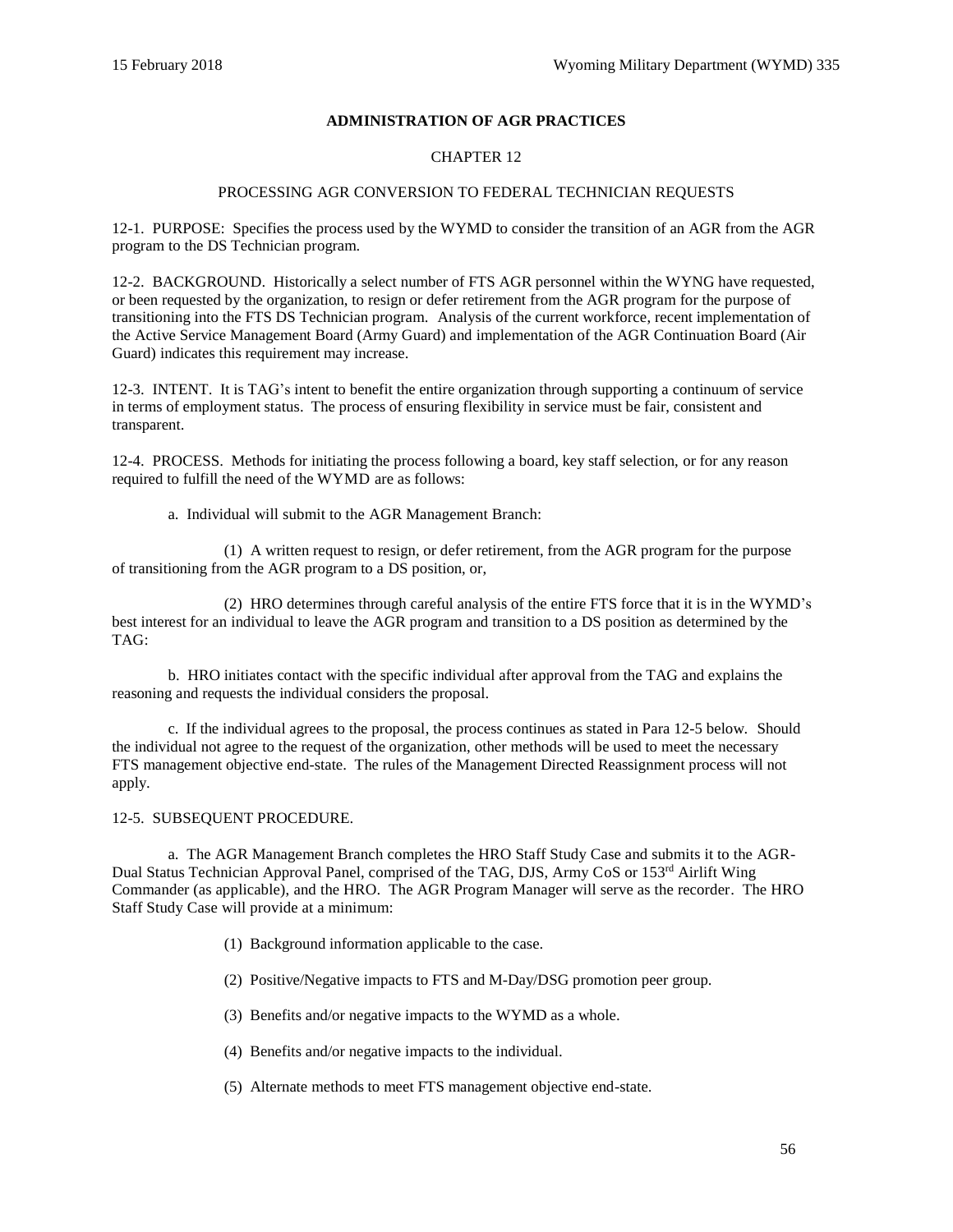(6) Recommendation.

 b. The AGR-Dual Status Technician Approval Panel deliberates and specifies one of the decisions listed below. The president of the panel is the Adjutant General, as such the decision of the panel is final and there is no appeal authority for the individual or the WYMD.

(1) "Concur - proceed with recommended course of action."

 (2) "Concur - with portions of recommended course of action. The following specific information is required prior to making a decision". In this situation the panel will provide a list of specific information needed to the HRO AGR Manager. The specified information will be compiled and the panel reconvened their earliest convenience to make a final decision.

(3) "Non-concur - do not proceed with recommended course of action".

 c. The HRO AGR Manager notifies the individual and coordinates all required actions to fulfill the decision of the panel. All panel notes are provided to the AGR Manager and retained on file with HRO indefinitely for a period of no less than 5 years or until the individual is no longer part of the FTS workforce.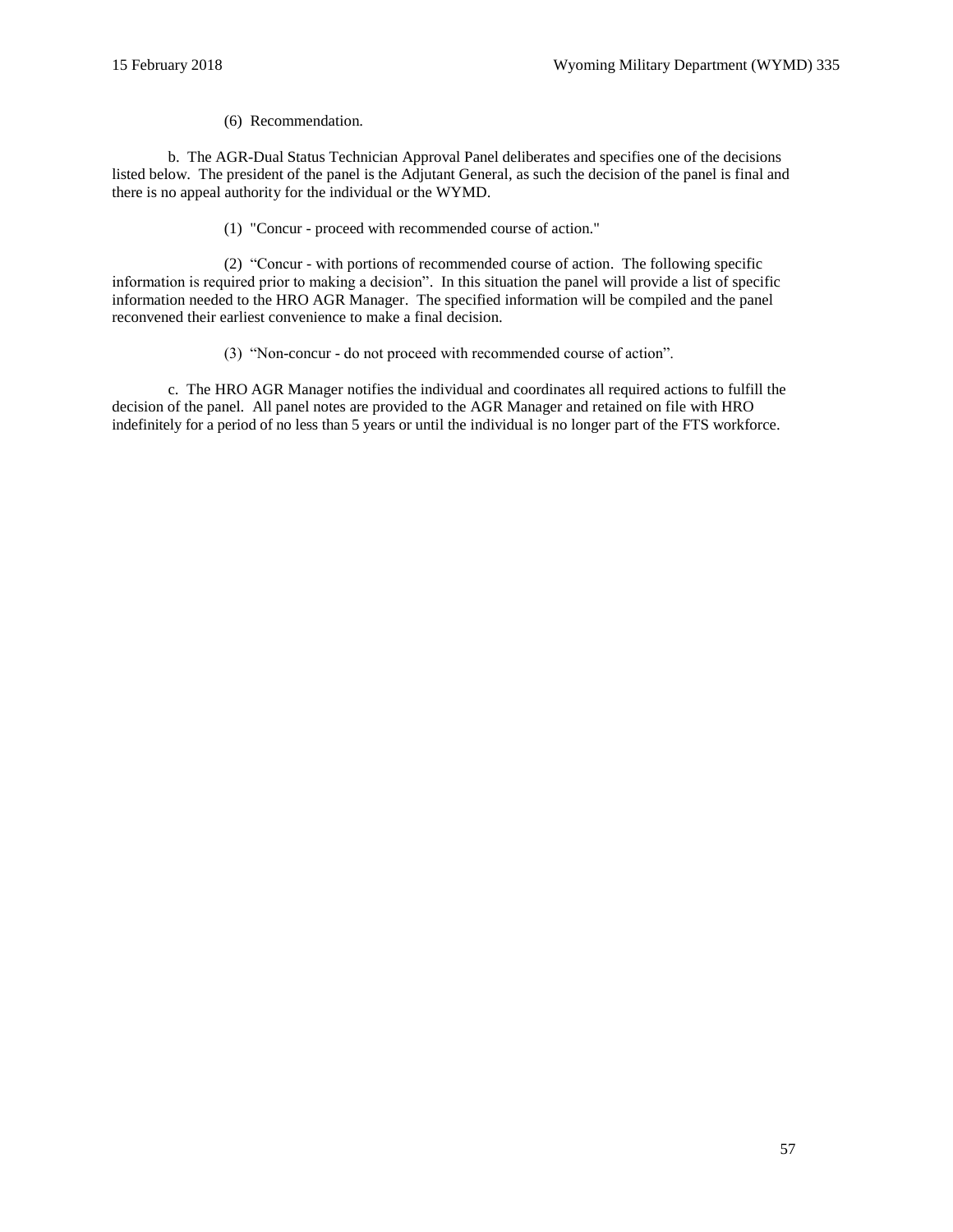## **ADMINISTRATION OF AGR PRACTICES**

## CHAPTER 13

#### AGR REDUCTION-IN-FORCE

13-1. PURPOSE. Provides guidance for the implementation of AGR Reduction-in-Force (RIF) plan. It is intended to assist in the management of AGR members who become excess to the State's Support Personnel Management Document (SPMD) or Manpower Resource Allocations (RA). In most cases, reduction of authorizations will not necessarily result in separation from the full-time program. The HRO AGR Manager will make every effort to avoid a RIF by considering management-directed reassignments, reduction in grade, early release (retirement) of AGR personnel with over 20 years Active Federal Service (AFS), and hiring restrictions. Reductions will be implemented as a final solution from among the force management options available to the organization.

13-2. MANAGEMENT OPTIONS. Prior to any personnel reductions, the AGR Manager will consider the following alternatives to eliminate or minimize the impact:

a. Management Directed Reassignments. The Wing Commander (ANG) and/or Chief of Staff (Army) may reassign AGRs to any vacant RA/SPMD position within the State, providing they meet AFSC/MOS qualification requirements of that position.

b. Reduction to Lower Grade. Enlisted AGRs may voluntarily accept a reduction to a lower grade to avoid or minimize the adverse impact of a RIF. Such actions are not based on performance. AGR personnel who accept an administrative reduction due to a RIF may later be transferred into a RA/SPMD position at the previously held grade without competition providing the move is not in conflict with existing policies or regulations.

c. Voluntary Separation Benefits and Selective Separation Benefits. Benefits may or may not be available to National Guard AGR personnel. At the time of the RIF, the AGR Manager will coordinate with NGB to determine available benefits and communicates with the force as applicable.

d. Selective Early Retirement. Individuals eligible for an immediate active duty retirement are reviewed for possible release from the AGR program. Retention beyond 20 years Active Federal Service (AFS)/Total Active Federal Military Service (TAFMS) must have TAG approval.

#### 13-3. AGR MANAGER RESPONSIBILITIES.

a. Notify Commanders/OICs to identify, based on mission requirements, which functional areas are to be reduced. All affected AGR personnel, within those affected functional areas, will be placed on an AGR RIF Register.

b. Ensure reductions are first accomplished by normal attrition, hiring freeze, and early separation of members eligible for a 20-year AFS/TAFMS retirement.

c. Individuals who are eligible for an immediate active duty retirement will be separated from the AGR program prior to conducting a RIF board. TAG retains sole authorization to retain retirement eligible AGR members and may not delegate this authority.

d. The TAG may authorize retention based on mission essentialness and unique individual qualifications not readily available.

e. Retention may not be authorized for the sole benefit of the member.

f. Reference[s AU](#page-61-9) an[d BF,](#page-62-7) provides for Priority Placement Program (PPP) and Reduction in Force (RIF) actions that take precedence over the standard hiring process detailed in the Merit Placement Plan.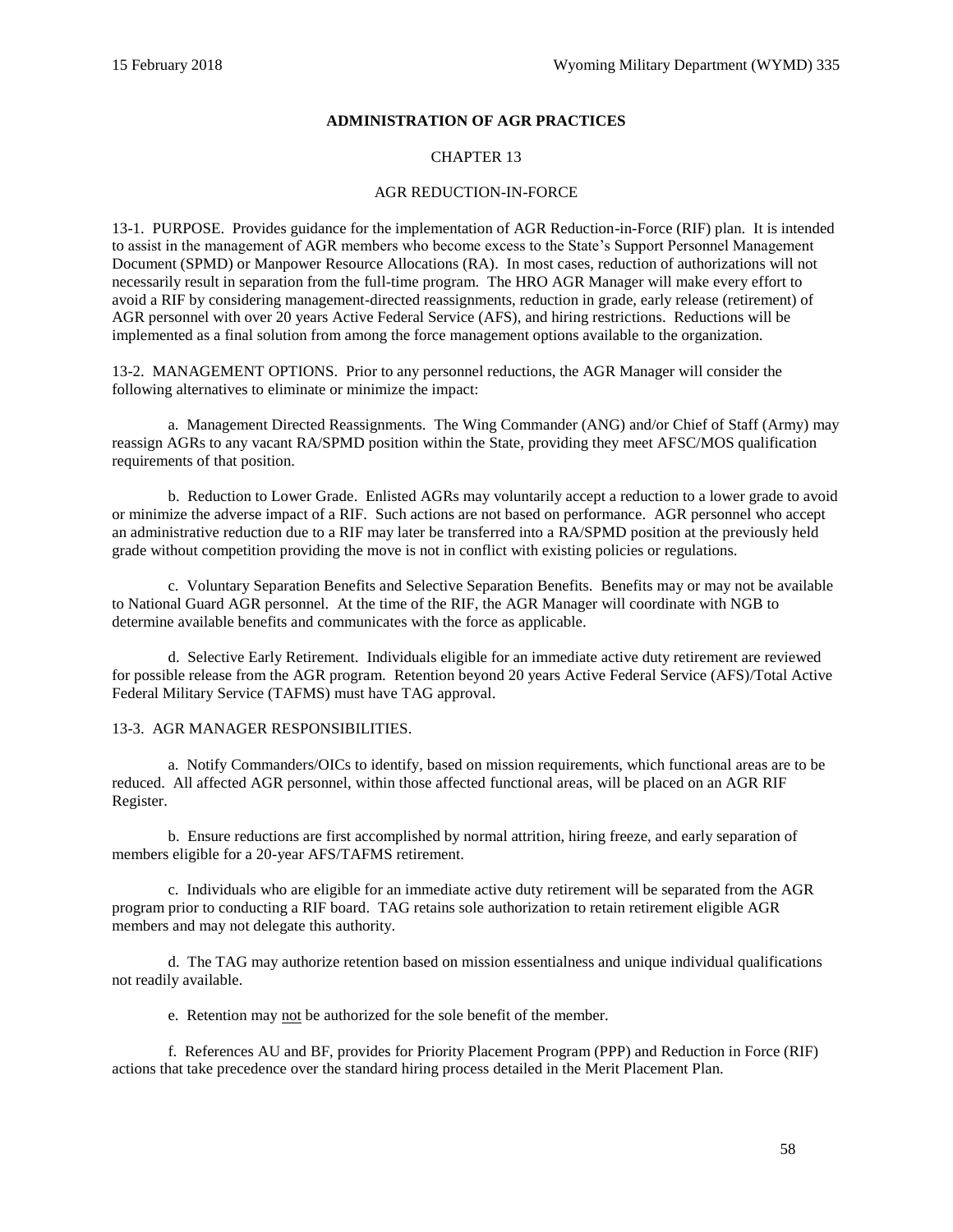#### 13-4. KEY PROVISIONS.

a. Placement resolution for an AGR member due to RIF actions takes precedence over over-grade personnel placed in the PPP due to RA/SPMD grade adjustments. In all instances it is the intent of HRO to assist over-grade personnel to be assigned to an appropriately graded RA/SPMD position as soon as possible.

b. The AGR Management Branch will counsel AGR personnel within 30 days of the date they become over-grade due to RIF or RA/SPMD grade adjustments and fully explain the process. The counseling session must be attended by the AGR member and immediate supervisor.

c. AGR personnel who become over-grade to their RA/SPMD assignment will enter into the PPP on the same date as the action that caused them to become over-grade for a period indicated below.

(1) ANG. A maximum 24 months or until the situation is resolved. For over-grade situations that exceed 24 months, the Airman must be reassigned, separated, retired or demoted to the appropriate RA assigned grade. Demotions apply to enlisted Airmen only.

(2) ARNG. A maximum of 12 months after the effective date. AGR commissioned and warrant officers carried in excess status and not reassigned to valid SPMD positions within one year after the effective date will be separated from the AGR program. AGR enlisted soldiers who are in over-grade status one year after the effective dates will be reduced to the maximum military grade of the SPMD position or be separated from the AGR program.

d. HRO will offer over-grade AGR members due to RIF or placed in the PPP, in writing of the first available RA/SPMD AGR full-time position for which the AGR member is fully qualified to hold.

(1) The written offer will identify the position, unit of assignment and location. An information copy will be provided to 153 FSS for ANG members and Deputy Chief of Staff Personnel (DCSPER) for ARNG members.

(2) Over-grade AGR members must accept or decline the position offered within 10 working days of receipt of the offer. If the member accepts, HRO will direct the appropriate personnel office (153 FSS or DCSPER) to reassign the member within 30 days of acceptance and provide the appropriate AGR reassignment order. Should the AGR member decline the position, the member will be reduced IAW referenc[e AU](#page-61-9) o[r BB](#page-62-8) to the applicable grade for the RA/SPMD position they are currently assigned no later than 30 days after the declination. AGR officers who decline the position will be separated from AGR status unless they are in the sanctuary zone.

#### 13-5. AGR RIF SPECIFIC PROVISIONS.

a. HRO administers and manages the placement programs for AGR members who become excess in the event of a reduction in force. The following elements will guide HRO actions:

(1) Placement based on RIF takes precedence over placement due to PPP actions.

(2) AGR members who are within 18 - 20 years of Total Active Federal Service are in the sanctuary zone and exempt from RIF action.

(3) Officers and enlisted serving on AGR tours may be involuntarily separated.

(4) Individuals may be eligible for separation pay based on length of service and must be counseled by the AGR Management branch in conjunction with the immediate supervisor and military pay specialist on the provisions of these entitlements.

b. When NGB notifies HRO of a reduction in the RA/SPMD, the AGR Management branch will initiate the following: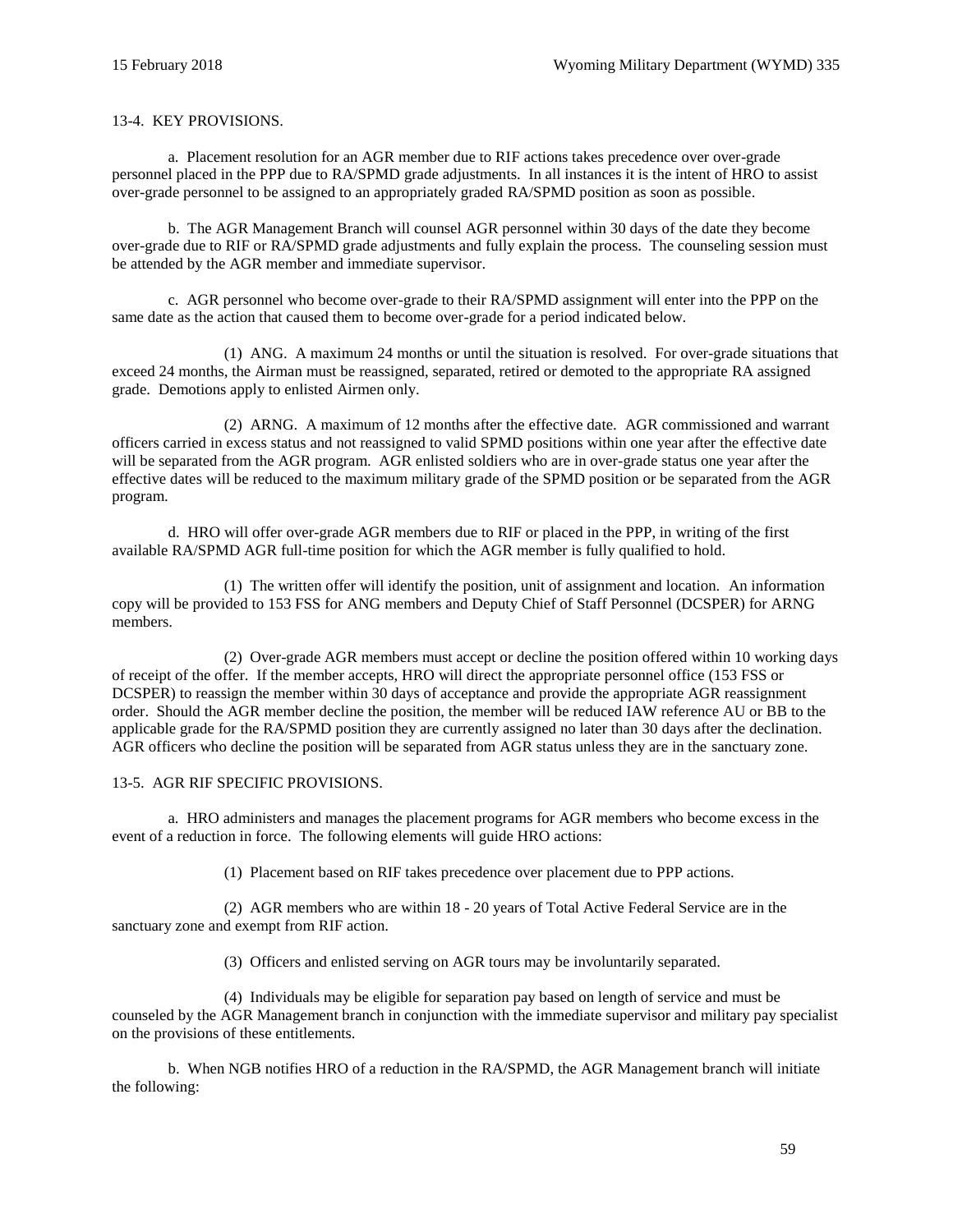(1) Individuals who are eligible for an immediate active duty retirement will be separated from the AGR program prior to implementing the RIF Board process. TAG retains sole authorization to retain retirement eligible members and may not delegate this authority. Individuals who are not eligible for immediate retirement will be referred to a RIF board.

(2) HRO will provide written notification to affected personnel of the RIF board and the procedures that will be followed NLT 45 days prior to the board.

(3) The RIF Board, comprised of at least three members, equal or senior in grade to those being considered, to prioritize AGR members placed on the RIF register. The board president must be the senior member of the board, and all members must be present for all sessions. Board composition should be reflective of the diversity of affected member(s) placed on the RIF register. Due to the lack of an applicable Army reference, the board will reference [ANGI 36-101, Chapter 10,](http://static.e-publishing.af.mil/production/1/ang/publication/angi36-101/angi36-101.pdf) when establishing the order of precedence of the RIF register.

(4) All actions must be completed NLT 90 days prior to the reduction in the AGR RA/SPMD.

(5) AGR members must be given written notification at least 90 days prior to separation and will be counseled on transition assistance benefits.

## FOR THE ADJUTANT GENERAL:

FRANCISCO L. ROMERO COL, JA, WY NG Human Resource Officer ROMERO.FRANCISCO. ROMERO.FRANCISCO.LEANDRO.1 LEANDRO.1241006200 Date: 2018.02.15 08:24:30 -07'00'

Enclosures:

- A References
- $B -$ Acronyms
- C Definitions
- D Promotion Calculations for Pay Setting
- E T32 DS Temporary Technician Comparison Sheet
- F Within Grade Increases (WIGIs)
- G Request for Compatibility Waiver Sample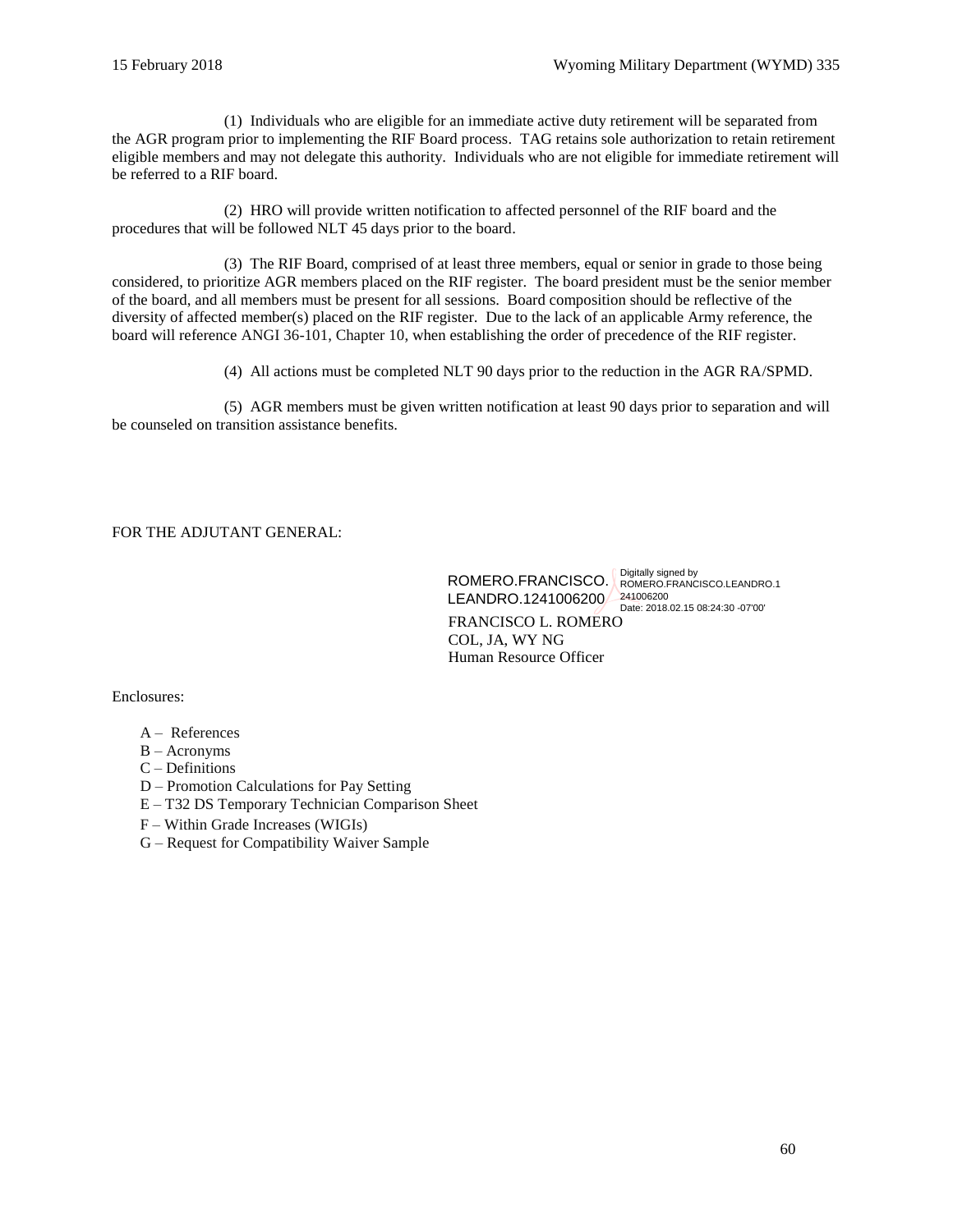# **ENCLOSURE A**

## **REFERENCES**

- A. [Public Law 99-586, Former National Guard Technician Eligible for Appointment](http://uscode.house.gov/statutes/pl/99/586.pdf)
- B. [Title 5, United States Code, Section 101 –](https://www.gpo.gov/fdsys/pkg/USCODE-2016-title5/html/USCODE-2016-title5.htm) 11001 [5 USC], "Government [Organization and Employees"](https://www.gpo.gov/fdsys/pkg/USCODE-2016-title5/html/USCODE-2016-title5.htm)
- C. [Title 5, United States Code, Section 2301 \[5 USC §2301\], "Merit Systems](https://www.gpo.gov/fdsys/pkg/USCODE-2016-title5/html/USCODE-2016-title5-partIII-subpartA-chap23-sec2301.htm)  [Principles"](https://www.gpo.gov/fdsys/pkg/USCODE-2016-title5/html/USCODE-2016-title5-partIII-subpartA-chap23-sec2301.htm)
- D. [Title 5, United States Code, Section 2302 \[5 USC §2302\(b\)\], "Prohibited Personnel](https://www.gpo.gov/fdsys/pkg/USCODE-2016-title5/html/USCODE-2016-title5-partIII-subpartA-chap23-sec2302.htm)  [Practices"](https://www.gpo.gov/fdsys/pkg/USCODE-2016-title5/html/USCODE-2016-title5-partIII-subpartA-chap23-sec2302.htm)
- E. [Title 5, United States Code, Section 3110 \[5 USC §3110\(a\)\(3\)\], "Employment of](https://www.gpo.gov/fdsys/pkg/USCODE-2016-title5/html/USCODE-2016-title5-partIII-subpartB-chap31-subchapI-sec3110.htm)  [Relatives; Restrictions"](https://www.gpo.gov/fdsys/pkg/USCODE-2016-title5/html/USCODE-2016-title5-partIII-subpartB-chap31-subchapI-sec3110.htm)
- F. [Title 5, United States Code, Section 3112 \[5 USC §3112\], "Disabled Veterans;](https://www.gpo.gov/fdsys/pkg/USCODE-2016-title5/html/USCODE-2016-title5-partIII-subpartB-chap31-subchapI-sec3112.htm)  [Noncompetitive Appointment"](https://www.gpo.gov/fdsys/pkg/USCODE-2016-title5/html/USCODE-2016-title5-partIII-subpartB-chap31-subchapI-sec3112.htm)
- G. [Title 5, United States Code, Section 3320 \[5 USC §3320\], "Excepted Service;](https://www.gpo.gov/fdsys/pkg/USCODE-2016-title5/html/USCODE-2016-title5-partIII-subpartB-chap33-subchapI-sec3320.htm)  [Government of the District of Columbia, Selection"](https://www.gpo.gov/fdsys/pkg/USCODE-2016-title5/html/USCODE-2016-title5-partIII-subpartB-chap33-subchapI-sec3320.htm)
- H. [Title 5, United States Code, Section 3341 \[5 USC §3341\(b\)\(1\)\], "Details; within](https://www.gpo.gov/fdsys/pkg/USCODE-2016-title5/html/USCODE-2016-title5-partIII-subpartB-chap33-subchapIII-sec3341.htm)  [Executive or Military Departments"](https://www.gpo.gov/fdsys/pkg/USCODE-2016-title5/html/USCODE-2016-title5-partIII-subpartB-chap33-subchapIII-sec3341.htm)
- <span id="page-60-1"></span>I. [Title 5, United States Code, Section 5333 \[5 USC §5333\], "Minimum Rate for New](https://www.gpo.gov/fdsys/pkg/USCODE-2016-title5/html/USCODE-2016-title5-partIII-subpartD-chap53-subchapIII-sec5333.htm)  [Appointments"](https://www.gpo.gov/fdsys/pkg/USCODE-2016-title5/html/USCODE-2016-title5-partIII-subpartD-chap53-subchapIII-sec5333.htm)
- <span id="page-60-0"></span>J. [Title 5, United States Code, Section 5363 \[5 USC §5363\], "Pay Retention"](https://www.gpo.gov/fdsys/pkg/USCODE-2016-title5/html/USCODE-2016-title5-partIII-subpartD-chap53-subchapVI-sec5363.htm)
- K. [Title 10, United State Code, Section 1599 \[10 USC §1599e\], "Probationary Period](https://www.gpo.gov/fdsys/pkg/USCODE-2016-title10/html/USCODE-2016-title10-subtitleA-partII-chap81-sec1599e.htm)  [for Employees"](https://www.gpo.gov/fdsys/pkg/USCODE-2016-title10/html/USCODE-2016-title10-subtitleA-partII-chap81-sec1599e.htm)
- L. [Title 32, United States Code, Section 328 \[32 USC §328\], "Active Guard and](https://www.gpo.gov/fdsys/pkg/USCODE-2016-title32/html/USCODE-2016-title32-chap3-sec328.htm)  [Reserve Duty: Governor's Authority"](https://www.gpo.gov/fdsys/pkg/USCODE-2016-title32/html/USCODE-2016-title32-chap3-sec328.htm)
- M. [Title 32, United States Code, Section 502 \[32 USC §502\(f\)\], "Required Drills and](https://www.gpo.gov/fdsys/pkg/USCODE-2016-title32/html/USCODE-2016-title32-chap5-sec502.htm)  [Field Exercises"](https://www.gpo.gov/fdsys/pkg/USCODE-2016-title32/html/USCODE-2016-title32-chap5-sec502.htm)
- N. [Title 32, United States Code, Section 709 \[32 USC §709\],](https://www.gpo.gov/fdsys/pkg/USCODE-2016-title32/html/USCODE-2016-title32-chap7-sec709.htm) "National Guard [Technicians"](https://www.gpo.gov/fdsys/pkg/USCODE-2016-title32/html/USCODE-2016-title32-chap7-sec709.htm)
- O. [Title 38, United States Code, Section 4301-4335 \[38 USC §4301-4335\],](https://www.gpo.gov/fdsys/pkg/USCODE-2016-title38/html/USCODE-2016-title38-partIII-chap43.htm)  ["Uniformed Services Employment and Reemployment Rights Act \(USERRA\)"](https://www.gpo.gov/fdsys/pkg/USCODE-2016-title38/html/USCODE-2016-title38-partIII-chap43.htm)
- P. [Title 5, Code of Federal Regulations, Section 300 \[5 CFR, §300.603\(b\)\], "Time-in-](https://www.ecfr.gov/cgi-bin/text-idx?SID=5131bdc69bff0a2eb0a01a8b3de875ef&mc=true&node=se5.1.300_1603&rgn=div8)[Grade Restrictions -](https://www.ecfr.gov/cgi-bin/text-idx?SID=5131bdc69bff0a2eb0a01a8b3de875ef&mc=true&node=se5.1.300_1603&rgn=div8) Coverage"
- Q. [Title 5, Code of Federal Regulations, Section 300 \[5 CFR, §300.604\], "Time-in-](https://www.ecfr.gov/cgi-bin/text-idx?SID=5131bdc69bff0a2eb0a01a8b3de875ef&mc=true&node=se5.1.300_1604&rgn=div8)[Grade Restrictions"](https://www.ecfr.gov/cgi-bin/text-idx?SID=5131bdc69bff0a2eb0a01a8b3de875ef&mc=true&node=se5.1.300_1604&rgn=div8)
- R. [Title 5, Code of Federal Regulations, Section 307 \[5 CFR, §307\], "Veterans](https://www.ecfr.gov/cgi-bin/text-idx?SID=5dcb3d9c618d672f7381fed3d5989667&mc=true&node=pt5.1.307&rgn=div5)  [Recruitment Appointments"](https://www.ecfr.gov/cgi-bin/text-idx?SID=5dcb3d9c618d672f7381fed3d5989667&mc=true&node=pt5.1.307&rgn=div5)
- S. Title 5, Code of Federal Regulations, Section 315 [5 CFR, §315], "The Career-Conditional Employment System"
- T. [Title 5, Code of Federal Regulations, Section 315 \[5 CFR, §315.401\],](https://www.ecfr.gov/cgi-bin/text-idx?SID=5dcb3d9c618d672f7381fed3d5989667&mc=true&node=sp5.1.315.d&rgn=div6)  ["Reinstatement"](https://www.ecfr.gov/cgi-bin/text-idx?SID=5dcb3d9c618d672f7381fed3d5989667&mc=true&node=sp5.1.315.d&rgn=div6)
- U. [Title 5, Code of Federal Regulations, Section 315 \[5 CFR, §315.610\],](https://www.ecfr.gov/cgi-bin/text-idx?SID=9493e8dbb88a63373a15ca507e1902fc&mc=true&node=se5.1.315_1610&rgn=div8)  ["Noncompetitive Appointment of Certain National Guard Technicians"](https://www.ecfr.gov/cgi-bin/text-idx?SID=9493e8dbb88a63373a15ca507e1902fc&mc=true&node=se5.1.315_1610&rgn=div8)
- V. [Title 5, Code of Federal Regulations, Section 315 \[5 CFR, §315.802\], "Length of](https://www.ecfr.gov/cgi-bin/text-idx?SID=1a77e0d253589ae1303ffdbbfc743f87&mc=true&node=pt5.1.315&rgn=div5#se5.1.315_1802)  [Probationary Period; Crediting Service"](https://www.ecfr.gov/cgi-bin/text-idx?SID=1a77e0d253589ae1303ffdbbfc743f87&mc=true&node=pt5.1.315&rgn=div5#se5.1.315_1802)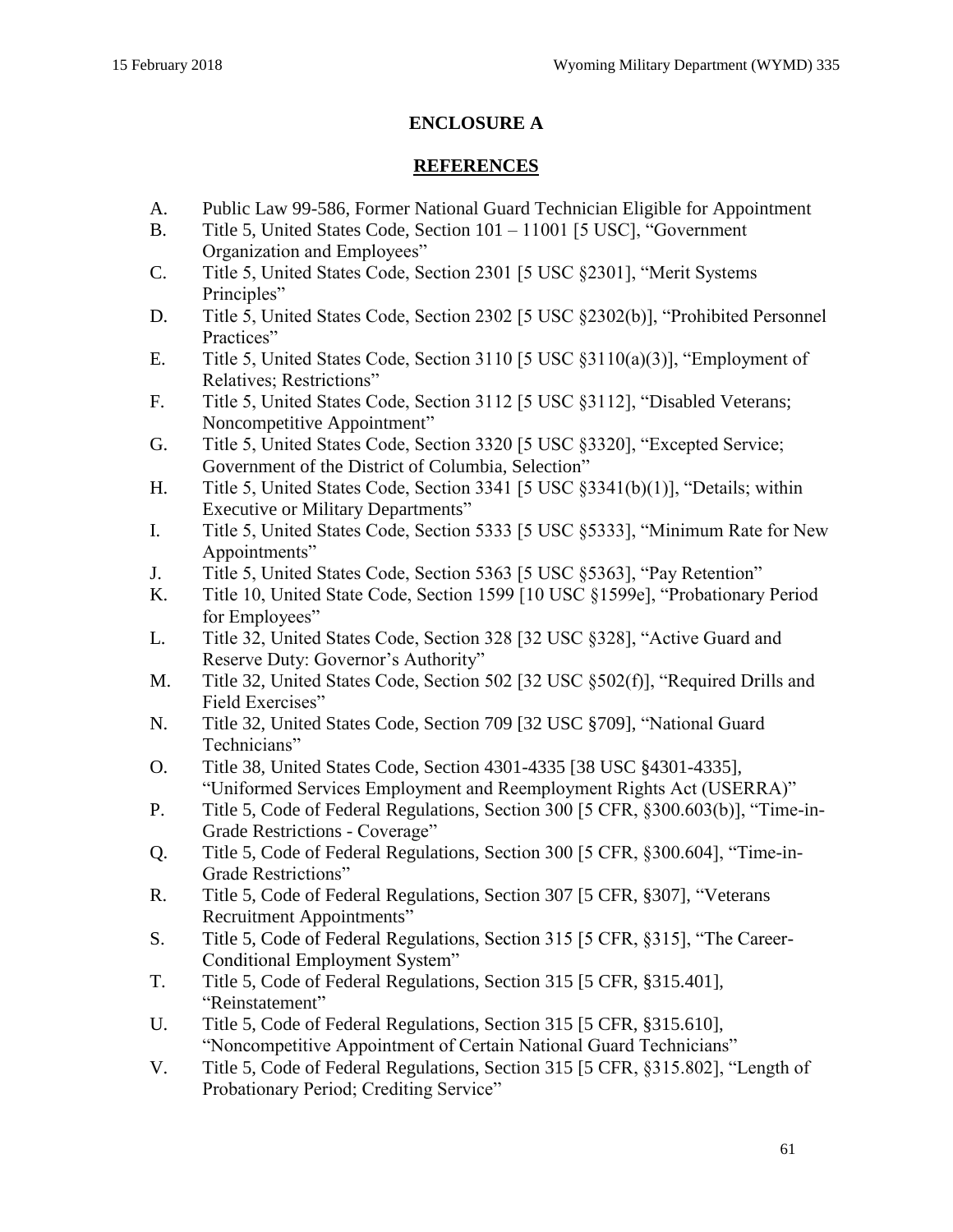- W. [Title 5, Code of Federal Regulations, Section](https://www.ecfr.gov/cgi-bin/text-idx?SID=1a77e0d253589ae1303ffdbbfc743f87&mc=true&node=pt5.1.315&rgn=div5#se5.1.315_1805) 315 [5 CFR §315.806], "Appeal [Rights to the Merit Systems Protection Board"](https://www.ecfr.gov/cgi-bin/text-idx?SID=1a77e0d253589ae1303ffdbbfc743f87&mc=true&node=pt5.1.315&rgn=div5#se5.1.315_1805)
- X. [Title 5, Code of Federal Regulations, Section 315 \[5 CFR, §315.904\], "Basic](https://www.ecfr.gov/cgi-bin/text-idx?SID=0f9597a6373695a95ac01e497d9ebf98&mc=true&node=pt5.1.315&rgn=div5#se5.1.315_1904)  [Requirement"](https://www.ecfr.gov/cgi-bin/text-idx?SID=0f9597a6373695a95ac01e497d9ebf98&mc=true&node=pt5.1.315&rgn=div5#se5.1.315_1904)
- Y. [Title 5, Code of Federal Regulations, Section 315 \[5](https://www.ecfr.gov/cgi-bin/text-idx?SID=0f9597a6373695a95ac01e497d9ebf98&mc=true&node=pt5.1.315&rgn=div5#se5.1.315_1907) CFR, §315.907], "Failure to [complete the probationary period"](https://www.ecfr.gov/cgi-bin/text-idx?SID=0f9597a6373695a95ac01e497d9ebf98&mc=true&node=pt5.1.315&rgn=div5#se5.1.315_1907)
- Z. [Title 5, Code of Federal Regulations, Section 316 \[5 CFR, §316\], "Temporary and](https://www.ecfr.gov/cgi-bin/text-idx?SID=68e7bec2d473689b546ac6cc55ee7687&mc=true&node=pt5.1.316&rgn=div5)  [Term Employment"](https://www.ecfr.gov/cgi-bin/text-idx?SID=68e7bec2d473689b546ac6cc55ee7687&mc=true&node=pt5.1.316&rgn=div5)
- AA. [Title 5, Code of Federal Regulations, Section 330 \[5 CFR §330.104\],](https://www.ecfr.gov/cgi-bin/text-idx?SID=5fb9bceab81467f46d3abd851f880e19&mc=true&node=pt5.1.330&rgn=div5#se5.1.330_1104)  ["Requirements for Vacancy Announcements"](https://www.ecfr.gov/cgi-bin/text-idx?SID=5fb9bceab81467f46d3abd851f880e19&mc=true&node=pt5.1.330&rgn=div5#se5.1.330_1104)
- AB. [Title 5, Code of Federal Regulations, Section 335 \[5 CFR §335.106\], "Special](https://www.ecfr.gov/cgi-bin/text-idx?SID=857c11d0cb9f06efd412d63fe6360707&mc=true&node=pt5.1.335&rgn=div5#se5.1.335_1106)  [Selection Procedures for Certain Veterans Under Merit Promotion"](https://www.ecfr.gov/cgi-bin/text-idx?SID=857c11d0cb9f06efd412d63fe6360707&mc=true&node=pt5.1.335&rgn=div5#se5.1.335_1106)
- <span id="page-61-5"></span>AC. [Title 5, Code of Federal Regulations, Section 339 \[5 CFR 339\], "Medical](https://www.ecfr.gov/cgi-bin/text-idx?SID=7e80e2ccf8297c01a8e47b3a800535ed&mc=true&node=pt5.1.339&rgn=div5)  [Qualification Determinations"](https://www.ecfr.gov/cgi-bin/text-idx?SID=7e80e2ccf8297c01a8e47b3a800535ed&mc=true&node=pt5.1.339&rgn=div5)
- <span id="page-61-3"></span>AD. [Title 5, Code of Federal Regulations, Section 531 \[5 CFR §531.203\], "Determining](https://www.ecfr.gov/cgi-bin/text-idx?SID=2ee048dd7735ed68a87293314a869513&mc=true&node=pt5.1.531&rgn=div5#se5.1.531_1203)  [Rate of Basic Pay -](https://www.ecfr.gov/cgi-bin/text-idx?SID=2ee048dd7735ed68a87293314a869513&mc=true&node=pt5.1.531&rgn=div5#se5.1.531_1203) Definitions"
- <span id="page-61-4"></span>AE. [Title 5, Code of Federal Regulations, Section 531 \[5 CFR §531.212\], "Superior](https://www.ecfr.gov/cgi-bin/text-idx?SID=2ee048dd7735ed68a87293314a869513&mc=true&node=pt5.1.531&rgn=div5#se5.1.531_1212)  [Qualifications and Special Needs Pay-Setting Authority"](https://www.ecfr.gov/cgi-bin/text-idx?SID=2ee048dd7735ed68a87293314a869513&mc=true&node=pt5.1.531&rgn=div5#se5.1.531_1212)
- <span id="page-61-0"></span>AF. [Title 5, Code of Federal Regulations, Section 531 \[5 CFR §531.221-223\], "Highest](http://www.ecfr.gov/cgi-bin/text-idx?SID=2ee048dd7735ed68a87293314a869513&mc=true&node=pt5.1.531&rgn=div5#sg5.1.531_1217.sg2)  [Previous Rate Under the Maximum Payable Rate Rule"](http://www.ecfr.gov/cgi-bin/text-idx?SID=2ee048dd7735ed68a87293314a869513&mc=true&node=pt5.1.531&rgn=div5#sg5.1.531_1217.sg2)
- <span id="page-61-2"></span>AG. [Title 5, Code of Federal Regulations, Section 531 \[5 CFR §531.222\(b\)\], "Rates of](https://www.ecfr.gov/cgi-bin/retrieveECFR?gp=&SID=3600704f0c5b6acfaf0e2b59934e1400&n=5y1.0.1.2.66&r=PART&ty=HTML%20-%205:1.0.1.2.66.2.28.15#se5.1.531_1222)  [Basic Pay that May be Used as the Highest Previous Rate"](https://www.ecfr.gov/cgi-bin/retrieveECFR?gp=&SID=3600704f0c5b6acfaf0e2b59934e1400&n=5y1.0.1.2.66&r=PART&ty=HTML%20-%205:1.0.1.2.66.2.28.15#se5.1.531_1222)
- <span id="page-61-1"></span>AH. [Title 5, Code of Federal Regulations, Section 532 \[5 CFR §532.405\], "Use of](https://www.ecfr.gov/cgi-bin/text-idx?SID=ae081815b6e9f6a9d68fd2bd9e8e9c98&mc=true&node=pt5.1.532&rgn=div5#se5.1.532_1405)  [Highest Previous Rate"](https://www.ecfr.gov/cgi-bin/text-idx?SID=ae081815b6e9f6a9d68fd2bd9e8e9c98&mc=true&node=pt5.1.532&rgn=div5#se5.1.532_1405)
- AI. [Title 41, Code of Federal Regulations, Section 302 \[41 CFR §302\], "Federal Travel](https://www.ecfr.gov/cgi-bin/text-idx?SID=f74e232317eb9640220aeeb3828daf49&mc=true&tpl=/ecfrbrowse/Title41/41chapter302.tpl)  Regulation System - [Relocation Allowances"](https://www.ecfr.gov/cgi-bin/text-idx?SID=f74e232317eb9640220aeeb3828daf49&mc=true&tpl=/ecfrbrowse/Title41/41chapter302.tpl)
- AJ. [Notification and Federal Employee Antidiscrimination Act of 2002 \(No Fear Act\)](http://www.eeoc.gov/eeoc/statistics/nofear/qanda.cfm)
- AK. [OPM Delegated Examining Operations Handbook: A Guide for Federal Agency](https://www.opm.gov/policy-data-oversight/hiring-information/competitive-hiring/deo_handbook.pdf)  [Examining Offices, May 2007](https://www.opm.gov/policy-data-oversight/hiring-information/competitive-hiring/deo_handbook.pdf)
- AL. [OPM Vet Guide](https://www.opm.gov/policy-data-oversight/veterans-services/vet-guide-for-hr-professionals/)
- AM. [DoD JTR Vol. 2, Chapter 5, "Permanent Duty Travel"](http://www.defensetravel.dod.mil/Docs/perdiem/JTR.pdf)
- AN. [DoD Priority Placement Programs \(PPP\) Handbook](https://www.cpms.osd.mil/Content/Documents/PPPHandbook.pdf)
- <span id="page-61-10"></span>AO. [DoDI 1205.18, "Full Time Support \(FTS\) to the Reserve Components"](http://www.esd.whs.mil/Portals/54/Documents/DD/issuances/dodi/120518p.pdf)
- AP. [DoDI 1400.25, Vol. 431, "DoD Civilian Personnel Management System:](http://www.esd.whs.mil/Portals/54/Documents/DD/issuances/140025/140025v431_dodi_2016.pdf?ver=2017-07-13-124635-753)  [Performance Management and Appraisal Program"](http://www.esd.whs.mil/Portals/54/Documents/DD/issuances/140025/140025v431_dodi_2016.pdf?ver=2017-07-13-124635-753)
- <span id="page-61-6"></span>AQ. [DoDI 6055.05, "Occupational and Environmental Health \(OEH\)"](http://www.esd.whs.mil/Portals/54/Documents/DD/issuances/dodi/605505p.pdf?ver=2017-11-21-114053-293)
- <span id="page-61-7"></span>AR. [DoD 6055.05-M, "Occupational Medical Examinations and Surveillance Manual"](http://www.esd.whs.mil/Portals/54/Documents/DD/issuances/dodm/605505mp.pdf?ver=2017-08-14-111314-123)
- <span id="page-61-12"></span>AS. [CNGBI 3501.00, "Weapons of Mass Destruction Civil Support Team](http://www.ngbpdc.ngb.army.mil/pubs/CNGBI/CNGBI3501_00_20140708.pdf)  [Management"](http://www.ngbpdc.ngb.army.mil/pubs/CNGBI/CNGBI3501_00_20140708.pdf)
- AT. [NGR \(AR\) 310-10, "Military Order"](http://www.ngbpdc.ngb.army.mil/pubs/310/ngrar310_10.pdf)
- <span id="page-61-9"></span>AU. [NGR \(AR\) 600-5, "The Active Guard/Reserve \(AGR\) Program"](http://www.ngbpdc.ngb.army.mil/pubs/600/ngr600_5_21Sept2015.pdf)
- AV. [NGR \(AR\) 600-100, "Commissioned Officer –](http://www.ngbpdc.ngb.army.mil/pubs/600/ngr600_100.pdf) Federal Recognition and Related [Personnel Actions"](http://www.ngbpdc.ngb.army.mil/pubs/600/ngr600_100.pdf)
- <span id="page-61-11"></span>AW. NGR 600-101, "Warrant Officers – [Federal Recognition and Related Personnel](http://www.ngbpdc.ngb.army.mil/pubs/600/ngr_600_101.pdf)  [Actions"](http://www.ngbpdc.ngb.army.mil/pubs/600/ngr_600_101.pdf)
- <span id="page-61-8"></span>AX. [NGR 600-200, "Enlisted Personnel Management"](http://www.ngbpdc.ngb.army.mil/pubs/600/ngr600_200.pdf)
- AY. [Air Force Officer Classification Directory \(AFOCD\)](https://gum-crm.csd.disa.mil/app/answers/detail/a_id/7759) (Must login to myPers)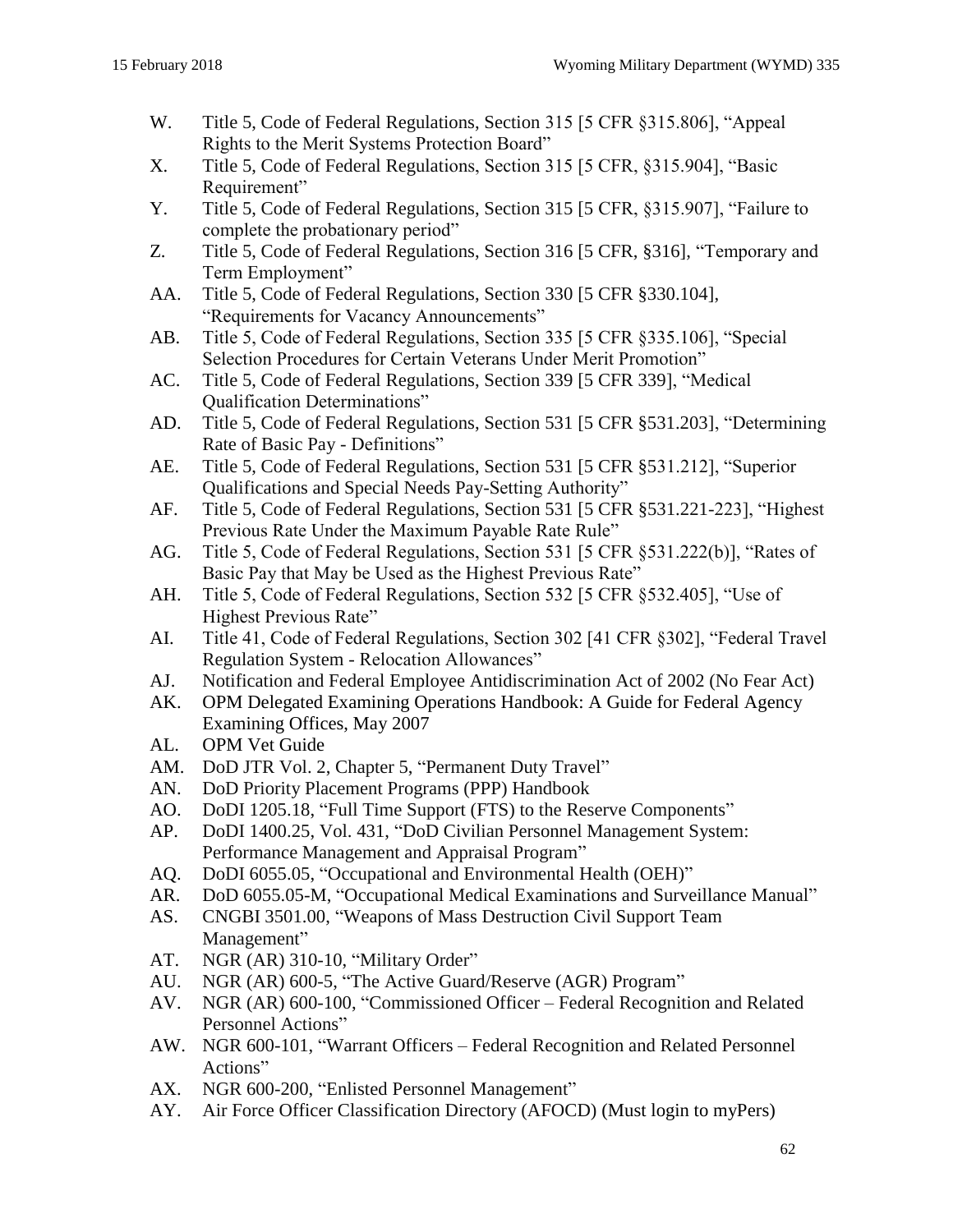- AZ. [Air Force Enlisted Classification Directory \(AFECD\)](https://gum-crm.csd.disa.mil/app/answers/detail/a_id/7504) (Must login to myPers)
- BA. [AFI 36-2005, "Officer Accessions"](http://static.e-publishing.af.mil/production/1/af_a1/publication/afi36-2005/afi36-2005.pdf)
- <span id="page-62-8"></span>BB. [AFI 36-2502, "Enlisted Airman Promotion/Demotion Programs"](http://www.e-publishing.af.mil/Product-Index/#/?view=pubs&orgID=10141&catID=1&series=19&modID=449&tabID=131)
- BC. [AFI 36-2905, "Fitness Program"](http://www.e-publishing.af.mil/Product-Index/#/?view=pubs&orgID=10141&catID=1&series=19&modID=449&tabID=131)
- <span id="page-62-6"></span>BD. [AFI 48-123, "Medical Examinations and Standards"](http://www.e-publishing.af.mil/Product-Index/#/?view=pubs&orgID=10141&catID=1&series=27&modID=449&tabID=131)
- <span id="page-62-5"></span>BE. [AFI 48-145, "Occupational and Environmental Health Program"](http://www.e-publishing.af.mil/Product-Index/#/?view=pubs&orgID=10141&catID=1&series=27&modID=449&tabID=131)
- <span id="page-62-7"></span>BF. [ANGI 36-101, "Air National Guard Active Guard Reserve \(AGR\) Program"](http://www.e-publishing.af.mil/Product-Index/#/?view=pubs&orgID=44&catID=16&series=19&modID=449&tabID=71)
- BG. [ANGI 36-2002, "Enlistment and Reenlistment in ANG and as a Reserve of the Air](http://www.e-publishing.af.mil/Product-Index/#/?view=pubs&orgID=44&catID=16&series=19&modID=449&tabID=71)  [Force"](http://www.e-publishing.af.mil/Product-Index/#/?view=pubs&orgID=44&catID=16&series=19&modID=449&tabID=71)
- BH. [ANGI 36-2101, "Assignments within the Air National Guard \(ANG\)"](http://www.e-publishing.af.mil/Product-Index/#/?view=pubs&orgID=44&catID=16&series=19&modID=449&tabID=71)
- BI. [AR 25-400-2, "The Army Records Information Management System \(ARIMS\)"](https://armypubs.army.mil/ProductMaps/PubForm/AR.aspx)
- <span id="page-62-3"></span>BJ. [AR 40-5, "Preventative Medicine"](https://armypubs.army.mil/ProductMaps/PubForm/AR.aspx)
- <span id="page-62-11"></span>BK. [AR 40-501, "Standards of Medical Fitness"](https://armypubs.army.mil/ProductMaps/PubForm/AR.aspx)
- <span id="page-62-10"></span>BL. [AR 135-18, "The Active Guard Reserve \(AGR\) Program"](https://armypubs.army.mil/ProductMaps/PubForm/AR.aspx)
- <span id="page-62-4"></span>BM. [AR 385-10, "The Army Safety Program"](https://armypubs.army.mil/ProductMaps/PubForm/AR.aspx)
- BN. [AR 570-4, "Manpower Management"](https://armypubs.army.mil/ProductMaps/PubForm/AR.aspx)
- <span id="page-62-9"></span>BO. [AR 600-8-19, "Enlisted Promotions and Reductions"](https://armypubs.army.mil/ProductMaps/PubForm/AR.aspx)
- BP. [AR 601-210, "Active and Reserve Components Enlistment Programs"](https://armypubs.army.mil/ProductMaps/PubForm/AR.aspx)
- <span id="page-62-12"></span>BQ. [ARNG HRZ PPOM #14-009, "Reassignment of Title 32 \(T32\) Active](https://g1arng.army.pentagon.mil/DisplayPDF/DisplayPPOM.aspx?param1=18202)  [Guard/Reserve \(AGR\) Soldiers During the First 18 Months of Their Initial Tour"](https://g1arng.army.pentagon.mil/DisplayPDF/DisplayPPOM.aspx?param1=18202)
- BR. [ARNG HRZ PPOM #15-040, "Suitability and Security Screening Policy for](https://g1arng.army.pentagon.mil/DisplayPDF/DisplayPPOM.aspx?param1=20962)  [Personnel Identified in or Nominated to Occupy a Position of Significant Trust and](https://g1arng.army.pentagon.mil/DisplayPDF/DisplayPPOM.aspx?param1=20962)  [Authority \(POSTA\)"](https://g1arng.army.pentagon.mil/DisplayPDF/DisplayPPOM.aspx?param1=20962)
- BS. [TPR 300\(335\), "Merit Placement for National Guard Technicians" / CNGBI](http://www.ngbpdc.ngb.army.mil/pubs/TPR/tpr300.pdf)  [1400.25, Vol. 335, "National Guard Merit Promotion and Internal Placement](http://www.ngbpdc.ngb.army.mil/pubs/TPR/tpr300.pdf)  [Program"](http://www.ngbpdc.ngb.army.mil/pubs/TPR/tpr300.pdf)
- <span id="page-62-2"></span>BT. [TPR 303, "Military Technician Compatibility"](http://www.ngbpdc.ngb.army.mil/pubs/TPR/tpr303.pdf) / CNGBI 1400.25, Vol. 302, ["National Guard Dual Status Technician Personnel Management Compatibility](http://www.ngbpdc.ngb.army.mil/pubs/TPR/tpr303.pdf)  [Program and Qualification Standards"](http://www.ngbpdc.ngb.army.mil/pubs/TPR/tpr303.pdf)
- <span id="page-62-0"></span>BU. [TPR 700 \(732.1\), "Technician Personnel Regulation, Position Sensitivity &](http://www.ngbpdc.ngb.army.mil/pubs/TPR/tpr700.pdf)  [Security Clearances"](http://www.ngbpdc.ngb.army.mil/pubs/TPR/tpr700.pdf)
- <span id="page-62-1"></span>BV. [TPR 715, "Voluntary and Non-Disciplinary Actions"](http://www.ngbpdc.ngb.army.mil/pubs/TPR/tpr715.pdf)
- BW. [TPR 752, "Discipline and Adverse Action"](http://www.ngbpdc.ngb.army.mil/pubs/TPR/tpr752_2010.pdf)
- BX. WY ANGI 36-2005, "WY ANG Officer/Commander Appointments and Senior NCO Position Vacancies"
- BY. ANGI 36-2005, "Appointment of Officers in the Air National Guard of the United States and as Reserves of the Air Force"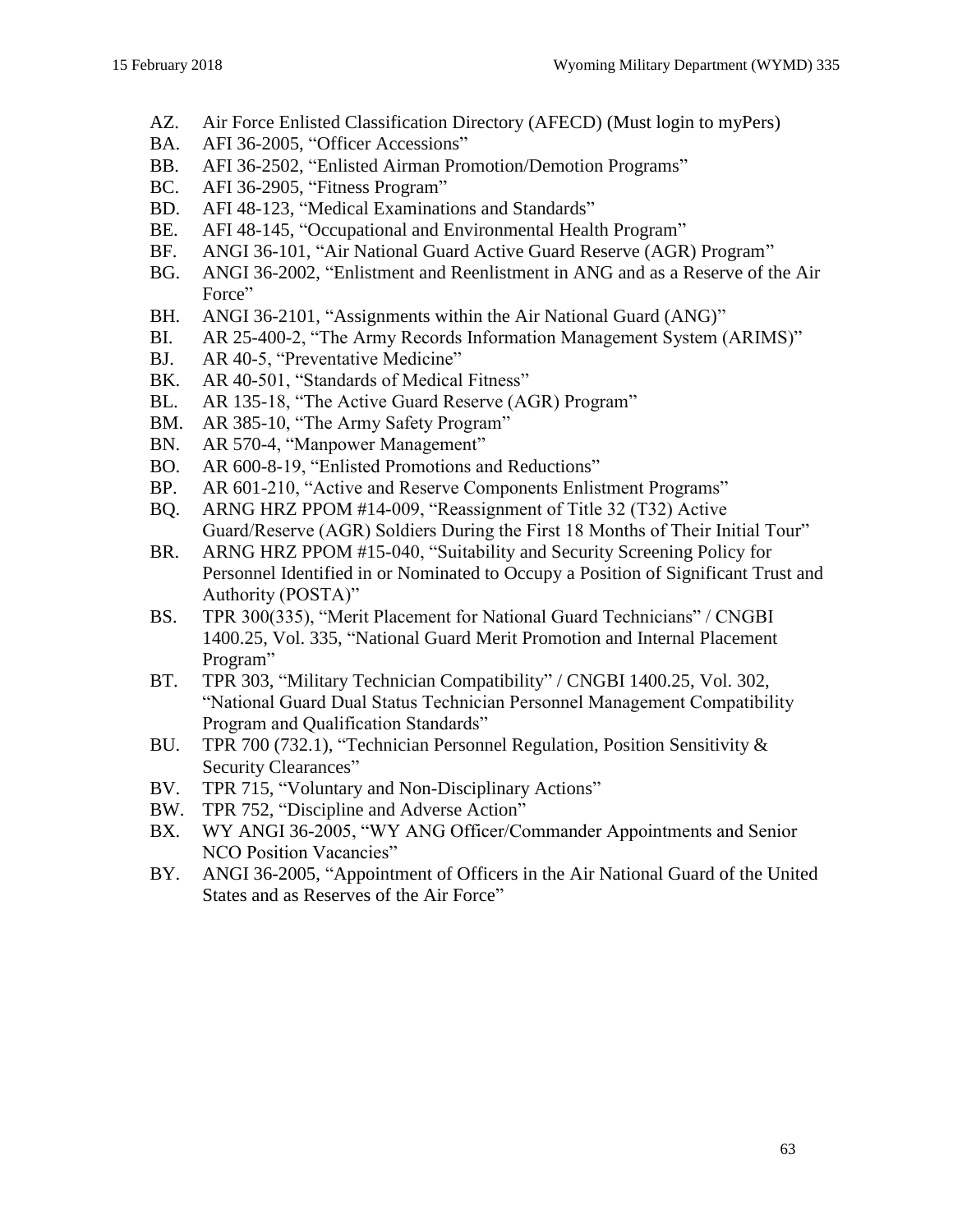# **ENCLOSURE B**

# **ACRONYMS**

| <b>AFS</b>   | <b>Active Federal Service</b>                                     |  |  |  |  |  |  |
|--------------|-------------------------------------------------------------------|--|--|--|--|--|--|
| <b>AGR</b>   | <b>Active Guard/Reserve</b>                                       |  |  |  |  |  |  |
| <b>ASARS</b> | Automated Stopper and Referral System                             |  |  |  |  |  |  |
| <b>CBA</b>   | Labor Union Collective Bargaining Agreements                      |  |  |  |  |  |  |
| <b>CLG</b>   | <b>Change to Lower Grade</b>                                      |  |  |  |  |  |  |
| <b>DS</b>    | Dual-Status Title 32 Excepted Service Military Technician         |  |  |  |  |  |  |
| <b>DSG</b>   | Drill Status Guardsman                                            |  |  |  |  |  |  |
| <b>EEO</b>   | <b>Equal Employment Opportunity</b>                               |  |  |  |  |  |  |
| <b>ERB</b>   | Enlisted Records Brief (Army)                                     |  |  |  |  |  |  |
| <b>EPS</b>   | <b>Enlisted Promotion System</b>                                  |  |  |  |  |  |  |
| <b>HRO</b>   | Human Resources Office(r)                                         |  |  |  |  |  |  |
| IA           | <b>Identical Additional</b>                                       |  |  |  |  |  |  |
| <b>IAW</b>   | In Accordance With                                                |  |  |  |  |  |  |
| <b>ICTAP</b> | <b>Interagency Career Transition Assistance Plan</b>              |  |  |  |  |  |  |
| <b>IDP</b>   | <b>Individual Development Plan</b>                                |  |  |  |  |  |  |
| <b>JVA</b>   | <b>Job Vacancy Announcement</b>                                   |  |  |  |  |  |  |
| <b>MDR</b>   | <b>Management Directed Reassignment</b>                           |  |  |  |  |  |  |
| <b>MSPB</b>  | Merit System Protection Board                                     |  |  |  |  |  |  |
| <b>MTOE</b>  | Mission Table of Organization and Equipment                       |  |  |  |  |  |  |
| <b>T5</b>    | National Guard Title 5 (Excepted or Competitive) Service Employee |  |  |  |  |  |  |
| <b>OML</b>   | <b>Order of Merit List</b>                                        |  |  |  |  |  |  |
| <b>OPM</b>   | U.S. Office of Personnel Management                               |  |  |  |  |  |  |
| <b>ORB</b>   | Officer Records Brief (Army)                                      |  |  |  |  |  |  |
| <b>PDR</b>   | <b>Position Description Release</b>                               |  |  |  |  |  |  |
| <b>POSTA</b> | Position of Significant Trust and Authority                       |  |  |  |  |  |  |
| <b>PPP</b>   | <b>Priority Placement Program</b>                                 |  |  |  |  |  |  |
| <b>RCAS</b>  | <b>Reserve Component Automation System</b>                        |  |  |  |  |  |  |
| <b>RIF</b>   | Reduction in Force                                                |  |  |  |  |  |  |
| <b>SEEM</b>  | <b>State Equal Employment Manager</b>                             |  |  |  |  |  |  |
| SF           | <b>Standard Form</b>                                              |  |  |  |  |  |  |
| <b>SME</b>   | <b>Subject Matter Expert</b>                                      |  |  |  |  |  |  |
| <b>SPMD</b>  | <b>Support Personnel Manning Document</b>                         |  |  |  |  |  |  |
| <b>TAFMS</b> | <b>Total Active Federal Military Service</b>                      |  |  |  |  |  |  |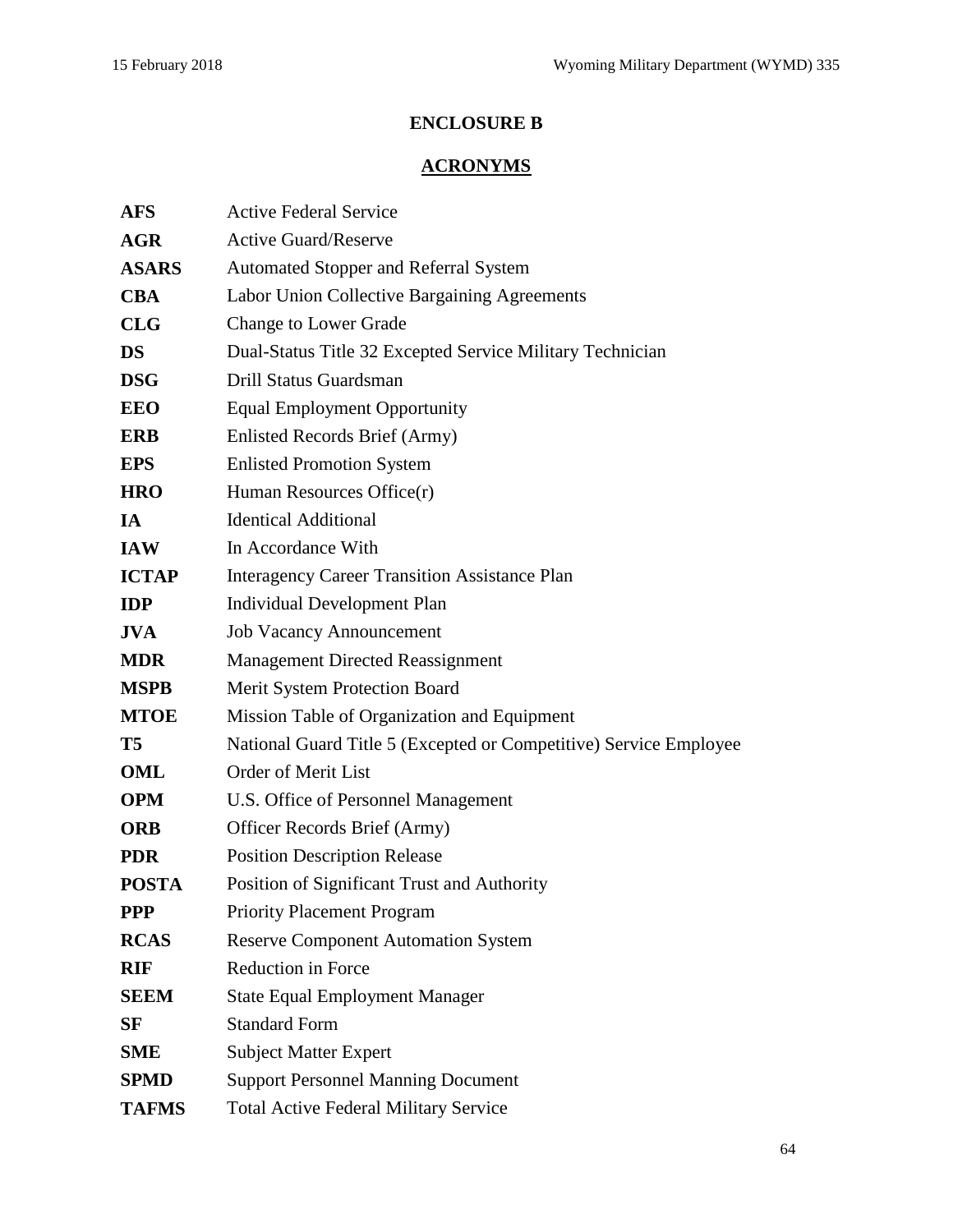| <b>TAG</b> | The Adjutant General                                                           |
|------------|--------------------------------------------------------------------------------|
| <b>TDA</b> | Table of Distribution and Allowances                                           |
| <b>TPR</b> | <b>Technician Personnel Regulation</b>                                         |
| vMPF Rip   | Virtual Military Personnel Flight - Record of Individual Personnel (Air Force) |
| <b>UMD</b> | Unit Manning Document                                                          |
|            |                                                                                |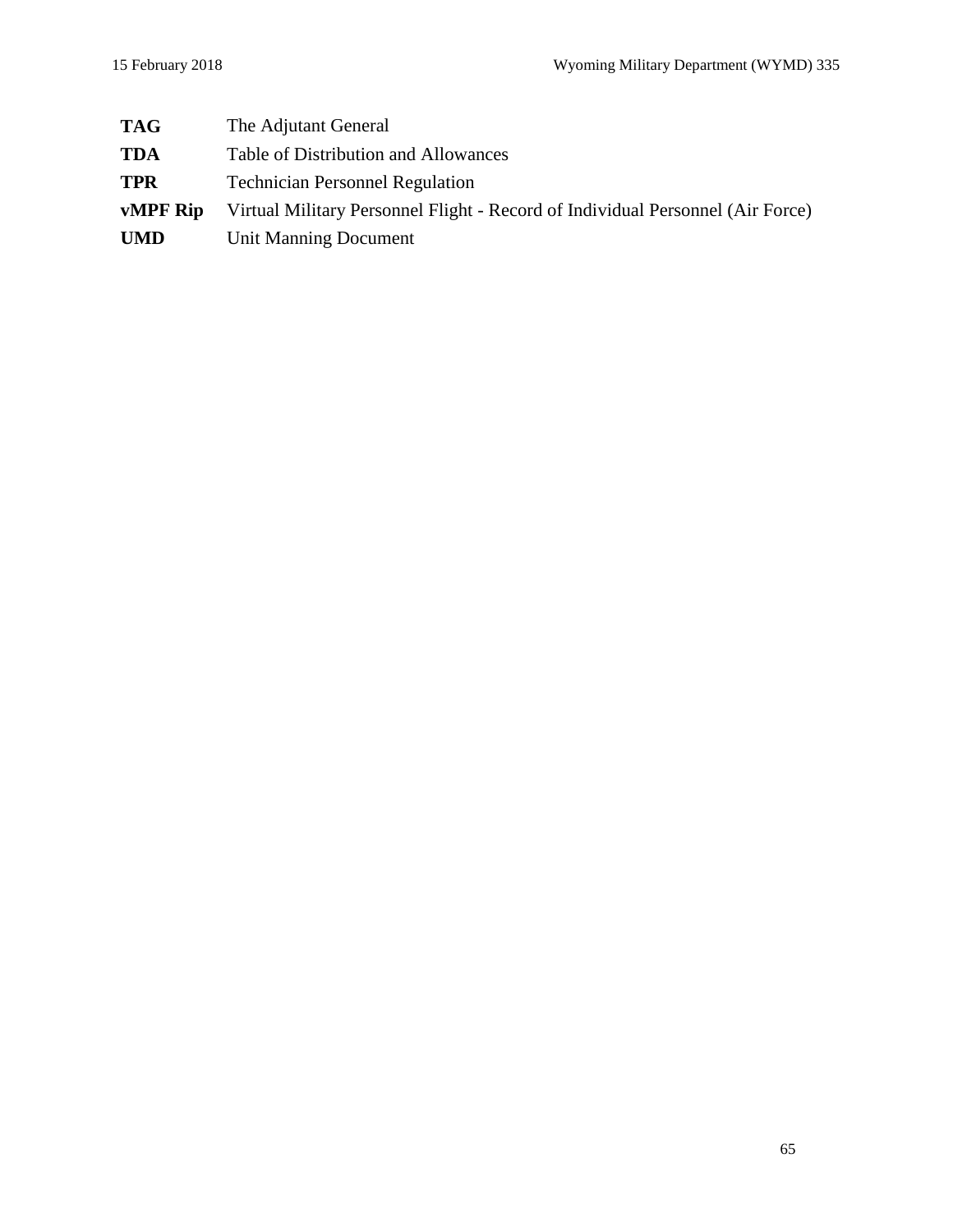## **ENCLOSURE C**

## **DEFINITIONS**

**APPOINTMENT** - Initial placement into a technician/AGR position in the WYMD.

**APPLICANT** - A person who has submitted an application according to prescribed instructions and procedures.

**APPLICATION** – The form or method utilized by applicants and employees to indicate interest in promotion, demotion, change to lower grade, or reassignment to a particular position or category of positions in the state NG.

**APPOINTING AUTHORITY** - At the lowest operating level, this authority is usually exercised by the Human Resources Officer (HRO). The HRO is usually designated in writing to act for the appointing authority (TAG) but is not considered to be the appointing authority.

**APPOINTING OFFICE** – An organizational segment with the delegated authority to effect personnel actions; 'appointing offices' are the state Human Resources Offices.

**APPOINTING OFFICIAL** – The person having power, by law, to make appointments. For the NG, the Adjutant General is authorized to employ NG technicians and employ T5 employees; this authority may be delegated, in writing, to the Human Resource Officer.

**APPOINTMENT** – Any personnel action that brings an individual onto the rolls (staff) of a state.

**AREA OF CONSIDERATION** - The area(s) designated on the merit placement announcement from which applications will be accepted for merit placement action [\(see Para](#page-22-0) 3-6).

**[AUTOMATED STOPPER AND REFERRAL SYSTEM \(ASARS\)](https://hrnetapps.cpms.osd.mil/)** - A Defense Civilian Personnel Advisory System (DCPAS) program used by HRO; ASARS consists of two elements: the Automated Stopper is used to match positions that are subject to the Priority Placement Plan; and the Automated Referral System, which may be used as a recruitment source whenever the Automated Stopper is clear. Prior to an initial NDS position being advertised through OPM, HRO must ensure there aren't any prospective employees in ASARS.

**BARGAINING UNIT POSITION** – The position in an organization for which a union has been certified as exclusive representative.

**BEHAVIORAL INDICATORS** - Crediting plan used to assess a candidate's potential for successful job performance. These indicators are the measurable aspect of behaviors that predict a potential level of success for the competency.

**BEST QUALIFIED CANDIDATES** – A highly or well qualified candidates who rank at the top when compared with other highly qualified candidates and who are referred to the selecting official for consideration and selection.

**BONAFIDE CONSIDERATION** - A priority consideration (PC) eligible is referred to the selecting official alone on a certificate, or with other PC eligibles. The certificate containing the PC eligible(s) name will be referred before applicants with lesser priority in the order of consideration.

**CANDIDATE** - A person who may be given selection consideration for appointment.

**CERTIFICATE OF ELIGIBLES** - A list of the qualified candidates referred to the selecting supervisor for consideration for a position.

**CHANGE TO LOWER GRADE (CLG)** - A personnel action that moves an employee to a position at a lower grade or lower rate of pay as a result of reclassification, reduction in force, adverse or other directed personnel action. Change to Lower Grade actions also includes voluntary requests for assignment to a lower graded position.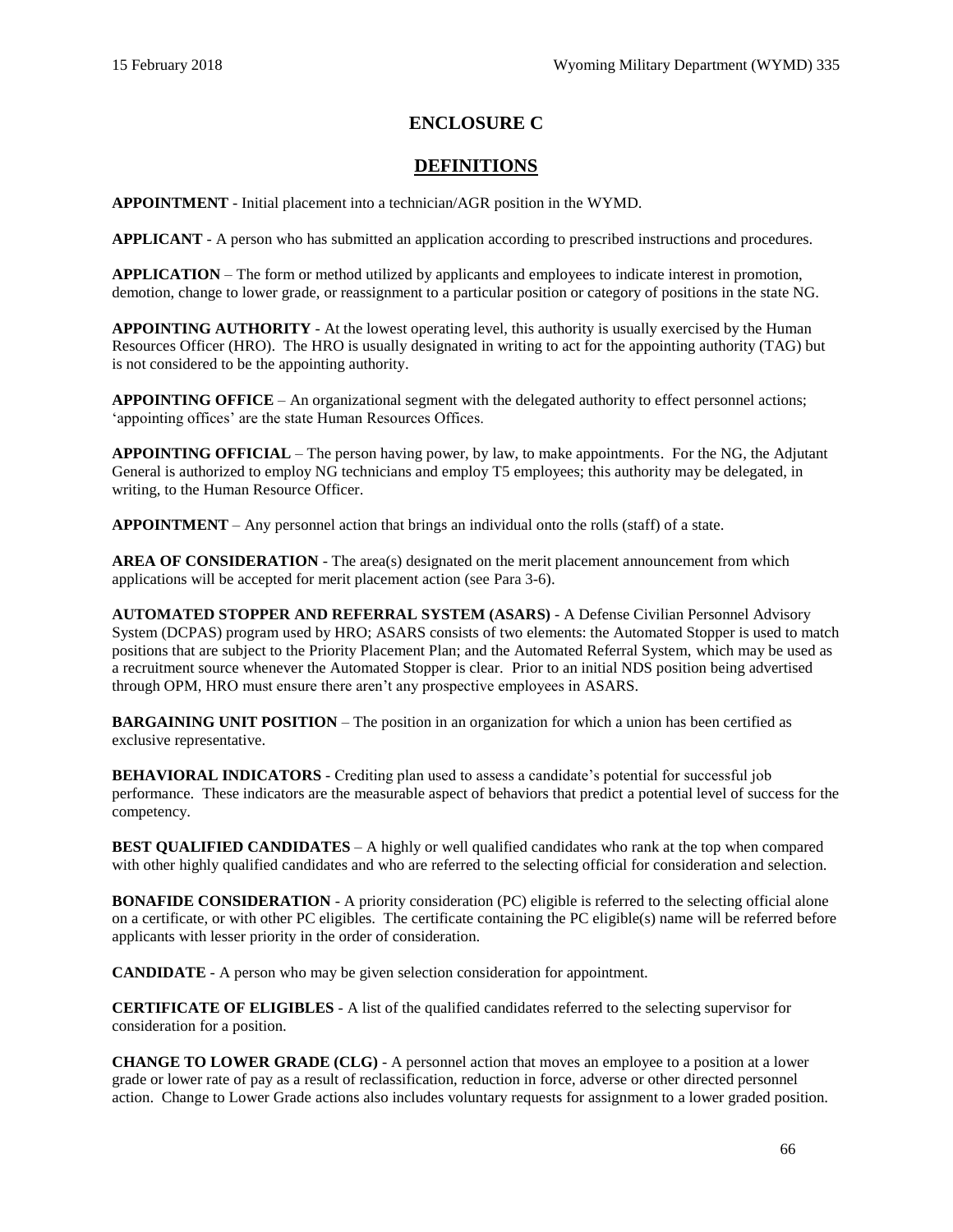**COMPATIBILITY** - The condition in which the duties, responsibilities, pay grade levels and rank of an employee's position are substantially equivalent to the duties and responsibilities of the AGR member's and/or technician's military assignment (MTOE, TDA, or UMD).

**COMPETITIVE SERVICE POSITIONS -** Civilian positions in the Federal Government that are not specifically excepted from the civil service laws by, or pursuant to, the President, or by the OPM.

**COMPETITIVE STATUS** - "Standing" gained through employment in a career or career-conditional appointment.

**COMMUTING AREA** - The area which employees can be reasonably expected to commute daily between their permanent residence and duty station (Ref: [DoD Priority Placement Program Handbook\)](http://www.cpms.osd.mil/Content/Documents/PPPHandbookAug2012(2).pdf).

**CONDITIONS OF EMPLOYMENT** - A personnel policy, practice, or matter affecting working conditions of bargaining unit employees, non-bargaining and AGRs [\(Reference BV\)](#page-62-1).

**DEMOTION** – Typically a management driven action, the change of an employee to a lower grade when both the old and the new positions are under the General Schedule, under the same type of graded Wage Schedule, or to a position with a lower rate of pay when both the old and new positions are under the same type of ungraded Wage Schedule.

**DESIGNATED VETERANS' PREFERENCE CODES** – Use the following codes to designate on rating sheets and certificates the category of veterans' preference to which an applicant is entitled:

a. CPS - 10-Point 30 Percent Compensable Disability Preference based on a service-connected disability of 30% or more;

b. CP - 10-Point Compensable Disability Preference based on a service-connected disability of 10% or more, but less than 30%;

c. XP - 10-Point Disability Preference; granted to recipients of the Purple Heart, persons with a noncompensable service-connected disability (less than 10%);

d. XP - 10-Point Derived Preference; granted to widow/widower or mother of a deceased veteran, or spouse or mother of a disabled veteran;

e. TP - 5-point preference.

**DETAIL** - A detail is the temporary assignment of a technician to a different position for a specified period, with the technician returning to his/her regular duties at the end of the detail. Technically, a position is not filled by a detail, as the technician continues to be the incumbent of the position from which detailed.

**DUAL STATUS EXCEPTED SERVICE** – Title 32 excepted service appointments requiring concurrent military membership in the WYMD.

**ELIGIBLE CANDIDATES** – Those applicants who meet the minimum qualification standards for the position and other regulatory requirements such as time in grade (TIG), as well as applicable selective placement factors, by the closing date of the announcement or by a date specified on the announcement.

**ENTRY LEVEL** - GS-07/WG-08 and below are considered entry level positions. These positions often require basic education, training and experience. The recruit is given the opportunity to learn and gain experience and is a stepping-stone for higher-level jobs, as the new hire is able to add the experience to a subsequent resume.

**EVALUATION CRITERIA** – Standards of job-related knowledge, skills, abilities and other personal characteristics (e.g. behavioral indicators, etc.), and/or competencies which are indicative of successful performance in the position to be filled. Criteria are used as standards against which the eligible candidates are compared and ranked for determining the highly and/or best qualified.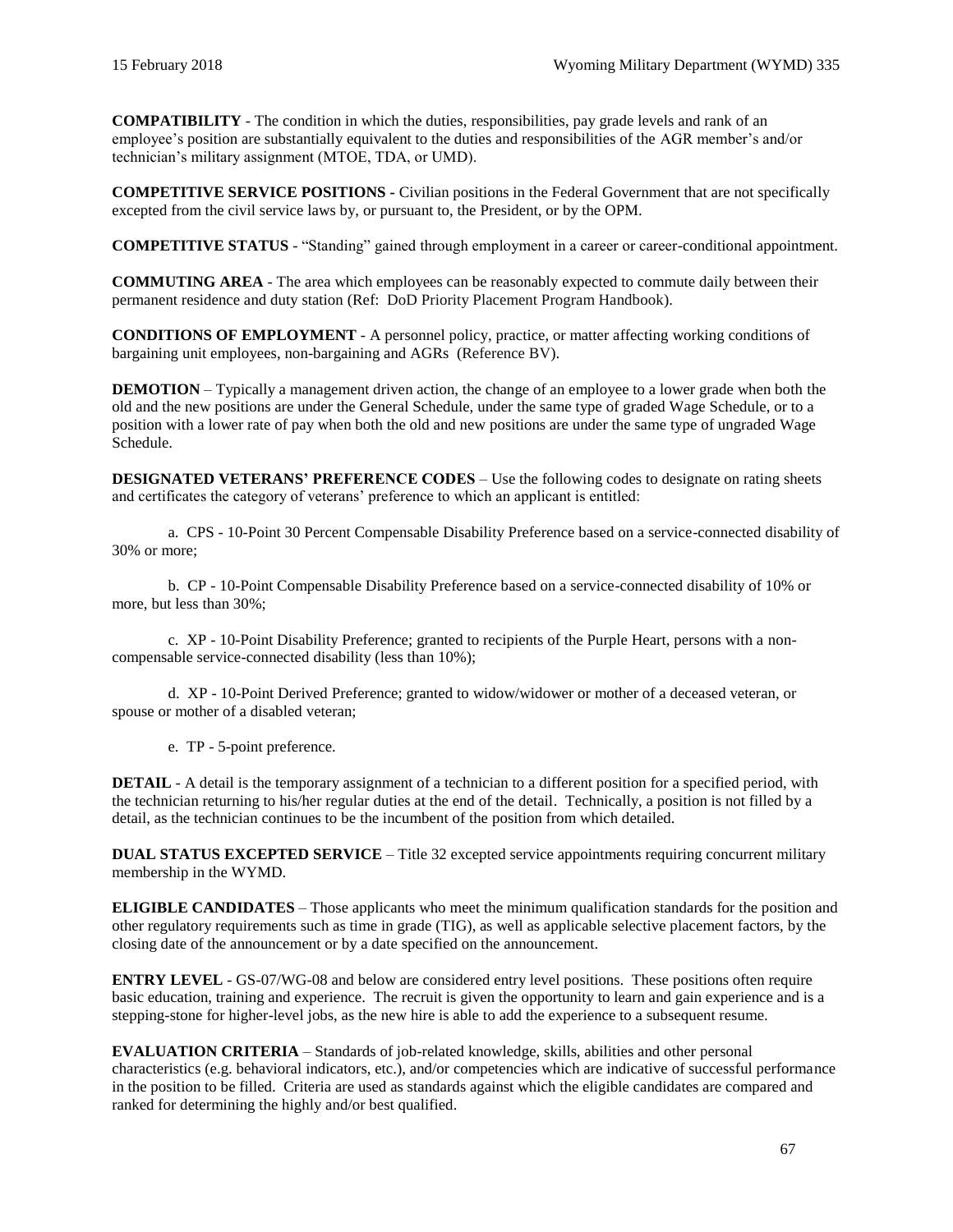**EVALUATION METHODS** – The means of measuring a candidate against the evaluation criteria. Mandatory methods, which must be considered for all candidates, are performance appraisals and relevant incentive awards. Optional methods include tests, interviews and relevant training.

**EXCEPTED SERVICE** – Title 5 or Title 32 Dual Status (requires concurrent military membership in the WYMD) excepted service appointments made under authorities granted by the Office of Personnel Management to fill jobs when using the traditional competitive hiring procedures are not practical.

**EXCEPTIONS** – Promotions that do not require competitive procedures and are therefore excepted from competitive procedures of this Plan.

**FEDERAL WAGE SYSTEM** - A uniform pay-setting system that covers Federal appropriated fund blue-collar employees who are paid by the hour. The goal is to make sure that Federal trade, craft, and laboring employees within a local wage area who perform the same duties receive the same rate of pay. Covers Wage Grade (WG), Wage Leader (WL), and Wage Supervisors (WS).

**GENERAL SCHEDULE (GS)** - The classification and pay system established under [5 USC chapter 51](https://www.gpo.gov/fdsys/pkg/USCODE-2015-title5/pdf/USCODE-2015-title5-partIII-subpartD-chap51.pdf) and [subchapter III of chapter 53.](https://www.gpo.gov/fdsys/pkg/USCODE-2015-title5/pdf/USCODE-2015-title5-partIII-subpartD-chap53-subchapIII.pdf) It also refers to the pay schedule of GS rates established under [5 USC 5332,](https://www.gpo.gov/fdsys/pkg/USCODE-2015-title5/pdf/USCODE-2015-title5-partIII-subpartD-chap53-subchapIII-sec5332.pdf) as adjusted under [5 USC 5303](https://www.gpo.gov/fdsys/pkg/USCODE-2015-title5/pdf/USCODE-2015-title5-partIII-subpartD-chap53-subchapI-sec5303.pdf) or other law (including GS rates payable to GM employees).

**HIGHEST APPLICABLE RATE RANGE** - The rate range applicable to a GS employee, based on a given position of record and official worksite that provides the highest rates of basic pay, excluding any retained rates. For example, a rate range of special rates may exceed an applicable locality rate range. In certain circumstances, the highest applicable rate range may consist of two types of pay rates from different pay schedules-e.g., a range where special rates (based on a fixed dollar supplement) are higher in the lower portion of the range and locality rates are higher in the higher portion of the range.

**IDENTICAL ADDITIONAL (IA)** - IA positions, also known as over-hire positions, may be established for temporary periods up to 60 days and may be extended for an additional 60 days when the situation warrants. IAs beyond 120 days has the potential to impact the classification of the position. *This is a limited authority to create temporary manpower spaces. Only NGB manpower offices have authority to establish/delete permanent manpower spaces.* These positions must be identical to those on existing manning/requirements documents and are funded through existing manpower authorizations.

**INDIVIDUAL DEVELOPMENT PLAN [\(NGB Form 650\)](https://gkoportal2.ngb.army.mil/states/WYKO/staff/hro/HRO%20Forms/NGB%20Form%20650,%20Individual%20Development%20Plan.pdf)** - A developmental tool for employees hired below the full performance level. It helps employees and supervisors assess particular employee strengths, set reasonable goals, and chart a path for attaining those goals and for reaching the full performance level of their positions.

**INITIAL TOUR FOR AIR NATIONAL GUARD ACTIVE GUARD/RESERV**E - The probationary period for all AGRs begins when the individual starts their initial AGR assignment and is defined by the length of initial tour. The probationary period for Wyoming National Guard member is listed in [Chapter 11.](#page-52-0)

**INTERAGENCY CAREER TRANSITION ASSISTANCE PLAN (ICTAP)** – A process by which employees who have been involuntarily separated may receive selection priority for jobs in agencies other than the one in which they were previously employed. Excepted service employees are not eligible for selection priority in other agencies under ICTAP.

**JOB ANALYSIS** – A critical process necessary to determine the minimum knowledge, skills, abilities and other elements required of the position to be filled, used to identify the candidates who can be expected to perform in a fully successful manner, and to determine the applicability of appropriate evaluation methods.

**KEY STAFF** - A dual status, managerial position whose incumbent is a member of the immediate staff of the State Adjutant General, serves under the direct supervision of the State Adjutant General, or serves as the head or deputy of a major organization within the state, direct a specialized program of marked difficulty, responsibility and statewide significance or any position that has been designated by the TAG as such.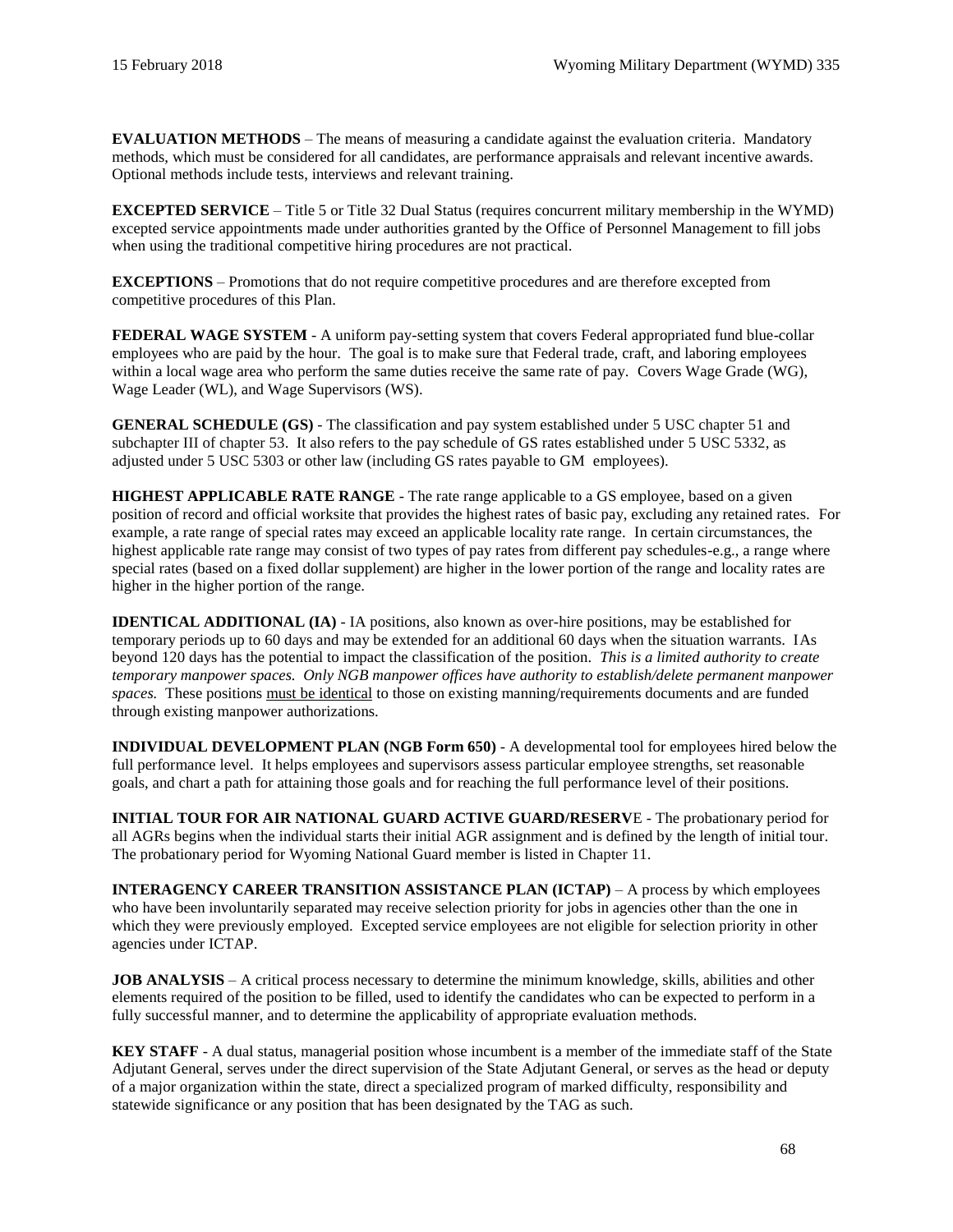**LATERAL REASSIGNMENT (ARNG Only)** - This reassignment must be to a position not lower than the individual's current military grade (unless the enlisted member consents to a demotion). Grade inversion is not permitted. While not an absolute requirement, an AGR should be transferred to a position to which they are MOS/AOC qualified. If this is not possible, dependent on training funding and G3 concurrence, the AGR member may be afforded an opportunity to obtain training to reach the necessary skill level compatible with their new assignment. Members who fail to obtain the necessary qualification within a 12 month time will be either reassigned or terminated from their AGR status.

**LOCALITY RATE** - A GS rate, if applicable, plus any applicable locality payment.

**MANAGEMENT DIRECTED REASSIGNMENT (MDR)** - Management may reassign technicians/AGR at any time and to any location in the state. Reassignments to locations outside of the commuting area are subject to laws and regulations regarding severance pay; permanent change of station; and discontinued service retirement.

**MANAGEMENT OFFICIAL** - An individual employed in a position which the duties and responsibilities require or authorize the individual to formulate, determine, or influence the policies of the WYMD. With respect to filling positions, the law allows management officials to make selections for appointments.

**MINORITY** - Th[e U.S. Equal Employment Opportunity Commission](http://www.eeoc.gov/policy/docs/qanda_race_color.html) identifies that race and ethnicity in the workforce falls in five racial categories: American Indian or Alaska Native; Asian; Black or African American; Native Hawaiian or Other Pacific Islander; and White and one ethnicity category, Hispanic or Latino.

**MODIFICATION TABLE OF ORGANIZATION AND EQUIPMENT (MTOE)** - A table which prescribes in a single document the modification of a basic table of organization and equipment necessary to adapt it to the needs of a specific unit or type of unit.

**NEGOTIATED GRIEVANCE PROCEDURE** - The grievance procedure for bargaining unit members as described in the contracts with incumbent unions.

**NOMINATING OFFICIAL** - A full-time management official authorized to approve the initiation of a request to fill a vacant position and to recommend a person for placement within the WYMD.

**ORDER OF MERIT LIST (OML)** - An OML will be created for each year round vacancy announcements (e.g. RF Transmission, Security Forces, Recruiting, etc.) ranking applicants in the order they scored during their respective interviews. If an applicant is selected and declines a position, they will be removed from the OML and the person with the next highest score will be notified. Removals will have to reapply in order to be considered for future opportunities.

**POSITION DESCRIPTION** - A statement of major duties, responsibilities, and supervisory relationships of a given position.

**POSITION OF RECORD** - An employee's official position (defined by grade, occupational series, employing agency and any other condition that determines coverage under a pay schedule (other than official worksite)), as documented on the employee's most recent Notification of Personnel Action (Standard Form 50 or equivalent) and current position description. A position to which an employee is temporarily detailed is not documented as a position of record.

## **POSTA TYPE I and TYPE II OFFENSES FOR MILITARY ONLY**.

a. Type I Offenses, Activity or Situations (No Time Limitations): (1) Sexual Harassment; (2) Sexual Assault (including, but not limited to, violations of UCMJ Articles 80, 120, 120b, and 125); (3) Domestic Violence or a criminal offense involving a child or children; (4) Pandering; (5) Possession, distribution, receiving, or viewing child pornography; (6) Adultery; (7) Incest; (8) Prostitution; (9) Bestiality; (10) Stalking; (11) Sexual activity with a subordinate or fraternization of a sexual nature; (12) Illegal drug use or possession, to include abuse of prescription medication and synthetic drugs; (13) Any special or general court-martial conviction or any civilian criminal felony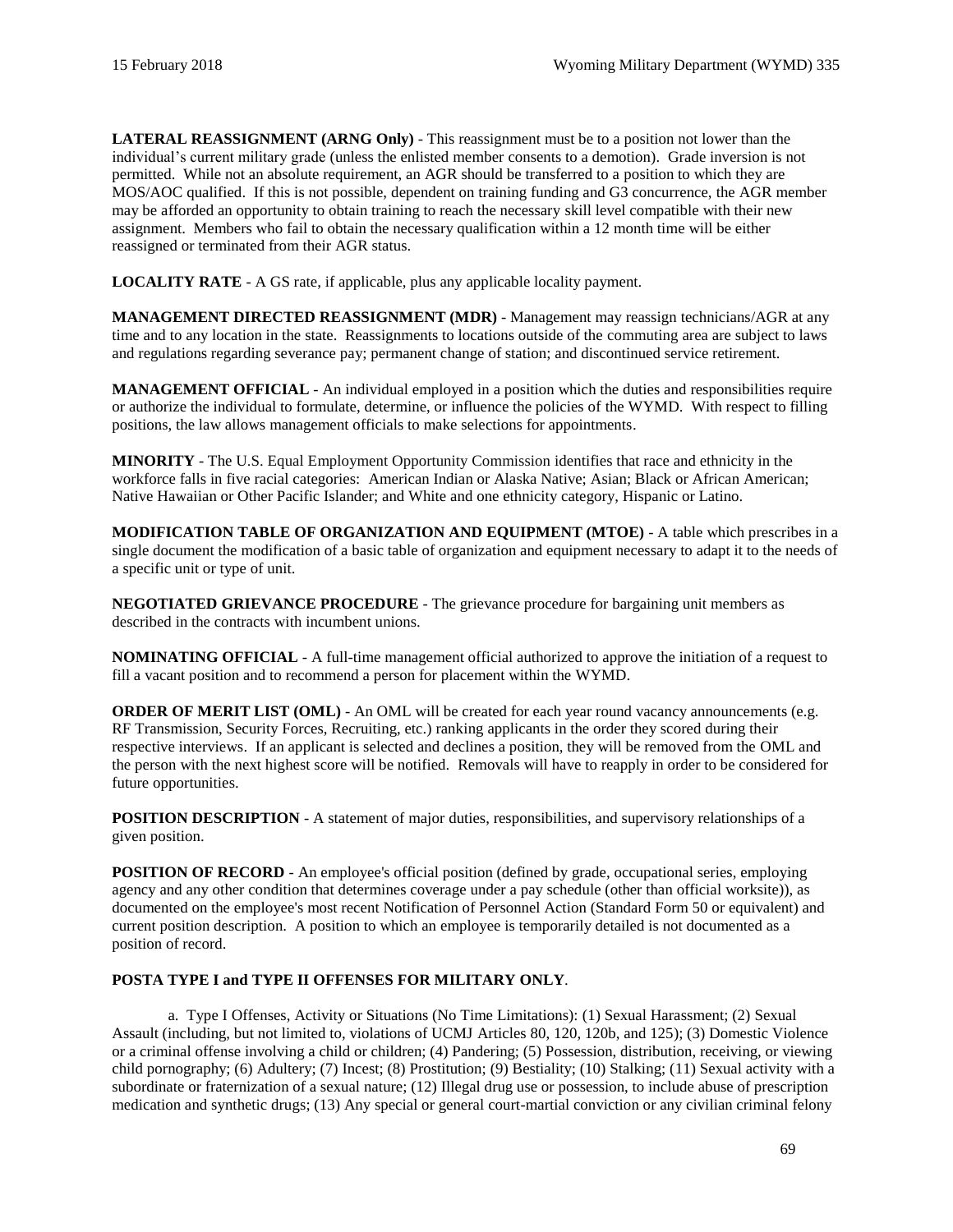conviction in a soldier's career (including sister services court-martial convictions); (14) Previous separation from any service for any Type I Offense; (15) Conduct in violation of the Army's policy regarding participation in extremist organizations or activities; (16) Initial enlistment waivers for derogatory information related to any Type I Offense listed above.

b. Type II Offenses, Activity or Situations (over a soldier's career, unless otherwise specified: (1) Alcohol Abuse (As defined in AR 600-85); (2) Larceny/Theft/Fraud/Burglary; (3) Relief for Cause NCOER or OER while in current grade or in past 5 years, whichever is longer; (4) Previous separation from any service for any Type II Offense; (5) Initial Enlistment Waivers For Derogatory Information (Not related to an offense listed in Type I); (6) Assault.

c. Admin Reports that preclude Initial Appointment to a position of trust: (1) Soldiers who are flagged, barred to reenlist, or coded with any administrative information indicating legal investigation is underway are prohibited from initial appointment or service in a position of trust until the flag, bar or code is removed; (2) Soldiers pending determination by a MEB/PEB/MAR2 process are not eligible for appointment as a SARC/SHARP VA unless found fit for continued duty; (3) Soldiers with a currently revoked, denied or suspended security clearance, or who failed to attain or maintain a Favorable NACLC investigation are not eligible for appointment to a position of significant trust.

## **POSTA TYPE I and TYPE II OFFENSES for CIVILIANS ONLY**.

a. Type I Criteria: Reports of unfavorable information or offenses result in mandatory disqualification for appointment or retention as a SARC, SHARP VA, SHARP Trainer or SHARP Program Manager: (1) Any criminal or administrative offense adversely adjudicated (guilty, substantiated, or founded) involving sexual harassment; sexual assault; rape or attempted rape; aggravated sexual abuse; stalking; indecent exposure; child abuse; pandering; prostitution; pornography; incest; bestiality; violent crime; assault; battery; or other abuse of a victim; (2) Resignation or decertification (removal from the SHARP certification program) for sexual harassment or the types of sexual offenses listed above under criminal or administrative offenses.

b. Type II Criteria: Reports of unfavorable information or offenses that have occurred in the last five years. Can be waived by appointing authority. These reports must be viewed in conjunction with the SHARP adjudicative guidelines: (1) Minor assault not listed in Type I above; (2) Discipline over a matter related to the successful performance of SARC, SHARP VA, SHARP Trainer or SHARP Program Manager duties, e.g., inappropriate use of the computer, fighting, reprisal, insubordination; (3) Dishonest conduct, including deliberate false statements, fraud or deceit for personal benefit, withholding of material information; (4) Revoked, denied or suspended security clearance; but only if the person is in a job that does not require a security clearance; (5) Conduct or behavior that, because of the circumstances in which they occur, may indicate untrustworthiness, unreliability, lack of judgment or irresponsibility in performing the duties of the position; (6) A record of a determination of culpability (reprimand, suspension, removal) subsequent to a finding of being a discriminating official (absent extenuating circumstances); (7) Alcohol abuse, without evidence of rehabilitation (as defined in the Americans with Disabilities Act (ADA)), of a nature and duration that indicates that the individual would be prevented from performing the duties of the position in question, or would constitute a direct threat to the health or safety of the individual or others, or would be unable to comply with employer performance or conduct standards. (See SHARP adjudicative guidelines for definitions of terms); (8) Criminal conviction for drug related offenses (use, possession, distribution, or manufacturing). Current illegal use of narcotics, drugs, or other controlled substances without evidence of rehabilitation (as defined in the ADA). (See SHARP adjudicative guidelines for definitions of terms); (9) Failing to keep confidential information confidential in accordance with applicable guidelines.

**PRIORITY PLACEMENT** - Assignment of a technician /AGR in grade retention status (as a result of reduction in force or classification action) to a vacant position at his/her former grade, or an intervening grade, provided the technician /AGR entirely meets the technician/AGR military qualification requirements for the vacant position.

**PROMOTION** - The change of an employee to a position at a higher-grade level.

**QUALIFICATION CRITIERIA** - General and specialized qualification requirements, selective placement factors, and military grade and compatibility criteria.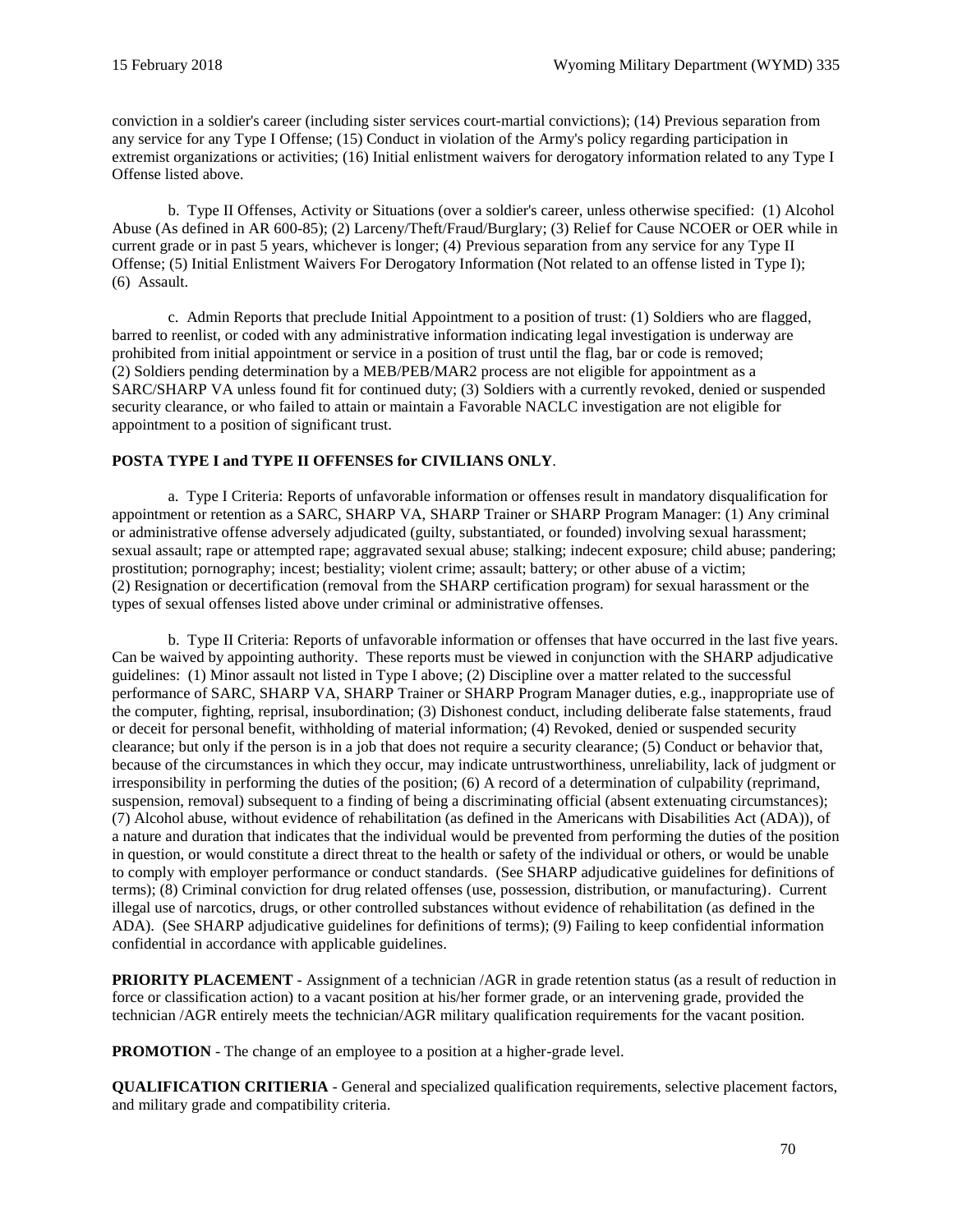**QUALIFICATION STANDARDS** - A skill set defined by the National Guard Bureau (NGB) and/or the Office of Personnel Management (OPM). Describes the minimum qualification requirements (for example, educational, medical, age, experience, etc.) for each occupational series. Used to qualify applicants for a position.

a. NGB Qualification Standards. Contains instructions for applying the applicable Air Force Specialty Code (AFSC) and/or Army Military Occupational Skill (MOS) to evaluate a candidate's qualification.

b. OPM Qualification Standards. Description of the minimum requirements necessary to perform work or a particular occupation successfully and safely. May include specific job-related work experience, education, medical or physical standards, training, security, and/or licensure. Used by OPM when hiring NDS employees for the WYMD.

**QUALIFYING APPLICANTS** - The process of assessing applicant's eligibility for placement or promotion, and the degree to which applicant's possess the knowledge, skills and abilities needed for successful performance of the job.

**REASSIGNMENT** - The change of a technician from one position to another without promotion or change to lower grade. Reassigned technicians must meet the qualification requirements for the new position.

**REEMPLOYMENT PRIORITY LIST** – A statutory program used to give reemployment consideration to their former competitive service employees separated by reduction in force or full recovered from a compensable injury after more than 1 year. It is a required component of agency positive placement programs. In filling vacancies, the agency must give registrants priority consideration over certain outside job applicants and, if it chooses, also may consider registrants before considering internal candidates.

**REINSTATEMENT** – Reinstatement allows individuals to re-enter the Federal competitive service workforce without competing with the public. Reinstatement eligibility enables him/her to apply for Federal jobs open only to status candidates.

**SECURITY CLEARANCE** - The appointment of each Military Technicians is subject to a personnel security investigation for either access to classified information, occupancy of sensitive positions or suitability for federal employment, except for reappointment when the break in employment is less than 24 months.

**SELECTING OFFICIAL** - The full-time supervisor charged with reviewing the applications, interviewing candidates, and recommending a selection to the Nominating Official. This may be the same person as the Nominating Official.

**SELECTIVE PLACEMENT FACTORS** - The job-related skills or personal characteristics absolutely essential for satisfactory performance in a particular position. Selective placement factors are in addition to the minimum qualification standards required for satisfactory job performance. When used, they are a basic part of the eligibility requirements for the position and will be reflected in the questions asked during the interview.

**STATE EMPLOYEE** - A person working in an compensated by the Executive Branch of State Government, over which management has the right to direct and control the way the person works, both as to the final results and as to the details of when, where, and how the work is done (Ref: [State of Wyoming Personnel Rules\)](http://www.wyoming.gov/loc/06012011_1/employees/Pages/PersonnelProcedures.aspx).

**STATUS APPLICANT** - A current or prior employee who has attained competitive status through a current or prior appointment to a career or career-conditional appointment in the federal service. Status pertains to a person, not a position.

**SUBJECT MATTER EXPERT** - A person with significant training, experience, and competence in the career field being filled.

**SUPERIOR QUALIFICATION/SPECIAL NEEDS** - Based on the level, type, or quality of a candidate's skills or competencies demonstrated or obtained through experience and/or education, the quality of the candidate's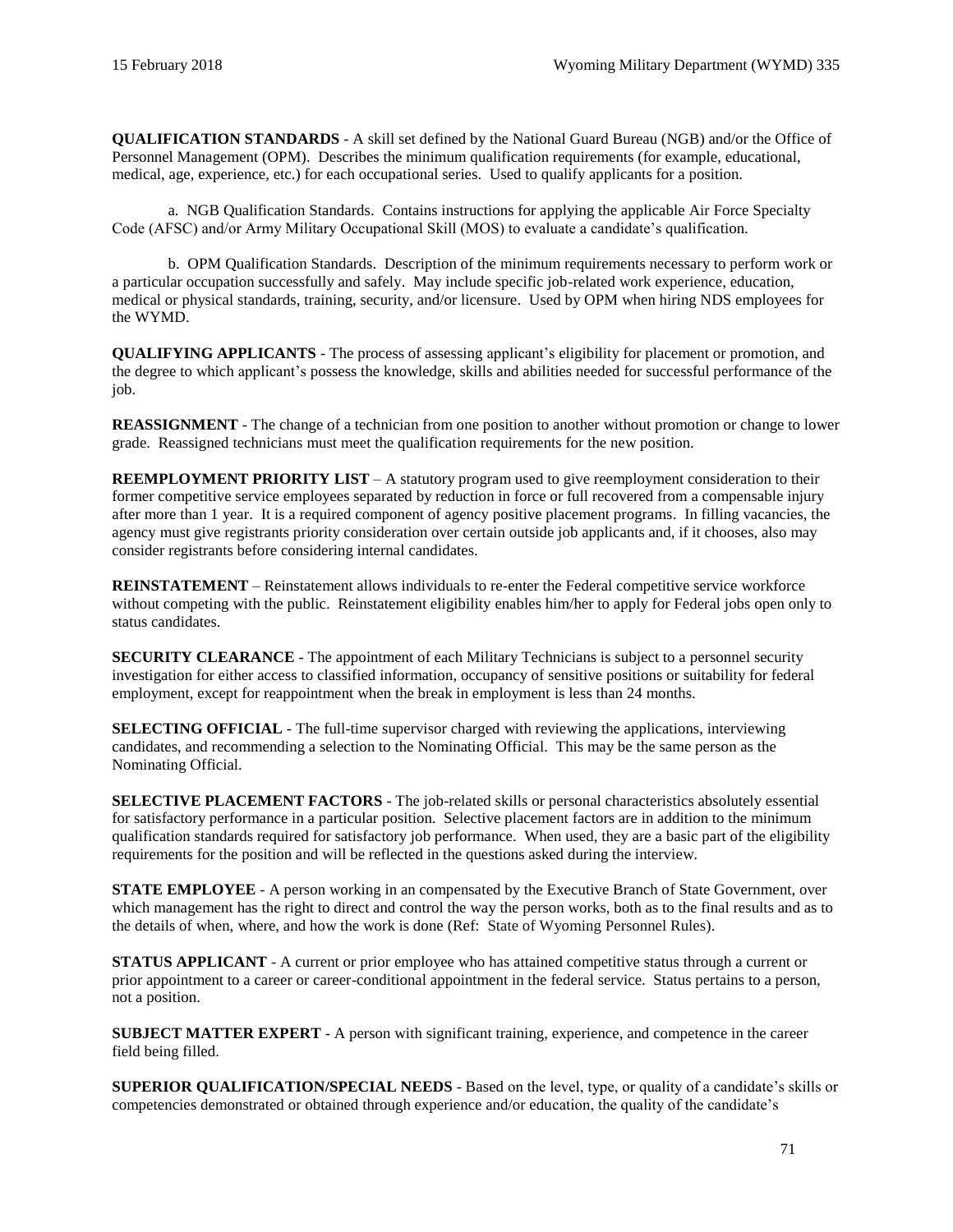accomplishments compared to others in the field, or other factors that support superior qualifications determination. It must be relevant to the requirements of the position to be filled and must be significantly higher than that needed to be minimally required for the position and/or be of a more specialized quality compared to other candidates.

**SUPERVISOR** – An individual having authority to hire, direct, assign, promote, reward, transfer, furlough, layoff, recall, suspend, discipline, or remove employees, to resolve their grievances, or to effectively recommend such action, if the exercise of the authority is not merely routine or clerical in nature but requires the consistent exercise of independent judgment, except that, with respect to any unit which includes firefighters or nurses, the term "supervisor" includes only those individuals who devote a preponderance of their employment time to exercising such authority; [\[5 USC 7103\]](https://www.gpo.gov/fdsys/pkg/USCODE-2016-title5/html/USCODE-2016-title5-partIII-subpartF-chap71-subchapI-sec7103.htm)

**TARGET GRADE** - The full performance level of the position being filled.

**TABLE OF DISTRIBUTION AND ALLOWANCE (TDA)** - A table which prescribes the organizational structure, personnel and equipment authorizations, and requirements of a military unit to perform a specific mission for which there is no appropriate table of organization and equipment.

**TABLE OF ORGANIZATION AND EQUIPMENT (TOE)** - A table which prescribes the normal mission, organizational structure, personnel and equipment requirements for a military unit, and is the basis for an authorization document.

**TENURE GROUPS** - Tenure groups are the categories in which technicians are grouped based on length of employment and completion of probationary/trial periods.

a. Tenure Group 0. Temporary or Term employees who serve at the discretion of the WYMD.

b. Tenure Group I. Permanent T32 DS and T5 employees who have successfully completed their probationary period.

c. Tenure Group II. Permanent T32 DS and T5 employees who are serving a trial or probationary period.

d. Tenure Group III. T32 DS technicians who serve under indefinite appointments in the excepted service.

**UNQUALIFIED APPLICANTS** - Those applicants who do not meet the established qualification criteria for the position being filled, unqualified applicants are not forwarded to the nominating official for interview.

**USA STAFFING** - Office of Personnel Management's hiring software solution for Federal agencies. USA Staffing positions management to recruit, assess, certify, and select qualified candidates precisely, efficiently, and cost effectively. It is designed to support management at each phase of the staffing process.

**[VETERANS PREFERENCE ELIGIBLE](https://fedshirevets.gov/job/vetpref/index.aspx)** – Based on dates of active duty service, receipt of a campaign badge, Purple Heart, or a service-connect disability. Note: Not all active duty service may qualify for veterans' preference. Only veterans discharged or released from active duty in the armed forces under honorable conditions (under a honorable or general discharge) are eligible for veterans' preference. If member is a "retired member of the armed forces", they are not included in the definition of preference eligibles unless they are a disabled veteran OR retired below the rank of major or its equivalent. There are basically three types of preference eligibles, disabled (10 point preference eligible), non-disabled (5 point preference eligible) and sole survivorship preference (0 point preference eligible).

a. **0-point Preference eligible** - no points are added to the passing score or rating of a veteran who is the only surviving child in a family in which the father or mother or one or more siblings:

(1) Served in the armed forces, **and**

(2) Was killed, died as a result of wounds, accident, or disease, is in a captured or missing in action status, or is permanently 100 percent disabled or hospitalized on a continuing basis (and is not employed gainfully because of the disability or hospitalization), **where**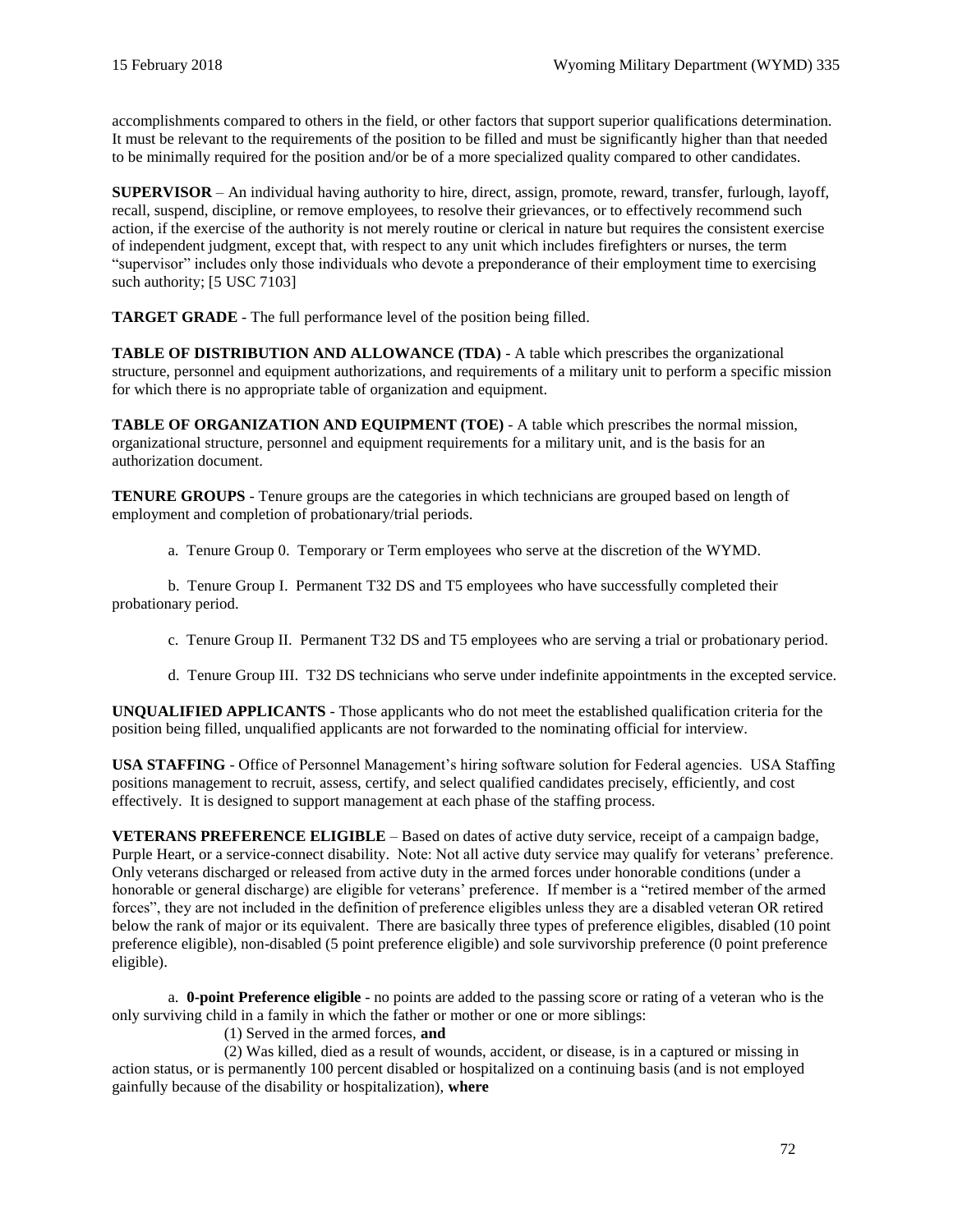(3) The death, status, or disability did not result from the intentional misconduct or willful neglect of the parent or sibling and was not incurred during a period of unauthorized absence.

b. **5 point preference eligible** if active duty service meets any of the following:

(1) For more than 180 consecutive days, other than for training, any part of which occurred during the period beginning September 11, 2001, and ending on August 31, 2010, the last day of Operation Iraqi Freedom, **OR**

(2) Between August 2, 1990 and January 2, 1992, **OR**

(3) For more than 180 consecutive days, other than for training, any part of which occurred after January 31, 1955 and before October 15, 1976.

(4) In a war, campaign or expedition for which a campaign badge has been authorized or between April 28, 1952 and July 1, 1955.

c. 10 point preference eligible if member served at any time, and member:

(1) has a service connected disability, **OR**

(2) received a Purple Heart.

d. If not sure of preference eligibility, visit Department of Labor's Veterans' Preference Advisor: http://www.dol.gov/elaws/vets/vetpref/mservice.htm

**WELL-QUALIFIED** - When considering candidates for priority placement, a well-qualified candidate possesses the knowledge, skills, and abilities (KSAs) and experience to successfully perform the duties of the position with no greater loss in productivity than would be expected during the orientation of any employee who is new to the organization. This criterion cannot be met through education and training alone. Experience is paramount.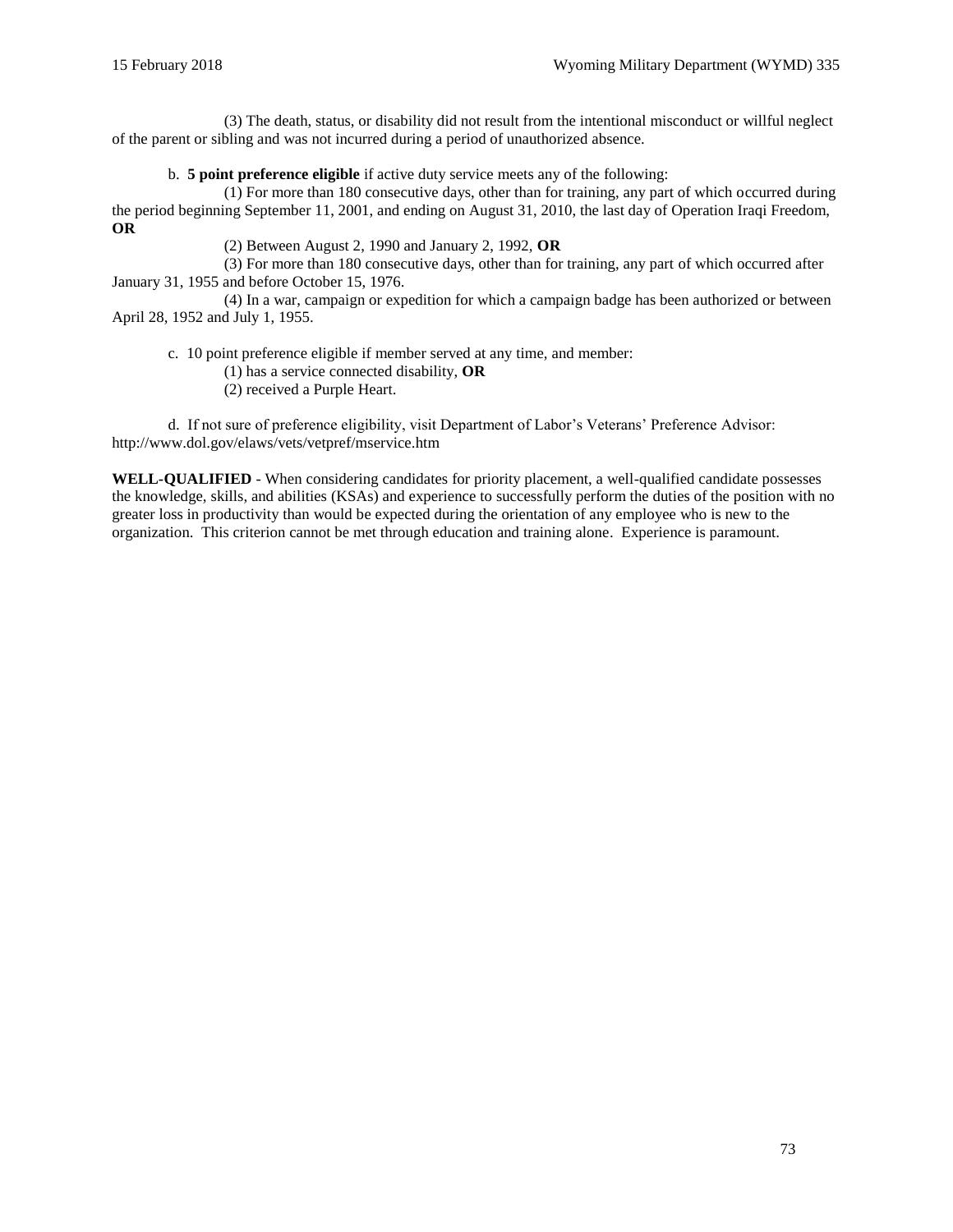# ENCLOSURE D

# **Promotion Calculations for Pay Setting**

| <b>GS - GS Promotion</b><br><b>FWS-FWS Promotion</b><br><b>FWS - GS Promotion</b><br><b>GS-FWS Promotion</b><br>(5 CFR 531.214 and 5 USC<br>$(5 \text{ CFR } 532.407)$<br>$(5 \text{ CFR } 531.221(d))$<br>$(5 \text{ CFR } 532.407)$<br>When comparison of the 2<br>WG Current Step $*$ 2087 =<br>Compare GS and WG<br>5334(b)<br>Two-Step promotion rule<br>representative rates results in a<br>Salary and match to GS pay<br>Representative Rates to<br>table, and then identify action.<br>higher rate after the action.<br>identify action. |                         |                              |                               |
|---------------------------------------------------------------------------------------------------------------------------------------------------------------------------------------------------------------------------------------------------------------------------------------------------------------------------------------------------------------------------------------------------------------------------------------------------------------------------------------------------------------------------------------------------|-------------------------|------------------------------|-------------------------------|
|                                                                                                                                                                                                                                                                                                                                                                                                                                                                                                                                                   |                         |                              |                               |
|                                                                                                                                                                                                                                                                                                                                                                                                                                                                                                                                                   |                         |                              |                               |
|                                                                                                                                                                                                                                                                                                                                                                                                                                                                                                                                                   |                         |                              |                               |
|                                                                                                                                                                                                                                                                                                                                                                                                                                                                                                                                                   |                         |                              |                               |
|                                                                                                                                                                                                                                                                                                                                                                                                                                                                                                                                                   | GS existing rate of pay | At the existing rate of pay: | Promotion = increase of any   |
| WG Representative Rate * .04<br>$+2$ Step increases =<br><i>amount</i> between<br>Example:                                                                                                                                                                                                                                                                                                                                                                                                                                                        |                         |                              |                               |
| WG 12 Step 5 to GS 11 Step ?:<br>promotion entitlement<br>+ current pay and match<br>representative rates.                                                                                                                                                                                                                                                                                                                                                                                                                                        |                         |                              |                               |
| IF Action = Promotion<br>Example:<br>Example:<br>WG 12 Step $5 = $29.32$                                                                                                                                                                                                                                                                                                                                                                                                                                                                          |                         |                              |                               |
| WG 10 Step 4 to WG 12 Step<br>$29.32 * 2087 = $61,190.84$<br>THEN:<br>GS 9 step 4 to GS 11 step ?:                                                                                                                                                                                                                                                                                                                                                                                                                                                |                         |                              |                               |
| GS 9 Step $4 = $52,192$<br>Match<br>2:                                                                                                                                                                                                                                                                                                                                                                                                                                                                                                            |                         |                              | GS Representative Rate *      |
| $+2$ Steps = \$55,354<br>GS 11 Step $3 = $61,234$                                                                                                                                                                                                                                                                                                                                                                                                                                                                                                 |                         |                              | $.04 +$ current pay and match |
| $Action = Promotion$<br>*WG 10 Step $2 = $23.30$                                                                                                                                                                                                                                                                                                                                                                                                                                                                                                  |                         |                              |                               |
| $23.30 * .04 = .93$<br>** Match to GS 11<br>Increase in pay of any amount<br>Example:                                                                                                                                                                                                                                                                                                                                                                                                                                                             |                         |                              |                               |
| identifies a Promotion<br>GS 7 Step 5 (\$43,964) to<br>$.93 + 25.17$ (WG 10 Step 4) =<br>GS 11 Step $1 = $57,408$                                                                                                                                                                                                                                                                                                                                                                                                                                 |                         |                              |                               |
| \$26.10<br>WG 8 Step ?:                                                                                                                                                                                                                                                                                                                                                                                                                                                                                                                           |                         |                              |                               |
| NOTE:<br>NOTE:                                                                                                                                                                                                                                                                                                                                                                                                                                                                                                                                    |                         |                              |                               |
| If existing rate is Step 10,<br>The two-Step promotion rule<br>**GS 7, Step $4 = $20.45$<br>** Match to WG 12 Step $2 =$                                                                                                                                                                                                                                                                                                                                                                                                                          |                         |                              |                               |
| take difference between Step<br>\$26.19<br>applies only to promotions<br>$(\$42,671/2087)$                                                                                                                                                                                                                                                                                                                                                                                                                                                        |                         |                              |                               |
| within the GS. It does not<br>*WG 8, Step $2 = $20.51$<br>9 & 10 and multiply by 2 and                                                                                                                                                                                                                                                                                                                                                                                                                                                            |                         |                              |                               |
| match. If new pay level<br>$Action = Promotion$<br>apply to promotions from                                                                                                                                                                                                                                                                                                                                                                                                                                                                       |                         |                              |                               |
| exceeds Step 10 match at<br>other pay systems into the GS.<br>$20.45 * .04 = .82$                                                                                                                                                                                                                                                                                                                                                                                                                                                                 |                         |                              |                               |
| FWS employees moving into<br>Step 10.                                                                                                                                                                                                                                                                                                                                                                                                                                                                                                             |                         |                              | $.82 + 21.07$ (\$43,964/2087) |
| GS are not entitled to a two-<br>$= $21.89$                                                                                                                                                                                                                                                                                                                                                                                                                                                                                                       |                         |                              |                               |
| Step increase.                                                                                                                                                                                                                                                                                                                                                                                                                                                                                                                                    |                         |                              |                               |
| \$22.14                                                                                                                                                                                                                                                                                                                                                                                                                                                                                                                                           |                         |                              | ** Match, WG 8 Step $4 =$     |
| (United States v. Clark $-454$ )<br>U.S. 555 (1982)                                                                                                                                                                                                                                                                                                                                                                                                                                                                                               |                         |                              |                               |
|                                                                                                                                                                                                                                                                                                                                                                                                                                                                                                                                                   |                         |                              |                               |

## **Figures used are based on 2013 Pay Tables**

#### *NOTES:*

When pay setting from past years or a different locality pay tables, set the pay using Basic Pay Tables from that year. After pay is established on basic pay table, set pay IAW correct year and/or locality table.

\* WG Representative Rate = Step 2

\*\* GS Representative Rate = Step 4

\*\* Always match at the lowest step in the grade the employee is being promoted to that equals or exceeds the amount determined by pay setting rules.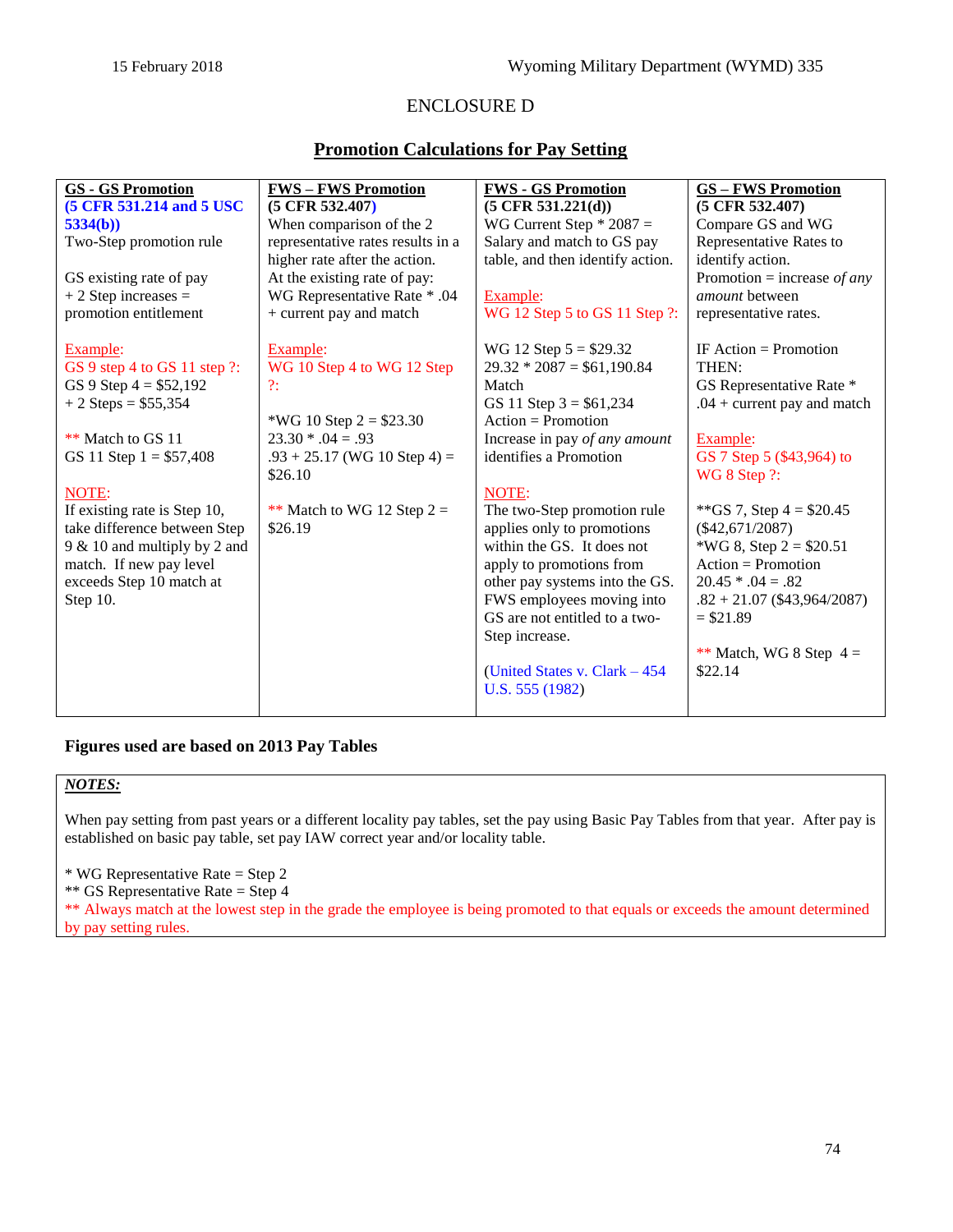# ENCLOSURE E

# **T32 DS Temporary Technician Comparison Sheet**

| <b>LEAVE</b>                                         | Temp Appt NTE $1 - 89$ Days                                                                                                                                                                                                                           | Appt NTE 90+ Days                                                                                                                                                                                                                                                                            | Appt more than 1 Year                                                                                                                                                                                                                                                                         |
|------------------------------------------------------|-------------------------------------------------------------------------------------------------------------------------------------------------------------------------------------------------------------------------------------------------------|----------------------------------------------------------------------------------------------------------------------------------------------------------------------------------------------------------------------------------------------------------------------------------------------|-----------------------------------------------------------------------------------------------------------------------------------------------------------------------------------------------------------------------------------------------------------------------------------------------|
| <b>Annual Leave</b>                                  | Annual leave accrues<br>immediately, however, is not<br>available for use. Annual leave<br>will not pay out in a lump sum at<br>separation.                                                                                                           | Accrued annual leave may be used.<br>Accrued leave will pay out in a<br>lump sum at separation. See chart<br>below to determine payout.                                                                                                                                                      | Accrued annual leave can be<br>used. Accrued leave will pay out<br>in a lump sum at separation. See<br>chart below to determine payout.                                                                                                                                                       |
| <b>Sick Leave</b>                                    | Sick leave accrues immediately<br>and is available for use once<br>accrued. Sick leave will not pay<br>out in a lump sum at separation,<br>but will remain as a credit and can<br>be reinstated should you be<br>reemployed as a Federal<br>employee. | Accrued sick leave can be used.<br>Sick leave will not pay out in a<br>lump sum at separation, but will<br>remain as a credit and may be<br>reinstated should you be<br>reemployed as a Federal employee.                                                                                    | Accrued sick leave can be used.<br>Sick leave will not pay out in a<br>lump sum at separation, but will<br>remain as a credit and may be<br>reinstated should you be<br>reemployed as a Federal<br>employee.                                                                                  |
| Military Leave                                       | Not Eligible                                                                                                                                                                                                                                          | Not Eligible                                                                                                                                                                                                                                                                                 | 120 hours of Military Leave<br>accrues and is available for use.<br>Military leave must be used prior<br>to separation or will be forfeited.                                                                                                                                                  |
| Compensatory Time                                    | Compensatory may be earned.<br>Will be forfeited if not used prior<br>to separation.                                                                                                                                                                  | Compensatory may be earned.<br>Will be forfeited if not used prior<br>to separation.                                                                                                                                                                                                         | Compensatory may be earned.<br>Will be forfeited if not used<br>within 1 year of earning or prior<br>to separation, whichever comes<br>first.                                                                                                                                                 |
| Time Off Award (TOA)                                 | Eligible to receive a TOA. Will<br>be forfeited if not used prior to<br>separation.                                                                                                                                                                   | Eligible to receive a TOA. Will be<br>forfeited if not used prior to<br>separation.                                                                                                                                                                                                          | Eligible to receive a TOA. Will<br>be forfeited if not used prior to<br>separation.                                                                                                                                                                                                           |
| <b>BENEFITS</b>                                      | Temp Appt NTE $1 - 89$ Days                                                                                                                                                                                                                           | Appt NTE 90+ Days                                                                                                                                                                                                                                                                            | Appt more than 1 Year                                                                                                                                                                                                                                                                         |
| Federal Employees Health<br>Benefits (FEHB)          | Not eligible to enroll in FEHB.<br>May be enrolled in Tricare<br>Reserve Select (TRS) as the<br>member or as a dependent under<br>your spouse. May be enrolled in<br>any other health insurance to<br>include coverage under your<br>spouse.          | Eligible for FEHB. Cannot be<br>enrolled as the member in TRS per<br>P.L. 109-364. May be enrolled in<br>TRS as a dependent under your<br>spouse. May be enrolled in any<br>other health insurance to include<br>coverage under your spouse.<br>**See chart below for premium<br>comparison. | Eligible for FEHB. Cannot be<br>enrolled as the member in TRS<br>per P.L. 109-364. May be<br>enrolled in TRS as a dependent<br>under your spouse. May be<br>enrolled in any other health<br>insurance to include coverage<br>under your spouse. ** See chart<br>below for premium comparison. |
| Federal Employees Dental and<br>Vision Plan (FEDVIP) | Not Eligible                                                                                                                                                                                                                                          | Not Eligible                                                                                                                                                                                                                                                                                 | Not Eligible                                                                                                                                                                                                                                                                                  |
| <b>Flexible Spending Account</b><br>(FSA)            | Not Eligible                                                                                                                                                                                                                                          | Eligible to enroll                                                                                                                                                                                                                                                                           | Eligible to enroll                                                                                                                                                                                                                                                                            |
| Federal Employees Group Life<br>Insurance (FEGLI)    | Not Eligible                                                                                                                                                                                                                                          | Not Eligible                                                                                                                                                                                                                                                                                 | Not Eligible                                                                                                                                                                                                                                                                                  |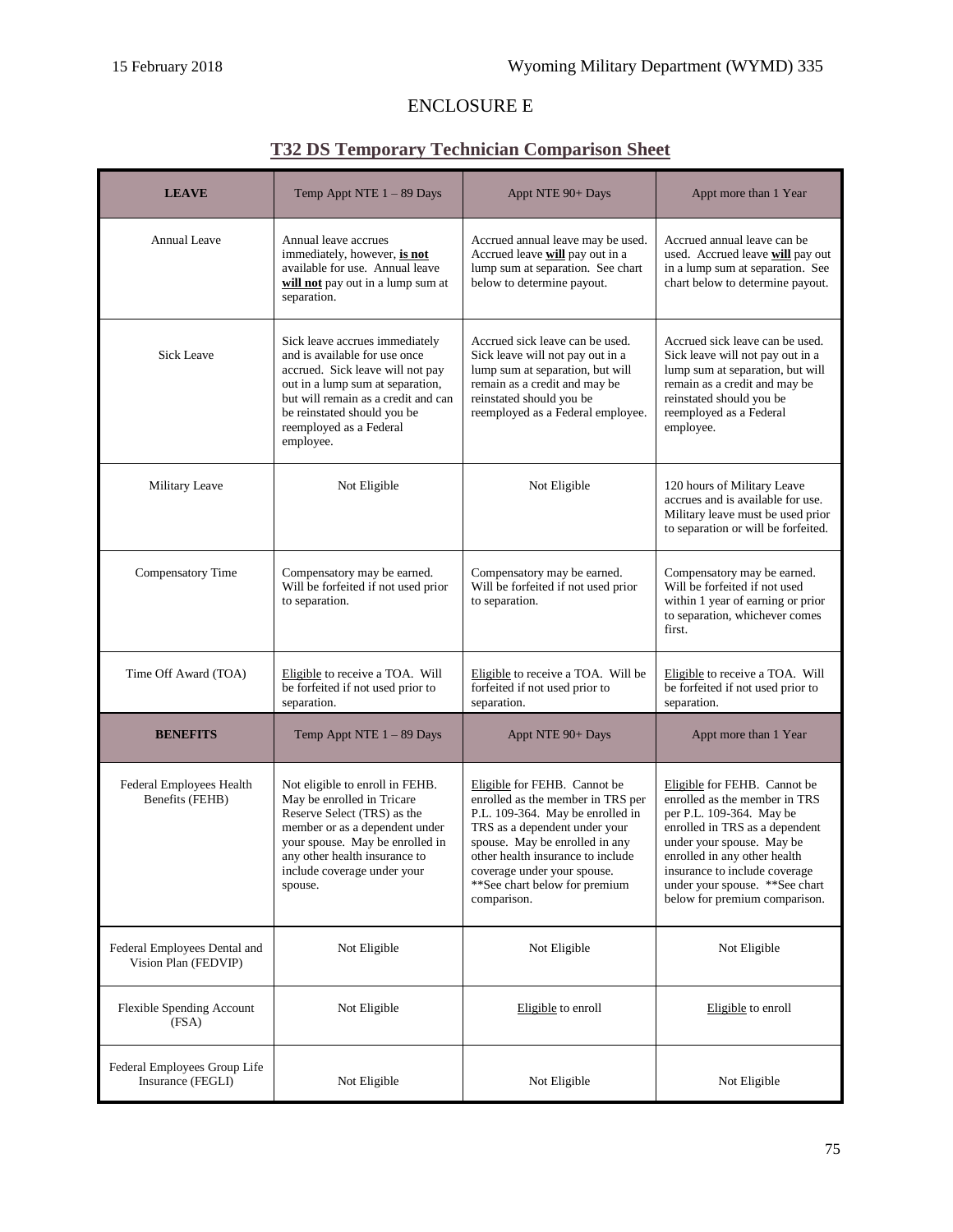| Long Term Health Care           | Eligible to enroll                                                                                                                                                                                                                                                                                                                                                        | Eligible to enroll                                                                                                                                                                                                                                                                                                                                                     | Eligible to enroll                                                                                                                                                                                                                                                                                                                                                        |
|---------------------------------|---------------------------------------------------------------------------------------------------------------------------------------------------------------------------------------------------------------------------------------------------------------------------------------------------------------------------------------------------------------------------|------------------------------------------------------------------------------------------------------------------------------------------------------------------------------------------------------------------------------------------------------------------------------------------------------------------------------------------------------------------------|---------------------------------------------------------------------------------------------------------------------------------------------------------------------------------------------------------------------------------------------------------------------------------------------------------------------------------------------------------------------------|
| Thrift Savings Plan             | Not Eligible                                                                                                                                                                                                                                                                                                                                                              | Not Eligible                                                                                                                                                                                                                                                                                                                                                           | Not Eligible                                                                                                                                                                                                                                                                                                                                                              |
| My Retirement Account           | Eligible to enroll                                                                                                                                                                                                                                                                                                                                                        | Eligible to enroll                                                                                                                                                                                                                                                                                                                                                     | Eligible to enroll                                                                                                                                                                                                                                                                                                                                                        |
| Appraisal & Probation Period    | Temp Appt NTE $1 - 89$ Days                                                                                                                                                                                                                                                                                                                                               | Appt NTE 90+ Days                                                                                                                                                                                                                                                                                                                                                      | Appt more than 1 Year                                                                                                                                                                                                                                                                                                                                                     |
| <b>Appraisal Job Objectives</b> | Job objectives do not need to be<br>established                                                                                                                                                                                                                                                                                                                           | Objectives should be established<br>between supervisor and employee                                                                                                                                                                                                                                                                                                    | Rating may be complete by<br>supervisor (not required, but<br>encouraged)                                                                                                                                                                                                                                                                                                 |
| Probation Period                | IAW TPR 300, any Temporary<br>Technician time that immediately<br>precedes a conversion to<br>permanent status may be used as<br>creditable time towards a<br>probationary period. The<br>temporary time must have been<br>completed in the same agency and<br>like job duties in order to be<br>counted as creditable time<br>towards a permanent probationary<br>period | IAW TPR 300, any Temporary<br>Technician time that immediately<br>precedes a conversion to<br>permanent status may be used as<br>creditable time towards a<br>probationary period. The<br>temporary time must have been<br>completed in the same agency and<br>like job duties in order to be<br>counted as creditable time towards<br>a permanent probationary period | IAW TPR 300, any Temporary<br>Technician time that immediately<br>precedes a conversion to<br>permanent status may be used as<br>creditable time towards a<br>probationary period. The<br>temporary time must have been<br>completed in the same agency<br>and like job duties in order to be<br>counted as creditable time<br>towards a permanent<br>probationary period |

#### **2018 Monthly Premium Rate Comparison**

| FEHB Family > \$392/month | TRS Family \$221.38/month |
|---------------------------|---------------------------|
| FEHB Self $> $159$ /month | TRS Self \$46.09/month    |

FEHB premiums vary. For more information, refer to: [opm.gov/healthcare-insurance/healthcare/plan-information/premiums](https://www.opm.gov/healthcare-insurance/healthcare/plan-information/premiums/)

TRICARE Reserve Select Premiums. For more information, refer to: <https://tricare.mil/Costs/HealthPlanCosts/TRS>

#### **Annual Leave**

 $0 - 3$  Years of Service 4 hr accrual  $3 - 15$  Years of Service 6 hr accrual  $15 + Years$  8 hr accrual

*Formula to determine lump sum payment of annual leave:*  Take annual salary divided by  $2087$  = hourly salary. Then take hourly salary x the number of hours left as leave balance = lump sum payment.

Example:

 $$50,000 / 2087 = $23.95$ 

 $$23.95 \times 24 \text{ hours} = $574.00 \text{ lump sum payment}$ (payment will have a tax deduction)

#### Things to consider:

1. If Appointment NTE date is 89 days or less than; appointee will not be eligible to use or receive a lump sum payment of annual leave upon separation. However, they can enroll in or remain enrolled in [TRS.](http://tricare.mil/Plans/HealthPlans/TRS.aspx?sc_database=web)

2. If Appointment NTE date is 90 days or greater; appointees are no longer eligible to enroll in or remain enrolled in [TRS,](http://tricare.mil/Plans/HealthPlans/TRS.aspx?sc_database=web) because they are now eligible for [FEHB.](https://www.opm.gov/healthcare-insurance/healthcare/) However, they can begin using annual leave, and will receive a lump sum payment for accrued annual leave upon separation.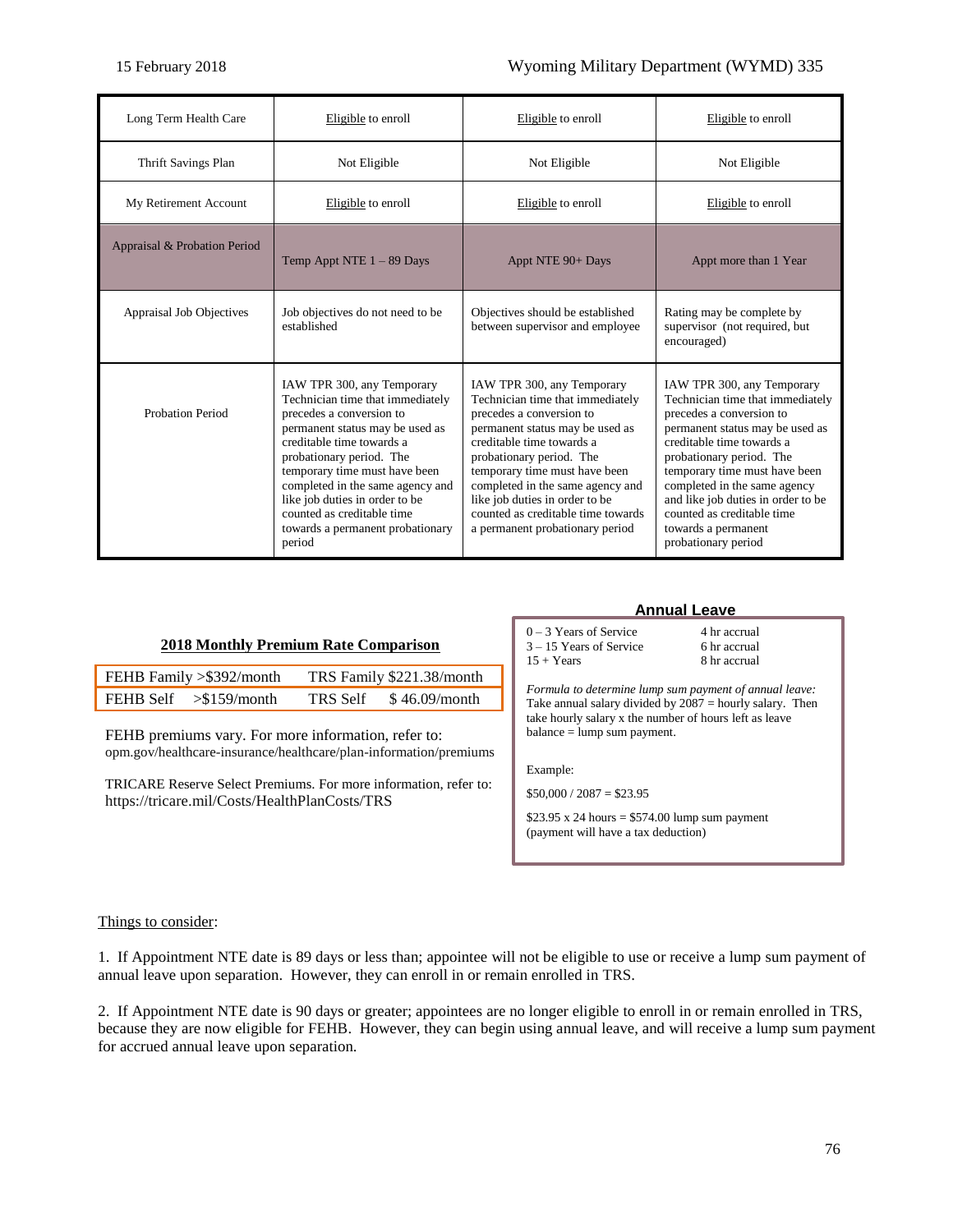# ENCLOSURE F

# **Within Grade Increases – WIGI's**

## BOTH GS & WG BASED ON LONGEVITY AND JOB PERFORMANCE

## **WAGE GRADE (WG), WAGE LEADER (WL), AND WAGE SUPERVISOR (WS)**

- $\bullet$  STEP 1 TO STEP 2 = 26 WEEKS AS STEP 1
- $\bullet$  STEP 2 TO STEP 3 = 78 WEEKS AS STEP 2
- $\bullet$  STEP 3 TO STEP  $4 = 104$  WEEKS AS STEP 3
- $\bullet$  STEP 4 TO STEP  $5 = 104$  WEEKS AS STEP 4

## **GENERAL SCHEDULE (GS)**

- $\bullet$  STEP 1 TO STEP 2 = 52 WEEKS AS STEP 1
- $S$  STEP 2 TO STEP 3 = 52 WEEKS AS STEP 2
- $\bullet$  STEP 3 TO STEP 4 = 52 WEEKS AS STEP 3
- $\bullet$  STEP 4 TO STEP  $5 = 104$  WEEKS AS STEP 4
- $\bullet$  STEP 5 TO STEP  $6 = 104$  WEEKS AS STEP 5
- STEP 6 TO STEP  $7 = 104$  WEEKS AS STEP 6
- $\bullet$  STEP 7 TO STEP 8 = 156 WEEKS AS STEP 7
- $\bullet$  STEP 8 TO STEP 9 = 156 WEEKS AS STEP 8
- $\bullet$  STEP 9 TO STEP 10 = 156 WEEKS AS STEP 9

 $26 \text{ weeks} = 1/2 \text{ Year}$  104 Weeks = 2 Years  $52 \text{ Weeks} = 1 \text{ Year}$  156 Weeks = 3 Years 78 Weeks  $= 1$  and  $1/2$  Year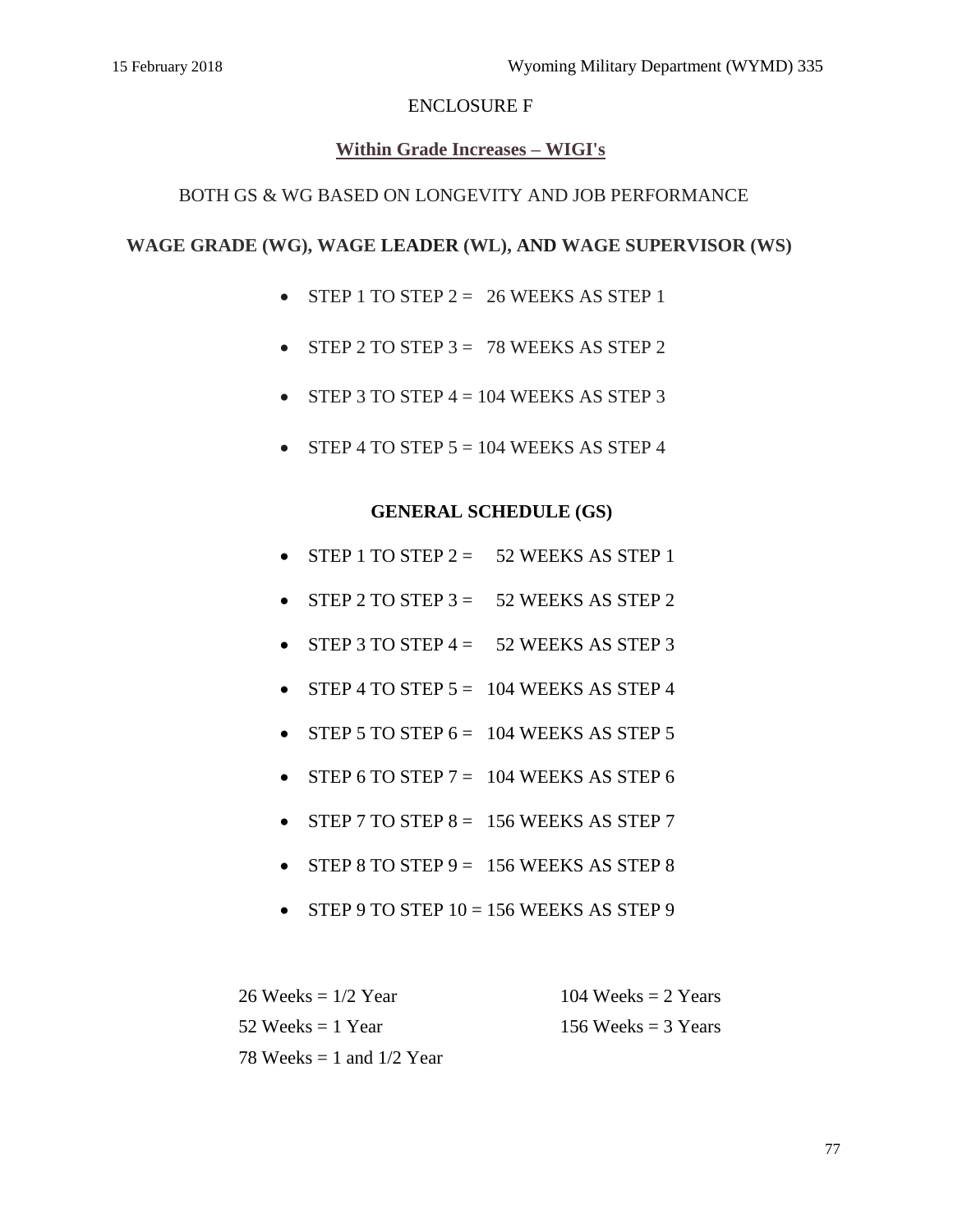# ENCLOSURE G

# **REQUEST FOR COMPATIBILITY WAIVER SAMPLE**

#### UNIT LETTERHEAD

DATE

| <b>MEMORANDUM FOR</b> | Gaining Squadron/CC (e.g. 153 MXS/CC)<br>Gaining 153 Group/CC or Directorate (e.g. 153 MXG/CC / DCSOPS)<br>Losing Squadron/CC (e.g. 153 LRS/CC) |
|-----------------------|-------------------------------------------------------------------------------------------------------------------------------------------------|
|                       | Losing 153 Group/CC or Directorate (e.g. 153 MSG/CC / USPFO)                                                                                    |
|                       | 153 FSS/FSM or G1 Personnel                                                                                                                     |
|                       | 153 AW/CC or Chief of Staff                                                                                                                     |
|                       | NGWY-HRO                                                                                                                                        |
|                       | <b>IN TURN</b>                                                                                                                                  |

FROM: (Your Office Symbol and Name)

SUBJECT: Request for Compatibility Waiver – (Indicate type of waiver: Agency, AFSC/MOS, Unit of Assignment, Rank)

1. The purpose of this memorandum is to request a (Indicate type) waiver for Name of Individual, dual status military technician currently employed at Unit to move to Unit.

2. Mandatory waiver elements IAW [NGB-J1-TNS' Resource Guide to the National Guard Technician](https://gkoportal.ng.mil/joint/J1/D06/B03/Compatibility/Compatibility%20Guide_1%20October%202012.pdf)  [Compatibility Program, dated 1 October 2012.](https://gkoportal.ng.mil/joint/J1/D06/B03/Compatibility/Compatibility%20Guide_1%20October%202012.pdf)

a. Technician Position Information: e.g. Heavy Mobile Equipment Mechanic, WG-5803-10, Position Description (PD) D0349000 (enclosed), AFSC 2TXXX, Transport and Vehicle Management

b. Losing Military Position Information (if applicable): e.g. 153rd Logistics Readiness Squadron, AFSC 2T371, Vehicle Equipment Maintenance Craftsman, Grade-TSgt

c. Gaining Military Position Information (if applicable): e.g. 153rd Maintenance Squadron, AFSC XXXX, Duty Title, Grade-XXxx

d. Classification Release Authority: CRA XX-XXXX (Contact HRO Classifier to assist)

e. Position Description Agency: Air Force

f. Position Description's compatible ranks and military skills: 2TXXX

g. Compatibility Waiver Type (Identify type of waiver requested): Agency, AFSC, Unit of Assignment, Rank

h. Justification: (Justification to support the waiver request: This justification is detailed, accurate, and clearly describes why the waiver is needed. Identify why and how the waiver will align the position description's responsibilities and duties with the State's operational strategic goals and the National Guard unit's mission objectives. If the waiver is necessary for a specific person, in any of the five compatibility types, explain the circumstances for each – completely. Include the member's name, current military rank, Agency, unit of assignment, military skill, technician grade, and position title.